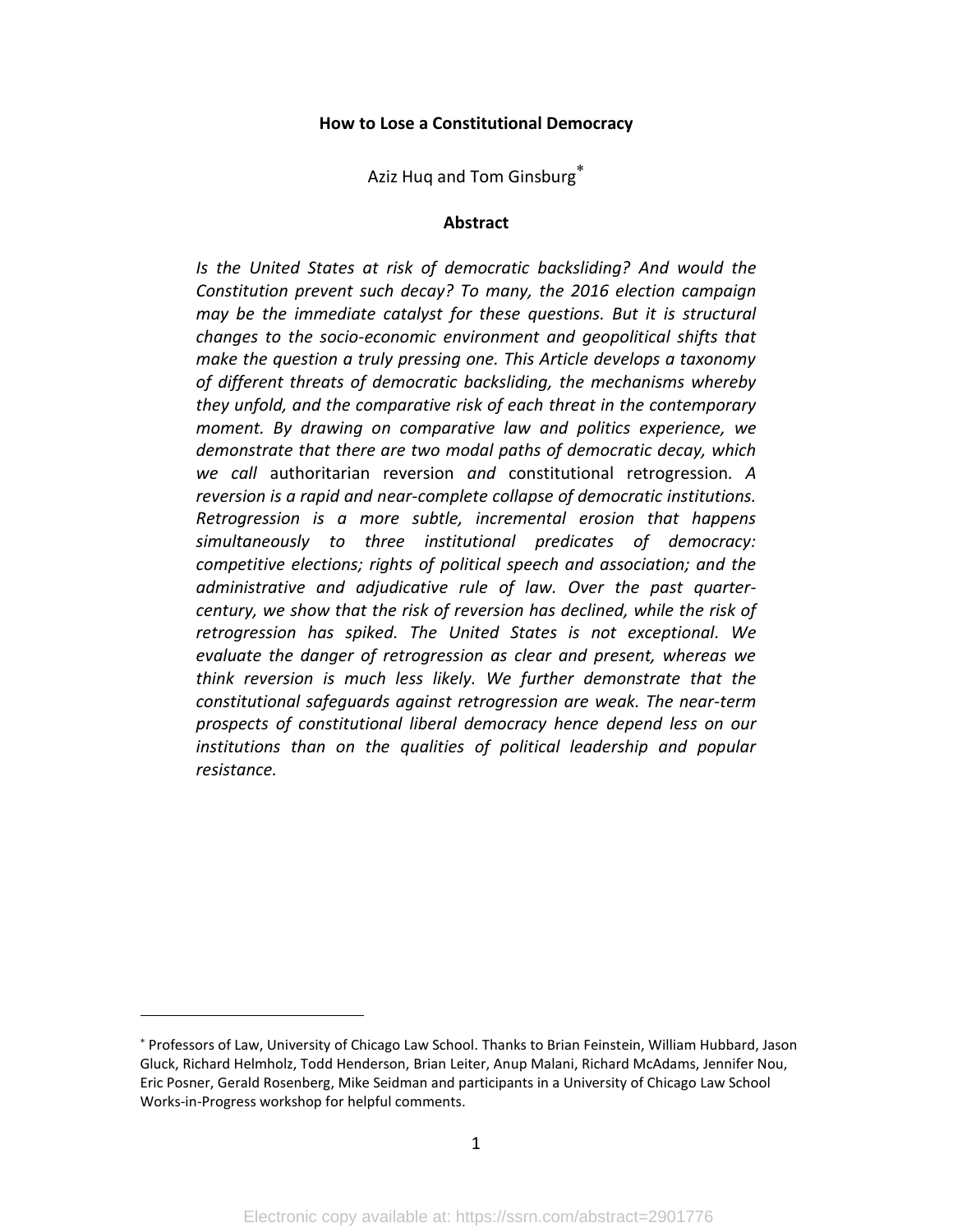### **Table of Contents**

| Ι.  |           |  |  |  |  |  |  |
|-----|-----------|--|--|--|--|--|--|
|     | Α.        |  |  |  |  |  |  |
|     | B.        |  |  |  |  |  |  |
| II. |           |  |  |  |  |  |  |
|     | А.        |  |  |  |  |  |  |
|     | <b>B.</b> |  |  |  |  |  |  |
|     |           |  |  |  |  |  |  |
|     | Α.        |  |  |  |  |  |  |
|     | <b>B.</b> |  |  |  |  |  |  |
|     | C.        |  |  |  |  |  |  |
|     |           |  |  |  |  |  |  |
|     | А.        |  |  |  |  |  |  |
|     | В.        |  |  |  |  |  |  |
|     |           |  |  |  |  |  |  |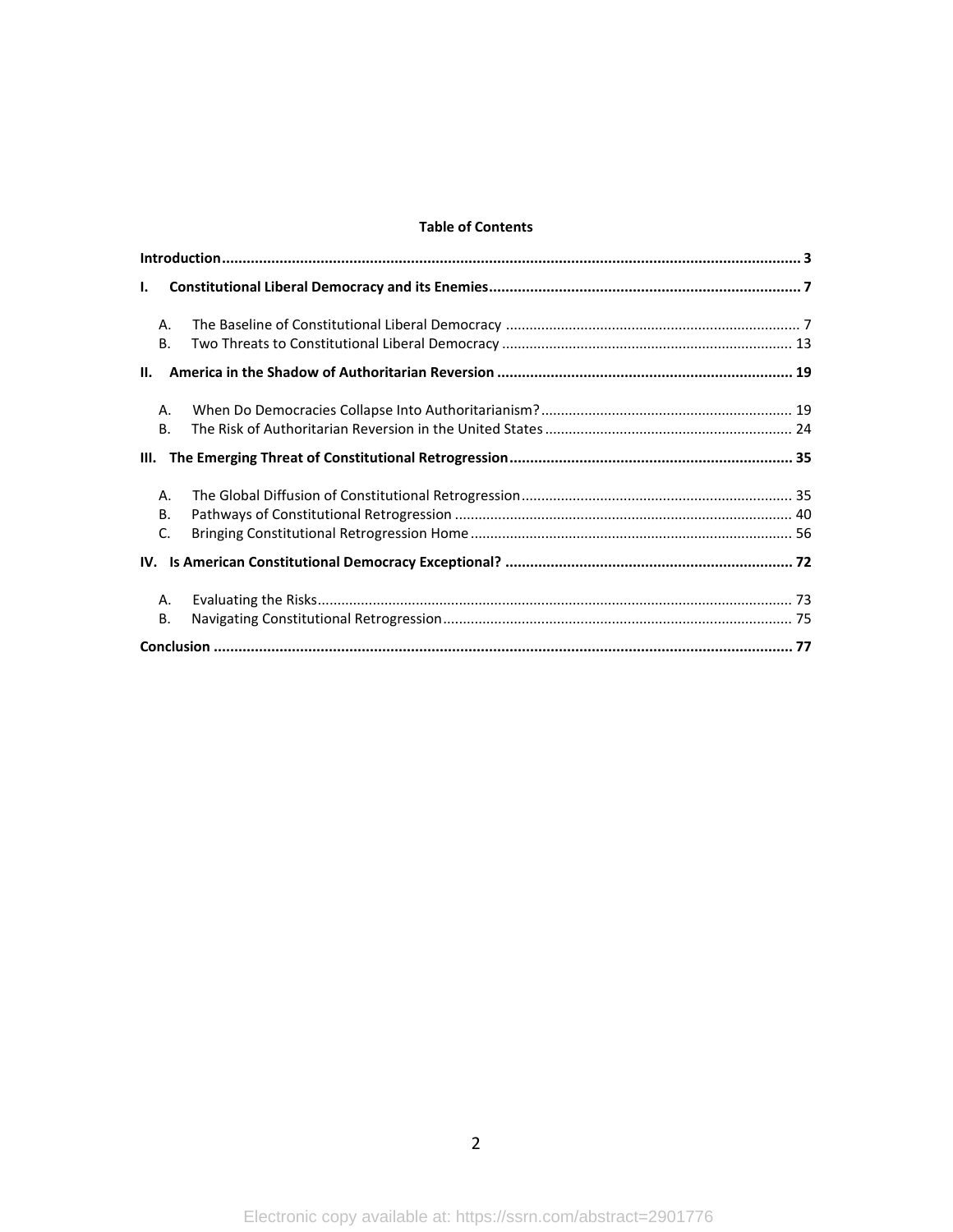#### <span id="page-2-0"></span>**Introduction**

To many observers, the 2016 election cycle was unique and noteworthy in the way that hitherto stable norms of American liberal democracy under the rule of law suddenly seemed fragile and contested. $1$  But concerns about the health of our democracy are hardly new to the 2016 campaign.<sup>2</sup> Indeed, they stretch back to very the beginning of the republic.<sup>3</sup> But is today different? And if there are indeed pressures toward democratic decay, what in the text of the Constitution or its attendant jurisprudence would operate as frictions on that process? Would the basic law matter if or when democratic practice suffered a severe exogenous shock, or does democratic stability depend on the quiddities of particular leaders and their electoral coalitions?

This Article provides the first comprehensive analysis of the relationship between democratic backsliding and U.S. constitutional law. It aims to provide a clear analytic framework for evaluating both the risks and institutional resources to hand. Such a systematic examination of the constitutional predicates of democratic stability is needful, we think, given a trio of extrinsic, structural forces that place liberal democracy in the United States today under increasing strain—forces that operate independently of the particularities of today's partisan conjuncture..

<span id="page-2-1"></span>*First*, it has long been thought that liberal democratic rule within the rule of law requires a "strong liberal civil society" committed to that form of governance.<sup>4</sup> But over the past three decades, the proportion of U.S. citizens who believe it would be a "good" or a "very good" thing for the "army to rule" has spiked from one in sixteen to one in six.<sup>5</sup> Among the cohort of "rich young Americans" the proportion of those who look favorably on military rule is more than one in three.<sup>6</sup> Meanwhile there has been

6 *Id.* at 13.

<sup>1</sup> For an analysis of relevant evidence, *see infra* text accompanying note[s 370](#page-73-0) t[o 371.](#page-73-1)

<sup>2</sup> *See, e.g.,* Thomas L. Friedman, *Our Democracy Is at Stake*, N.Y. TIMES, Oct. 2, 2013, at A23 ("What is at stake in this government shutdown forced by a radical Tea Party minority is nothing less than the principle upon which our democracy is based: majority rule.").

<sup>3</sup> For a collection of sources on this point, see Louis J. Sirico, Jr., *The Federalist and the Lessons of Rome*, 75 MISS. L.J. 431, 492 (2006).

<sup>4</sup> James Dawson, *The Fading Mirage of the 'Liberal Consensus*,' 27 J. DEM. 20, 31 (2016); *see also* Francis Fukuyama, *The Future of History: Can Democracy Survive the Decline of the Middle Class?*, 91 FOR. AFF. 56 (2012). The role of civil society in democratic collapse is, however, complex. *Cf.* Sheri Berman, *Civil Society and the Collapse of the Weimar Republic*, 49 WORLD POL. 401, 408 (1997) (arguing that the strong Weimar civil society "served not to strengthen democracy but to weaken it," but providing vehicles for Nazi mobilization).

<sup>5</sup> Roberto Stefan Fou & Yascha Mounk, *The Democratic Disconnect*, 27 J. DEM. 5, 12 (2016).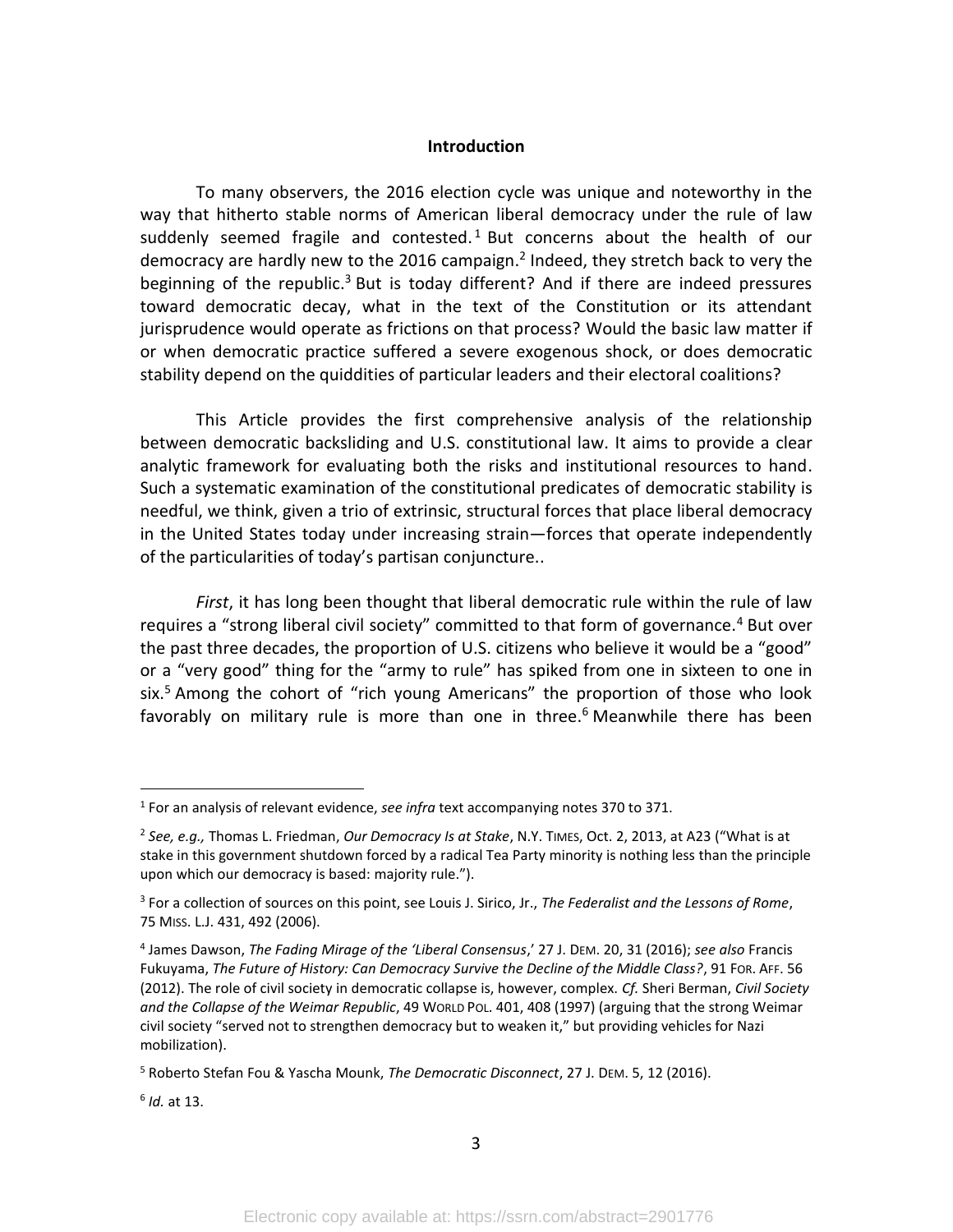<span id="page-3-2"></span>anecdotal evidence of rising constitutional ignorance among the very same generation.<sup>7</sup> The popular support that works as democracy's rebar, that is, may be eroding with alarming speed.

<span id="page-3-1"></span>*Second*, it is well established that economic inequality is associated with increasing acceptance of authoritarian rule. <sup>8</sup> Studies of democratic collapse show that inequality tends to be "significantly higher in democracies that eventually underwent a reversal."<sup>9</sup> This bodes ill for the United States. Income shares of the top and bottom quintile diverged sharply between 1970 and 2000, when the former saw their incomes rise  $61.6\%$  and the latter a measly 10.3%.<sup>10</sup> The structural forces producing wage stagnation across much of the income spectrum, moreover, are entrenched beyond speedy repair,<sup>11</sup> even without accounting for the distinctive polarization and paralysis of U.S. national politics. Economic trend lines thus disfavor democratic perseverance in the near and medium term, quite apart from any role that economic grievances may have played in this election.

*Finally*, developments in governance in other parts of the world do not remain confined overseas, but diffuse to shape and channel American practice.<sup>12</sup> Scholars of democracy have of late expressed concern about an "absence of democratic progress", "recession" or "minor decline" in democracy's march since the third wave of democratizations of the 1990s.<sup>13</sup> To some, democracy seems in full-blown "retreat."<sup>14</sup>

<sup>10</sup> Am. Political Sci. Ass'n Task Force, *American Democracy in an Age of Rising Inequality*, 2 PERSP. ON POL. 651, 652-53 (2004); *see also* LARRY M. BARTELS, UNEQUAL DEMOCRACY: THE POLITICAL ECONOMY OF THE NEW GILDED AGE 31-32 (2008) (summarizing changing income distributions).

<sup>11</sup> *See* Robert J. Gordon, *Is U.S. Economic Growth Over? Faltering Innovation Confronts Six Headwinds*, NBER Working Paper No. 18315, Aug, 2015.

<sup>12</sup> *See, e.g.,* DANIEL T. RODGERS, ATLANTIC CROSSINGS: SOCIAL POLITICS IN A PROGRESSIVE AGE 231, 496 (1998) (charting influences of British and German social welfare policies in the United States); Beth A. Simmons & Zachary Elkins, *The Globalization of Liberalization: Policy Diffusion in the International Political Economy*, 98 AM. POL. SCI. REV. 1971, 1972-74 (2004) (demonstrating diffusion of trade liberalization policy).

<sup>13</sup> Marc. F. Plattner, *Is Democracy in Decline?*, 26 J. DEM. 5, 7 (2015); Alexander Cooley, *Authoritarianism Goes Global: Countering Democratic Norms*, 26 J. DEM. 49-63 (2015) (focusing on authoritarian mimicry of democratic form); Larry Diamond, *Facing up to the Democratic Recession*, 26 J. DEM. 141 (2015) (recession); *see also* JOSHUA KURLANTZICK, DEMOCRACY IN RETREAT 10 (2013) (("By 2010, … nearly 53 of the 128 countries assessed by the index were categorized as 'defective democracies.'"). *But see* Steven Levitsky & Lucan Way, *The Myth of Democratic Recession*, 26 J. DEM. 45 (2015) (arguing that this perceived trend away from democracy is illusory).

<sup>14</sup> KURLANTZICK, *supra* not[e 13,](#page-3-0) at 6-10.

<span id="page-3-0"></span><sup>7</sup> Tom Gerald Daly, *Constitutional Ignorance and Democratic Decay: Breaking the Feedback Loop*, INT'L J. CONST. L. BLOG, Nov. 17, 2016, [http://www.iconnectblog.com/2016/11/constitutional-ignorance-and](http://www.iconnectblog.com/2016/11/constitutional-ignorance-and-democratic-decay-breaking-the-feedback-loop)[democratic-decay-breaking-the-feedback-loop.](http://www.iconnectblog.com/2016/11/constitutional-ignorance-and-democratic-decay-breaking-the-feedback-loop)

<sup>8</sup> Adam Przeworski, *The Poor and Viability of Democracy*, IN POVERTY, PARTICIPATION, AND DEMOCRACY: A GLOBAL PERSPECTIVE 129 (Anirudh Krishna, ed. 2008).

<sup>9</sup> Ethan B. Kapstein & Nathan Converse, *Why Democracies Fail*, 14 J. DEM. 57, 61 (2008).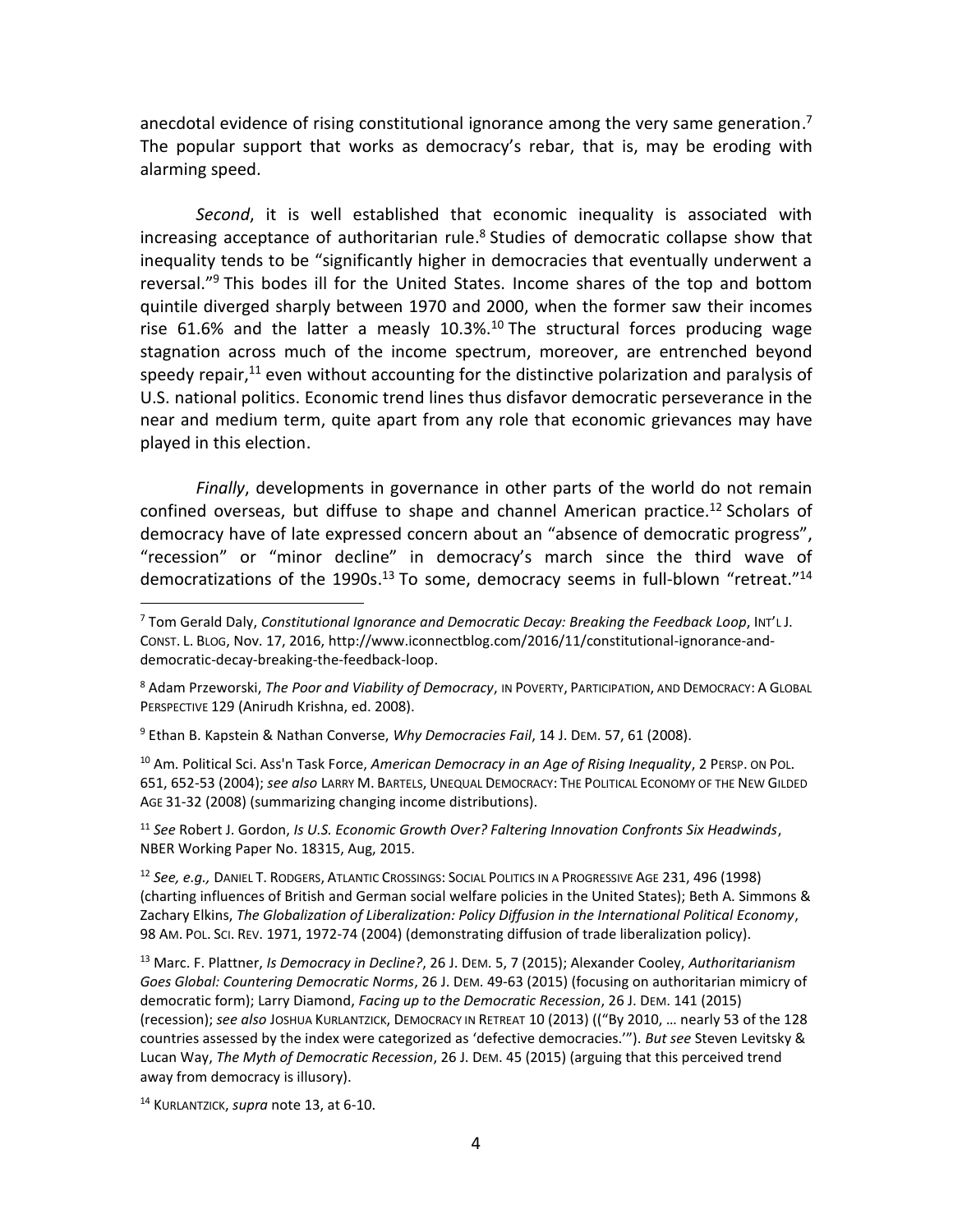Recent moves away from democratic practices toward a more authoritarian model in Eastern Europe suggest that such retreat inflects governance even in seemingly stable democracies.<sup>15</sup> Hungary, Poland, and other countries have embraced populist leaders who promise to end the gridlock that is democracy's consequence. In the United States, candidates in the 2016 election and their supporters repeatedly gestured toward events outside the jurisdiction as evidence that their partisan side was in the ascendancy around the world. $16$ 

<span id="page-4-0"></span>Liberal democracy, in short, is subject today to a plural array of corroding crosscurrents arising both from specific partisan formations and actors, and from cultural, socioeconomic or geopolitical dynamics of a structural nature.<sup>17</sup> Against these corrosive currents stands the Constitution. It is conventional wisdom that the checks and balances of the federal government,<sup>18</sup> a robust civil society and media, as well as individual rights, such as the First Amendment, $19$  will work as effectual bulwarks against democratic backsliding. Yet such an analysis is hindered by the absence of any cleareyed comparative analysis of how constitutional legal institutions and rules *in practice*  either hinder or enable drift away from liberal democratic norms.

This Article reconstructs the role of constitutional institutions and doctrines in protecting democratic practice in light of new empirical and theoretical learning about the mechanisms of democratic failures of various sorts. That inquiry at the threshold requires a new taxonomy of threats to liberal democratic practice under the Constitution.<sup>20</sup> We propose a distinction between two threats, each with its own distinct mechanisms and end-states. We call these *authoritarian reversion* and *constitutional* 

<span id="page-4-1"></span> $\overline{a}$ 

<sup>18</sup> *See, e.g., Mistretta v. United States*, 488 U.S. 361, 381 (1989) (describing the separation of powers as a "security against tyranny—the accumulation of excessive authority in a single Branch").

<sup>19</sup> *See* Ashutosh Bhagwat, *The Democratic First Amendment*, 110 NW. U. L. REV. 1097, 1102 (2016) ("[A] a broad consensus has emerged over the past half-century regarding the fundamental reason why the Constitution protects free speech: to advance democratic self-governance.").

<sup>15</sup> *See infra* text accompanying note[s 202](#page-42-0) to [209,](#page-42-1) an[d 221](#page-44-0) to [224.](#page-45-0)

<sup>16</sup> *See, e.g.* Ian Buruma, *The End of the Anglo-American Order*, N.Y. TIMES, Nov, 29, 2016, http://www.nytimes.com/2016/11/29/magazine/the-end-of-the-anglo-american-order.html? r=0 (documenting trans-Atlantic invocations of solidarity of this sort).

 $17$  The distinction between "agent-based or agentic theories" and "structural theories" of democratic rollback organizes much of the political science literature on the topic of democratic failures. Ellen Lust & David Walker, *Unwelcome Change: Understanding, Evaluating and Extending Theories of Democratic Backsliding* 8-9 (June 2015), pdf.usaid.gov/pdf\_docs/PBAAD635.pdf. Our aim here is not to adjudicate between those two approaches, but to ask how legal institutions influence the pace of democratic retrogression under both agentic and structural strains. In any case, we think that the structural forces enumerated in the text are likely *causes* of antidemocratic and populist formations in politics.

<sup>&</sup>lt;sup>20</sup> Earlier treatments of democratic breakdown include BRUCE ACKERMAN, THE DECLINE AND FALL OF THE AMERICAN REPUBLIC (2010), and Sanford Levinson & Jack M. Balkin, *Constitutional Dictatorship: Its Dangers and Its Design*, 94 MINN. L. REV. 1789 (2010). We develop, however, a different taxonomy, as well as different mechanisms, from these treatments.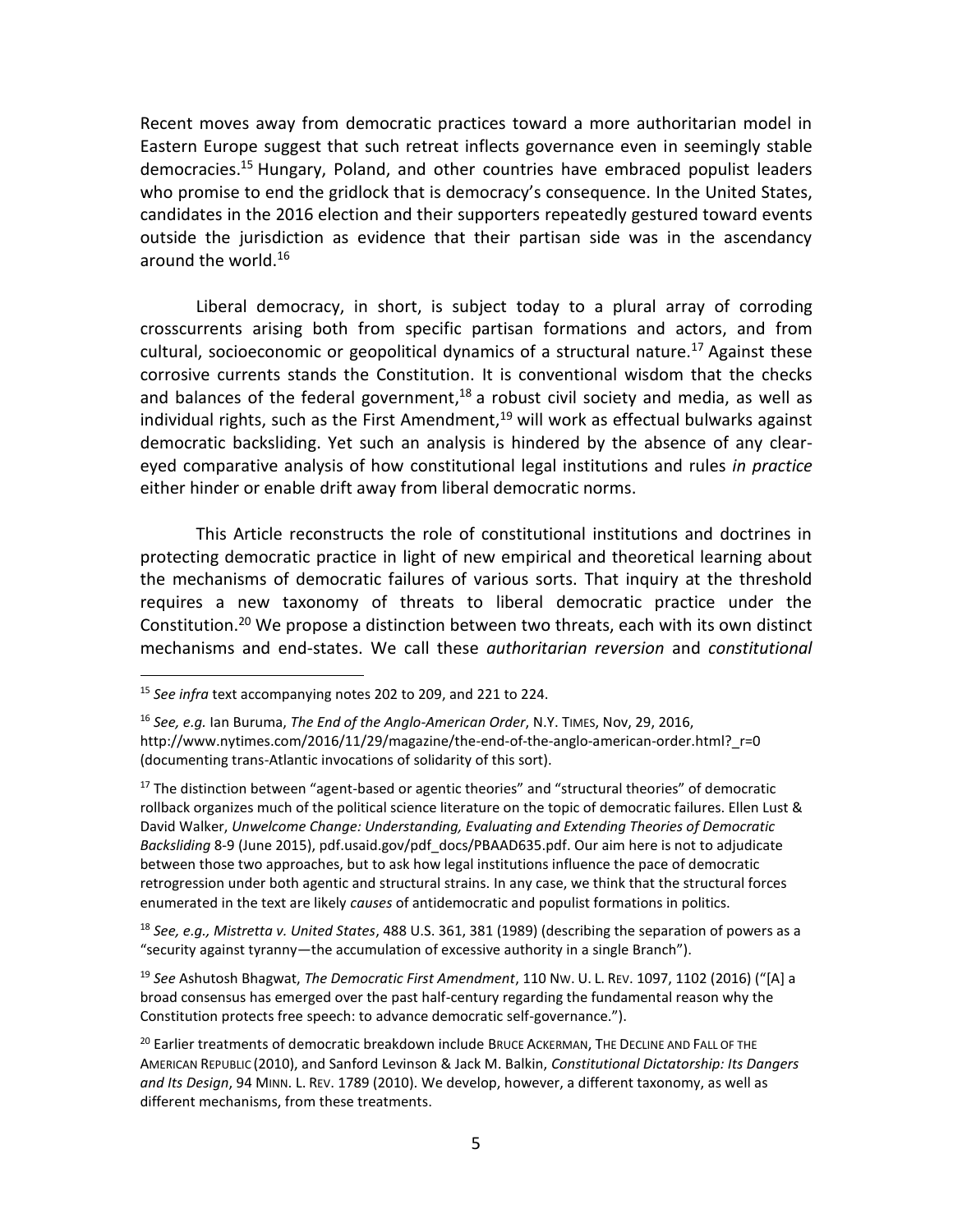*retrogression*. We define (and defend) this terminology in Part I, but a brief explanation is warranted here.

Authoritarian reversion is a wholesale, rapid collapse into authoritarianism. Think of a coup or the sudden declaration of a state of emergency. But not all backsliding is either sudden or complete. The existence of more subtle forms of institutional erosion requires a discrete concept. We deploy the term "constitutional retrogression" to capture a more incremental (but ultimately substantial) decay in three basic predicates of democracy—competitive elections, liberal rights to speech and association, and the adjudicative and administrative rule of law necessary for democratic choice to thrive. Retrogression demands *simultaneous* change in these democratic predicates. In practice, it is distinct from reversion because it occurs more slowly through an accumulation of piecemeal changes, each perhaps innocuous or even justified in isolation. It is also, however, analytically distinct from other species of constitutional changes, such as the rise of a powerful executive, the growth or decay of national regulatory power as against subnational units, or the diffusion of new constitutional rights. These are not typically characterized by simultaneous degradation in rights, electoral competition, and the rule of law.

We demonstrate that legal scholarship, and some popular discourse after the election, has focused on the first risk of authoritarian reversion. But the second threat of constitutional retrogression may in fact pose a more pressing and consequential challenge. This has normative implications insofar as each threat is associated with a distinct set of constitutional design decisions, and may require different constitutional strategies to address.

With this in mind, we analyze the role of domestic legal and political institutions in managing the threat of constitutional retrogression. Here, we draw upon a wealth of political science and comparative constitutional scholarship to demonstrate that the usual confidence in entrenched domestic constitutional rules and institutions may well be misguided.<sup>21</sup> Whether one focuses upon longstanding and well-entrenched legal rules and institutions, or more locally on recent doctrinal developments, there is ample cause for concern that the Constitution provides at best a fragile friction against constitutional retrogression. Relevant aspects of constitutional law, we suggest, pursue one of two familiar strategies: using the *structure* of government to generate internal institutional diversity, and *rights* that shield the social ecosystem necessary for the persistence of democratic contestation. Contrary to prevailing wisdom, we suggest that

 $21$  We focus on established constitutional rules and institutions to avoid concerns about endogeneity within our analysis. That is, if antidemocratic forces generate new constitutional rules that are destabilizing, then it would be misleading to ascribe the resulting effects on political outcomes to the Constitution (as opposed to the antidemocratic forces that have employed the Constitution to a certain end). To avoid this confusion, we focus on constitutional institutions and rules that predate the current political conjuncture.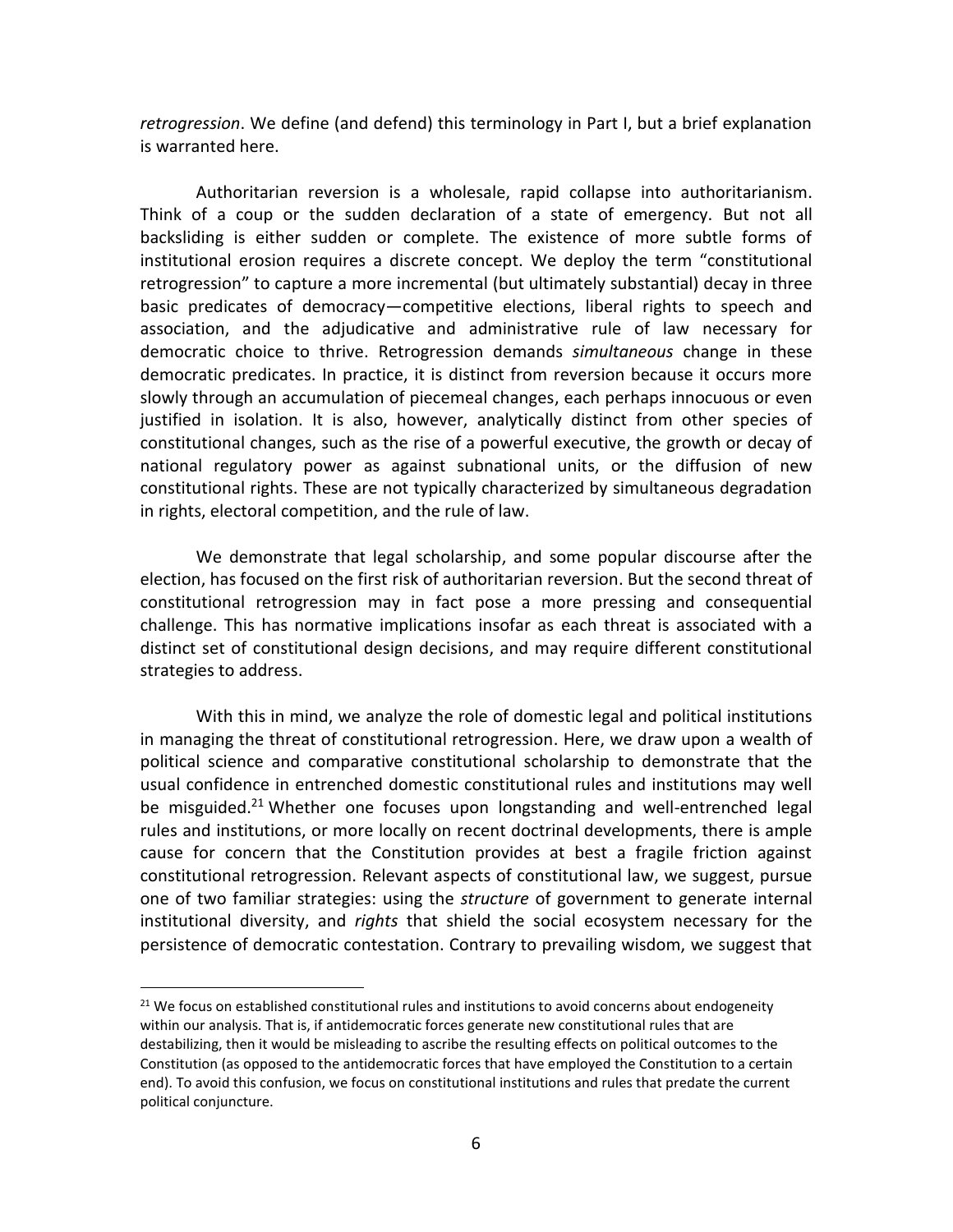not all structural principles or individual rights stabilize democracy. Some are likely to accelerate destabilization. But rights and structure do not exhaust the options for constitutional design. Drawing attention to the fact that constitutions are a form of inevitably incomplete contract,<sup>22</sup> we posit that there are also *gaps* that can be exploited to unravel a democratic equilibrium.

Our analysis suggests that when local partisan forces or an exogenous constellation of socioeconomic and transnational forces are threatening that political disposition, the Constitution as currently construed provides only feeble shelter. Democratic stability hence depends on the preferences of particular leaders, and under the right political conditions, constitutional retrogression is a clear and present risk to American constitutional liberal democracy.

Our argument has four steps. Part I introduces and clarifies our central concepts. Part II focuses on the threat of authoritarian reversion, suggesting the latter most often occurs through military coups or the misuse of emergency powers. It is not clear that authoritarian reversion presents the most pressing concern today. Part III focuses on the more-likely threat of constitutional retrogression. Our analytic strategy here is to deploy comparative constitutional experience to illuminate vectors whereby such retrogression occurs, and then to consider how American constitutional institutions and rules respond. Although the Constitution certainly contains some useful institutional resources, we demonstrate that to a surprising degree, longstanding institutions and rules are either irrelevant to the threat, or exacerbate it. Part IV concludes by reflecting on lessons for legal scholars, constitutional law, and the citizenry at large.

# **I. Constitutional Liberal Democracy and its Enemies**

Our argument relies upon a set of threshold conceptual premises, set out in this Part. These are first, a definition of 'democracy,' the institutional characteristic that is at risk of reversal, and second, a taxonomy of forms of democratic backsliding. Drawing upon an extensive literature in political science, we delineate two different forms of institutional decay.

# **A. The Baseline of Constitutional Liberal Democracy**

 $\overline{a}$ 

Much of the relevant political science literature on democratic reversal focuses on a simple concept of democracy identified closely with the fact of elections.<sup>23</sup> But the literature on democracy also recognizes that the concept is a multifaceted one that can

<sup>22</sup> *See, e.g.,* Aziz Z. Huq, *The Function of Article V*, 162 U. PA. L. REV. 1165, 1191-1222 (2014) [hereinafter "Huq, *Article V*"] (modeling constitutional amendment rules as a response to an incomplete contracting problem); Rosalind Dixon and Tom Ginsburg, *Deciding Not to Decide: Deferral in Constitutional Design,* 9 INT'L J. CONST. L. 636 (2012) (same).

<sup>23</sup> *See, e.g.,* Lust & Walker, *supra* not[e 17;](#page-4-0) Plattner, *supra* note [13,](#page-3-0) at 5-7; KURLANTZICK, *supra* note [13.](#page-3-0)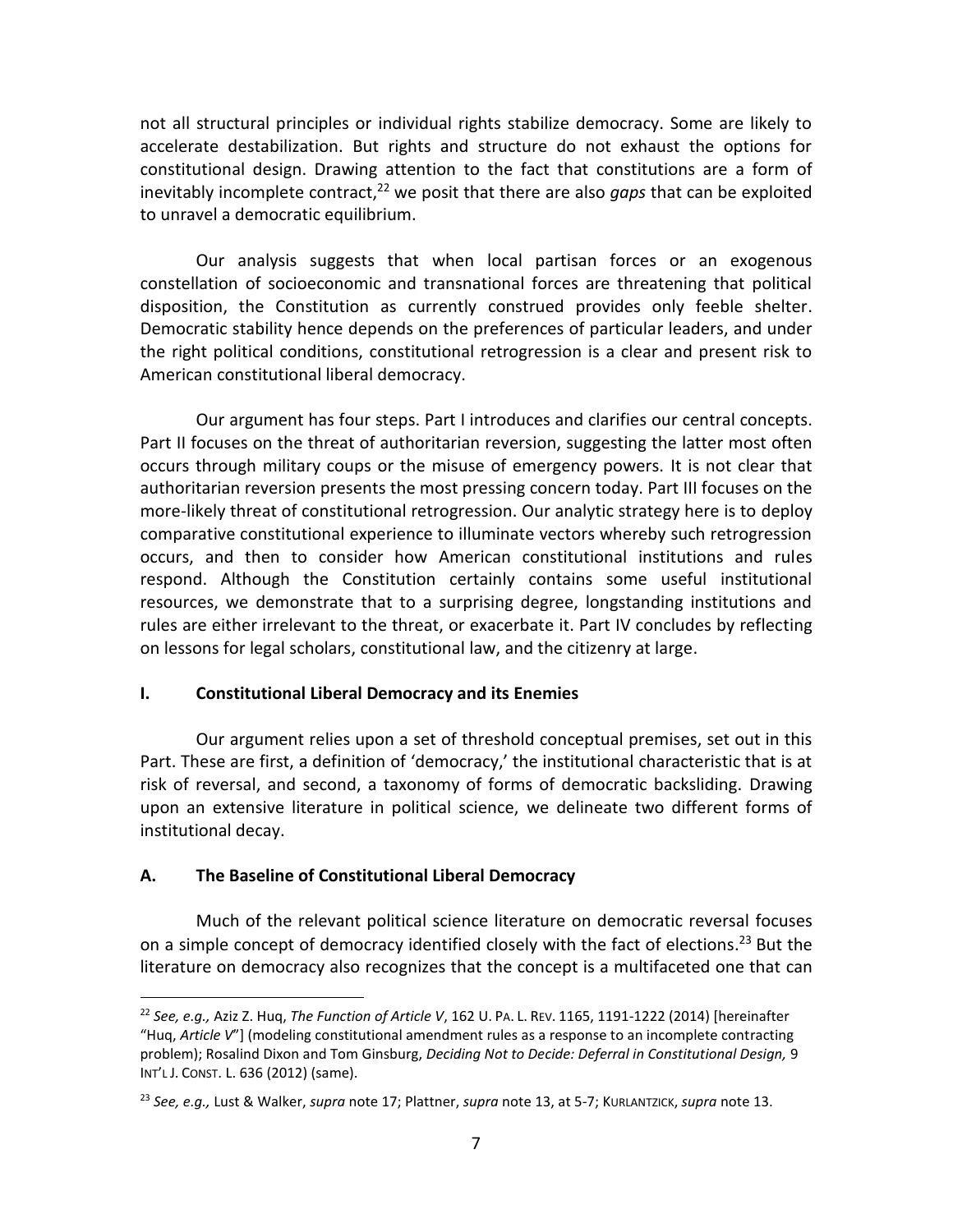<span id="page-7-1"></span>be described with various levels of thickness.<sup>24</sup> Our analysis requires a thicker conception. We call this *constitutional liberal democracy*. Our argument must begin by explaining and justifying our choice.

Democracy is frequently boiled down to the seemingly simple foundational requirement of competitive elections. This in turn entails that polls' results are ex ante uncertain, irreversible, and ex post repeatable. <sup>25</sup> We think these basic elements of competitive elections cannot be meaningfully untangled from a thick set of institutional and legal predicates.<sup>26</sup> Elections with only one feasible winner, either because only one entity competes, or because only one entity will be allowed to exercise power, are insufficient. Elections that happen once, never to be repeated, do not a democracy make.<sup>27</sup> For genuine electoral competition to be sustained, therefore, something more than a bare minimum of legal and institutional arrangements is necessary.<sup>28</sup> These include the civil and political rights employed in the democratic process, $29$  and the availability of neutral electoral machinery, and the stability, predictability, and publicity of legal regime usually captured in the term "rule of law."<sup>30</sup>

<span id="page-7-2"></span><span id="page-7-0"></span>To implement this more robust view of democracy, our analysis focuses on a triad of system-level properties of national institutions as a whole that, in our view, intertwine and interact closely. When present together, these three traits warrant the

<sup>&</sup>lt;sup>24</sup> Famously, Joseph Schumpeter described it as "that institutional arrangement for arriving at political decisions in which individuals acquire the power to decide by means of a competitive struggle for the people's vote." JOSEPH SCHUMPETER, CAPITALISM, SOCIALISM AND DEMOCRACY 269 (1942); *see also* Michael Coppedge et al., *Conceptualizing and Measuring Democracy: A New Approach,* 11 PERSPECTIVES ON POLITICS 247 (2011); Adam Przeworski, Michael E. Alvarez, Jose Antonio Cheibub, & Fernando Limongi, DEMOCRACY AND DEVELOPMENT; POLITICAL INSTITUTIONS AND WELL-BEING IN THE WORLD, 1950-1990, at 15 (2000).

<sup>25</sup> Adam Przeworski et al., *What makes democracies endure?,* 7 J. DEM. 39, 50-51 (2000).

<sup>26</sup> For criticisms of the minimalist definition, see Guillermo O'Donnell, *Illusions About Consolidation*, 7 J. DEM. 34, 38 (1996) (criticizing minimalist view on the basis that competitive elections do not of themselves act as a guarantee of inclusion of the public voice in politics, and arguing for a "realistic" definition of democracy). For more robust specifications of democracy, see, *e.g.*, LARRY DIAMOND, DEVELOPING DEMOCRACY: TOWARD CONSOLIDATION 10-12 (1999) (including vertical and horizontal accountability in a definition of democracy).

<sup>27</sup> Amb. Edward Djerejian, *The U.S. and the Mideast in a Changing World*, speech at Meridian House International, Washington, DC, June 2, 1992, http://www.disam.dsca.mil/pubs/vol%2014\_4/djerejian.pdf [last accessed Dec. 23, 2016] (coining the expression "one man, one vote, one time").

<sup>&</sup>lt;sup>28</sup> SAMUEL P. HUNTINGTON, THE THIRD WAVE: DEMOCRATIZATION IN THE LATE TWENTIETH CENTURY 266-67 (1991) (articulating now famous "two-turnover" test for democratic consolidation); ADAM PRZEWORSKI, DEMOCRACY AND THE MARKET: POLITICAL AND ECONOMIC REFORMS IN EASTERN EUROPE AND LATIN AMERICA 10 (1991) ("Democracy is a system in which parties lose elections ....").

<sup>&</sup>lt;sup>29</sup> For examples of maximalist (or "realist") views of democracy on rights grounds, see Guillermo O'Donnell, *Illusions About Consolidation*, 7 J. DEM. 34, 38 (1996); ROBERT DAHL, DEMOCRACY AND ITS CRITICS 221 (1989).

<sup>30</sup> Marc Plattner, *From Liberalism to Liberal Democracy*, 10(3) J. DEM. 121, 121-123 (1999).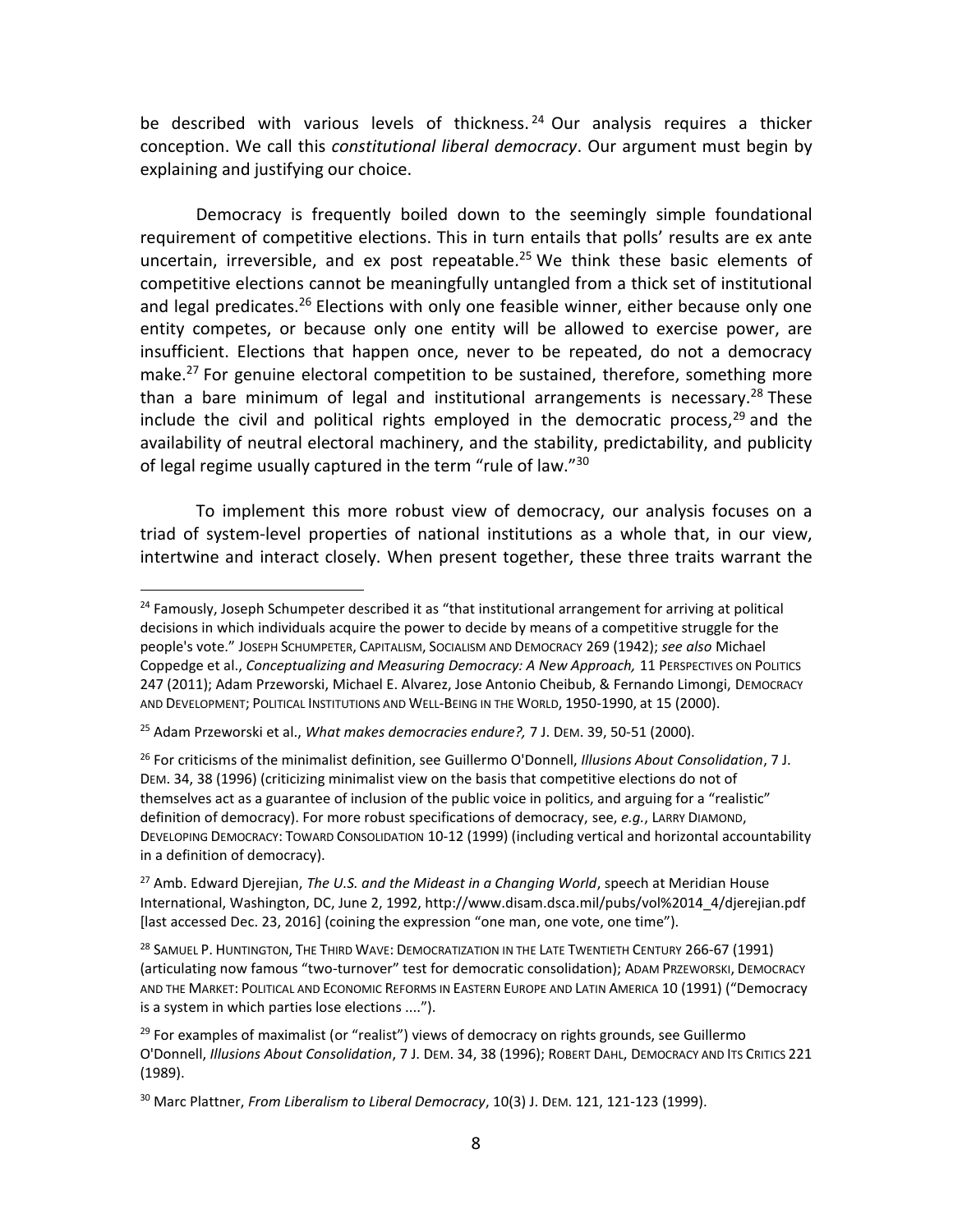<span id="page-8-0"></span>label of *constitutional liberal democracy*. This term is mean to capture three conceptually separate but functionally intertwined institutional elements. These are (1) a democratic electoral system, most importantly periodic free-and-fair elections, in which a losing side cedes power; (2) the liberal rights to speech and association that are closely linked to democracy in practice;<sup>31</sup> and (3) the stability, predictability, and integrity of law and legal institutions—i.e., the rule of law—functionally necessary to allow democratic engagement without fear or coercion. These three institutional predicates of democracy are, in our view, necessary to the maintenance of a reasonable level of democratic responsiveness and unbiased elections. In the absence of all three institutional predicates, we would anticipate levels of democratic responsiveness to fall. $32$ 

On the first element, we follow Schumpeter's dictum that meaningful elections with a genuine possibility of alteration in power is necessary to democracy.<sup>33</sup> As Przeworski pithily puts it, democracy is "a system in which parties lose elections."<sup>34</sup> Our conception of liberal rights focuses solely on the core "first generation" rights of speech, assembly and association, which directly facilitate democratic deliberation and contestation.<sup>35</sup> And we draw our conception of the rule of law from Lon Fuller, who focuses on a set of procedural requirements without including substantive concepts like rights or morality. 36

 $32$  Our focus is hence on the institutional predicates of democratic responsiveness, not the measurement of democratic responsiveness per se. This focus helps inform our analysis of backsliding-related mechanisms in Parts II and III, infra. One might instead focus directly on unbiased democratic responsiveness as a metric of constitutional liberal democracy. But there remains sharp debate about the appropriate measure of democratic responsiveness among political scientists. Jeff Manza & Fay Lomax Cook, *A Democratic Polity? Three Views of Policy Responsiveness to Public Opinion in the United States*, 30 AM. POL. RES. 630, 634-39 (2002) (cataloguing various metrics of responsiveness); Nicholas O. Stephanopoulos, *Elections and Alignment,* 114 COLUM. L. REV. 283, 300-02 (2014) (criticizing conceptualization of responsiveness measures). We take no position on the 'correct' responsiveness measure, although we think a constitutional liberal democracy as we define it should generally score well on most, if not all, such measures.

<sup>33</sup> SCHUMPETER, *supra* note [24.](#page-7-1)

 $\overline{a}$ 

<sup>35</sup> DANIEL J. WHELAN, INDIVISIBLE HUMAN RIGHTS: A HISTORY (2016) (explaining concept of indivisibility).

 $36$  LON L. FULLER, THE MORALITY OF LAW 33-94 (rev. ed. 1969). We follow Joseph Raz's view that the rule of law is not the same as "the rule of the good law," and has no necessary relation to equality of justice. JOSEPH A. RAZ, *The Rule of Law and Its Virtue*, *in* THE AUTHORITY OF LAW: ESSAYS ON LAW AND MORALITY 211, 214 (1979).

<sup>31</sup> Marc Plattner, *From Liberalism to Liberal Democracy*, 10 J. DEM. 121, 121-23 (1999) (arguing for a close relation between liberal rights and democratic practice); *accord* DAHL, *supra* note [29,](#page-7-0) at 221.

<sup>34</sup> ADAM PRZEWORSKI, DEMOCRACY AND THE MARKET 10 (1991); Adam Przeworski, *A Minimalist Conception of Democracy: A Defense*, in DEMOCRACY'S VALUE (Ian Shapiro & Casiano Hacker-Cordon, eds., 1999); *see also* Carlos Boix & Sebastian Rosato. *A complete dataset of political regimes, 1800–1999* (2001) and CARLOS BOIX, DEMOCRACY AND REDISTRIBUTION 61 (2003) (defining democracy as a system in which (1) the legislature is elected in free, multiparty elections; (2) the executive is directly or indirectly elected in popular elections and is responsible either directly to voters or to a democratic legislature; (3) suffrage extends to at least 50% of adult men).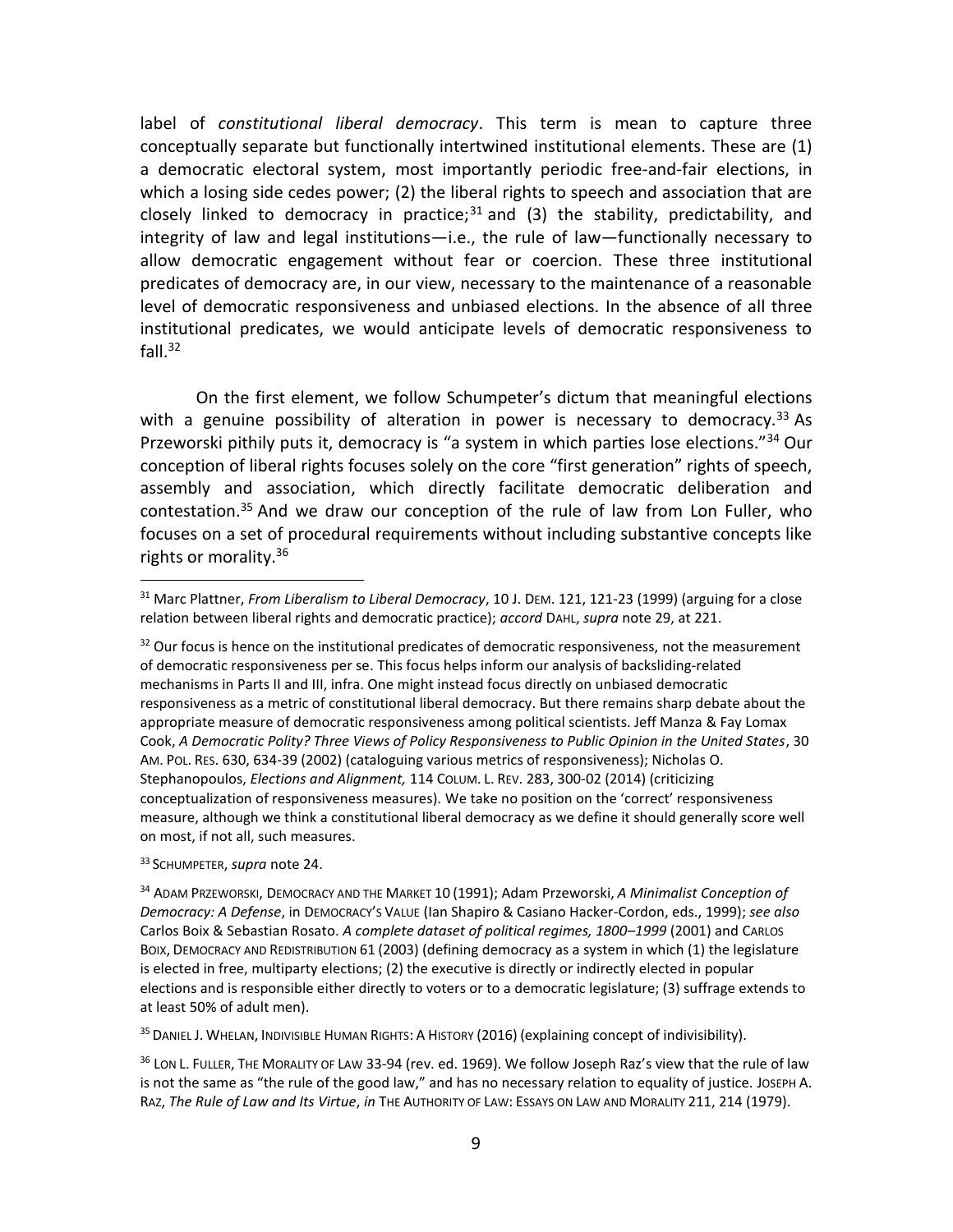These three elements—elections, speech and association rights, and the rule-oflaw—are conceptually separate, and do not always run together. There are historical and contemporary instances of countries that have robust electoral democracies, even while the rule of law is weak and liberal rights lack social support.<sup>37</sup> Other countries have the elements of "thin" rule of law and civil liberties without genuine political competition. <sup>38</sup> And constitutionalism is feasible in the absence of either liberal entitlements or democratic rotation.<sup>39</sup>

But in the American context, each of these institutional elements reinforces the other. They are entangled in plural, mutually reinforcing ways in ways that have seemed to generate a stable democratic equilibrium for now. Hence, some elements of the rule of law and rights are surely necessary to sustain even the thin Schumpeterian concept of democracy. Meaningful elections require a bureaucratic machinery capable of applying rules in a neutral and consistent fashion over an extended territory.<sup>40</sup> Further, election rules must be clearly announced in advance to the public. There must be officials to organize and staff polls, certify ballot structure, and establish counting facilities. There must be adjudicative institutions to resolve disputes, both large and small, about the conduct of the election.

Beyond sound administration, constitutional rights to speech and association facilitate political competition. One cannot have meaningful political competition without the relatively free ability to organize and offer policy proposals, criticize leaders, and secure freedom from official intimidation. <sup>41</sup> In this sense, electoral democracy is

 $\overline{a}$ 

<sup>39</sup> See Mark Tushnet, *Authoritarian Constitutionalism,* 100 CORNELL L. REV. 391, 396 (2015) (distinguishing absolutist, authoritarian, and liberal constitutionalism); Zachary Elkins et al., *The Content of Authoritarian Constitutions*, *in* CONSTITUTIONS IN AUTHORITARIAN REGIMES 141 (Tom Ginsburg & Alberto Simpser eds., 2014) (identifying common characteristics of authoritarian constitutions).

<sup>40</sup> Samuel Issacharoff, *Fragile Democracies*, 120 HARV. L. REV. 1405, 1458 (2007) (flagging the emergence of an "administrative law of democracy" in some national contexts). Electoral administration in the United States, however, is fragmented and institutionally weak because of "path-dependent state primacy over electoral regulation, the lack of existing federal infrastructure to monitor elections nationally, as well as the weak political will to establish robust federal electoral institutions." Jennifer Nou, *Sub-Regulating Elections*, 2013 SUP. CT. REV. 135, 137 (2013); *accord* Daniel P. Tokaji, *The Birth and Rebirth of Election Administration*, 6 ELECTION L J 118, 122-23 (2007).

 $41$  The Fourth Amendment, for example, was inspired by concerns about the use of state power to target and harass dissenting politicians—a function at some remove from its modal current operation as a source of authority for a federal law of policing. William Stuntz, *The Substantive Origins of Criminal Procedure*, 105 YALE L. J. 393, 396-403 (1995). Parliamentary immunity has a similar history, and was designed to shield political discourse from overweening prosecutions in medieval England.

<sup>37</sup> *See, e.g.,* Edward Aspinall, *The Surprising Democratic Behemoth: Indonesia in Comparative Asian Perspective,* 74 J. ASIAN STUD. 889 (2015) (describing Indonesia as an inclusive democracy with weak rule of law); DONALD HOROWITZ, CONSTITUTIONAL CHANGE AND DEMOCRACY IN INDONESIA (2013).

<sup>38</sup> *See, e.g.,* JOTHIE RAJAH, AUTHORITARIAN RULE OF LAW: LEGISLATION, DISCOURSE, AND LEGITIMACY IN SINGAPORE (2012) (discussing authoritarian use of rule-of law-forms).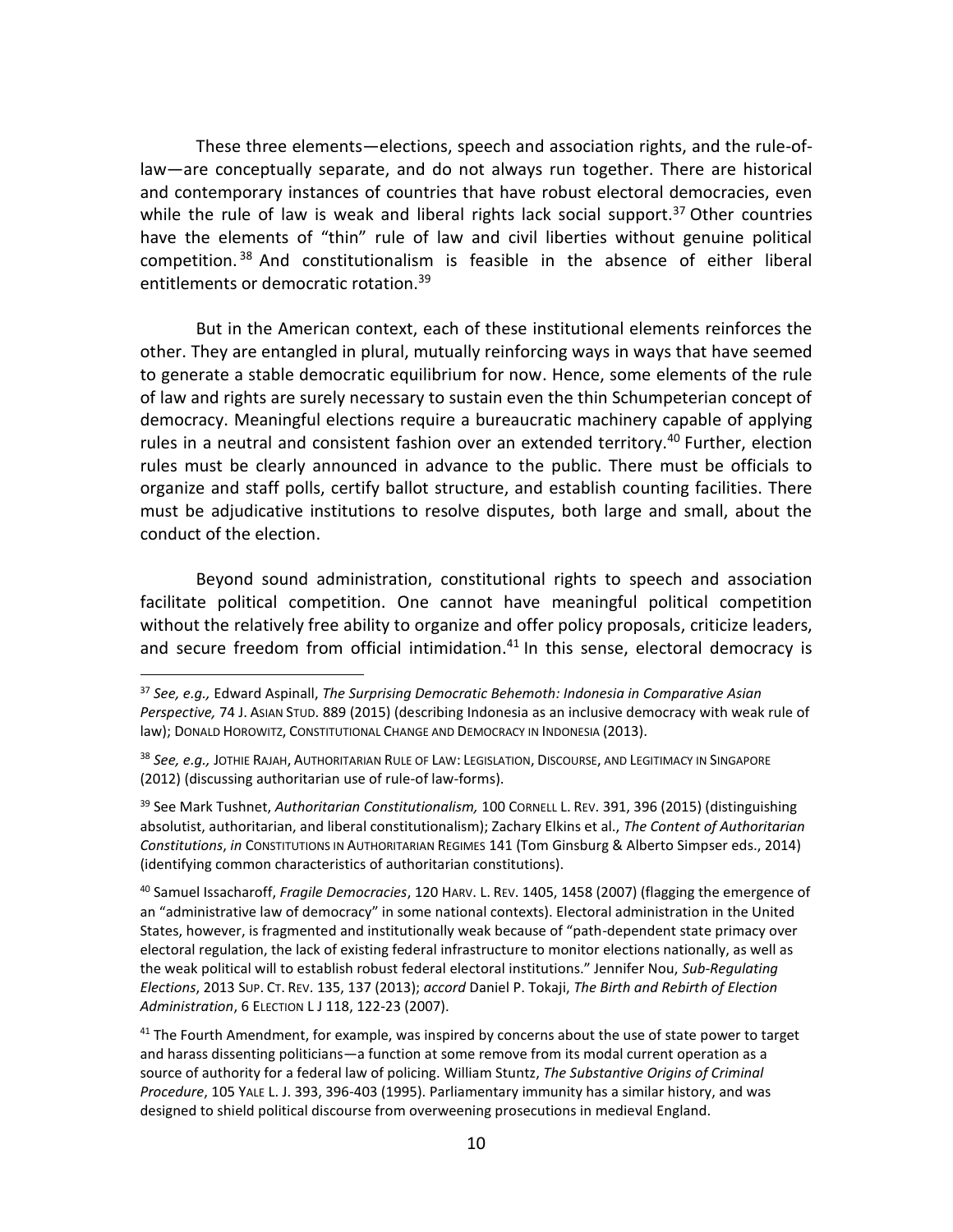deeply intertwined with the bill of rights. <sup>42</sup> Constitutional liberal democracy also typically rests on a delicate interplay between diverse state and civil-society institutions, which themselves depend on the enforcement of liberal rights.<sup>43</sup> By reducing the stakes of government, moreover, a zone of liberal rights also facilitates political competition.<sup>44</sup> The prospect of alternation of political power, in turn, incentivizes investment in constitutional rules and enforcement.<sup>45</sup> This virtuous circle suggests that there can be a robust equilibrium (i.e., constitutional liberal democracy) that emerges as a system-level consequence of the *interaction* between these different elements.<sup>46</sup>

<span id="page-10-1"></span>It is hard to *quantify* such a system-level property. Nor does the Constitutions itself create a ready gauge of its success.<sup>47</sup> We think of it as an ideal type, never perfectly achieved in practice, but useful for orientating our evaluation.<sup>48</sup> So conceived, it would be foolish to claim that the ideal has been perfectly realized in the United States. Long periods of our history have been characterized by narrowing franchise restrictions, malapportionment, and suppression of constitutional rights, along with the existence of subnational authoritarianism in parts of the country.<sup>49</sup> Even current electoral practice is characterized by numerous exclusionary and suppressive practices. <sup>50</sup> Rights-based liberalism is compromised by the systematic

<sup>42</sup>*Cf.* ERIC POSNER AND ADRIAN VERMEULE, THE EXECUTIVE UNBOUND: AFTER THE MADISONIAN REPUBLIC 116 (2010) (speculating whether founders were correct in arguing for a bill of rights and separation of powers.)

<sup>43</sup> *But see* Berman, *supra* not[e 4,](#page-2-0) at 408 (noting the potentially ambivalent role of civil society).

<span id="page-10-0"></span> $\overline{a}$ 

<sup>44</sup> Barry Weingast & Rui P. Figuieredo, *The Rationality of Fear: Political Opportunism and Ethnic Conflict., in* CIVIL WARS, INSECURITY AND INTERVENTION (Jack Snyder and Barbara Walter,. eds., 1999).

<sup>45</sup> Barry Weingast, *The Political Foundations of Democracy and the Rule of Law*, 91 AM. POL. SCI. REV. 245 (1997); TOM GINSBURG, JUDICIAL REVIEW IN NEW DEMOCRACIES (2003).

<sup>46</sup> *See* Robert Jervis, SYSTEM EFFECTS 6 (1997) (discussing system-level effects); Adrian Vermeule, *Foreword: System Effects and the Constitution*, 123 HARV. L. REV. 4, 6 (2009) ("A system effect arises when the properties of an aggregate differ from the properties of its members, taken one by one."); *see also* Caryn Devins et al., *Against Design,* 47 ARIZ. ST. L. J. 609 (2015) (arguing that a constitution is not a designed system).

47 Recent historical work that stresses the Constitution's elitist slant include TERRY BOUTON, TAMING DEMOCRACY: "THE PEOPLE," THE FOUNDERS, AND THE TROUBLED ENDING OF THE AMERICAN REVOLUTION (2007), and WOODY HOLTON, UNRULY AMERICANS AND THE ORIGINS OF THE CONSTITUTION 14 (2007).

48 Max Weber, THE METHODOLOGY OF THE SOCIAL SCIENCES (Edward Shils and Henry Finch, tr. & ed., 1997).

49 EDWARD L. GIBSON, BOUNDARY CONTROL: SUBNATIONAL AUTHORITARIANISM IN FEDERAL DEMOCRACIES (2012) (subnational authoritarianism in the US South)..

 $50$  Consider, for example, the use of voter identification laws to suppress some elements of the electorate. *See* Zoltan Hajnal, Nazita Lajevardi & Lindsay Nielson, *Voter Identification Laws and the Suppression of Minority Votes* (2016), available at

PARLIAMENTARIANS AT LAW: SELECT LEGAL PROCEEDINGS OF THE LONG FIFTEENTH CENTURY RELATING TO PARLIAMENT 4-8 (H. Kleineke, ed. 2008). *See generally* Daniel Chirot, *The Long Struggle,* 74 J. ASIAN STUDIES 863, 867 (2015) ("Ultimately it remains true that institutions, even strong ones, are weak in the face of crisis if there is not a core belief in the idea of individual freedom to think and choose.").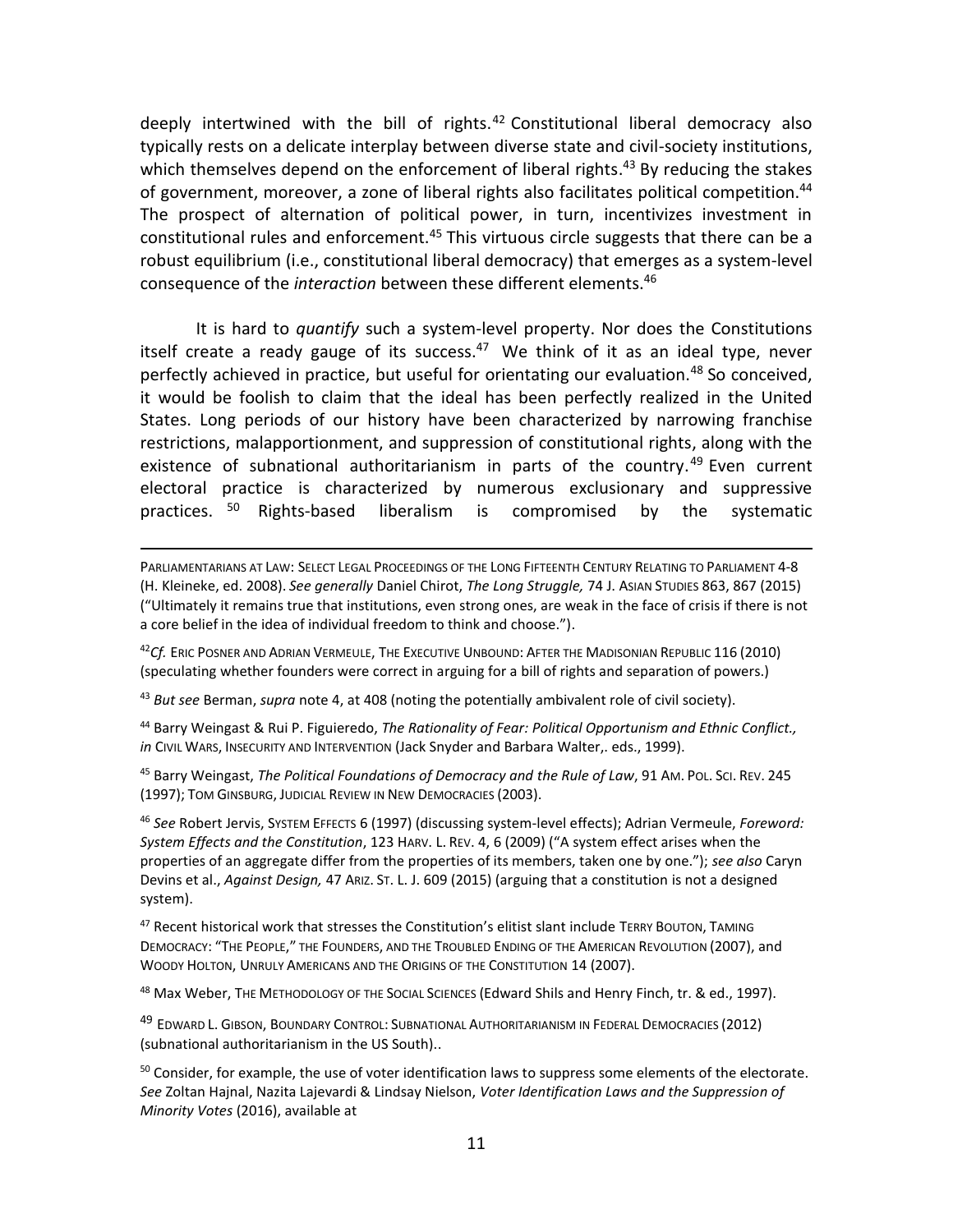<span id="page-11-1"></span>underenforcement of many individual rights.<sup>51</sup> Politicians' efforts to entrench themselves are endemic not occasional.<sup>52</sup> As a result, large gaps remain between the law on the ground and the law on the books. $53$ 

<span id="page-11-0"></span>Our definition of constitutional liberal democracy is consistent with a wide variety of institutional arrangements and policy preferences. It encompasses both the robust administrative state of the post-New Deal federal government and the looser arrangement of "parties and courts" that preceded it.<sup>54</sup> It can be accomplished through centralized or federalized governance, parliamentary or executive-led administrations. We thus reject the view that the mere fact of moving from a legislature-focused system to one organized around the president is ipso facto democratic derogation. It is also consistent with a wide range of solutions for democracy's so-called "boundary problem" of determining morally defensible limits to the democratic polity.<sup>55</sup> Because all democracies fall short of the ideal of enfranchising all those whose interests are affected by decision-making,<sup>56</sup> the practice of democracy always involves a series of excisions and limitations on the franchise. Finally, our concept of a constitutional liberal democracy does not require 'liberal' policy choices in the partisan political sense. To the contrary, it is consistent with illiberal policies, such as violations of racial, religious, and sexual-orientation autonomy, grave economic inequality or deprivation, or lack of social services provision. We assume a baseline that is *democratic*; but this is no guarantee of *good* governance in any robust normative sense. Our concept is thus not as thick as it could be. But by including some elements of liberal rights and the rule of law, however, we seek to recognize that even the minimalist conception needs some institutional context.

 $\overline{a}$ 

<sup>52</sup> Daryl Levinson & Benjamin I. Sachs, *Political Entrenchment and Public Law*, 125 YALE L.J. 400, 408-26 (2015) (documenting extensive range of formal and informal entrenchment strategies).

<sup>53</sup> *See, e.g.,* Eve Brensike Primus, *A Structural Vision of Habeas Corpus*, 98 CALIF. L. REV. 1, 16–23 (2010) (cataloging many more entrenched practices in state criminal courts that violate defendants' constitutional rights).

54 STEPHEN SKOWRONEK, BUILDING A NEW AMERICAN STATE: THE EXPANSION OF NATIONAL ADMINISTRATIVE CAPACITIES, 1877-1920, at 29 (1982)

<sup>55</sup> Frederick G. Whelan, *Prologue: Democratic Theory and the Boundary Problem*, *in* LIBERAL DEMOCRACY 13, 13-14 (J. Roland Pennock & John W. Chapman eds., 1983).

<sup>56</sup> Robert E. Goodin, *Enfranchising All Affected Interests, and Its Alternatives*, 35 PHI. & PUB. AFF. 40, 68 (2007) (recognizing the case for "giving virtually everyone everywhere a vote on virtually everything decided anywhere").

http://pages.ucsd.edu/~zhajnal/page5/documents/VoterIDLawsandtheSuppressionofMinorityVo [https://perma.cc/R3Q9-N68T (presenting empirical evidence of effect of voter identification laws on partisan vote shares).

<sup>51</sup> *See, e.g.,* Aziz Z. Huq, *Judicial Independence and the Rationing of Constitutional Remedies*. 65 DUKE L.J. 1, 4 (2015) [hereinafter "Huq, *Judicial Independence*"] (arguing that "the Court has developed a gatekeeping rule of *fault* for individualized constitutional remedies").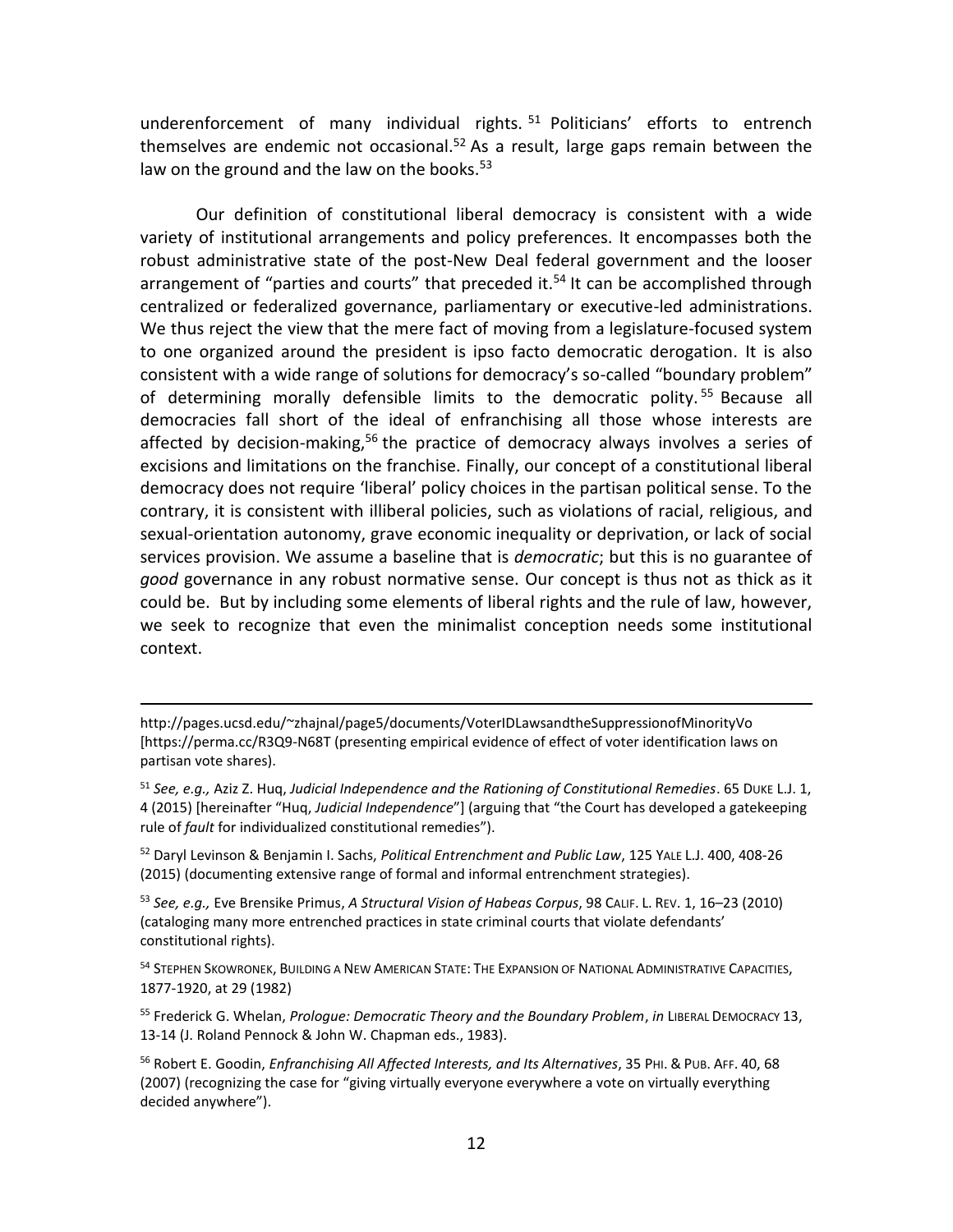### **B. Two Threats to Constitutional Liberal Democracy**

The second foundational conceptual move we make is to decompose threats to the liberal constitutional order into two distinct types—each with its own mechanisms and threats. Drawing on a deep political science literature concerning transitions to and from democracy, we distinguish between two risks to a seemingly consolidated constitutional liberal democracy such as the United States—*authoritarian reversion*, or the risk of a rapid, wholesale collapse into authoritarianism, and *constitutional retrogression*, the risk of large (albeit incremental) reversals simultaneously along ruleof-law, democratic, and liberal margins.

# *1. Authoritarian reversion*

<span id="page-12-2"></span><span id="page-12-0"></span> $\overline{a}$ 

<span id="page-12-1"></span>Consider first the possibility that a democracy transitions *completely and rapidly*  to authoritarianism, meaning some form of nondemocratic government.<sup>57</sup> The term "reversion" is appropriate here because democracy, as a historical matter, is the exception rather than the rule. Apart from a "very local Greek" phenomenon some 2,500 years ago, democracy "faded away almost everywhere" until about the last century.<sup>58</sup> Even when democracies have been established, they are not always enduring and can return to autocracy. As of 2005, roughly 75 democracies had experienced such events, which we call *authoritarian reversions*, to signal the wholesale character of the institutional change. <sup>59</sup> Such a wholesale movement away from democracy most often occurs through the mechanism of a military coup d'état (as in Thailand, Mali, and Mauritania)<sup>60</sup> or via the use of emergency powers (most famously, in Weimar Germany). 61

<sup>57</sup> *See, e.g.,* Milan Svolik, *Authoritarian reversals and Democratic Consolidation*, 102 AM. POL. SCI. REV. 153 (2008) (analyzing the changing risk of authoritarian reversions in early- and late-stage democracies); SAMUEL P. HUNTINGTON, THE THIRD WAVE: DEMOCRATIZATION IN THE LATE TWENTIETH CENTURY 11-13 (1991) (using the term "authoritarianism" to refer to any form of government that is non-democratic).

<sup>58</sup> JOHN DUNN, SETTING THE PEOPLE FREE: THE STORY OF DEMOCRACY 13-14 (2005). In contrast, the "absolutist state" emerged in the West in roughly the sixteenth century as a "recharged and redeployed apparatus of feudal domination." PERRY ANDERSON, LINEAGES OF THE ABSOLUTE STATE 18-19 (2d ed. 2013).

<sup>59</sup> Adam Przeworski, *Democracy as an Equilibrium*, 123 PUB. CHOICE 253, 263 (2005). We have updated Przeworski's data to include Thailand 2006 (and 2009); Bangladesh 2007; Mauritania 2008; Bhutan, Guinea-Bissau, Kyrgyz Republic, Nepal, and Pakistan, 2009.

<sup>60</sup> Jonathan M. Powell & Clayton L. Thynne, *Global Instances of Coup from 1950 to 2010: A New Dataset,*  48 J. PEACE RES. 249, 249 (2011). Coups occur in both democracies and nondemocracies, but are more common in the former. Curtis Bell, *Coup d'État and Democracy*, 49 COM. POL. STUD. 1167, 1168 (2016).

 $61$  For an acute description of "Germany's slippage into a kind of presidential dictatorship under Article 48 of the Weimar Constitution", see Peter L. Lindseth, *The Paradox of Parliamentary Supremacy: Delegation, Democracy, and Dictatorship in Germany and France, 1920s-1950s*, 113 YALE L.J. 1341, 1369-71 (2004). Emergency powers have been a mechanism of authoritarian reversal in other instances. *See, e.g.,* Rodrigo Uprimny, *The Constitutional Court and Control of Presidential Extraordinary Powers in Colombia*, DEMOCRATIZATION, Winter 2003, at 46, 51-52 (describing the use of emergency powers in Colombia), and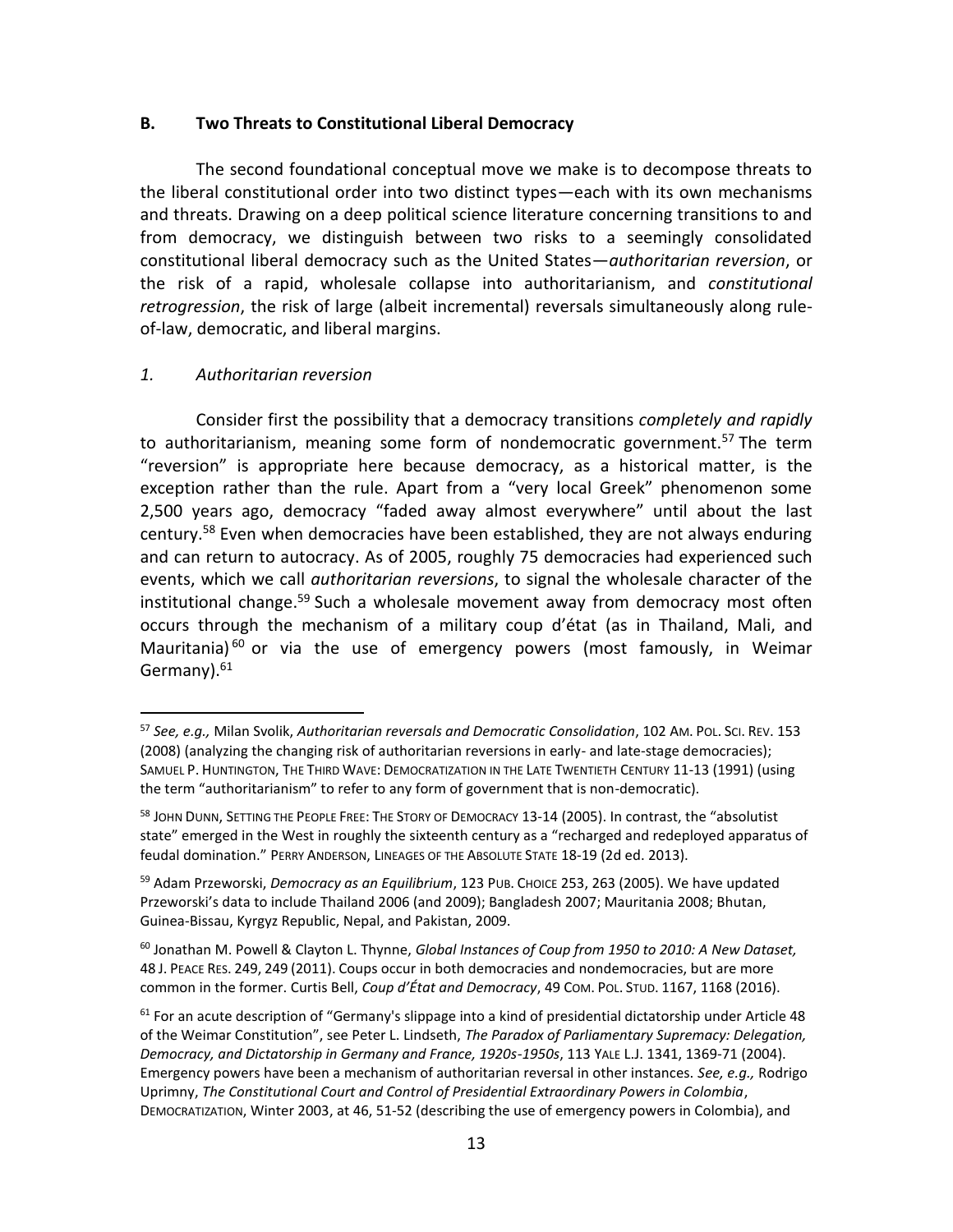<span id="page-13-1"></span>Authoritarian reversions as we define them must be quick and complete, but they need not be permanent. For instance, India's retreat from democratic government in the wake of Indira Gandhi's use of emergency powers proved temporary because of her decision to hold new elections.<sup>62</sup> Chile's junta, operating in an environment in which legalism was powerful, held and lost a referendum that would have extended its rule for eight years, allowing a gradual return to democracy.<sup>63</sup>

<span id="page-13-2"></span>As the incidence of outright coups has declined in recent years,  $64$  however, aspirational authoritarians have turned instead to formal constitutional amendments as means to dismantle democratic institutions in favor of competitive authoritarian or hybrid regimes.<sup>65</sup> Hence the need for another category of anti-democratic change.

### <span id="page-13-0"></span>*2. Constitutional Retrogression*

 $\overline{a}$ 

A constitutional liberal democracy can also degrade without collapsing. In both Hungary and Poland, for example, elected governments have recently hastened to enact a suite of legal and institutional changes that simultaneously squeeze out electoral competition, undermine liberal rights of democratic participation, and emasculate legal stability and predictability.<sup>66</sup> In Venezuela between 1999 and 2013, the regime established by Hugo Chávez has aggregated executive power, limited political opposition, attacked academia, and stifled independent media in ways align it with

<sup>63</sup> ROBERT BARROS, CONSTITUTIONALISM AND DICTATORSHIP: PINOCHET, THE JUNTA AND THE 1980 CONSTITUTION (1998).

<sup>64</sup> Powell & Thynne, *supra* note [60,](#page-12-0) at 255, fig. 1 (presenting time trend in military coups); *see also* Peter Feavor, *Civil-Military Relations*, 2 ANN. REV. POL. SCI. 211, 218 (1999) [hereinafter "Feavor, *Civil-Military Relations"*] ("[W]hile coup success have not entirely disappeared, they are certainly less frequent in many regions, and the coup success rate has fallen.").

<sup>65</sup> David Landau, *Abusive Constitutionalism*, 47 U. C. IRVINE L. REV. 189, 211 (2013).

are often identified as the core threat to democratic stability, see Oren Gross, *Chaos and Rules: Should Responses to Violent Crises Always Be Constitutional?*, 112 YALE L.J. 1011, 1028 (2003) ("There exists a tension of 'tragic dimensions' between democratic values and responses to emergencies.'); *see also* William E. Schuerman, *Emergency Powers and the Rule of Law After 9/11*, 14 J. POL PHIL. 61, 68-74 (2006) (providing a useful survey of the legal scholarship on point up to 2006). The Weimar case is often the focal point of legal scholars. *See, e.g.,* David Fontana, *Government in Opposition*, 119 YALE L.J. 548, 598 (2009) (describing how the Nazis used their power within the government to "eliminate opposition and eventually repeal the entire Weimar constitution itself"); Levinson & Balkin, *supra* not[e 20,](#page-4-1) at 1811 (noting the use of emergency powers by the Nazis in the Weimar Constitution).

<sup>62</sup> *See* Aziz Z. Huq, *Uncertain Laws in Uncertain Times: Emergency Powers and Lessons from South Asia*, 13 CONSTELLATIONS 89, 93-95 (2006) [hereinafter "Huq, *Uncertain Laws*"] (discussing the timing and political economy of the Indian emergency).

<sup>66</sup> *See infra* text accompanying note[s 202](#page-42-0) to [209,](#page-42-1) an[d 221](#page-44-0) to [224.](#page-45-0) (discussing democratic retrogression in Hungary and Poland); *see also* Bojan Bugaric & Tom Ginsburg, *The Assault on Postcommunist Courts*, 27 J. DEM. 69, 72-75 (2016) (summarizing retrogression in those contexts).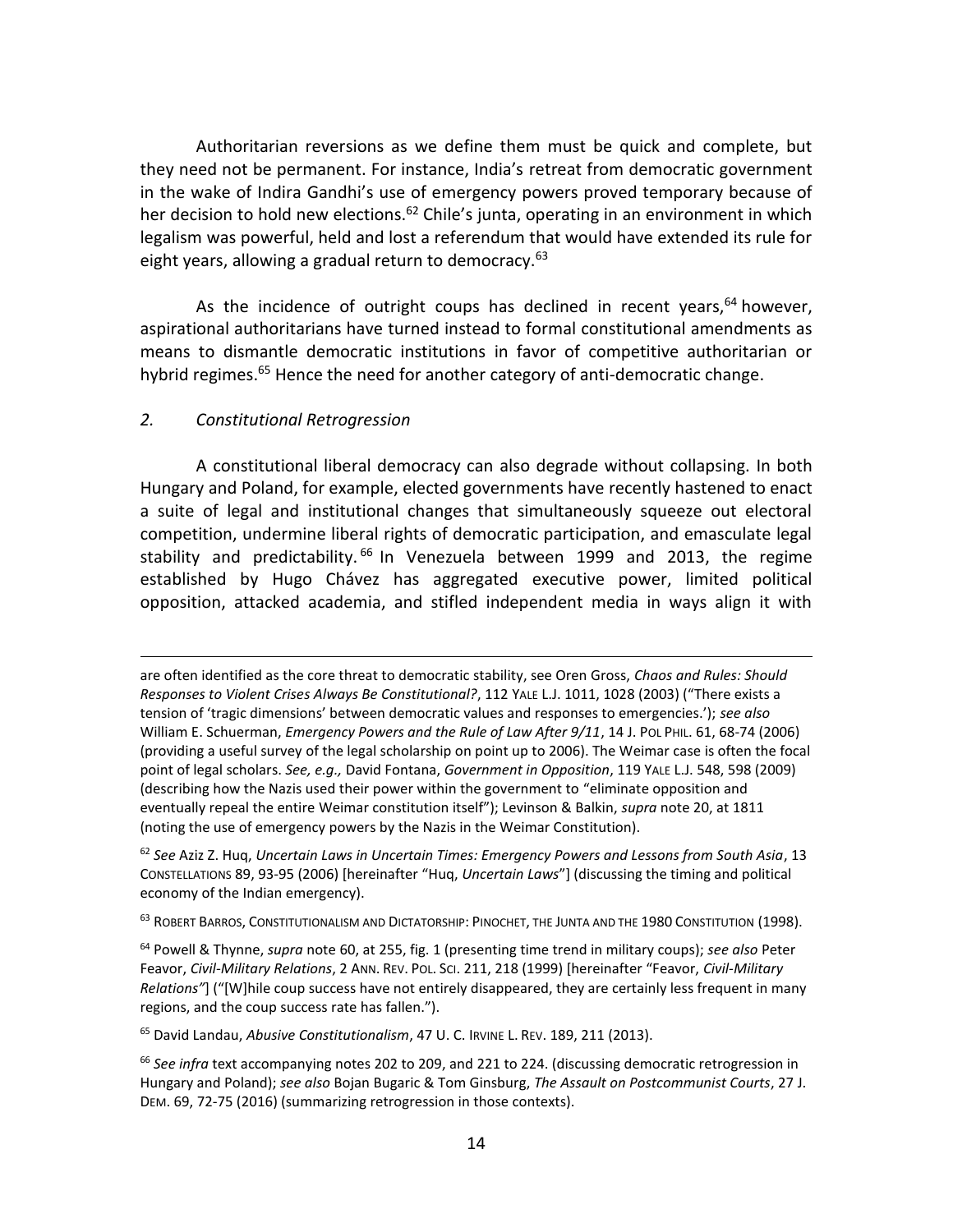<span id="page-14-1"></span><span id="page-14-0"></span>"classic authoritarian regimes."<sup>67</sup> Modifications of term limits are frequent, but, as we show in Part III, there are a range of instruments in the toolkit.<sup>68</sup> Crucially, many of these practices are "conceal[ed] under the mask of law."<sup>69</sup> Political scientists have a number of labels for this derogation from an existing set of practices, including "backsliding,"70 "dedemocratization,"<sup>71</sup> and the shift to "democratorship."<sup>72</sup> But whatever it is called, its modal end-point is a hybrid regime that is neither pure democracy nor unfettered autocracy, but includes elements of both. In rare cases, democratic elements recede sufficiently<sup>73</sup> that even in the absence of open regime change, the situation is properly characterized as an authoritarian.

How frequent is such incremental decay in democracies? Figure 1 shows trends in regime-type since the third wave of democracy began in the 1970s, using Freedom House categorizations.<sup>74</sup> While democracy has generally advanced over the period, hybrid regimes have also diffused. Recent years show an uptake in both authoritarian and hybrid regimes, with slight regression of the number of democracies globally.

 $\overline{a}$ 

<sup>69</sup> Ozan O. Varol, *Stealth Authoritarianism*, 100 IOWA L. REV. 1673, 1685 (2015). Scholars have flagged both the use of ordinary law and constitutions to authoritarian ends. *See* Corrales, *supra* not[e 67,](#page-14-0) at 38 (defining "autocratic legalism" to include the "use, abuse, and non-use of the rule of law"); Landau, *supra* note [65](#page-13-0), at 196 (defining "'abusive constitutionalism; as the use of mechanisms of constitutional change in order to make a state significantly less democratic than it was before").

<sup>70</sup> Nancy Bermeo, *On Democratic Backsliding*, 27 J. DEM. 5, 5 (2016) (defining democratic backsliding as "the state-led debilitation or elimination of any of the political institutions that sustain an existing democracy"). In one quantitative study, "backslides" are distinguished from autocratic reversions, by the number of Polity IV points lost in a given transition. José Alemán & David D. Yang, *A Duration Analysis of Democratic Transitions and Authoritarian Backslides*, 44 COMP. POL. STUD. 1123, 1136 (2011).

<sup>71</sup> Charles Tilly, *Inequality, Democratization, and De-Democratization*, 21 SocioLogicaL THEORY 37, 40 (2003) (identifying structural conditions under which de-democratization occurs, although without providing a precise definition).

<sup>72</sup> Kim Lane Scheppele, *Worst Practices and the Transnational Legal Order (Or How to Build a Constitutional 'Democratorship' in Plain Sight*, -- U.C. Irvine L. REV. --, at 5 (forthcoming 2017) [hereinafter "Scheppele, *Worst Practices*"] (on file with authors).

<sup>73</sup> Lilia Shevtsova, *Forward to the Past in Russia*, 26 J. DEM. 22, 30-33 (2015) (describing Kremlin's use of legal reforms to undermine democratic control).

 $74$  Freedom House, Freedom in the World 2016, [www.freedomhouse.org,](http://www.freedomhouse.org/) [last accessed Dec. 16, 2017].

<sup>67</sup> Javier Corrales, *Autocratic Legalism in Venezuela*, 26 J. DEM. 37, 37-46 (2015); *see also* Kirk A. Hawkins, *Chavismo, Liberal Democracy, and Radical Democracy*, 19 ANN. REV. POL. SCI. 311, 314-17 (2016) (concluding that "since 2006 … the regime has become a competitive authoritarian or electoral authoritarianism regime").

 $68$  On the operation of term limits, and their failure, see Tom Ginsburg, James Melton and Zachary Elkins *On the Evasion of Executive Term Limits,* 52 WM AND MARY L. REV. 1807 (2011); Janette Yarwood, *The Struggle over Term Limits in Africa: the Power of Protest*, 27 J. DEM. 51 (2016)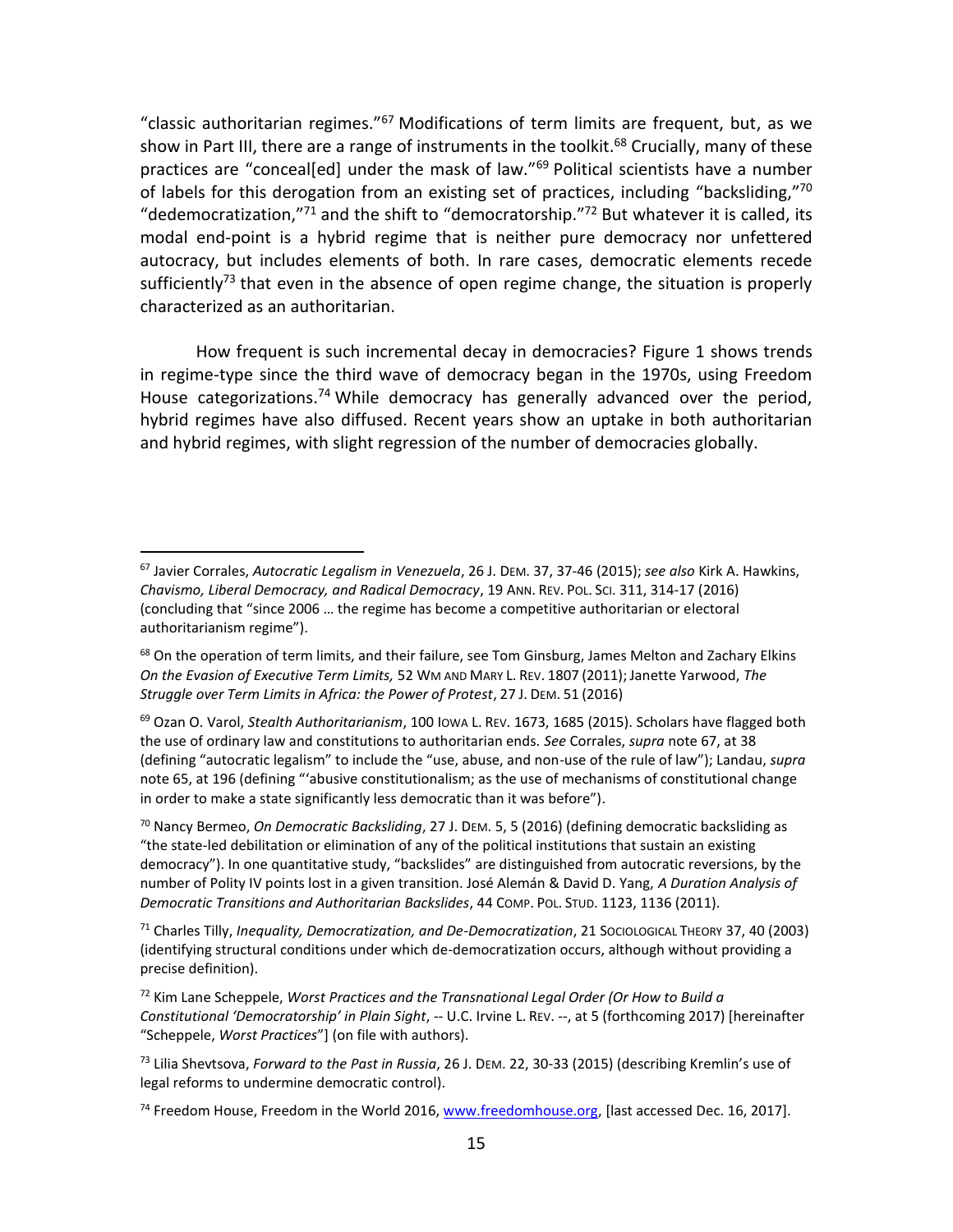

**Figure 1: Regime types in the Third Wave**

Source: Adapted from Freedom House data 2016

 $\overline{a}$ 

We coin the term "constitutional retrogression," or more simply "retrogression," to capture this phenomenon. We borrow the term "retrogression" from the jurisprudence developed under §5 of the Voting Rights Act,<sup>75</sup> a statutory provision that (for now at least) lies in desuetude.<sup>76</sup> By splicing it together with the adjective "constitutional," we aim to transpose a familiar concept employed at a local level to a national context.

We define retrogression as *a process of incremental (but ultimately still substantial) decay in the three basic predicates of democracy—competitive elections, liberal rights to speech and association, and the rule of law*. It captures changes to the quality of a democracy that are (1) on their own incremental in character and perhaps innocuous, that (2) happen roughly in lockstep;, and involve (3) deterioration of (a) the quality of elections, (b) speech and association rights, and (c) the rule of law.

<sup>75</sup> *Beer v. United States*, 425 U.S. 130, 141 (1976) (introducing retrogression standard).

<sup>76</sup> *Shelby County v. Holder*, 133 S. Ct. 2612 (2013) (invalidating the coverage formula that determined the scope of §5's application).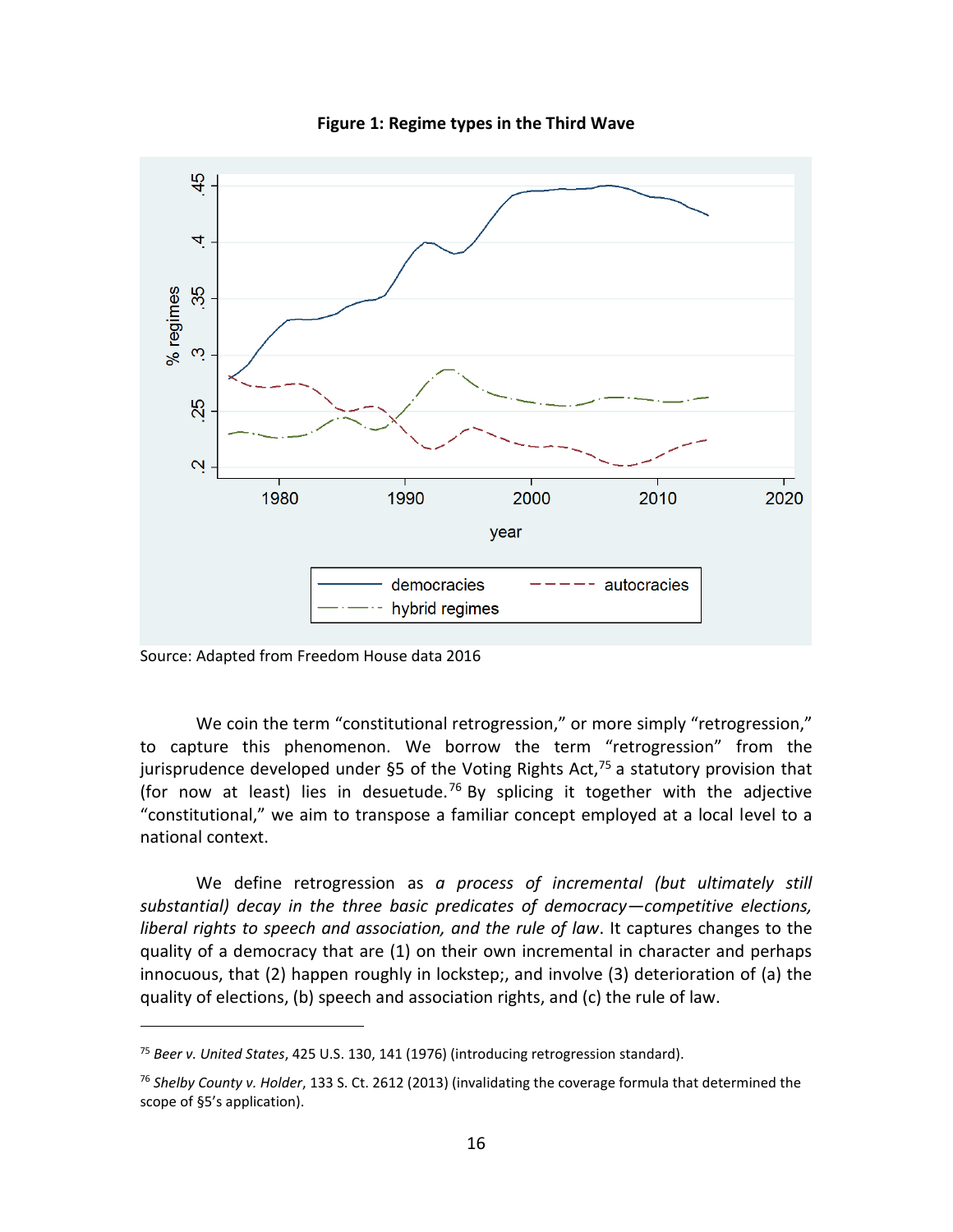Importantly, retrogression occurs only when a substantial negative change occurs along *all three margins*. This is because it is only when substantial change across all three institutional predicates of democracy that the system-level quality of democratic contestation is likely to be imperiled.<sup>77</sup> Moreover, while a negative shift on any one margin might reduce the quality of democratic performance, retrogression risks a larger shift toward an illiberal democracy, $78$  or even an uncompetitive, one-party democratic system.<sup>79</sup> It is thus distinct from reversion for three reasons. First, it occurs slowly; second, it involves different mechanisms; and third, its *modal* end-point is a quasi-authoritarian (although a further slide to authoritarianism is possible, as the Russian example shows <sup>80</sup>).

<span id="page-16-0"></span>Because retrogression occurs piecemeal, it necessarily involves many incremental changes to legal regimes and institutions. Each of these changes may be innocuous or defensible in isolation. It is only by their cumulative effect that retrogression occurs. A sufficient *quantity* of even incremental derogations from the democratic baseline, in our view, can precipitate a *qualitative* change that merits a shift in classification.  $81$  Hence, evaluations of retrogression demand a system-wide perspective. For just as democracy, liberalism, and the constitutional rule of law are properties of political systems as a whole, so too their degradation cannot be captured except from a systemic perspective. $82$  As a result, there will be cases where disputes arise as to whether a sufficient aggregate amount of backsliding has occurred. But the

<sup>80</sup> Recent events in Turkey suggest that country may be following the same path. *Cf.* Dexter Filkins, *The End of Democracy in Turkey*, NEW YORKER, Jan. 3. 2017, http://www.newyorker.com/news/news-desk/theend-of-democracy-in-turkey (making this point about the Erdogan regime).

 $77$  Might substantial decay occur in the rule of law and electoral competition without liberal rights to speech and association being affected, and would this be retrogression as we define it? Because our three institutional predicates of democracy are closely intertwined, we think it will be the rare case in which two of three collapse while the third is left unaffected. For the sake of clarity, we leave such cases aside.

<sup>78</sup> Fareed Zakaria, *The Rise of Illiberal Democracies*, 76 FOREIGN AFF. 22 (1997) (coining this term).

 $79$  In a leading analysis of democratization, Samuel Huntington has argued that "the sustained failure of the major opposition political party to win office necessarily raises questions concerning the degree of competition permitted by the system." HUNTINGTON, *supra* not[e 28,](#page-7-2) at 8. On the incidence and operation of one-party 'democracies,' which of necessity lack for meaningful electoral competition, voter choice, accountability or periodic turnover, see ADAM PRZEWORSKI ET AL., DEMOCRACY AND DEVELOPMENT 59-69 (2000) (listing countries that have experienced one-party dominance notwithstanding democratic elections including, among others, Botswana, Burkina Faso, Egypt, Gambia, Ivory Coast, Madagascar, Senegal, South Africa, Honduras, Nicaragua, Bolivia, Mongolia, Pakistan, and Turkey).

<sup>81</sup> For a similar argument, see Kim Lane Scheppele, *The Rule of Law and the Frankenstate: Why Governance Checklists Do Not Work,* 26 GOVERNANCE 559, 560-62 (2013) [hereinafter "Scheppele, Frankenstate"].

<sup>82</sup> *See supra* text accompanying notes [31](#page-8-0) t[o 53.](#page-11-0)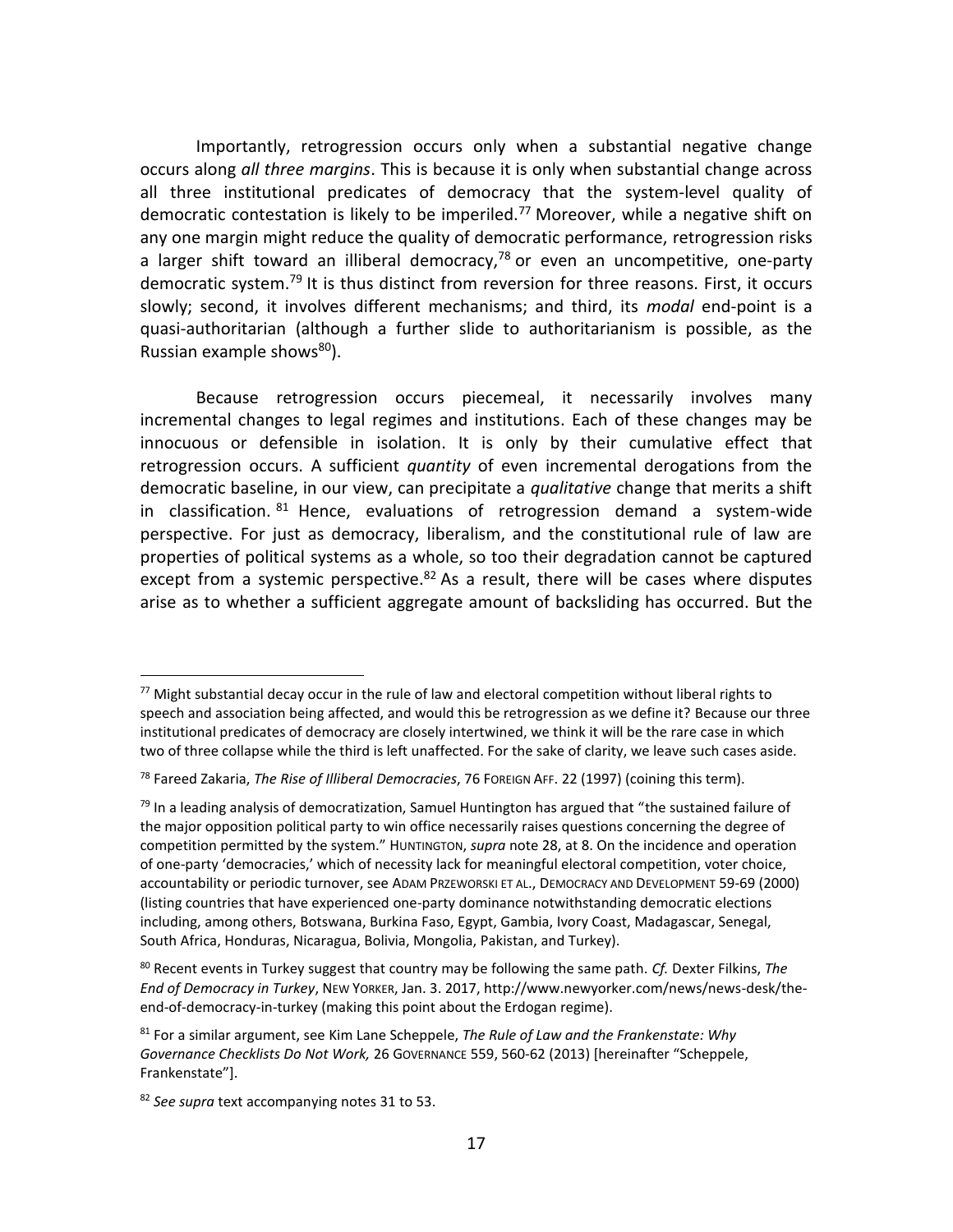<span id="page-17-1"></span>existence of contentious border-line cases as a result of necessary vagueness, however, does not undermine the utility of the concept.<sup>83</sup>

Consider, for example, the New Deal's changes in federal governance. These have been characterized a catastrophic avulsion in the constitutional order, and also a redemptive moment in American history.<sup>84</sup> Those who would rank the New Deal as a retrogression might point to the derogation from an informal two-term limit on presidents, as well as fundamental changes in property rights and the rule of law. <sup>85</sup> The presidential effort to pack the Supreme Court represents a low point for the rule of law in the United States, and is a technique that has been followed by modern-day illiberal democrats.<sup>86</sup> They might also point to the creation of New Deal programs that engendered new constituencies supportive of the Democratic political coalition.<sup>87</sup>

<span id="page-17-0"></span>But while conceding that these arguments have some force, we conclude that the New Deal does not meet our tripartite definition of retrogression (even if it is objectionable on libertarian or originalist grounds). We see little evidence that even with the abrogation of the unwritten norm against three-term presidents, the scope of electoral competition was damaged. Simply put, this was not a moment at which the government blocked partisan competition or narrowed the franchise. To the contrary, to the extent it had progressive redistributive effects, the New Deal may have *enabled*  effectual democratic participation. Nor was the New Deal accompanied by losses of speech and association rights. And while political entrenchment occurred, it did not limit political competition. Rather, taking the democratic status quo as a baseline, there is a meaningful difference between constitutional change that operates through the conferral of benefits and a change that either eliminates democratic competition or liberal rights necessary for democratic competition. Because not all three institutional prerequisites of democracy were damaged in the New Deal, we think it does not fit our

 $83$  More generally, we resist the proposition that for a concept to be useful it must be subject to quantification. So long as a concept's vagueness in application is recognized, we see no reason to reject a concept. The canonical examples of vague but useful concepts are baldness and a heap of sand. Dominic Hyde, *The Sorities Paradox*, in VAGUENESS: A GUIDE 1-2 (G. Ronzitto, ed. 2011).

<sup>84</sup> *Compare* RICHARD A. EPSTEIN, THE CLASSICAL LIBERAL CONSTITUTION: THE UNCERTAIN QUEST FOR LIMITED GOVERNMENT 45-71 (2014), *with* 2 BRUCE ACKERMAN, WE THE PEOPLE: TRANSFORMATIONS (1998).

<sup>85</sup> We recognize that by one influential definition of the rule of law, that of Hayek, the New Deal was the very antithesis of the concept. F.A. HAYEK, THE ROAD TO SERFDOM (1944). Our own working definition, drawn from Lon Fuller's eight criteria, would tolerate New Deal reforms as within the realm of the rule of law.

<sup>86</sup> *See infra* notes [201](#page-41-0) (Hungary) and [201-](#page-41-0)[207](#page-42-2) (Poland).

<sup>87</sup> *See, e.g.,* McNollgast, *The Political Origins of the Administrative Procedure Act*, 15 J.L. ECON. & ORG. 180, 180-83 (1999) (describing the Administrative Procedure Act as deck-stacking). Many some state transformations have lock-in effects because the benefits that flow from newly created institutions or policies create supportive constituencies. PAUL PIERSON, POLITICS IN TIME: HISTORY, INSTITUTIONS, AND SOCIAL ANALYSIS 17-18 (2004). Examples include social security and the mortgage interest deduction.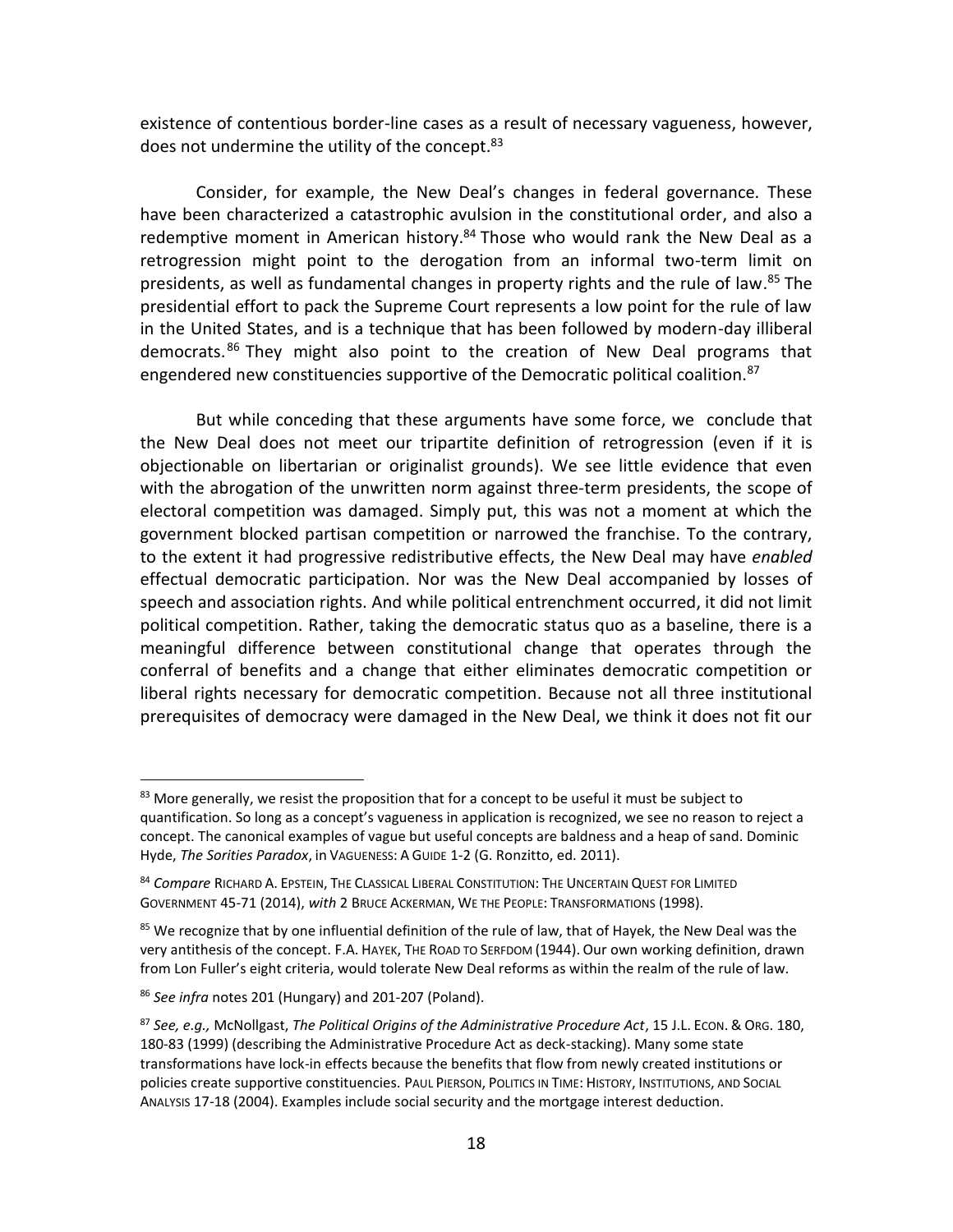definition of retrogression.<sup>88</sup> Even if readers disagree with this specific example, though, we hope that our definitional exegesis provides a useful frame for analysis.

\* \* \*

This Part has stipulated the two pivotal elements of our analysis. First, we have set forth an understanding of constitutional liberal democracy, which provides a normative benchmark from which our investigation starts. Second, we have distinguished two separate pathways along which democracies might erode. The first, authoritarian reversion, involves a quick and complete breakdown of democratic politics and replacement by authoritarianism. The second, constitutional retrogression, involves a more incremental deterioration in the quality of democratic regimes, which typically ends in a quasi-authoritarian status quo. In the following two Parts, we use comparative law and politics scholarship to examine the risk of each species of democratic failure. We then deploy familiar tools of legal and institutional analysis to evaluate the magnitude of each threat in the U.S. context.

# **II. America in the Shadow of Authoritarian Reversion**

This Part considers the risk of authoritarian reversion and the role of the U.S. Constitution in either stanching or exacerbating that threat. We begin by exploring comparative experience with authoritarian reversion, emphasizing the pivotal role that military coups and emergency powers play. We then turn to the domestic context, and consider whether the United States should be viewed as exceptional in the sense of being immune from such reversals. We conclude that there is no reason to think that *America* is exceptional, but ample reason to think that the mechanisms of authoritarian reversal are unlikely to have purchase here. In part, this is due to a secular decline in the rate of authoritarian reversals; in part, constitutional law (if not the constitutional text) has found ways to accommodate the risk of such reversals via military coup and emergency powers.

# **A. When Do Democracies Collapse Into Authoritarianism?**

 $\overline{a}$ 

Political scientists have documented a non-trivial set of cases in which a democracy reverts to an authoritarian regime. A canonical example is the abrogation of Weimar democracy by the Nazi party that occurred during the early 1930s in Germany.<sup>89</sup> More recently, on May 20, 2014, the Thai military suspended the

<sup>&</sup>lt;sup>88</sup> Perhaps the best example of retrogression in U.S. history is the end of southern Reconstruction, commonly called Redemption—a moment at which democratic space shrank, certain groups (African-Americans) were de facto excluded from politics, and the rule of law was violently flouted. C. VANN WOODWARD, ORIGINS OF THE NEW SOUTH 1877-1913, at 1-22 (1951).

<sup>89</sup> For a recent account Weimar's fall, see ERIC D. WEITZ, WEIMAR GERMANY: PROMISE AND TRAGEDY 331-60 (2007) (tracing the intellectual and political origins of the Nazi seizure of power).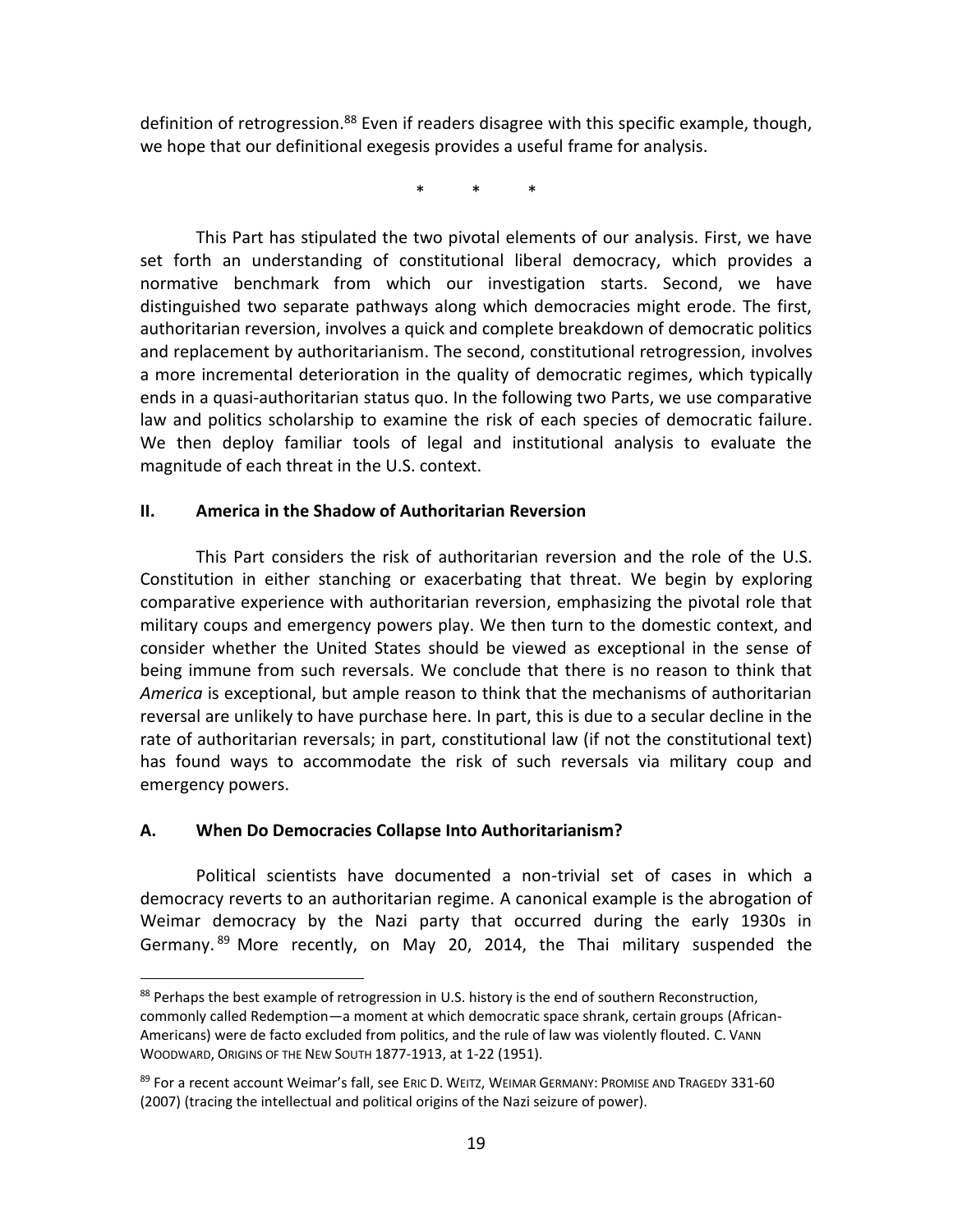<span id="page-19-0"></span>constitution and ended democratic rule under a caretaker regime that had been calling for elections.<sup>90</sup> A year earlier, the Egyptian military ousted the then-elected president, Mohamed Morsi, and installed a general, Abdel Fattah el-Sisi, in his stead.<sup>91</sup> While the Thai junta has adopted a constitution promising a transfer of power to civilians, there is some speculation that the coup leader himself will engineer his own election. And in Egypt, the military regime currently remains in place with no meaningful prospect of democratic restoration in view.

Authoritarian reversals are characterized by a generally abrupt change in regime type from democratic to authoritarian. They are commonly associated with military coups<sup>92</sup> and the use of legal states of emergency.<sup>93</sup> Coups often occur in moments of crisis, when military leaders invoke legitimating constitutional provisions to claim the mantle of a neutral and moderating power.<sup>94</sup> Military subordination of democratic regimes can be accomplished through the mechanism of emergency powers. 95 Evaluating Latin American experience with emergency powers, one scholar has concluded that "[n]o elections, no delicately orchestrated set of presidentialist musical chairs, and no transitions from authoritarian to elected governments will succeed in consolidating constitutional democracy without drastic reform of these constitutional foundations of tyranny."<sup>96</sup>

 $\overline{a}$ 

<sup>93</sup> *See* Arend Lijphart, *Emergency Powers and Emergency Regimes: A Commentary*, 18 ASIAN SURV. 401, 401 (1978) (noting that the "breakdown of democracy" is often "justified in terms of the existence of some emergency or another").

94 JUAN LINZ & ALFRED STEPAN, THE BREAKDOWN OF DEMOCRATIC REGIMES: CRISIS, BREAKDOWN AND REEQUILIBRATION 74 (1978).

<sup>95</sup> *See* BRIAN LOVEMAN, THE CONSTITUTION OF TYRANNY: REGIMES OF EXCEPTION IN SPANISH AMERICA 173-75 (1993) (positing this linkage in the Latin American context).

<sup>96</sup> *Id.* at 9. Other scholars have argued that the extensive military misuse of emergency powers in the Latin American context does not reflect the undesirability of emergency powers per se, but instead the need for careful institutional design to limit their authoritarian risks. Gabriel L. Negretto & Jose Antonio Aguilar Rivera, *Liberalism and Emergency Powers in Latin America: Reflections on Carl Schmitt and the Theory of Constitutional Dictatorship*, 21 CARDOZO L. REV. 1797, 1811 (2000) ("While initially helpful during the period of state-building, emergency provisions in Latin America soon became, in many cases, an instrument to prevent the emergence of opposition movements, to restrict the levels of political competition, and to curtail civil liberties").

<sup>90</sup> International Crisis Group, *A Coup Ordained? Thailand's Prospects for Stability* 16 (December 2014) [hereinafter "ICG, *A Coup Ordained*"] https://www.crisisgroup.org/asia/south-east-asia/thailand/coupordained-thailand-s-prospects-stability (describing May 22, 2014 coup).

<sup>91</sup> Eric Trager, *Egypt's Durable Misery*, FOR. AFF., July 2015, https://foreignaffairs.org/articles/egypt/2015- 07-21/egypts-durable-misery

<sup>92</sup> PAUL BROOKNER, NON-DEMOCRATIC REGIMES 59 (2010) (discussing linkage between military coups and emergencies); Francis Fukuyama, POLITICAL ORDER AND POLITICAL DECAY: FROM THE INDUSTRIAL REVOLUTION TO THE GLOBALIZATION OF DEMOCRACY 281-83 (2014) [hereinafter "FUKUYAMA, POLITICAL ORDER AND POLITICAL DECAY"] (discussing the role of military interventions in generating democratic instability in South America).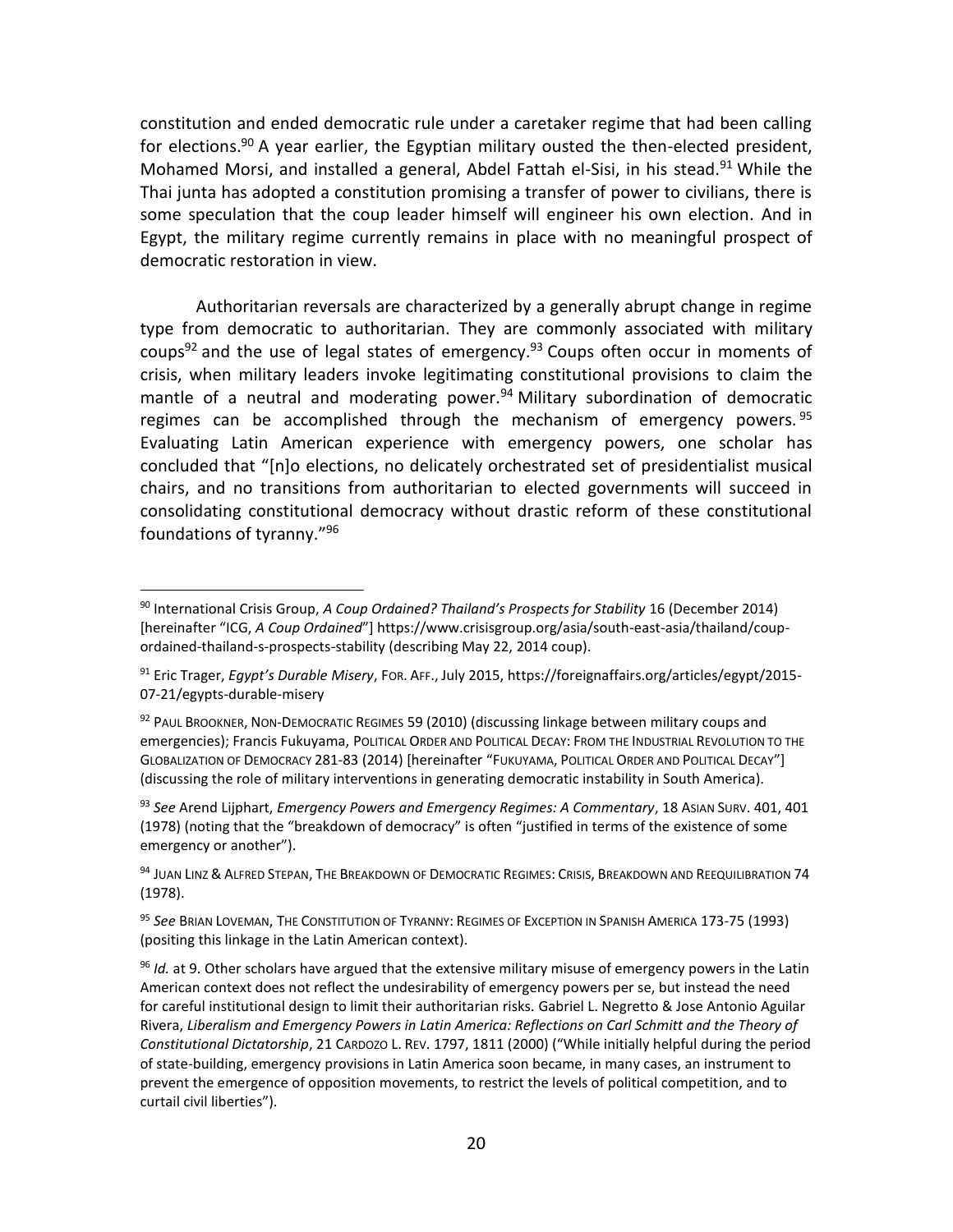<span id="page-20-0"></span>Authoritarian reversals are quite rare. A 2011 study by Gero Erdmann of thirty years' experience of democratic backsliding of various sorts found 53 such national cases, out of which only five involved a full transition from democracy to an authoritarian regime.  $97$  Perhaps because these instances are relatively rare, the literature has developed the countervailing concept of democratic consolidation: the claim that after some time, democracy becomes "the only game in town" in a given national context, such that a reversion to authoritarianism becomes much less likely.<sup>98</sup> While consolidation has been fairly well studied, and seems to be best predicted by favorable socioeconomic conditions as well as a contagion effect,  $99$  the infrequency of authoritarian reversals creates an inference problem: In the absence of a sufficient number of cases, it is hard to draw secure inferences about what structural or situational factors conduce to democratic breakdowns.

Nevertheless, a few regularities emerge in the empirical and qualitative literature on given cases. First, none of the five cases of authoritarian reversal identified in Erdmann's 2011 study occurred in a high income country.<sup>100</sup> Similarly, Aléman and Yang find that "by far the best guarantor of democratic stability is a high level of economic development."<sup>101</sup> Recall, however, that Erdmann's study of 53 countries found evidence of democratic backsliding in 48 countries.<sup>102</sup> This suggests that democratic backsliding of some sort is far more common when the end-state is a hybrid or incomplete form of democracy.

Second, scholars find that the probability of authoritarian reversal declines with age.<sup>103</sup> According to Milan Svolik's careful study, "any country that has been democratic for 52 or more years as of 2001 is estimated to be consolidated with at least 90% probability."<sup>104</sup> Svolik also finds that the critical factor in predicting relapse is economic recession. Since then, however, the May 2014 military coup in Thailand, which deposed the populist Shinawatra government, shows that neither low income nor recession is

<sup>97</sup> Gero Erdmann, *Decline of Democracy: Loss of Quality, Hybridisation and Breakdown of Democracy*, *in* DECLINE OF DEMOCRACY 26 (Gerd Erdmann & Marianne Kneuer, eds. 2011) (noting also that four of these occurred before 1989); *see also* Lust & Waldner, *supra* not[e 17,](#page-4-0) at 5 (discussing Erdmann study).

<sup>98</sup> Andreas Schedler, *What is Democratic Consolidation*, 9 J. DEM. 91, 91-92 (1998); *see also* Svolik, *supra* note [57,](#page-12-1) at 164 (discussing democratic consolidation).

<sup>99</sup> Mark Gasiorowski & Timothy J. Power, *The Structural Determinants Of Democratic Consolidation Evidence From The Third World*, 31 COMP. POL. STUD. 741, 764 (1998) (discussing factors and also noting that high inflation undermines consolidation).

<sup>100</sup> Erdmann, *supra* note [97,](#page-20-0) at 34.

<sup>101</sup> Alemán & Yang, *supra* note [70,](#page-14-1) at 15. For similar findings, *see also* Przeworski et al., *supra* note [79,](#page-16-0) at 50-51; Kapstein & Converse, *supra* not[e 9,](#page-3-1) at 61.

<sup>102</sup> Erdmann, *supra* note [97,](#page-20-0) at 26.

<sup>103</sup> Svolik, *supra* not[e 57,](#page-12-1) at 166.

<sup>104</sup> *Id.* at 164.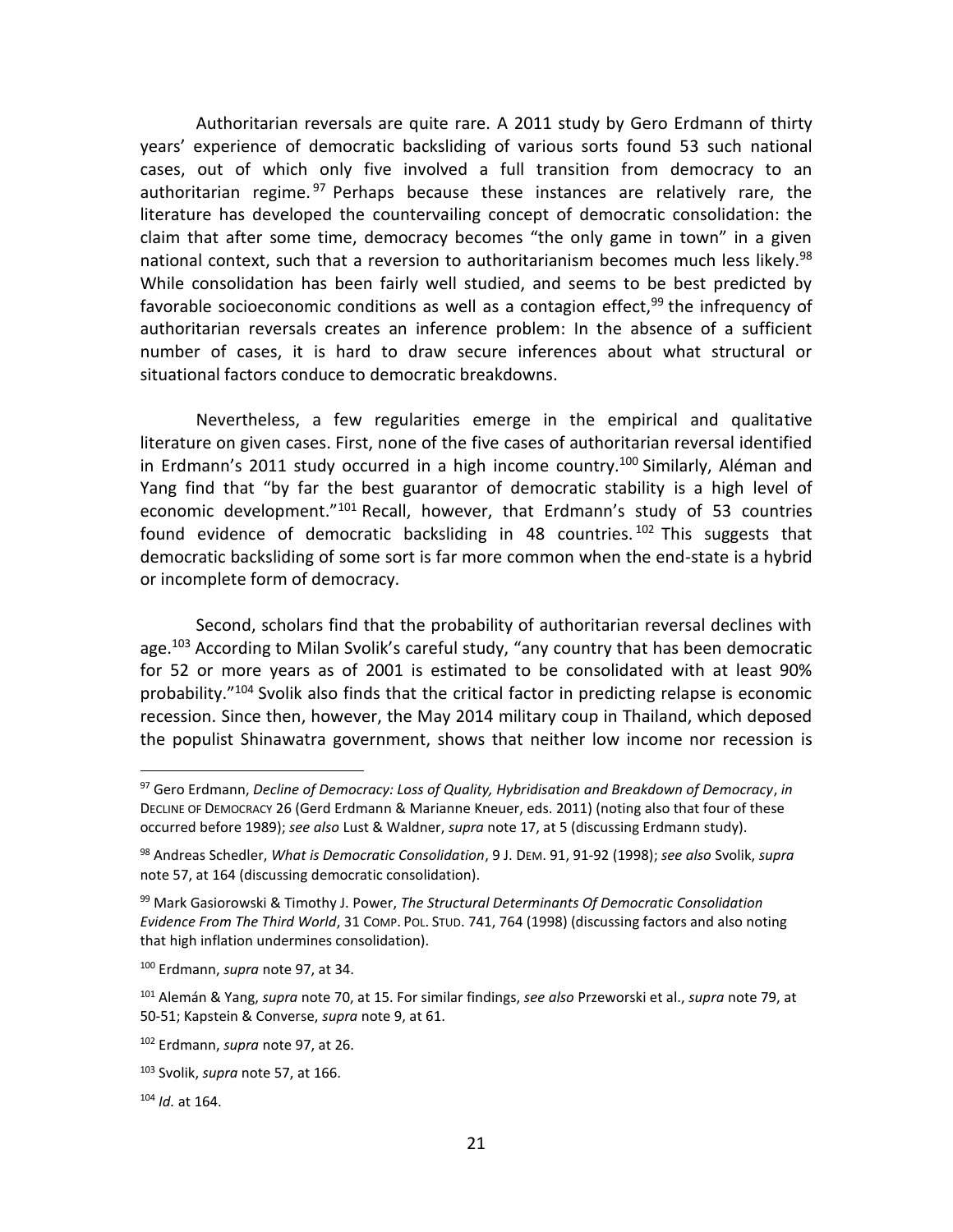<span id="page-21-0"></span>strictly necessary for a sudden authoritarian reversal at the hands of the armed forces.<sup>105</sup> Further, there is some evidence that the current authoritarian swing in Thailand is deeper than in previous instances.<sup>106</sup> Even given the Thai counterexample, nations experiencing such reversals tend to have shorter and more insecure histories of political competition that the contemporary United States. Japan, for example, had a weakly institutionalized democracy in the 1920s that gave way to military dominance.<sup>107</sup> The Spanish Republic lasted just five years before Franco came to power in 1938.<sup>108</sup>

To makes these points more concrete, Table 1 below presents data on a number of other instances of authoritarian reversals, drawing on definitions provided by the Polity database. We focus on the countries with the longest continuous experiences of democracy before reversal.

<sup>105</sup> *See* ICG, *A Coup Ordained*, *supra* note [90,](#page-19-0) at i-ii. Claudio Sopranzetti, *Thailand's Relapse: The Implications of the May 2014 Coup.* 75 J. ASIAN STUD.299 (2016).

<sup>106</sup> Sopranzatti, *supra* not[e 105,](#page-21-0) at 309 (coup-leader institutionalizing paternalistic ideas of limited democracy).

<sup>107</sup> HIROSHI ODA, JAPANESE LAW 16-20 (1992).

<sup>108</sup> ANTONY BEEVOR, THE SPANISH CIVIL WAR 340-41(2001) (describing Franco's seizure of power).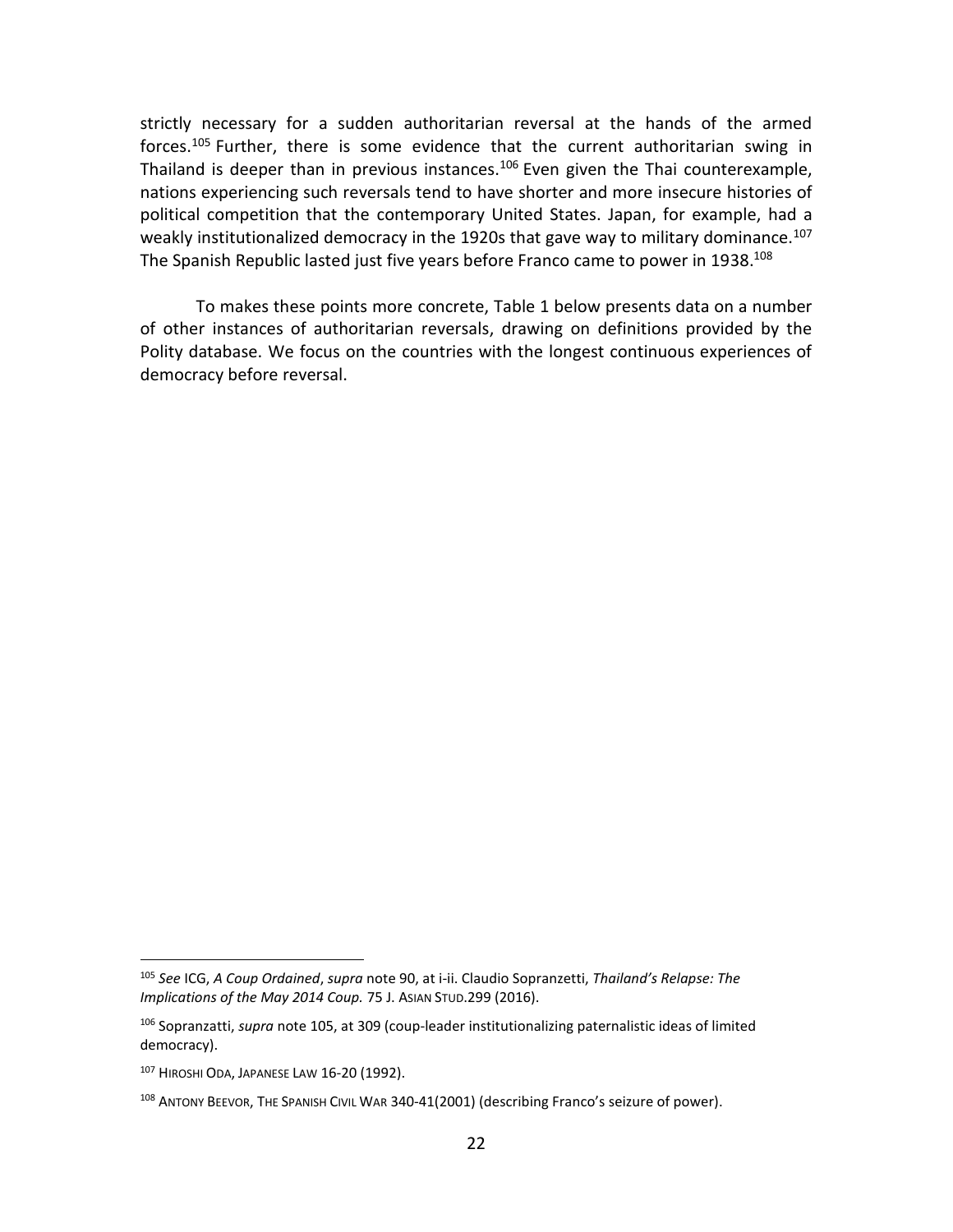| Country   | Democracy<br>years<br>(inclusive) | Number of<br>democracy<br>years | GDP per<br>capita in year<br>of reversion<br>(Penn World<br>Tables) | Cause of reversion                                                                               |
|-----------|-----------------------------------|---------------------------------|---------------------------------------------------------------------|--------------------------------------------------------------------------------------------------|
| France    | 1876-1939                         | 64                              | n.a.                                                                | Invasion/ coup d'état                                                                            |
| Greece    | 1864-1914                         | 51                              | n.a                                                                 | Coup d'état                                                                                      |
| Venezuela | 1958-2006                         | 49                              | \$9508                                                              | Consolidation of one-party<br>dominance                                                          |
| Sri Lanka | 1948-81                           | 34                              | \$1067                                                              | Tainted election followed by<br>repressive constitutional<br>amendment and political<br>violence |
| Uruguay   | 1942-72                           | 31                              | \$4917                                                              | Coup d'état                                                                                      |
| Gambia    | 1965-93                           | 28                              | \$1219                                                              | Coup d'état                                                                                      |
| Spain     | 1899-1922                         | 24                              | n.a.                                                                | Constitutional dictatorship<br>by general                                                        |
| Chile     | 1955-72                           | 18                              | \$4248                                                              | Coup d'état                                                                                      |
| Ecuador   | 1990-2007                         | 18                              | \$6074                                                              | Consolidation of one-party<br>rule                                                               |
| Estonia   | 1917-33                           | 17                              | n.a                                                                 | Coup d'état                                                                                      |
| Fiji      | 1970-86                           | 17                              | \$3089                                                              | Coup d'état                                                                                      |

# **Table 1: Longest periods of democracy before reversal**

Source: Polity IV Database; democracy is defined as ratings of 6 or above on the 20 point Polity Scale.

The question posed by this table, of course, is whether any of these examples provide pathmarking precedent for the United States. That most of these instances occur in poorer countries, with less rich democratic histories, is relevant though not definitive.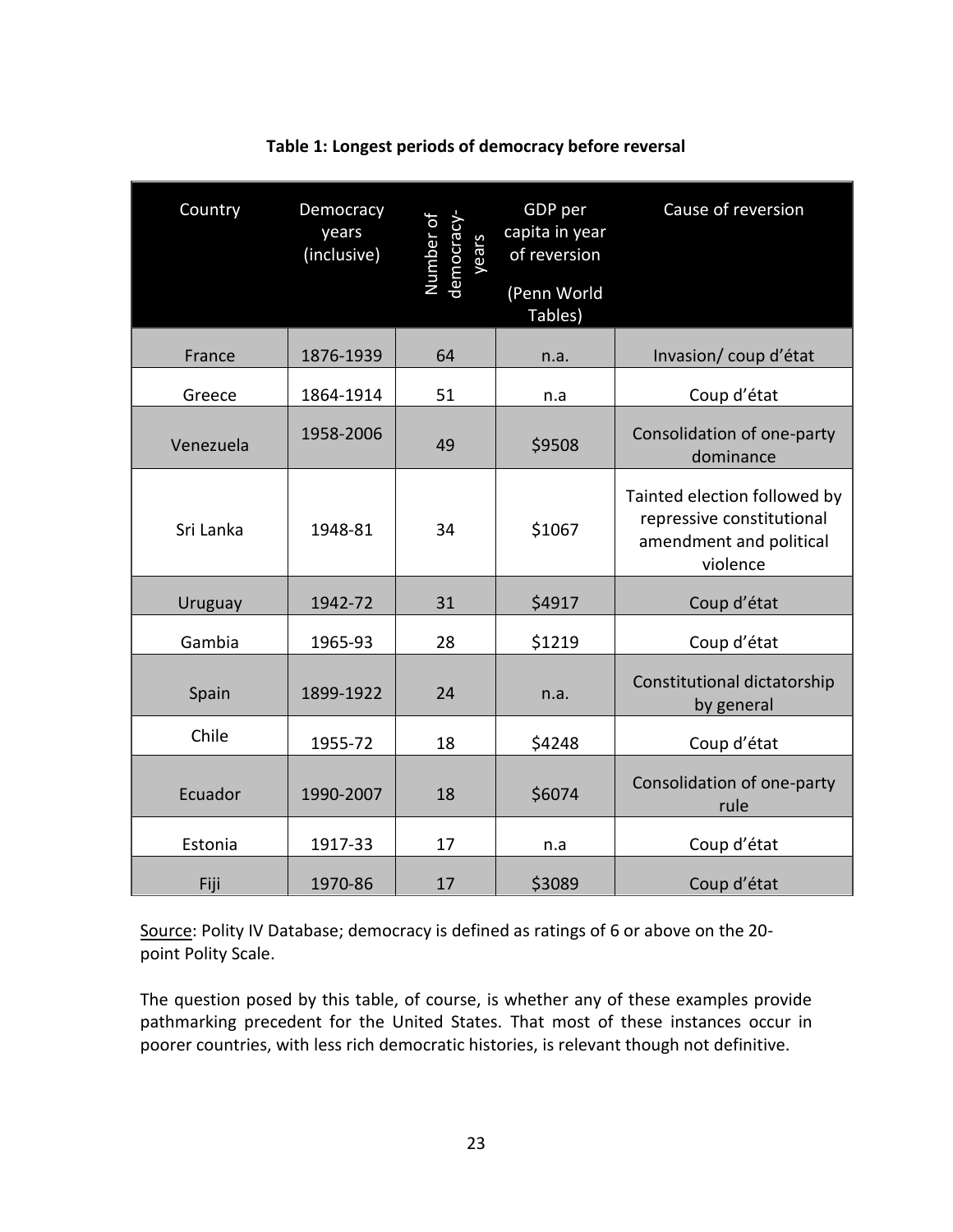### **B. The Risk of Authoritarian Reversion in the United States**

We begin our analysis of the risk of authoritarian reversion by setting forth previous estimates. We then bring to bear both comparative and domestic analytic tools to provide a more closely argued and well-supported evaluation of that risk.

## *1. Prior Estimates of Authoritarian Reversion Risk*

Is there any risk of wholesale democratic collapse in the United States? There are two standard approaches to this problem in the legal and constitutional scholarship. One sees a stark, clear, and present danger. The other rejects the possibility out of hand as alarmist. We set forth these competing diagnoses before presenting our own analysis. Unlike the standard accounts, we conclude that the risk of authoritarian reversion is small but non-zero. Comparative evidence and a close read of U.S. constitutional institutions and rules provide some ground for comfort that sudden democratic reversals are unlikely absent serious miscalculations by political leaders.

<span id="page-23-0"></span>The scholarship in this area is polarized. On the one hand, there are a number of scholars who have expressed concern over the possibility of authoritarian reversion either through emergency powers or military coup. Among the most prominent of these is Bruce Ackerman, who has raised the prospect of a reversal via military coup.<sup>109</sup> As troubling harbinger, Ackerman flags the Goldwater-Nichols Act of 1986, which elevated the Chairman of the Joint Chiefs to a cabinet level position and thereby created a unified military voice on the National Security Council.<sup>110</sup> He also questions the resilience of civilian control of the military, especially in the face of presidential overreaching.<sup>111</sup> In a similar vein, Jonathan Turley expresses concern about "the expansion of the military into a largely autonomous and independent governing system" that is largely free of  $civilian$  control.<sup>112</sup> In respect to emergency powers, Jules Lobel canvassed the dense thicket of statutory emergency powers in 1989 and spied there "a grave danger of authoritarian rule in the conduct of foreign affairs."<sup>113</sup> Finally, fear of authoritarian

<sup>109</sup> BRUCE ACKERMAN, THE DECLINE AND FALL OF THE AMERICAN REPUBLIC 9-10, 24-36 (2010) (predicting "an increasingly politicized military" and describing the legal shifts that facilitate it). At least one military officer has expressed similar concerns. Charles J. Dunlap, Jr., *The Origins of the American Military Coup of 2012*, PARAMETERS: US ARMY WAR C.Q., Winter 1992-1993, at 2.

<sup>110</sup> ACKERMAN, *supra* note [109,](#page-23-0) at 45-63.

<sup>111</sup> *Id.* at 84-85.

<sup>112</sup> Jonathan Turley, *Tribunals and Tribulations: The Antithetical Elements of Military Governance in A Madisonian Democracy*, 70 GEO. WASH. L. REV. 649, 657 (2002); *see also* ROSA BROOKS, HOW EVERYTHING BECAME WAR AND THE MILITARY BECAME EVERYTHING: TALES FROM THE PENTAGON (2016) (developing a similar account of the military as an expansive institution deployed to an excessive number of military and nonmilitary ends).

<sup>113</sup> Jules Lobel, *Emergency Power and the Decline of Liberalism*, 98 YALE L.J. 1385, 1433 (1989).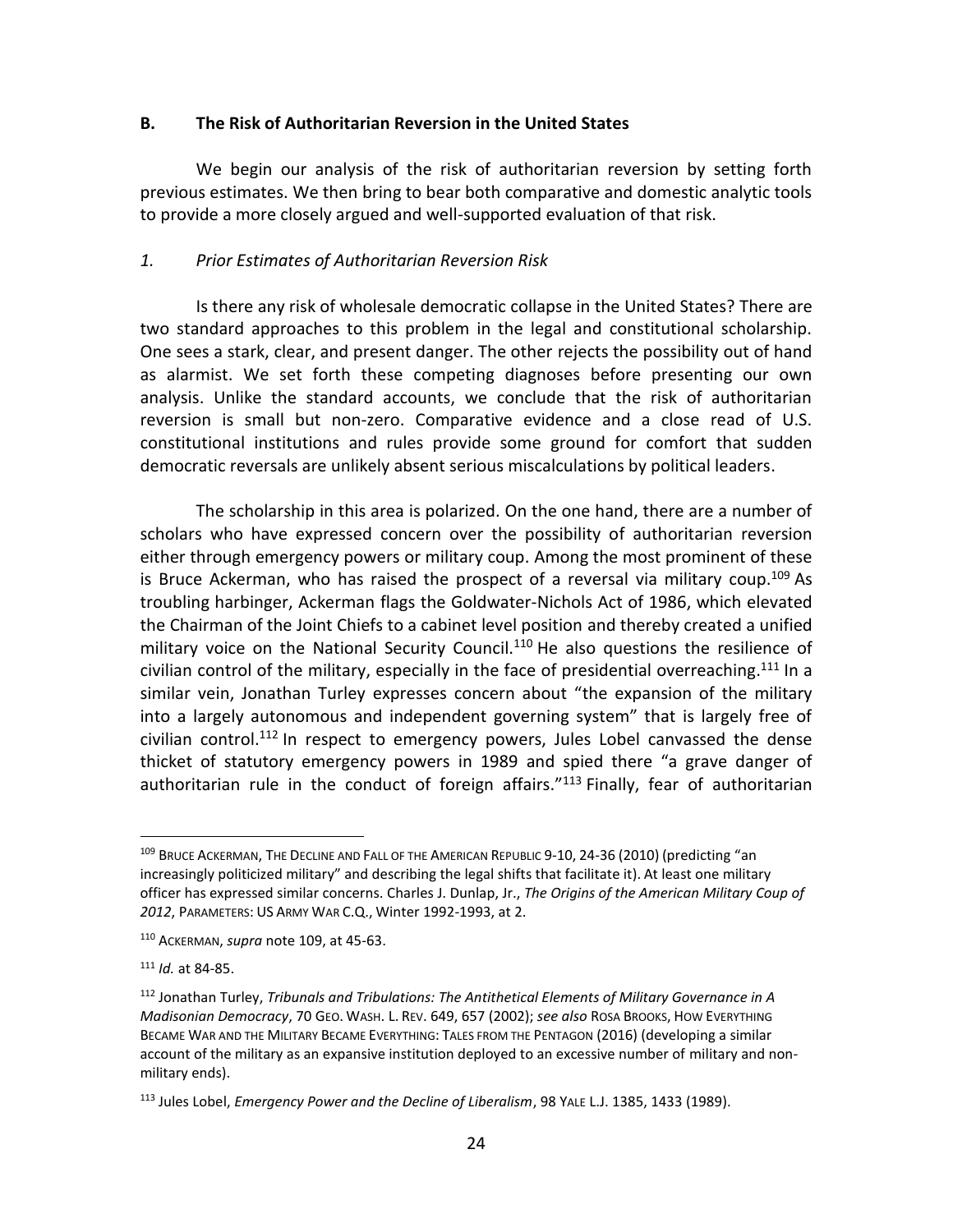tyranny has often coalesced around the rise of executive power.<sup>114</sup> There has been, as is oft observed, a secular and fairly continuous increase in executive power over the last several decades, much of it based on vague Congressional authorizations that respond to arguments about emergency or military necessity.<sup>115</sup> Much of this concern focuses not just on the executive branch in general, but on the President in particular.<sup>116</sup>

<span id="page-24-0"></span>The risk of a military coup has received close attention in the political science literature. To stave it off, Samuel Huntington advocated "objective civilian control" of the military, which entailed "militarizing the military, making them the tool of the state."<sup>117</sup> But Huntington viewed civilian control as "extraconstitutional, a part of our political tradition but not of our constitutional tradition,"<sup>118</sup> and not a function of the Constitution's provisions speaking to the allocation of military powers. Indeed, Huntington viewed the separation of military-related powers between Congress and the executive as an error, because it worked as "a perpetual invitation, if not an irresistible force, drawing military leaders into political conflicts."<sup>119</sup>

<span id="page-24-1"></span>On the other side of the ledger, there is scholarship that embraces the prospect of democratic recession in favor of dictatorial powers, and some that doubts the risk is at all real. Most famously, Clinton Rossiter's 1948 monograph on *Constitutional Dictatorship* embraced the possibility that "leaders could take dictatorial action in [democracy's] defense" out of a concern that the state "not survive its first real crisis" in the absence of such an extraordinary power.<sup>120</sup> In that moment of crisis, Rossiter predicted a dictator could and should take any action necessary for "the preservation of

<sup>114</sup> *See, e.g.,* ACKERMAN, *supra* not[e 109,](#page-23-0) at 87-89.

<sup>115</sup> Levinson & Balkin, *supra* not[e 20,](#page-4-1) at 1789; *see also* Rebecca Ingber, *Obama's War Powers Legacy and the Internal Forces Shaping Executive Decision-Making*, \_\_ AM. J. INT'L. LAW \_\_ (forthcoming 2016). Other accounts raise doubts about the perceived growth of presidential power, noting the frictional effect of conflict within the executive branch as a whole. Aziz Z. Huq, *The President and the Detainees*, 165 U. PA. L. REV. -- (forthcoming 2017) [hereinafter "Huq, *President and the Detainees*"] (documenting successful bureaucratic resistance and friction against a presidential agenda, which spilled over into interbranch conflict).

<sup>116</sup> Levinson & Balkin, *supra* not[e 20,](#page-4-1) at 1839 (arguing that in fact emergency powers are dispersed through the administrative state.)

<sup>117</sup> SAMUEL P. HUNTINGTON, THE SOLDIER AND THE STATE 83 (1957); *id.* at 68-69 (suggesting that civilians would set policy ends, while the military would supply "instrumental means"). A similar theme is to be found in the other leading theorization of civilian-military relations. Peter D. Feaver, ARMED SERVANTS 12 (2003) (noting that the "military subordination conception" is the "sine qua non of all civil-military theory").

<sup>118</sup> HUNTINGTON, *supra* note [117,](#page-24-0) at 190 (drawing an analogy to the national political party system).

<sup>119</sup> *Id.* at 177; *see also* Deborah N. Pearlstein, *The Soldier, the State, and the Separation of Powers*, 90 TEX. L. REV. 797, 824 (2012) ("For Huntington, the separation-of-powers reality that Congress may call on military officers to testify, for example, places officers who feel personal or professional loyalty to their Commander in Chief in a position that compromises their ability to offer unvarnished expert views.").

<sup>&</sup>lt;sup>120</sup> CLINTON L. ROSSITER, CONSTITUTIONAL DICTATORSHIP: CRISIS GOVERNMENT IN THE MODERN DEMOCRACIES 13 (1948).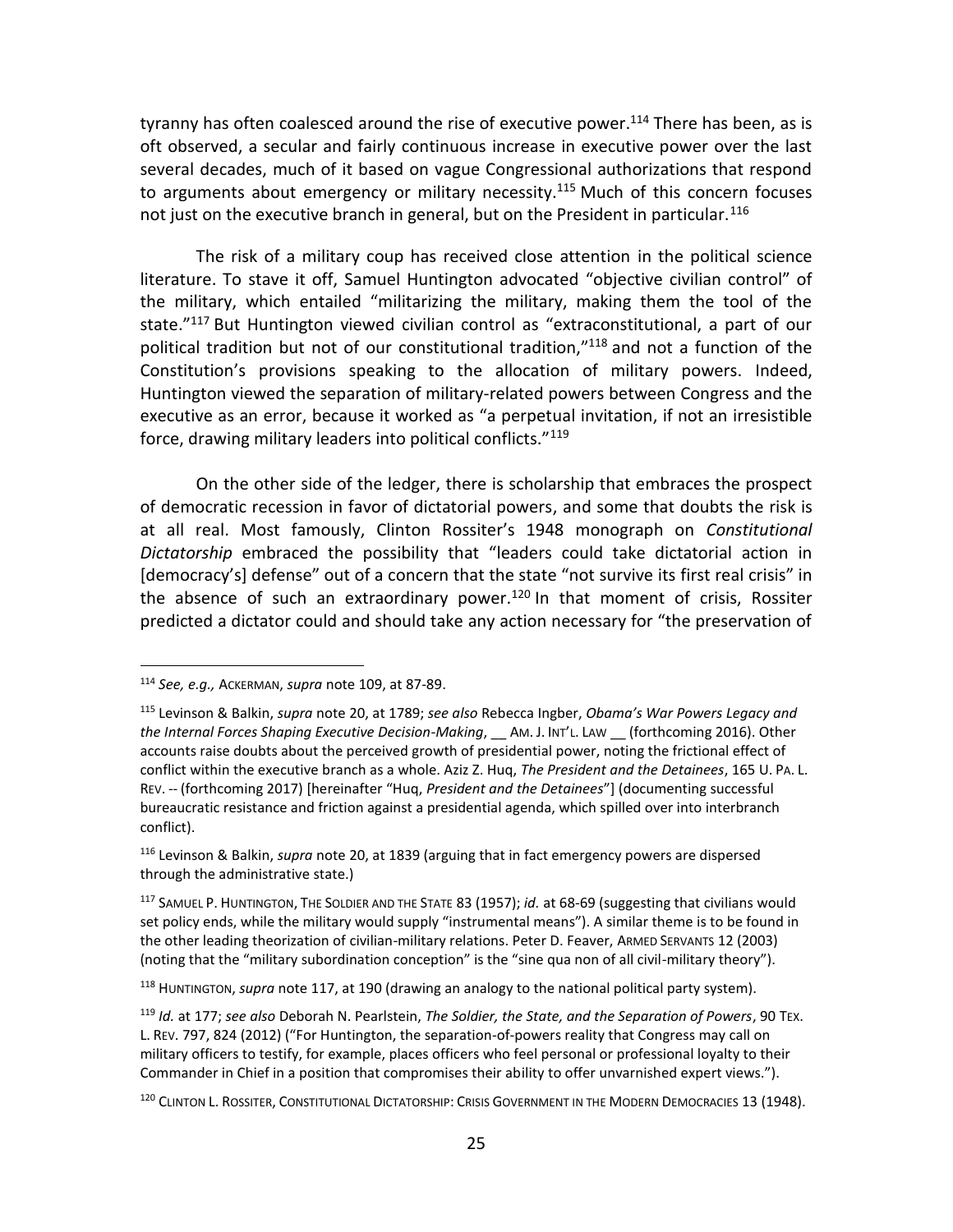the independence of the state, the maintenance of the existing constitutional order, and the defense of the political and social liberties of the people."<sup>121</sup> Alternatively, scholars such as Dean Trevor Morrison have responded to warnings such as Ackerman's by labeling them as "exercise[s] in unwarranted alarmism." $122$  In a related optimistic vein, Professors Eric Posner and Adrian Vermeule have diagnosed what they view as an unhealthy dose of "tyrannophobia" in American political culture.<sup>123</sup> They trace this fear of executive tyranny back to concerns about the British throne, which infused the Founding period, and suggest that tyrannophobia itself cannot inhibit tyranny but is instead more likely to be epiphenomenal.<sup>124</sup>

Not all of these analyses, however, account for comparative experience with authoritarian reversion. Hence, they typically offer no baseline estimate of how great the risk of such a flip away from democratic control might be. Nor do they all account for the specific pathways that link government powers (such as emergency authorities or military policy-making) to democratic destabilization.<sup>125</sup> Lobel, for example, infers a risk of democratic derogation from the mere existence of broad statutory emergency powers. He does not provide a clear explanation of executive branch actors' incentives to use these powers, or opponents' incentives to resist them. Posner and Vermeule, by contrast, reject the possibility that widely held 'tyrannophobic' views in fact play an important role in resisting the slide away from democratic norms. Given the recent wearing away of popular aversion to military control in any case, their diagnosis may now need revision. As we explained in the Introduction, at least some percentage of the American population seems to be flirting with tyrannophilia in ways that alter the expected dynamics of political and institutional change. 126

# *2. Reconsidering the Risk of Authoritarian Reversion in a Comparative and Historical Light*

The risk of authoritarian reversion—a wholesale shift from civilian, democratic control to an authoritarian alternative—is in our estimate very low notwithstanding the demographic, socio-economic, and transnational trends described in the Introduction.<sup>127</sup>

<sup>121</sup> *Id.* at 7.

<sup>122</sup> Trevor W. Morrison, *Constitutional Alarmism*, 124 HARV. L. REV. 1688, 1693 (2011). Morrison, unfortunately, focuses on Ackerman's account of the Office of Legal Counsel, rather than his concern with the ascendancy of the military.

<sup>123</sup> Eric Posner & Adrian Vermeule, *Tyrannophobia*, *in* COMPARATIVE CONSTITUTIONAL DESIGN 321 (Tom Ginsburg, ed. 2012)

<sup>124</sup> *Id.* at 321 (expressing skepticism at the relationship).

 $125$  Ackerman is the main exception here, insofar as he sketches hypothetical trajectories by which a military coup could occur. Ackerman, supra note [109,](#page-23-0) at 63-64; *see also* Dunlap, *supra* note [109,](#page-23-0) at 2.

<sup>126</sup> *See* Fou & Mounk, *supra* not[e 5,](#page-2-1) at 13

<sup>127</sup> *See supra* text accompanying note[s 5](#page-2-1) to [7.](#page-3-2)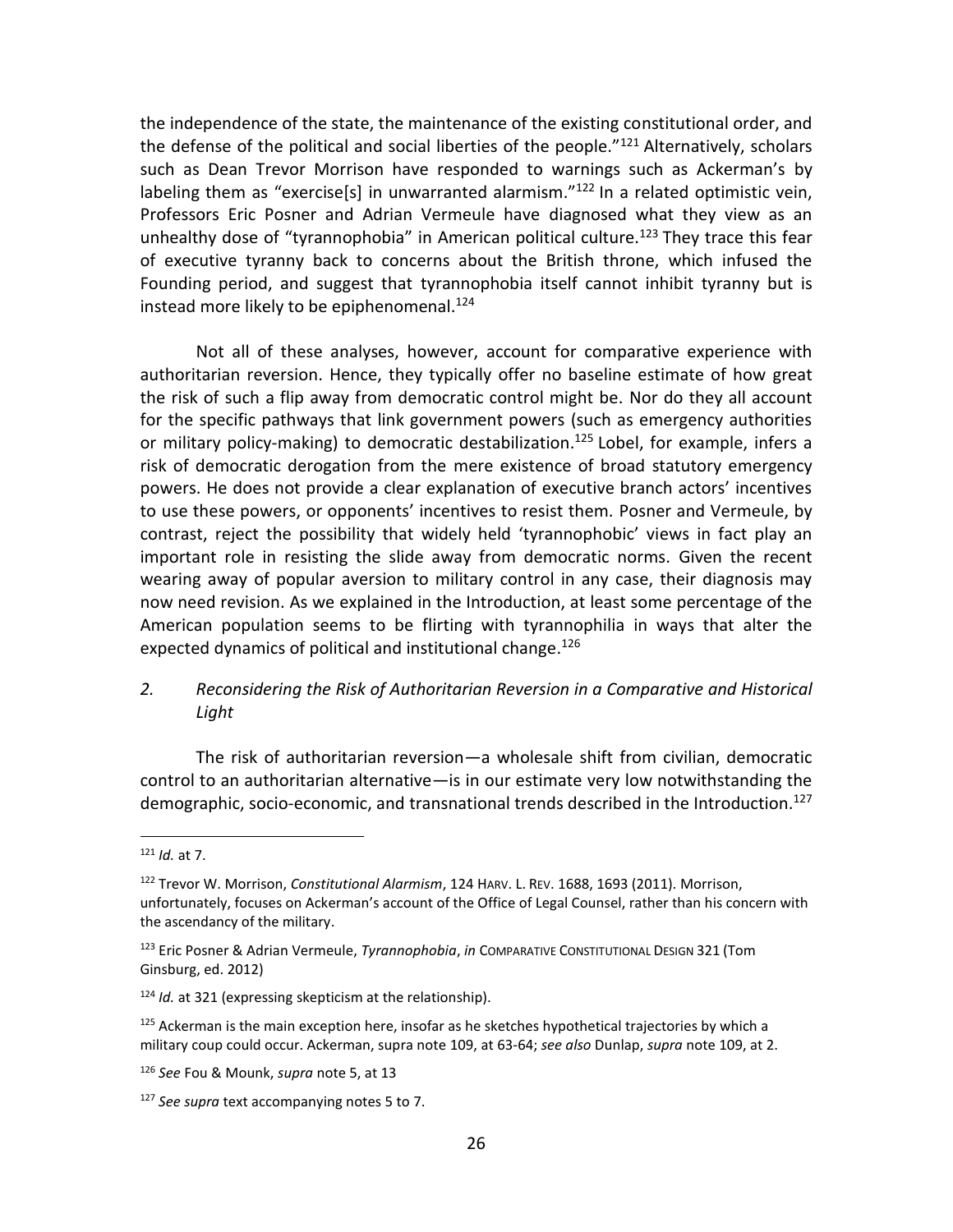To call this risk small, however, is not to say that it is nonexistent. But given the lower transaction costs of constitutional retrogression demonstrated in Part III, we think that it is far more likely that democratic decay will be piecemeal and incremental rather than wholesale and rapid. Our conclusion flows from both the lessons developed through the application of a comparative lens, and also through close attention to the specific historical and constitutional mechanisms that regulate the risk of a military coup and the abuse of emergency powers.

To begin with, comparative and historical experience does not suggest that the United States is at the cusp of authoritarian reversion. As we have explained, the latter generally occurs in recently established and relatively impoverished democracies. The United States, despite its large economic inequalities, is neither of these.

Moreover, the history of the United States has seen some significant uses and abuses of emergency powers, ranging from Lincoln's suspension of the writ of habeas corpus without Congress, to Japanese internment.<sup>128</sup> While we do not wish to minimize the human cost of these historical instances, none of them has been accompanied by an actual reversal of democratic norms. History does not directly constrain. But the absence of democratic collapses in the historical record is not without significance in a national context where historical antecedents and constitutional custom have a measure of restraining precedential force.<sup>129</sup> Consistent with this intuition, crossnational studies suggest that histories of governmental instability are predictive of subsequent democratic collapse.<sup>130</sup> In terms of political incentives, the absence of a positive history of democratic suspensions creates a large measure of uncertainty over the distributive and political consequences of authoritarian reversion. This means there is no subset of interest groups that can confidently predict it will gain from democracy's caesura.<sup>131</sup>

A potential response to comparative evidence in particular is to parry with the claim that America is somehow "exceptional" and hence will follow idiosyncratic paths dissimilar to international comparators. We are skeptical of claims to uniqueness in

<sup>128</sup> *See generally* GEOFFREY STONE, PERILOUS TIMES: CIVIL LIBERTIES IN WARTIME (2003)

<sup>129</sup> On the use of such practice by courts, see Curtis A. Bradley & Trevor W. Morrison, *Historical Gloss and the Separation of Powers*, 126 HARV. L. REV. 411, 453 (2012).

<sup>130</sup> Abraham Diskin, Hanna Diskin, & Reuven Y. Hazan, *Why Democracies Collapse: The Reasons for Democratic Failure and Success,* 26 INT'L POL. SCI. REV. 291, 303-04 (2005) (reporting results from logistic models of democratic survival).

<sup>&</sup>lt;sup>131</sup> Our argument here is not that there are "positive returns" from the historical practice of democracy. *Cf.* PIERSON,*supra* note [87,](#page-17-0) at 20-21. It is rather that risk aversion interacts with an absence of historical exemplars to make some political choices less attractive. A prospective military leader in Thailand or Turkey, with a long history of coups, has much more information on the likely reaction of various forces in society.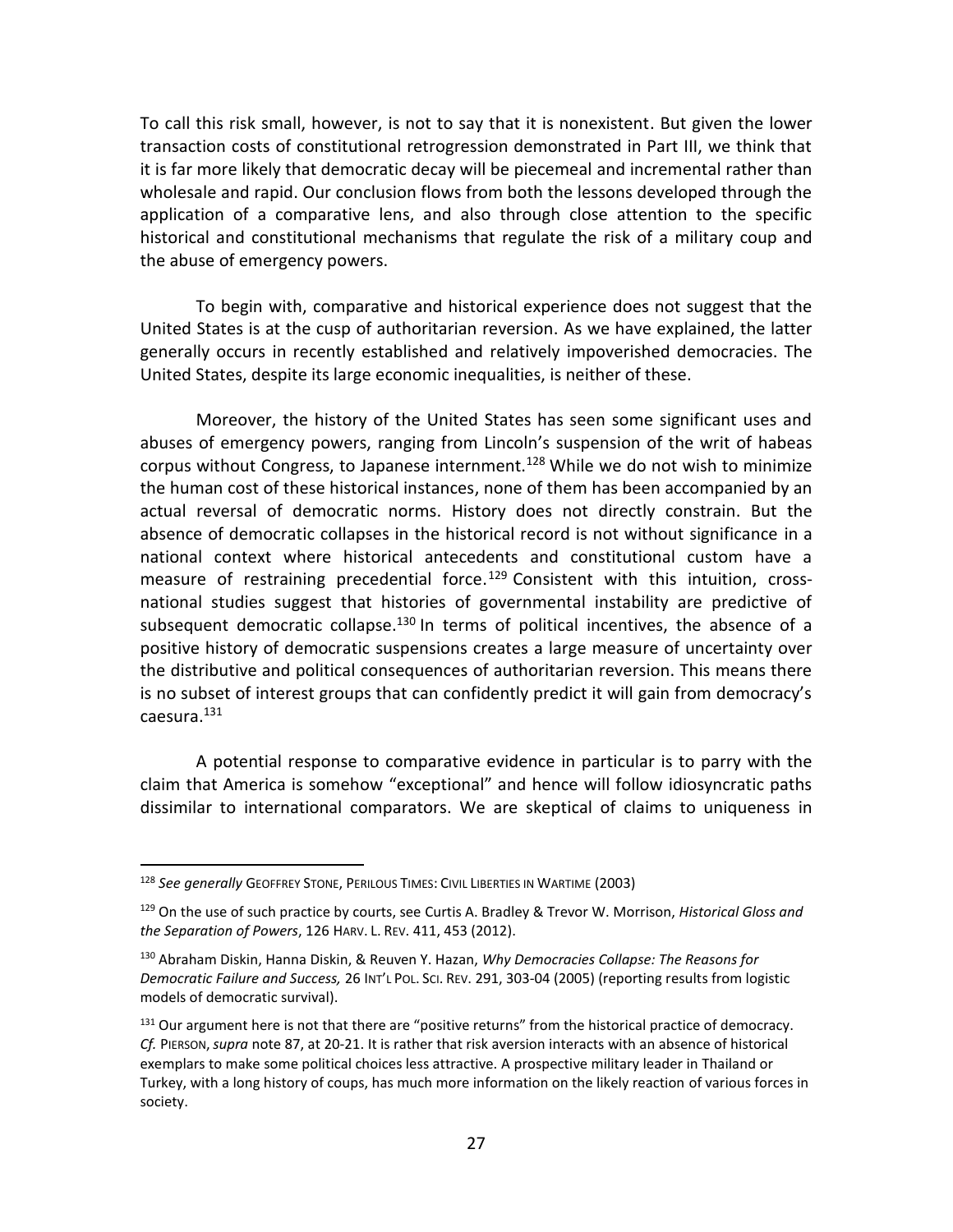general. <sup>132</sup> Absent some concrete reason to think otherwise, there is no ground to the view the United States as standing outside or beyond institutional and political dynamics of history. To the extent that the evidence supports a claim of American exceptionalism in our context, that claim must rely on the unusual longevity of the American constitution. At 229 years and counting, the Constitution is the oldest such national document in the world by a substantial margin. <sup>133</sup> National elections have persisted uninterrupted through both civil war and international conflict. To the extent that historical practice provides a guide for current participants in political life, there is a sense in which wholesale authoritarian reversion lies outside the "feasible choice set" of current political tactics. 134

In summary, the weight of comparative and historical experience suggests that authoritarian reversion is not a substantial possibility in the contemporary United States. Even if characterized as a 'tail risk,' a sudden move away from democracy cannot be ruled out without better characterizing the relevant probability distribution.<sup>135</sup> To this end, we turn now to the relationship between the specific mechanisms of authoritarian reversion and the constitutional regulation of emergency powers and civilmilitary relations.

## *3. Constitutional Barriers and Incitements to Authoritarian Revisions*

 $\overline{a}$ 

Comparative experience suggests that the most important mechanisms of authoritarian reversion involve either civilian abuse of emergency power or a military coup d'état. We consider how these risks are identified and managed in the constitutional text, and through both constitutional institutions and doctrines.

Consider first the question of emergency powers. Some 90% of constitutions in force today have some provisions on emergency powers.<sup>136</sup> Drawing on Machiavelli's

<sup>132</sup> Stephen M. Walt, *The Myth of American Exceptionalism,* FOREIGN POL., Oct. 11, 2011, available at [http://foreignpolicy.com/2011/10/11/the-myth-of-american-exceptionalism/.](http://foreignpolicy.com/2011/10/11/the-myth-of-american-exceptionalism/) Sometimes (mistakenly) attributed to Joseph Stalin, the phrase "American exceptionalism" emerged in communist circles to explain the apparent immunity of the United States to proletarian revolution. Ben Zimmer, *Did Stalin Really Coin "American Exceptionalism"?* SLATE, Sept. 27, 2013,

http://www.slate.com/blogs/lexicon\_valley/2013/09/27/american\_exceptionalism\_neither\_joseph\_stalin \_nor\_alexis\_de\_tocqueville.html (explaining origins of the term.).

<sup>133</sup> ZACHARY ELKINS, TOM GINSBURG & JAMES MELTON, THE ENDURANCE OF NATIONAL CONSTITUTIONS 101 (2009).

 $134$  The term "feasible choice set," we recognize, is "vague, ambiguous, and context dependent." Lawrence B. Solum, *Constitutional Possibilities*, 83 IND. L.J. 307, 314 (2008). We rely here on the idea of historical experience as a baseline for current political choice to give it content.

<sup>135</sup> *Cf.* Eric L. Talley, *Cataclysmic Liability Risk Among Big Four Auditors*, 106 COLUM. L. REV. 1641 (2006) ("[Q]uantifying cataclysmic liability requires one to be able to say something about the probabilistic distribution of liability exposure, something I shall refer to below as "right-tail risk.").

<sup>136</sup> Data from the Comparative Constitutions Project, http://comparativeconstitutionsproject.org/ (on file with authors).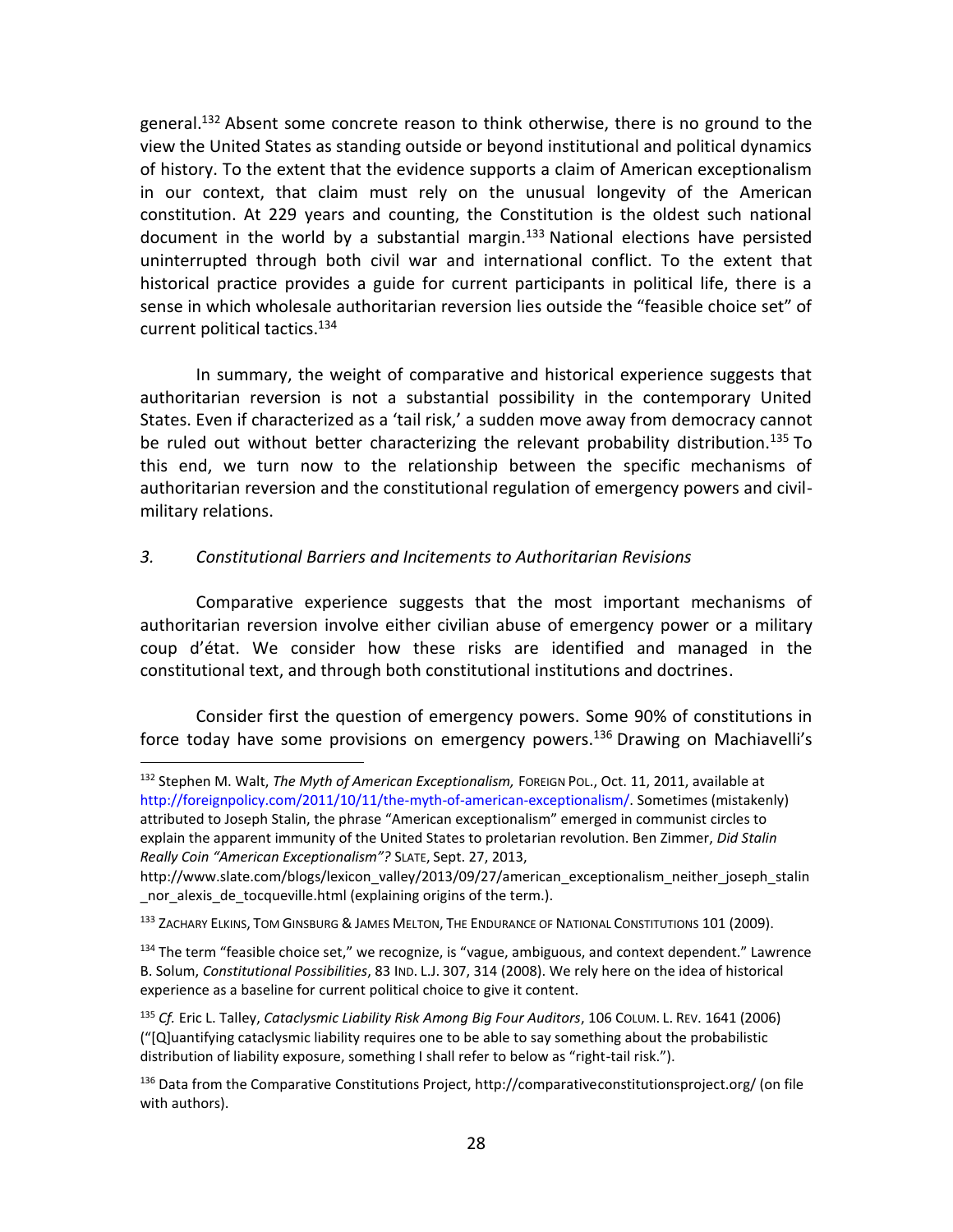analysis of the Roman institution of a dictatorship, $137$  many constitutions tend to anticipate the onset of an emergency and to provide temporally limited powers to address it.<sup>138</sup> Four out of five of these will also will stipulate that declarations of emergency require at least two institutional actors identified in the Constitution, as a safeguard against unilateral abuse.<sup>139</sup> The increase in legal authority made available to the government during the state of emergency also varies, with a common approach being to carve out particular rules that may not be derogated from under any circumstances. These are not mere abstractions. Between 1985 and 2014, some 137 countries invoked a state of emergency at least once.<sup>140</sup>

Against this background, the U.S. Constitution is strikingly ambiguous on how emergencies alter the bounds of governmental powers, or redistribute authority between different parts of the body politic. Article I hence allows for Congress "[t]o provide for calling forth the Militia to execute the Laws of the Union, suppress Insurrections and repel Invasions,"<sup>141</sup> a power that formally shifts authority from the states to the national level. Another clause in Article I forbids the suspension of the right to file for habeas corpus "unless when in Cases of Rebellion or Invasion the public Safety may require it.<sup>"142</sup> Although the text is not pellucid, it is generally agreed that this language allocates to Congress, not the president, decisions about emergency detention-related powers.<sup>143</sup>

<span id="page-28-0"></span><sup>137</sup> *See* John Ferejohn & Pasquale Pasquino, *The law of the exception: A typology of emergency powers*, 2 INT. J. CONST. L. 210, 211-13 (2004) (discussing the Roman dictatorship).

<sup>&</sup>lt;sup>138</sup> NICCOLO MACHIAVELLI, DISCOURSES ON LIVY 74 (Harvey C. Mansfield and Nathan Tarcov trans. 1996) ("republics should have a like mode [to the dictatorship] among their orders…a republic will never be perfect unless it has provided for everything with its laws and has established a remedy for every accident and given the mode to govern it.")

<sup>139</sup> Comparative Constitutions Project, data on file with authors.

<sup>140</sup> Christian Bjørnskov and Stefan Voigt, *The Determinants of Emergency Constitutions (*2016) https://papers.ssrn.com/sol3/papers.cfm?abstract\_id=2697144 (providing a history of the use of emergency powers in constitutions).

<sup>141</sup> U.S. CONST. Art. I, § 8, cl. 13.

<sup>142</sup> U.S. CONST. Art. I, § 9, cl. 2.

<sup>143</sup> Amy Coney Barrett, *Suspension and Delegation*, 99 CORNELL L. REV. 251, 257-58 (2014) ("Scholars and courts have overwhelmingly endorsed the position that, Lincoln's unilateral suspensions of the writ notwithstanding, the Constitution gives Congress the exclusive authority to decide when the predicates specified by the Suspension Clause are satisfied."). Scholars have debated the legal effect of a suspension, and in particular whether it renders otherwise unlawful detentions lawful. *Compare* Trevor W. Morrison, Hamdi's Habeas Puzzle: Suspension as Authorization?, 91 CORNELL L. REV. 411 (2006), *with* Amanda L. Tyler, Suspension as an Emergency Power, 118 YALE L.J. 600 (2009).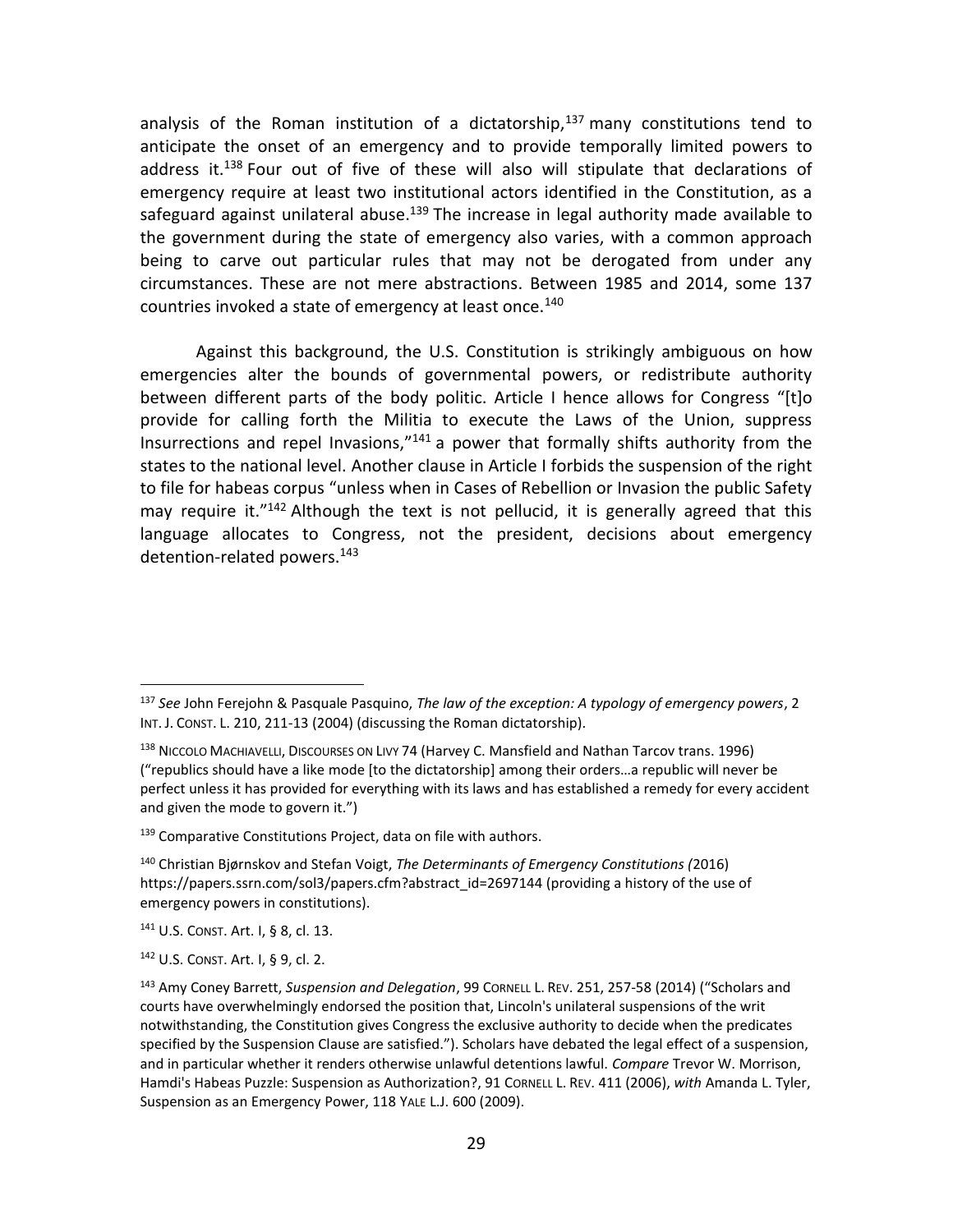On the maintenance of democratic institutions, the Twenty-Fifth Amendment provides for vice-presidential succession, $144$  but the constitutional text is otherwise silent as to disruptions of the presidential or congressional election process. Rather than providing for emergencies, the Constitution leaves to Congress and the several states the authority to establish a timetable for federal elections. <sup>145</sup> It gives no indication of how either derailing disruptions to voting (e.g. natural disasters or terrorist attacks) or ex post evidence of outcome-determinative fraud would be addressed. Finally, the Constitution guarantees that states must have a "republican form of government", which might (if ultimately construed) prove salient to the threat of authoritarian reversion at the subnational level.<sup>146</sup>

In practice, this gap-filled textual regime allows the executive great latitude in crafting responses to emergencies that do not disrupt the political process. Consider the historical record of suspensions of the writ of habeas corpus. A cursory glance at this history undermines the Framers' empirical assumption that Congress would be an active agent in policing the constitutional scheme. In practice, the executive generally takes the initiative while Congress remains a relatively passive actor. During the Civil War, Congress suspended the writ only after Lincoln had already de facto done so. President Ulysses Grant suspended the writ in some parts of the South pursuant to the Reconstruction-era Civil Rights Act.<sup>147</sup> And President Roosevelt suspended the writ in Hawaii during World War II under a 41-year old statutory authorization.<sup>148</sup>

Often, even minimal requirements of statutory authorization turn out to be parchment barriers. The executive, for example, has consistently asserted authority to use military force in emergencies even absent congressional permission.<sup>149</sup> Nor do enumerated individual rights provide a substantial restraint upon the executive. As a doctrinal matter, many individual rights have been glossed as containing an exigency exception,<sup>150</sup> or provide less resistance when emergency or security concerns are

<sup>144</sup> U.S. CONST. amend. XXV, §1 (establishing that upon removal, death, or resignation of the President, the Vice President becomes President). The succession rules are otherwise governed by statute. *See*  Presidential Succession Act of 1947, 3 U.S.C. §19(d)(1).19(a)(1), (b), 19(d)(1).

<sup>145</sup> U.S. CONST. Art. I, § 4, cl. 1.

<sup>146</sup> U.S. CONST. Art. IV, § 4. On subnational authoritarianism see GIBSON,*supra* n[. 49.](#page-10-0)

<sup>147</sup> Barnett, *supra* not[e 143,](#page-28-0) at 254.

<sup>148</sup> Id*.* at 252; *see generally* HARRY SCHEIBER AND JUNE SCHEIBER, BAYONETS IN PARADISE: MARTIAL LAW IN HAWAII DURING WORLD WAR II (2016).

<sup>149</sup> Aziz Z. Huq, *The Constitutional Law of Agenda Control*, 104 CAL. L. REV. 1401, 1429, 1445 (2016) (discussing the shifting allocation of war powers in the more general context of interbranch relations).

<sup>150</sup> *See, e.g.,* Kentucky v. King, 131 S. Ct. 1849, 1856-58 (2011) (allowing exigency exception to the Fourth Amendment's warrant requirement to control even when police created the exigency).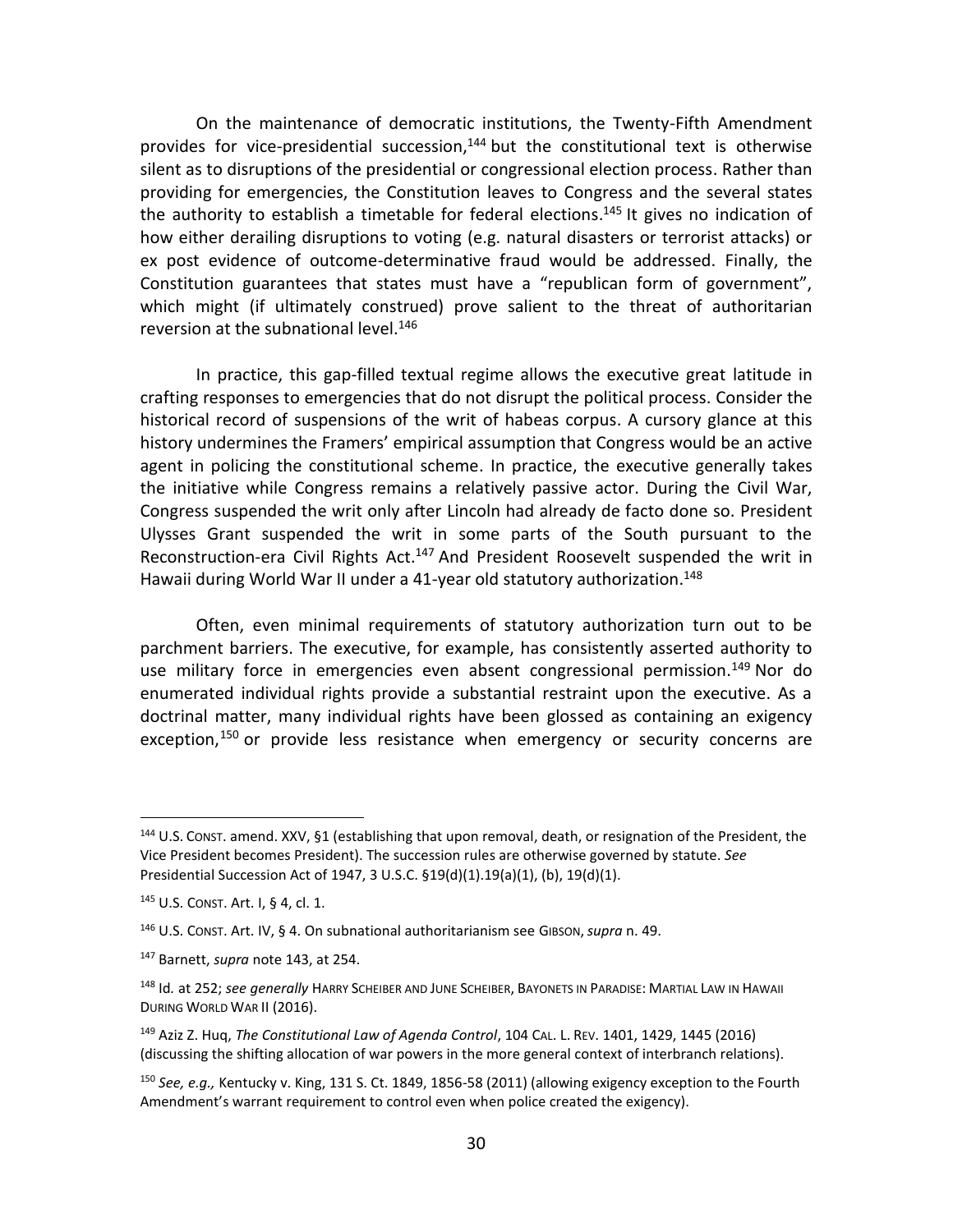proposed as the relevant governmental interest.<sup>151</sup> In any event, most constitutional remedies are generally only available when a clear constitutional rule has been willfully violated—a condition unlikely to obtain in exigent circumstances.<sup>152</sup>

As a result of these various considerations, constitutional bounds are quite elastic in real or purported emergencies, with little reason for officials to anticipate either ex ante injunctive barriers or ex post damages actions. In addition, Congress has enacted a wide range of statutory emergency powers of surveillance, detention, and force, that in net sustain and expand this elasticity.<sup>153</sup> As a result, it will be the rare instance in which a desired emergency response cannot be routed through existing statutory and constitutional channels. Hence, while legal elasticity in the context of exigency has the arguable cost of failing to limit prohibit or punish hasty, unwise, or discriminatory actions, it has the benefit of mitigating the need to adopt extra-legal measures.<sup>154</sup> Emergencies can be managed within the framework of 'ordinary' statutory, doctrinal, and textual frameworks: There is no cause for disruption of the democratic system in order to secure additional powers that might be perceived as necessary. Moreover, to the extent that Justice Jackson was correct that "emergency powers would tend to kindle emergencies,"<sup>155</sup> the constitutional scheme may have the benefit of limiting downstream destabilization after policy compulsions subside. In combination, these factors mean that security-related emergencies, even if they impose grave costs to individual welfare and rights, do not press toward political disruption. To be sure, this leaves open the somewhat smaller risk that an emergency proves an opportunity for an opportunistic leader to snuff out democratic competition with the aid of the military. But since much the same result can be achieved by means less likely to provoke popular mobilization, we think this is unlikely absent a gross miscalculation. In short, we think the current constitutional regime for emergencies does not engender substantial pressure toward authoritarian reversion because of its elasticity (even as, we stress, it does a rather miserable job of resisting violations of individual rights violations).

<sup>&</sup>lt;sup>151</sup> For an example of the flaccid application of strict scrutiny when the government invokes security as a justification for infringing on First Amendment rights, see *Holder v. Humanitarian Law Project*, 561 U.S. 1, 40 (2010); Aziz Z. Huq, *Preserving Political Speech from Ourselves and Others*, 112 COLUM. L. REV. Sidebar 16, 21-22 (2012) (criticizing the Court for its deferential attitude to the government's security-related claims).

<sup>152</sup> *See* Huq, *Judicial Independence*, *supra* not[e 51,](#page-11-1) at 1-40 (describing current regime of constitutional remedies).

<sup>153</sup> *See* Special Senate Comm. on Nat'l Emergencies & Delegated Emergency Powers, 93d Cong., A Brief History of Emergency Powers in the United States, at v (Comm. Print 1974) (Frank Church & Charles McC. Mathias) ("Emergencies have become the norm").

<sup>154</sup> *Cf.* Gross, *supra* note [61,](#page-12-2) at 1023-24 (advocating an "Extra-Legal Measures model" pursuant to which "public officials that they may act extralegally when they believe that such action is necessary for protecting the nation and the public in the face of calamity, provided that they openly and publicly acknowledge the nature of their actions" and then allow for public sanction). For criticism of this model, see Huq, *Uncertain Laws*, *supra* note [62,](#page-13-1) at 99-102 (criticizing the feasibility of this model).

<sup>155</sup> Youngstown v. United States, 343 U.S. 579, 650 (1952) (Jackson, J., concurring).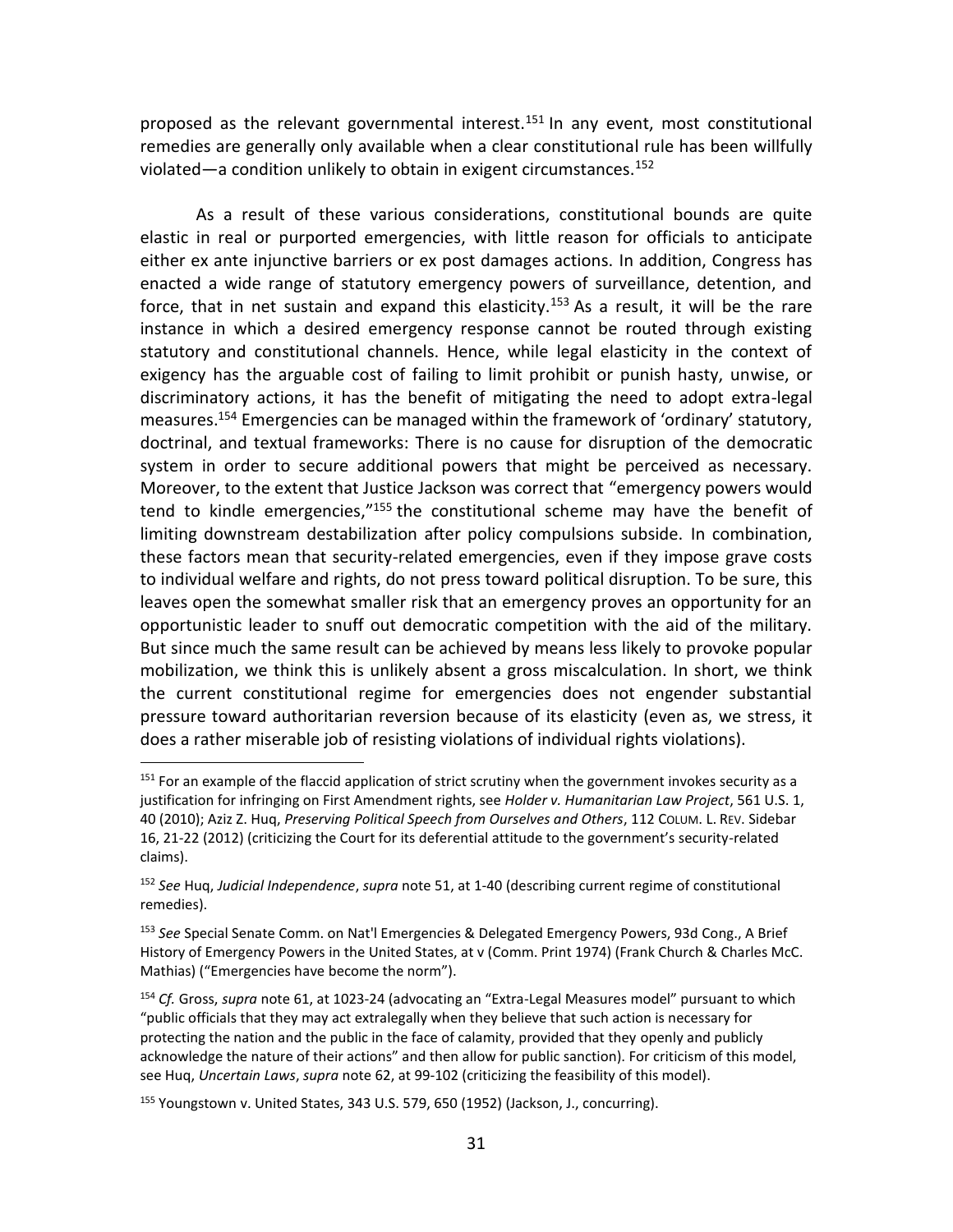On the other hand, the constitutional regime of presidential succession is underspecified, while doubts have been raised about the legality of the 1947 gap-filling statute<sup>156</sup> and the specter of disputes among potential presidential successors have been raised.<sup>157</sup> If an emergency succession after the incapacitation of both the president and the vice-president were to be derailed by litigation, the Constitution contains no provision for early elections as a democratic replacement option. It thus seems to us that there remains a risk of slippage into chaos because of the potentially imperfect legal regime for presidential succession.<sup>158</sup>

What, though, of the risk of a military coup d'état against a sitting president? A central bulwark against that eventuality is firm civilian control over the military. The Constitution here speaks with more clarity. A civilian president is "Commander in Chief." <sup>159</sup> His or her policy-making authority, moreover, has historically been understood to be hedged around by Congress' Article I authorities to enact military legislation.<sup>160</sup> As a result, absent some extraordinary (and historically unsupported) claim that the president stands above the statutory law when it comes to the military, the Constitution not only speaks against military usurpation but also presidential deployment of the military as an instrument of political aggrandizement.<sup>161</sup>

<span id="page-31-0"></span><sup>156</sup> *See* Akhil Reed Amar & Vikram David Amar, *Is the Presidential Succession Law Constitutional?*, 48 STAN. L. REV. 113 (1995).

<sup>157</sup> William F. Brown & Americo R. Cinquegrana, *The Realities of Presidential Succession: 'The Emperor Has No Clones'*, 75 GEO. L.J. 1389, 1444-45 (1987) (describing such a conflict).

<sup>158</sup> What if Congress were subject to substantial disabling casualties? Article I, sections 2 and 3, vest authority at the state level to replace representatives and Senators by election and temporary appointment respectively. This diffuses the power to manage a legislative succession to geographically diffuse seats of governmental power. These are unlikely to all be simultaneously disrupted, but it is not hard to imagine that the process of reselecting federal legislators would take considerable time, creating a hazardous gap in federal decisional authority.

<sup>159</sup> U.S. CONST. art. II, §2 ("The President shall be Commander in Chief of the Army and Navy of the United States...."). The Supreme Court has viewed this clause as the locus of civilian control. *Parker v. Levy*, 417 U.S. 733, 751 (1974) ("The military establishment is subject to the control of the civilian Commander in Chief and the civilian departmental heads under him, and its function is to carry out the policies made by those civilian superiors." (internal quotation marks omitted)).

<sup>160</sup> *See, e.g.,* U.S. CONST. art. II, § 1, cls. 6 & 8. On the historical record, see Saikrishna Bangalore Prakash, *The Separation and Overlap of War and Military Powers*, 87 TEX. L. REV. 299, 303 (2008) ("[There is a] vast body of legislation regulating how the Commander in Chief could (and could not) use the military. In the face of these laws, early Commanders in Chief saluted smartly, consistently deferring to Congress and never doubting the constitutionality of legislative micromanagement.").

<sup>&</sup>lt;sup>161</sup> This corresponds to the policy concerns that were most salient at the time of the Founding. David Luban, *On the Commander in Chief Power*, 81 S. CAL. L. REV. 477, 527 (2008) (describing the Framers as animated by a "fear of military coups, the countervailing fear of civilian abuse of military power, and concern about adventurism").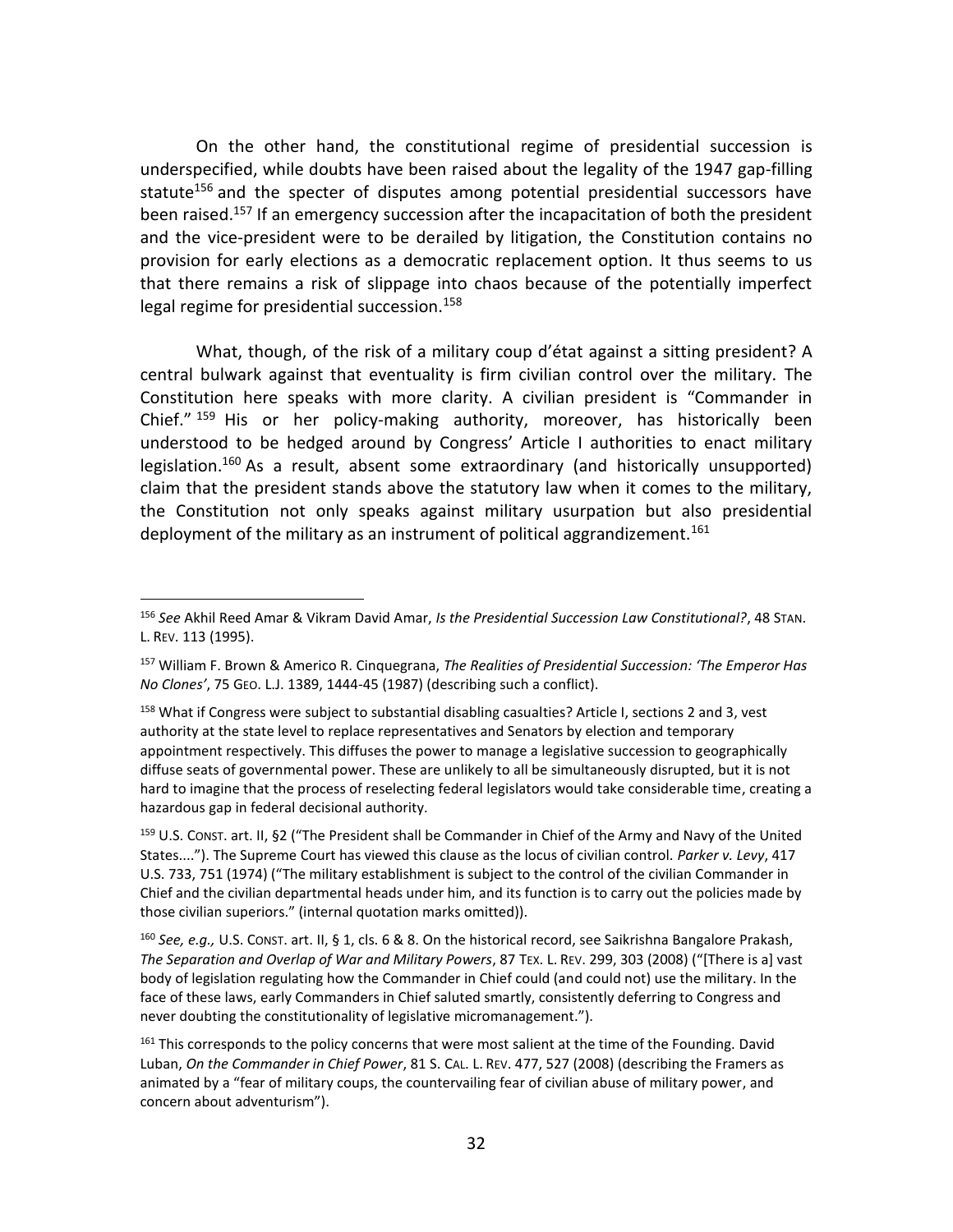We think that those risks still obtain today, especially in the wake of an exogenous shock such as a natural disaster or a violent attack, albeit in a weaker form than at the Founding.<sup>162</sup> Yet it is striking that the forms of military intervention in civilian political decision-making that concern contemporary commentators do not rise to anywhere near the level of an authoritarian reversion. Instead, they concern retail interventions, typically on matters that relate to the military's operation and missions.<sup>163</sup> That is, the current pattern and practice of behavior by military officials and in particular the small-bore nature of their interventions into the civilian democratic process—are not consistent with the assumption of an armed force champing at the bit of civilian control, and seeing to usurp such control.

One reason to think that risk of a coup against the president is unlikely resides in the very organization of the armed forces, which is divided into services in intense competition with each other in a manner that increases the coordination costs that would be required to effectuate a coup d'état.<sup>164</sup> In addition, the continued ability of the President to manipulate the chain of command, through promotion, reassignment and even dismissal, has not yet been called into question.<sup>165</sup> On the other hand, as some commentators have noted with concern, it is also the case that the military's involvement "across a broad spectrum of heretofore purely civilian activities" could lead to the penetration of military personnel into civilian life.<sup>166</sup> To date, however, we see little evidence that that feared diffusion of military personnel has occurred, or that it is actively sought by any powerful interest group. Furthermore, to reiterate a point made above, the relatively unconstrained nature of executive power to respond to emergencies undermines the argument made in other countries that "only the military" is able to govern effectively in crisis.<sup>167</sup>

<sup>164</sup> The division into services originates in the National Security Act of 1947, Pub. L. No. 80–253, 61 Stat. 495 (codified in scattered portions of the U.S. Code). Histories of the Act suggest that the division of the services not an attempt to identify an optimal design, but the play of interests among bureaucratic factions capable of influencing Congress at the moment of enactment. AMY B. ZEGART, FLAWED BY DESIGN: THE EVOLUTION OF THE CIA, JSC, AND NSC 57-62 (1999).

<sup>165</sup> Rosa Brooks, *Obama vs. the Generals,* POLITICO, Nov. 2013, http://www.politico.com/magazine/story/2013/11/obama-vs-the-generals-099379.

 $\overline{a}$ 

<sup>166</sup> Dunlap, *supra* note [109,](#page-23-0) at 8. In other work, Dunlap worries that the military will come to be seen as a "deliverer" that can solve "economic and social problems [that] stubbornly defy civilian solution." Charles J. Dunlap, Jr., *Welcome to the Junta: The Erosion of Civilian Control of the U.S. Military*, 29 WAKE FOREST L. REV. 341, 357 (1994).

<sup>162</sup> *Id.* at 532-33 ("Concerns about military interference with politics, presidential abuse of the commander in chief power, and military adventurism remain alive and well."); *accord* Feavor, *Civil-Military Relations*, *supra* note [63,](#page-13-2) at 230.

<sup>163</sup> *See* Luban, *supra* note [161,](#page-31-0) at 534 (discussing on-the-record statements by officers that might have had a political effect); Pearlstein, *supra* note [119,](#page-24-1) at 799-800 (discussing military lawyers' interventions on detention and interrogation policies during the second President Bush's time in office).

<sup>&</sup>lt;sup>167</sup> Were the would-be autocrat, however, to be erratic and lack strategic sense, the risk of a military coup rises substantially.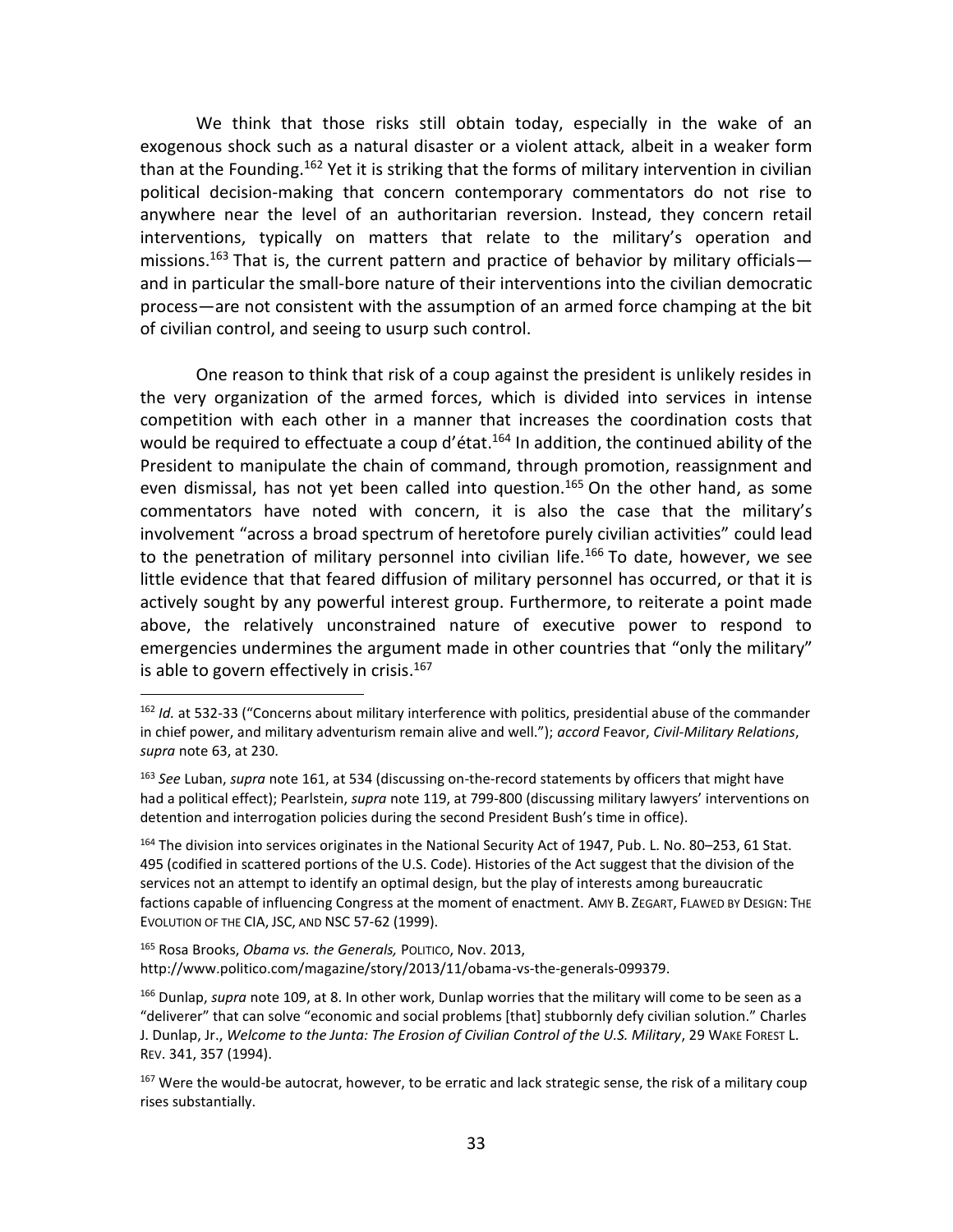But the chain of command should not be fetishized. Consider the possibility of an elected civilian president who is willing to either use the military as a tool of repression, or is willing to defer completely to military commanders. In such a circumstance, in which there is perfect alignment between the president and the military, the effects will be exactly the same as if there were actual military rule. As has been observed in the context of the separation of powers between Congress and the executive, structural constitutional constraints may be less effective when preferences are aligned across institutions.<sup>168</sup> Unlike the interbranch context, however, there is no obvious mediating mechanism analogous to a political party that can align presidential and military interests. To the contrary, there is some evidence of strong historical connections between Congress and the military, based on shared interests in localized spending on military installations.<sup>169</sup> Such convergent interests might cut against the prospect of a presidential-military alliance to subvert or suspend democratic institutions.

## *4. Summary*

 $\overline{a}$ 

In short, while some fear authoritarian reversion in the United States, we conclude that there is little actual risk of such a development. In the next section we introduce a different modality, constitutional retrogression, and suggest that a rather different pattern obtains in that context.

Without anticipating the arguments developed below, it is worth underscoring a point about the coexistence of the two mechanisms that we have identified. To the extent that a political actor wishes to derogate from democracy, and there are two pathways open to her, the fact that one has lower attendant transaction costs will make the other trajectory comparatively less attractive. An easier path, that is, makes the hard road less desirable. A dynamic of this sort may well be at work in the interaction of authoritarian reversion and constitutional retrogression: If the latter turns out to enable much the same result at a substantially lower cost, then it would be unsurprising if it crowded out authoritarian reversion. Hence, the potentiality of the mechanism discussed in Part III below is salient too to an explanation of why the risk of American authoritarian reversion now seems relatively small.

<sup>168</sup> Daryl J. Levinson & Richard H. Pildes, *Separation of Parties, Not Powers*, 119 HARV. L. REV. 2311, 2312– 16 (2006) (discussing interest convergence across institutions).

<sup>169</sup> REBECCA THORPE, THE AMERICAN WARFARE STATE: THE DOMESTIC POLITICS OF MILITARY SPENDING 5-6 (2014) (describing close linkages between legislators and the military based on shared interests in military spending). Congress, however, at times mandates spending on projects and capabilities that the military resists as functionally obsolete. Walter Pincus, *It Appears from the Hill that the Military Has Money to Spare*, WASH. POST, Dec. 19, 2012, at A19. The military's inability to resist such proposals points to a deeper lack on political capacity on its part. *Cf.* Kaija Schilde, *War Powers, Private Actors, and National Security State Capacity*, 95 B.U. L. REV. 1369, 1380 (2015) ("If the executive of a state wants to change the status quo by enacting and enforcing a policy choice and it cannot do so, then, through a comparative politics lens, we say that state lacks capacity.").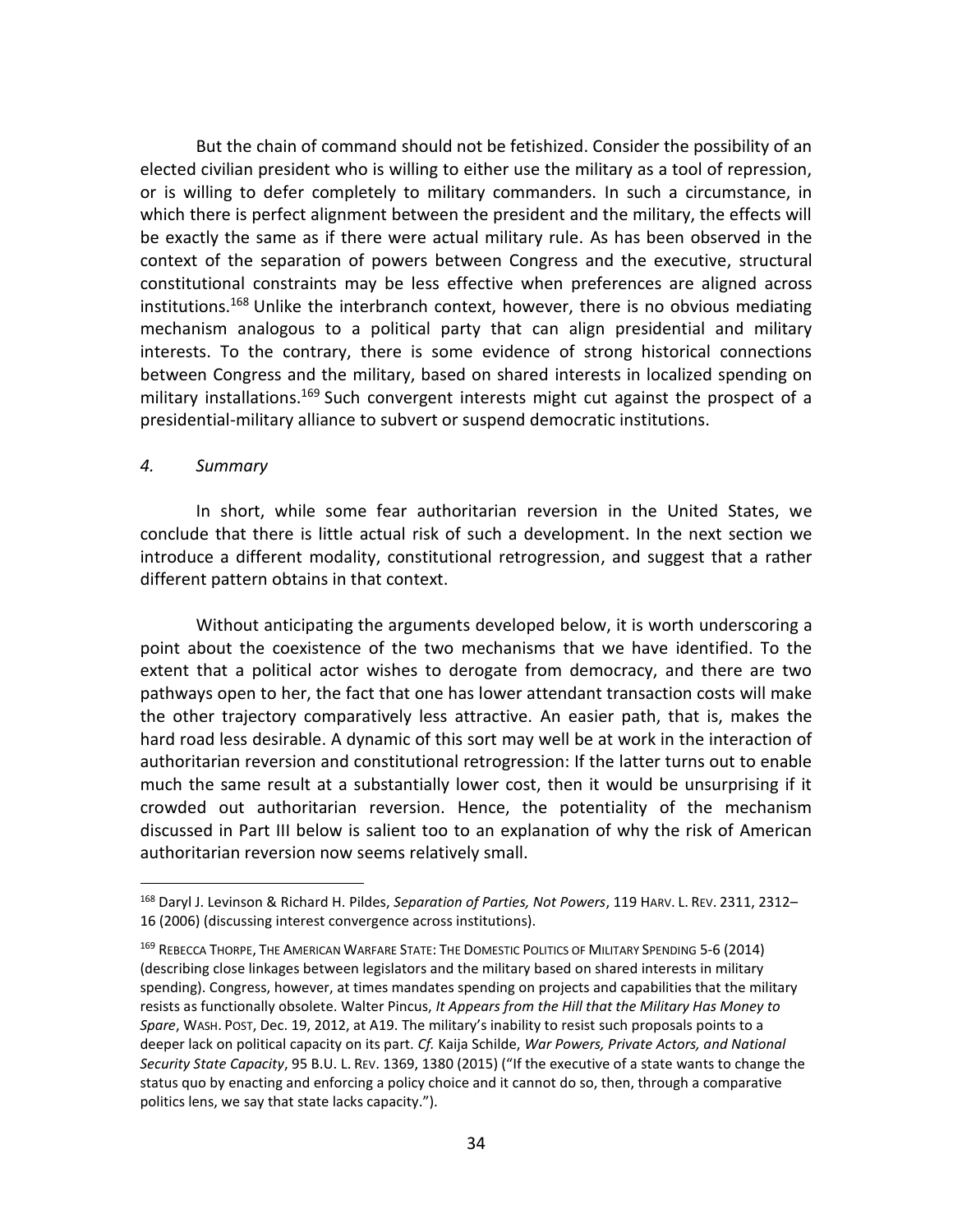## **III. The Emerging Threat of Constitutional Retrogression**

But not every wolf bares its teeth and claws, or stands outside the door baying for blood. Some threats to constitutional liberal democracies do not announce themselves, and are all the more dangerous for it. This Part explores the risk to democracy from slow, incremental, and endogenous decay as opposed to the rapid external shock of a coup or an emergency declaration. Constitutional retrogression, as we have defined it involves a simultaneous decay in three institutional predicates of democracy—the quality of elections, speech and associational rights, and the rule of law. It is retrogression, rather than reversion, that poses the greatest risk to democracy in the U.S. context.

We begin this Part by demonstrating that retrogression is the modal species of democratic recession across Latin America, Eastern Europe and Russia, and Asia. Drawing on comparative law and politics analysis of these cases, we then extract five specific mechanisms by which constitutional retrogression unfolds. These are (i) constitutional amendment; (ii) the elimination of institutional checks; (iii) the centralization and politicization of executive power; (iv) the contraction or distortion of a shared public sphere; and (v) the elimination of political competition. Our final contribution in this Part is to examine the role of the U.S. Constitution in either parrying or exacerbating these five threats. To avoid endogeneity concerns, we focus on relatively durable elements of constitutional structure and rights, as well as gaps in the text and doctrine that interact with the observed mechanisms of constitutional retrogression. We do not, that is, imagine constitutional rules an antidemocratic leader might induce. This analysis yields a mixed evaluation, with some elements of the current constitutional dispensation generating friction and some enabling incrementalist backsliding.

# **A. The Global Diffusion of Constitutional Retrogression**

 $\overline{a}$ 

Constitutional retrogression is best understood as a partial substitute for authoritarian reversion. The incremental erosion of liberal democracy's institutional and social premises typically yields forms of concentrated state power immune from democratic oversight. The degree of concentration or immunity from democratic control, though, may be less than would be achieved through a coup or an emergency declaration.<sup>170</sup> But in expectation, constitutional retrogression may also be a more attractive path away from democracy because it attracts less resistance. Simply put, it is less costly to observe and evaluate a single rupture from democratic practice than it is to observe and evaluate the aggregate effect of a totality of incremental cuts into democratic, liberal, and constitutional norms. Because no democratic system is perfect, there will always be some quanta of such violations. The precise point, however, at

<sup>170</sup> *Cf.* Bermeo, *supra* note [70](#page-14-1), at 6 ("Backsliding can take us to different endpoints at different speeds."). Again, there may be some exceptions. *See supra* not[e 79.](#page-16-0)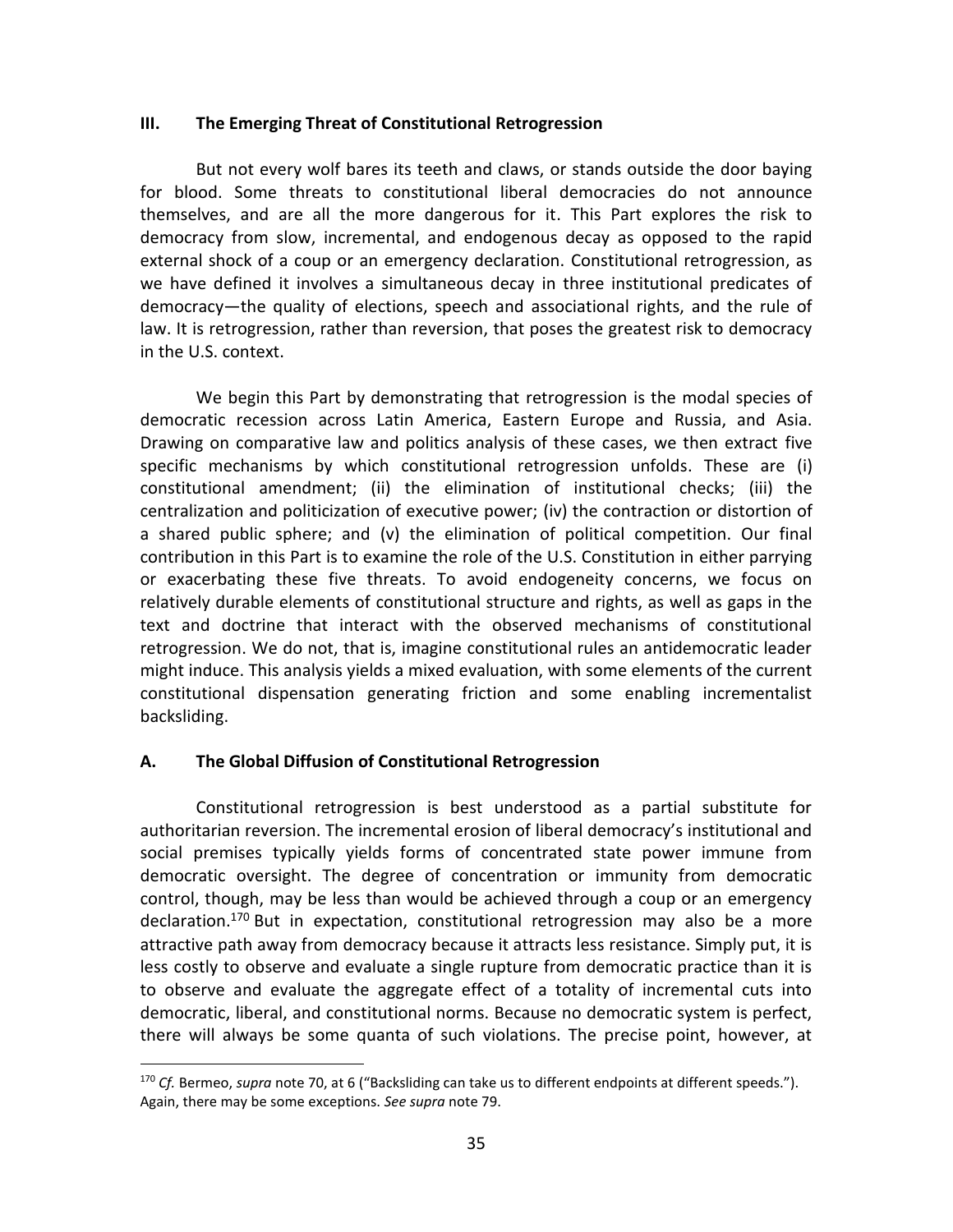which the volume of democratic and constitutional backsliding amounts to constitutional retrogression will be unclear—both ex ante and a contemporaneous matter.<sup>171</sup>

At the same time, backsliding may involve a deliquescence of liberal democratic institutions into "fluid and ill-defined" arrangements, a condition in which uncertainty over both diagnosis and remedies is rampant.<sup>172</sup> Under such circumstances, there will be no crisp focal point that can supply diffuse social and political actors with a coordinating signal that democratic norms are imperiled.<sup>173</sup> The absence of a focal point will render popular and oppositional resistance to the antidemocratic consolidation of political power more costly and less effective. In short, it is precisely because it does not come dressed as a wolf that the threat of constitutional retrogression is so grave. Like the proverbial boiling frog, a democratic society in the midst of retrogression may not realize its predicament until matters are already beyond redress.

Given these dynamics, it is unsurprising that constitutional retrogression has come to dominate authoritarian reversion as the anti-democrat's instrument of choice. In sheer numbers, a larger number of countries have suffered declines in democratic quality than have undergone some form of democratic collapse.<sup>174</sup> Scholars of comparative politics have been observing incremental regression in a wide range of countries, including Russia, Hungary, Poland, Thailand, Turkey, Ukraine, Venezuela and many others.<sup>175</sup>

The trend may be accelerating. Erdmann's study of democratic trends between 1974 and 2008, for example, identified 53 instances in which a democracy shifted either to a "hybrid" or an "authoritarian" regime. $176$  In 48 of the cases identified by Erdmann, the shift away from democracy was not absolute, but incremental and subtle; it has happened "in many different ways and for many different reasons."<sup>177</sup> Salient to our

 $\overline{a}$ 

<sup>174</sup> Erdmann, *supra* note [97,](#page-20-0) at 34-35; *accord* LARRY DIAMOND ET AL, THE QUALITY OF DEMOCRACY (2004).

<sup>171</sup> This is the case with vague concepts generally. *See* Hyde, *supra* note [83](#page-17-1) at 7 (noting the difference between the possibility that "'[n]othing can be known' about vague concepts "has been was rejected in favour of 'The precise boundaries to knowledge itself cannot be known'").

<sup>172</sup> Bermeo, *supra* note [70,](#page-14-1) at 6.

<sup>173</sup> *See* THOMAS C. SCHELLING, THE STRATEGY OF CONFLICT 54-55 (1960) (describing operation of focal points under conditions of multiple equilibria); Weingast, *supra* note [45](#page-10-1) (coordination for constitutional enforcement); John M. Carey, *Parchment, Equilibria and Institutions,* 31 COMP. POL. STUD. 735 (2000) (describing constitutional text as a focal point).

<sup>175</sup> Levitsky & Way, *supra* note [13,](#page-3-0) at 45.

<sup>176</sup> Erdmann, *supra* note [97,](#page-20-0) at 34-35. Erdmann uses Freedom House categories, drawing on their ordinal scale. "Free" countries are those with a score of 1.0 to 2.5 on the index; "partly free" have scores from 3.0 to 5.0, and count as hybrid regimes; and "not free" autocracies have scores of 5.5 to 7.0.

<sup>177</sup> *Id.*; *accord* Lust & Waldner, *supra* not[e 17](#page-4-0), at 5 ("[T]he vast majority of declines in the level of civil and political liberties are intra-regime changes.").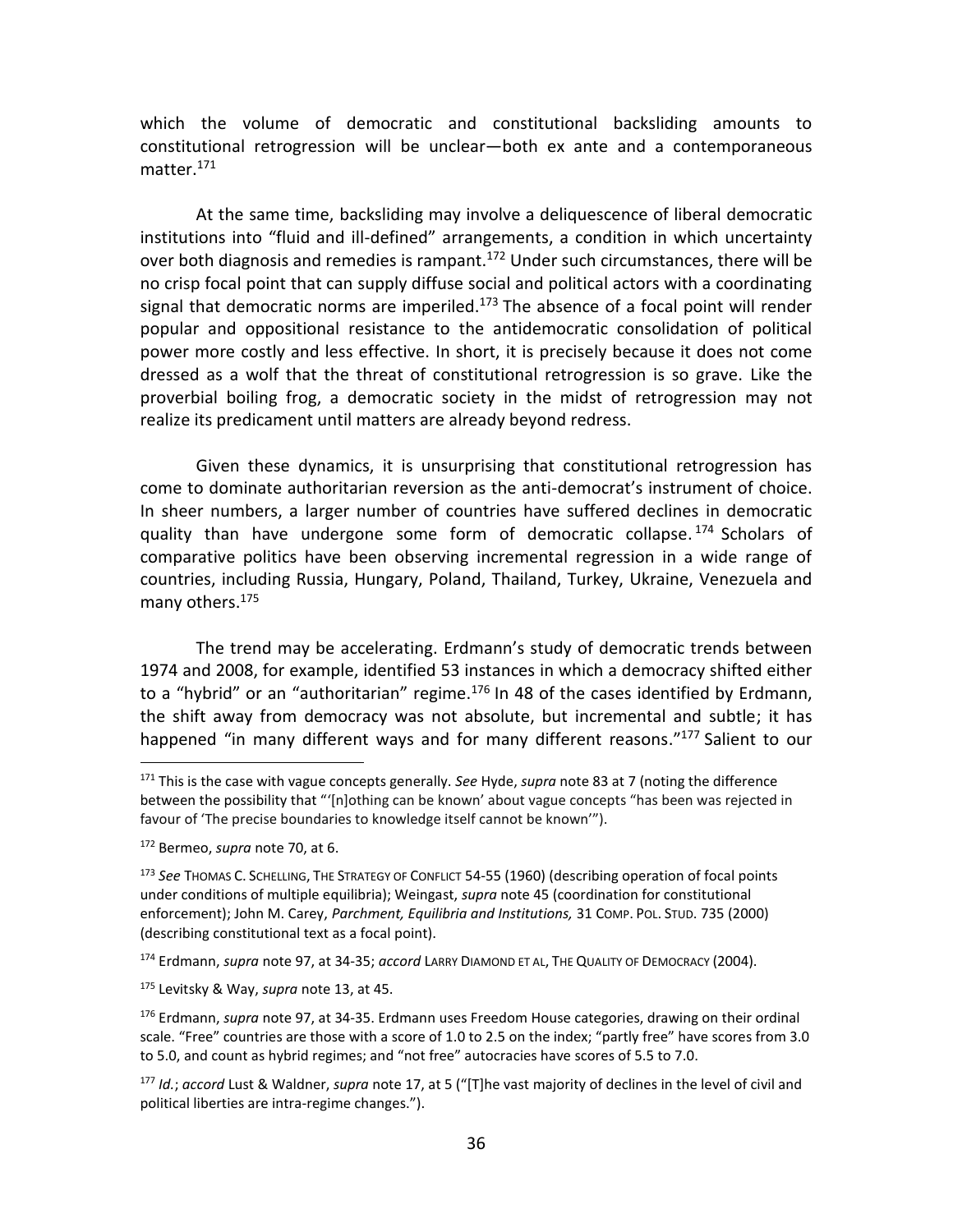inquiry here, the regularities that characterize authoritarian reversion—its correlation with younger and lower-income democracies  $178 -$ do not hold in respect to constitutional retrogression. Older democracies (such as India and Venezuela) and highincome countries experience substantial losses in democratic quality, even though they do not experience authoritarian reversions.<sup>179</sup> A half dozen of Erdman's cases were high income countries that backslid into hybrid regimes.<sup>180</sup> Moreover, as a historical matter, the United States has not proved immune from such backsliding, even if it has not and will not collapse into authoritarianism. Indeed, by the commonly used Polity measure, the United States suffered a decline in its democratic performance from 1850 through 1870.<sup>181</sup>

While it is hard to rigorously quantify the frequency of constitutional retrogression, one crude proxy is declines in the level of democracy, as measured by the POLITY database. Table 2 records all instances in which a democracy (measured by Polity scores of 6 and above) suffered a decline of quality, without experiencing total collapse. We measure the Polity score 5 years after the drop. If it falls into the range associated with autocracy (less than -5 on the polity scale), we discard the observation. This excludes all reversions, but is also means the estimate of retrogressions will be a lower bound. When two or more drops occur within a span of a decade, we aggregate them. Using this metric, we can identify 37 constitutional retrogressions in 25 different countries. This suggests that roughly one out of eight countries will, in its lifespan, experience constitutional retrogression.

<sup>178</sup> *See supra* text accompanying note[s 100](#page-20-0) to [108.](#page-21-0)

<sup>179</sup> Erdmann, *supra* note [97,](#page-20-1) at 34; *cf.* Alemán & Yang, *supra* note [70](#page-14-0), at 17 ("[A] high level of development is by far the best guarantor of democratic durability [against authoritarian reversion].").

<sup>180</sup> Erdmann, *supra* note [97,](#page-20-1) at 43.

<sup>&</sup>lt;sup>181</sup> Data on file with authors.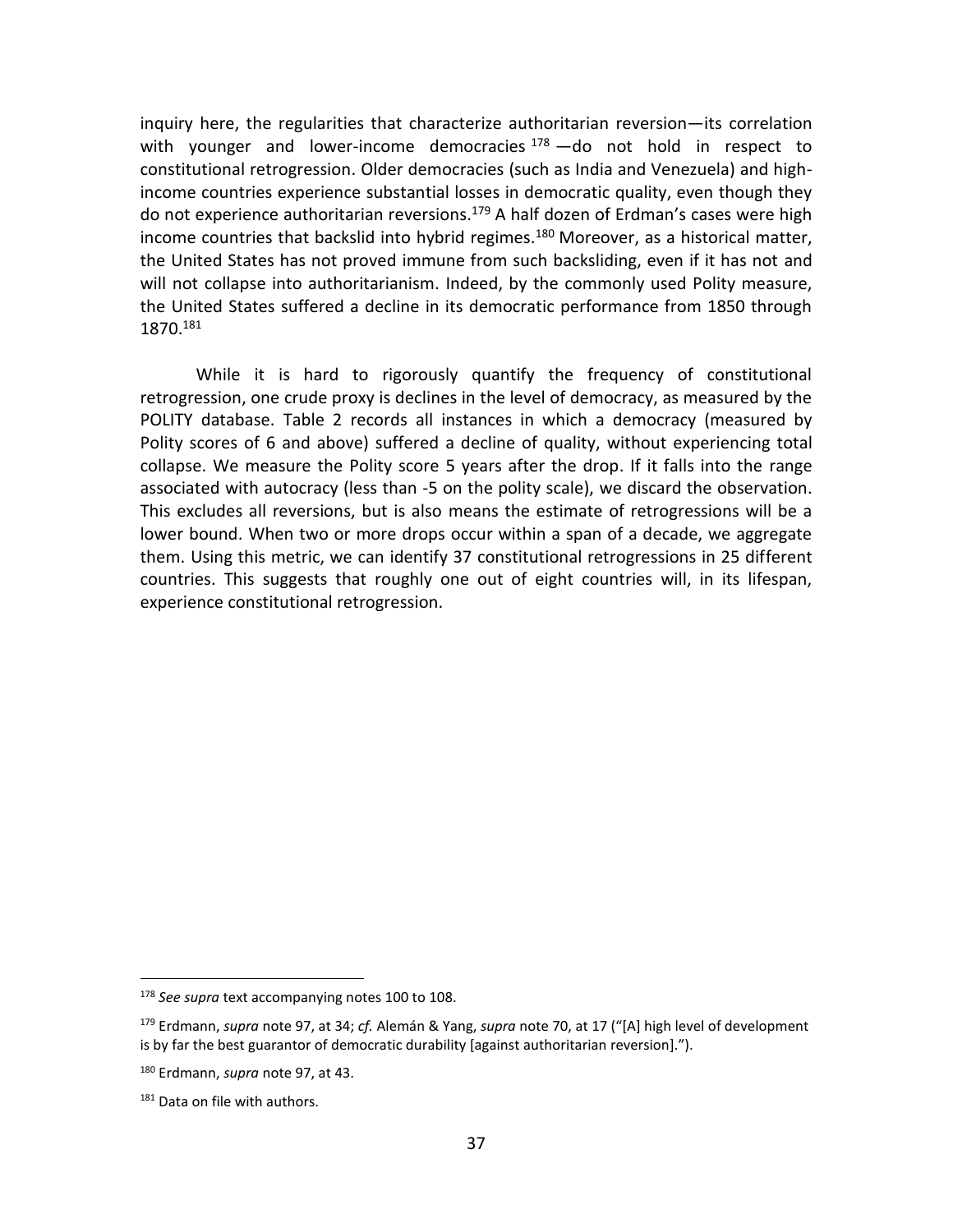| <b>Country years</b>       | Polity score at<br>outset | Polity score at end | <b>Extent of</b><br>retrogression |
|----------------------------|---------------------------|---------------------|-----------------------------------|
| Argentina, 1989            | 8                         | 7                   | $-1$                              |
| Belgium, 2007              | 10                        | 8                   | $-2$                              |
| Bolivia, 2003-2009         | 9                         | $\overline{7}$      | $-2$                              |
| Colombia, 1995             | 9                         | 7                   | $-2$                              |
| Czechoslovakia, 1918       | 10                        | $\overline{7}$      | $-3$                              |
| Czech Republic, 2006       | 10                        | 9                   | $-1$                              |
| Ecuador 1984               | 9                         | 8                   | $-1$                              |
| Ecuador 2000               | 9                         | 6                   | -3                                |
| Gambia 1981                | 8                         | $\overline{7}$      | $-1$                              |
| Georgia 2007               | 7                         | 6                   | $-1$                              |
| <b>India 1950</b>          | 10                        | 9                   | $-1$                              |
| <b>India 1975</b>          | 9                         | 7                   | $-2$                              |
| Ireland 1921               | 9                         | 8                   | $-1$                              |
| Ireland 1933               | 10                        | 8                   | $-2$                              |
| Israel 1967                | 10                        | 9                   | $-1$                              |
| Israel 1981                | 9                         | 6                   | -3                                |
| Jamaica 1993               | 10                        | 9                   | $-1$                              |
| <b>Kenya 2007</b>          | 8                         | $\overline{7}$      | $-1$                              |
| Madagascar 1997 - 98       | 9                         | $\overline{7}$      | $-2$                              |
| <b>Mali 1997</b>           | 7                         | 5                   | $-2$                              |
| Nigeria 1960               | 9                         | 8                   | $-1$                              |
| Paraguay 1998              | 7                         | 6                   | $-1$                              |
| Senegal 2007               | 8                         | $\overline{7}$      | $-1$                              |
| Solomon Islands 1978       | 10                        | 7                   | $-3$                              |
| Somalia 1960               | 8                         | $\overline{7}$      | $-1$                              |
| Sri Lanka 1948             | 10                        | 7                   | -3                                |
| Sri Lanka 1978             | 8                         | 6                   | $-2$                              |
| Sri Lanka 2008-2010        | 6                         | 4                   | $-2$                              |
| Turkey 1965                | 9                         | 8                   | $-1$                              |
| Turkey 1993 - 97           | 9                         | 7                   | $-2$                              |
| Ukraine 1991               | 10                        | 6                   | $-4$                              |
| Ukraine 2000               | 7                         | 6                   | $-1$                              |
| <b>Ukraine 2010 -14</b>    | $\overline{7}$            | 5                   | $-2$                              |
| United States 1850-54      | 10                        | 8                   | $-2$                              |
| Venezuela 1992             | 9                         | 8                   | $-1$                              |
| Venezuela 1999-2001        | 8                         | 6                   | $-2$                              |
| <b>Venezuela 2004-2009</b> | 6                         | $\mathbf{1}$        | $-4$                              |

# **Table 2: Democratic Retrogression**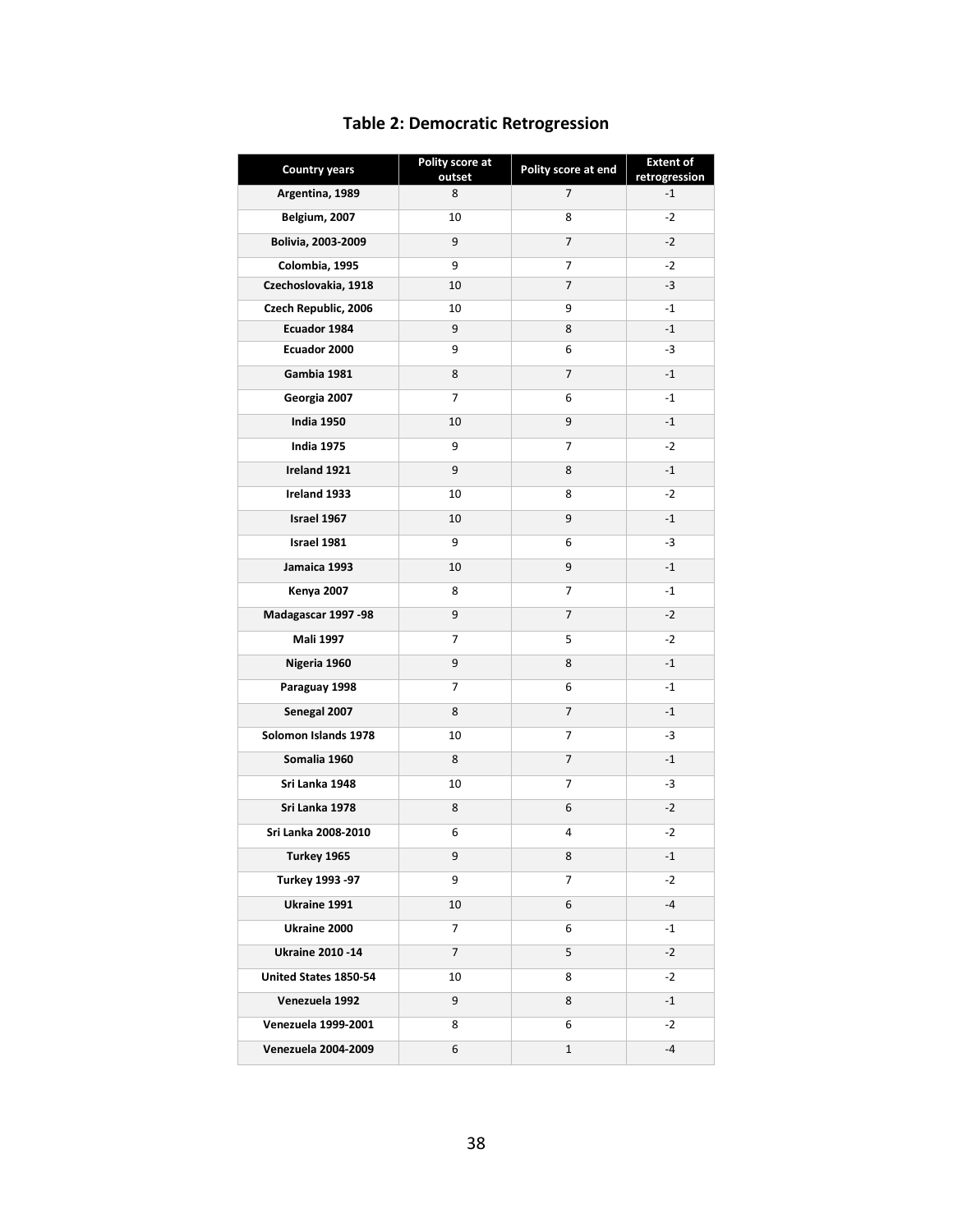These examples share an end-state: electoral authoritarianism, competitive authoritarianism,  $^{182}$  illiberal democracy  $^{183}$  semi-democracy, and hybrid regimes.  $^{184}$ Whatever the label, the concept is at its core the same: regimes that use constitutional and democratic forms but are not close to fully democratic.<sup>185</sup> Whereas earlier authoritarian waves in Africa and Latin America took the form of military coups or revolutionary socialist regimes, the current wave of authoritarianism is strategic and sophisticated in its use of the democratic form. All are notionally governed under a constitution and according to the dictates of law. But rulers manipulate the law to reflect their interests, undermining the substance of democracy, albeit without losing its form. Even though most or even all of the individual steps are taken within constitutional limits, in sum they lead to qualitative changes in the legal and political systems.<sup>186</sup>

One way to capture the current extent of retrogression is to compare the number of jurisdictions that have seen advances as opposed to declines in the quality of their democracy. As Figure 2 demonstrates, they tend to move in parallel: when some countries deepened their democracy, others regress. In recent years, there has been an uptick in both phenomena, suggesting that retrogression at work in some countries, but not all.

<sup>182</sup> Levitsky & Way, *supra* note [13,](#page-3-0) at 45.

<sup>183</sup> Zakaria, *supra* note [78.](#page-16-0) 

<sup>184</sup> Tushnet, *supra* note [39,](#page-9-0) at 395.

<sup>&</sup>lt;sup>185</sup> JASON BROWNLEE, AUTHORITARIANISM IN AN AGE OF DEMOCRATIZATION (2006)

<sup>186</sup> Kim Lane Scheppele, *The Rule of Law and the Frankenstate: Why Governance Checklists Do Not Work,*  26 GOVERNANCE 559, 560 (2013) [hereinafter "Scheppele, *Frankenstate*"] ("When perfectly legal and reasonable constitutional components are stitched together to create a monster … I call this a Frankenstate.").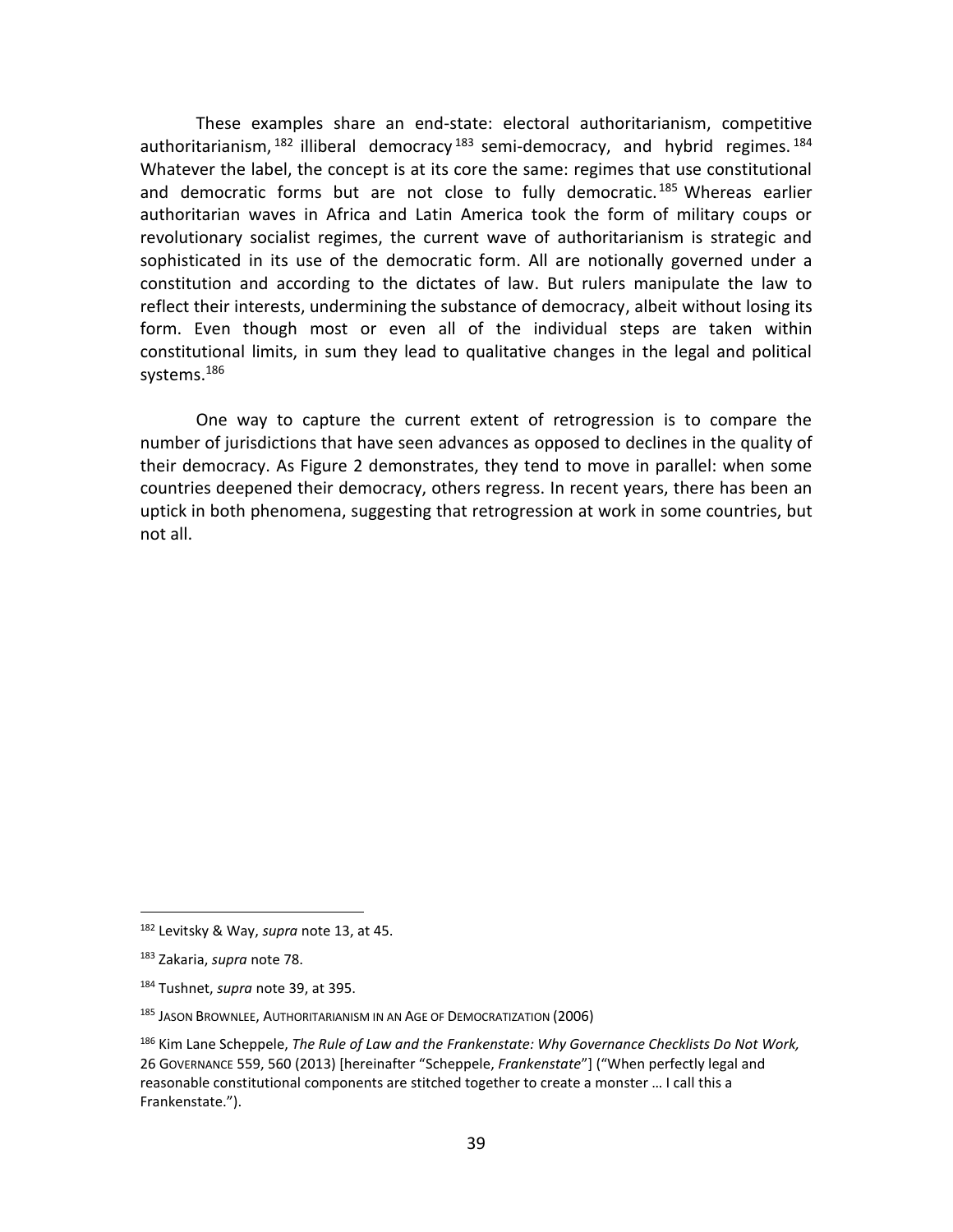



Source: Freedom House data from Freedom in the World 2016

In short, the global rise of constitutional retrogression suggests that "focusing on the military and on classic coup politics as privileged objects of research may be morally, politically, and empirically questionable."<sup>187</sup> We thus turn now to comparative experience with constitutional retrogression to better understand its specific institutional pathways and instruments.

# **B. Pathways of Constitutional Retrogression**

This section sets forth five pathways of constitutional retrogression: (i) constitutional amendment; (ii) the elimination of institutional checks; (iii) the centralization and politicization of executive power; (iv) the contraction of the public sphere; and (v) the elimination of political competition. In each instance, we supply examples from recent case studies. Our aim in so doing is to develop a clear understanding of the specific elements of constitutional design that either exacerbate or mitigate the risk of such democratic backsliding before applying this learning to the U.S. case.

# *1. Formal constitutional amendment*

The first and perhaps most obviously available pathway to democratic erosion uses formal constitutional amendment as a tool to disadvantage or marginalize political

<sup>187</sup> Schedler, *supra* note [98,](#page-20-2) at 95.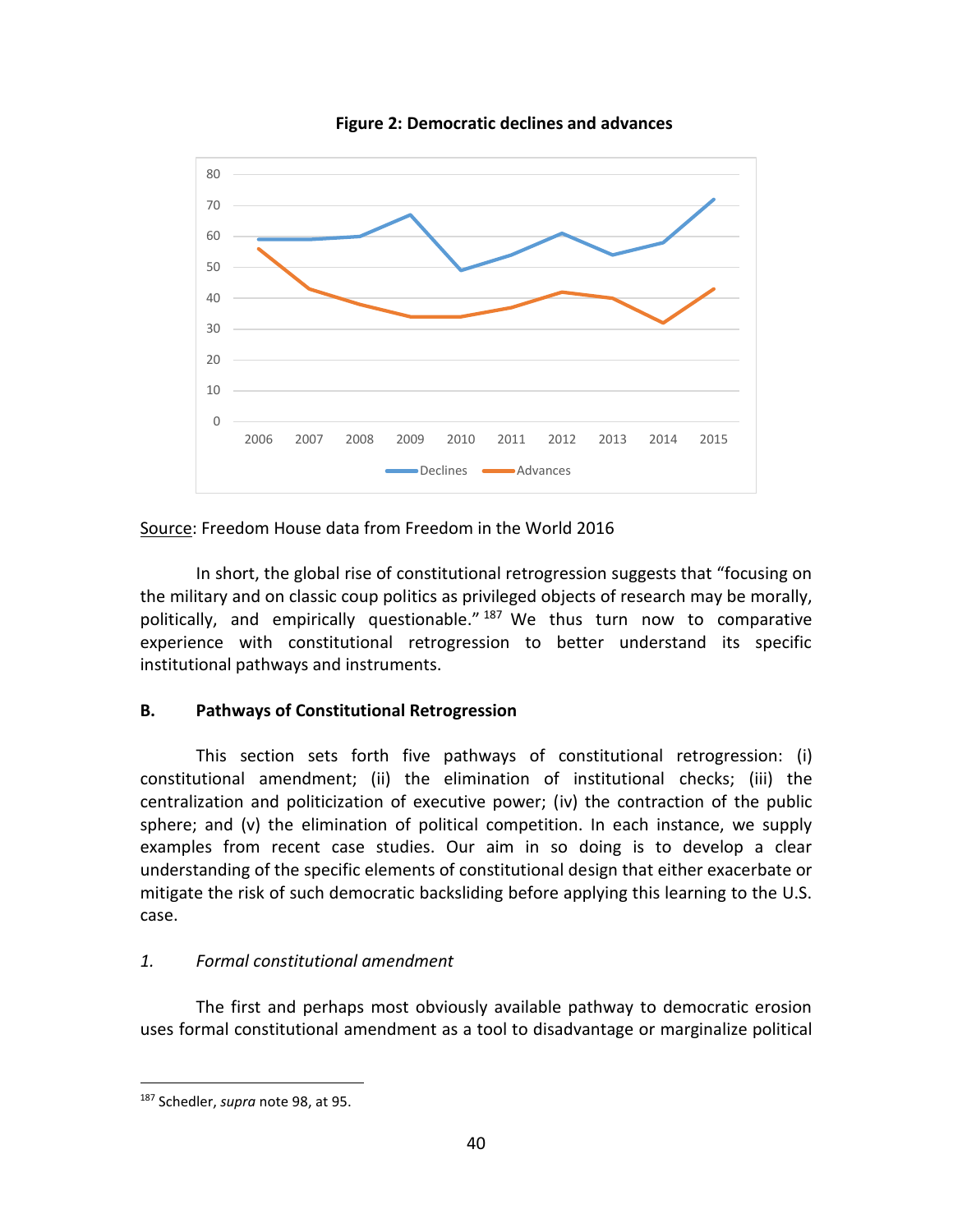opposition and deliberative pluralism.<sup>188</sup> Amendment of a Constitution's formal text can target institutional structures or liberal rights;<sup>189</sup> as such, it overlaps with the four functional categories described below. We agree, however, with David Landau that the typically distinctive nature of constitutions makes their amendment a unique avenue of democratic backsliding that warrants separate treatment.<sup>190</sup>

Perhaps the most straightforward use of constitutional amendments for antidemocratic ends concerns the alteration of term limits designed to forestall individuals' entrenchment in positions of supreme authority. For example, President Putin, when confronted with a term limit that would put him out of office, simply arranged for a constitutional amendment that would strengthen the powers of the prime minister, an office he duly occupied for a term before resuming the presidency.<sup>191</sup> Sri Lanka's President Mahindra Rajapaksa engineered a constitutional amendment in 2010 to allow him the chance to run again in 2016, while aggregating appointment power that had previously been dispersed among independent commissions. <sup>192</sup> Similar dissolutions of constitutional term limits are observed from Azerbaijan to Uganda.<sup>193</sup> Whereas in an earlier era, simply ignoring the constitution was a typical way of proceeding, since 1989, more than 75% of attempts at term limit extension proceed through constitutional amendment.<sup>194</sup>

Constitutional amendments can also be used to accomplish the other four categories of retrogression. In Hungary, Viktor Orban and the Fidesz party exploited a brief supermajority, abetted by serious seat-vote bias in the electoral system, to adopt a new constitution in 2011 that entrenched the Fidesz party's position in power.<sup>195</sup> Constitutional changes altered the composition and operation of the Constitutional Court, created a new National Judicial Office, and strengthened government power over

<sup>190</sup> *Id.* at 191.

<sup>188</sup> Landau, *supra* not[e 65,](#page-13-0) at 191 (arguing that "the use of constitutional tools to create authoritarian and semi-authoritarian regimes is increasingly prevalent"). .

<sup>189</sup> *Id.* at 196 (noting that anti-democratic constitutional amendments typically concern "(1) the electoral sphere and the extent to which incumbent and opposition figures compete on a level playing field, and (2) the extent to which the rights of individuals and minority groups are protected").

<sup>191</sup> Ginsburg et. al., *supra* note [65](#page-13-0), at 1812 ("Vladimir Putin opted to step down from the Russian presidency in favor of an informally empowered prime ministership, which provided him with an unlimited tenure, or at least one at the mercy of a sympathetic legislature controlled by his party.").

<sup>&</sup>lt;sup>192</sup> Const. Sri Lanka (1978), 18<sup>th</sup> amendment.

<sup>193</sup> Ginsburg, et al., *supra* note [65,](#page-13-0) at 1811-12.

<sup>194</sup> Data on file with authors, drawing on Ginsburg, et al., *supra* note [65](#page-13-0) (36% of pre-1990 attempts used amendment, whereas 75% of those thereafter do so.)

<sup>195</sup> Landau, *supra* not[e 65](#page-13-0), at 209 (noting that the amendments "undermine [ ] horizontal checks on the majority and may help it to perpetuate itself in power indefinitely"); Miklós Bankuti, Gábor Halmai, and Kim Lane Scheppele, *Hungary's Illiberal Turn: Disabling the Constitution,* 23 J. DEM. 138 (2012).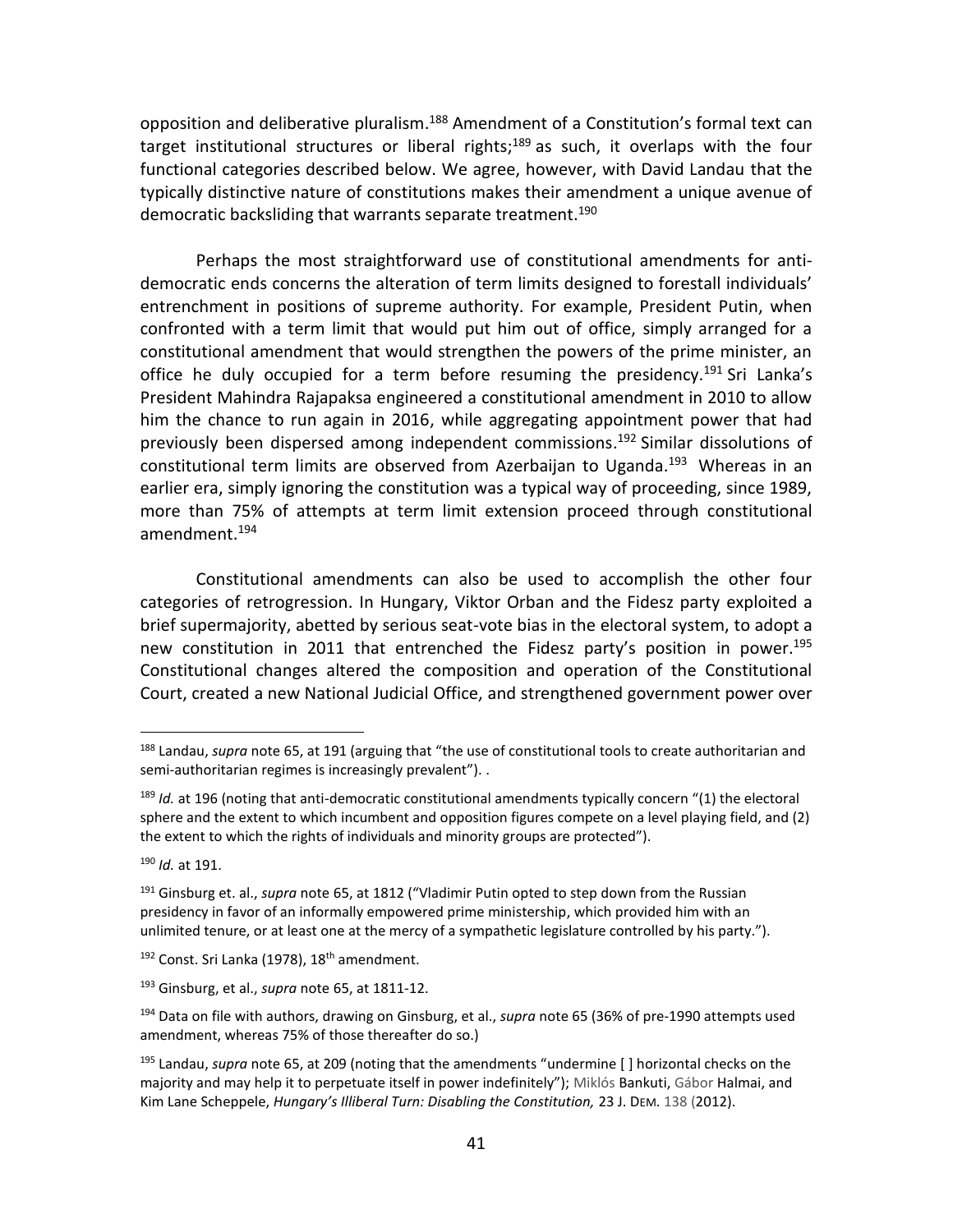the Electoral Commission, Budget Commission, and Media Board.<sup>196</sup> In this instance, constitutional amendment was employed alongside a number of subconstitutional mechanisms—an illustration of the complementarity of diverse antidemocratic tools.

# *2. The elimination of institutional checks*

<span id="page-41-0"></span>The practice of liberal democracy benefits from a measure of institutional heterogeneity within government. Concentration of authority within the state lower the cost of misuses of power and law violations. Although modern scholars are skeptical about the most ambitious claims on behalf of institutional separation between branches of government, $197$  it remains the case that legislatures and constitutional courts have the capacity to play a restraining function, slowing down the centralization of state authority and the closing of democratic space. Drawing on examples from Mongolia, Bulgaria, and the Ukraine, for example, Samuel Issacharoff has documented "the distinct role of constitutional courts in maintaining the vibrant competitiveness of new democracies."<sup>198</sup> The "antiparliamentary" turn of the Weimar chancellorship after the 1932 fall of Heinrich Brüning presaged and catalyzed the collapse of constitutional democracy in the wake of a period of effective legislative constraint of the presidency.<sup>199</sup> Institutional capacity, it is worth emphasizing, does not entail institutional will. Weimar courts, for example, never exercised an effectual restraining force on post-1932 presidential aggrandizement,<sup>200</sup> But in the absence of either de facto or de jure incentive gaps between different branches of government, there is no chance of a frictional constraint from constitutional structure against democratic backsliding.

Recent case studies of constitutional retrogression provide a number of instances in which interbranch checks have been systematically and deliberately dismantled. East Europe provides particularly vivid examples. In addition to seeking constitutional amendments, the Hungarian government also used legislation to weaken the courts and narrow the Constitutional Court's jurisdiction.<sup>201</sup> It also expanded the number of judges on that bench, and then more generally used appointment powers to pack the independent oversight institutions meant to ensure the rule of law.

In Poland, the Law and Justice Party (PiS) won both presidential and parliamentary (Sejm) elections in 2015. Unlike its counterpart in Hungary, it lacked a sufficient majority to amend the Constitution. Nevertheless, it was able to manipulate

<sup>196</sup> Landau, *supra* not[e 65,](#page-13-0) at 209-10.

<sup>197</sup> *See, e.g.,* Levinson & Pildes, *supra* not[e 168,](#page-33-0) at 2312–16.

<sup>&</sup>lt;sup>198</sup> SAMUEL ISSACHAROFF, FRAGILE DEMOCRACIES: CONTESTED POWER IN AN ERA OF CONSTITUTIONAL COURTS 200 (2015) [hereinafter "ISSACHAROFF, FRAGILE DEMOCRACIES"]; *accord* Bugaric & Ginsburg, *supra* not[e 66,](#page-13-1) at 71.

<sup>199</sup> Lindseth, *supra* not[e 61,](#page-12-0) at 1363.

<sup>200</sup> Karl Loewenstein, *Law in the Third Reich*, 45 YALE L.J. 779, 788 (1936).

<sup>201</sup> Bugaric & Ginsburg, *supra* note [66,](#page-13-1) at 73 (enumerating legislated changes).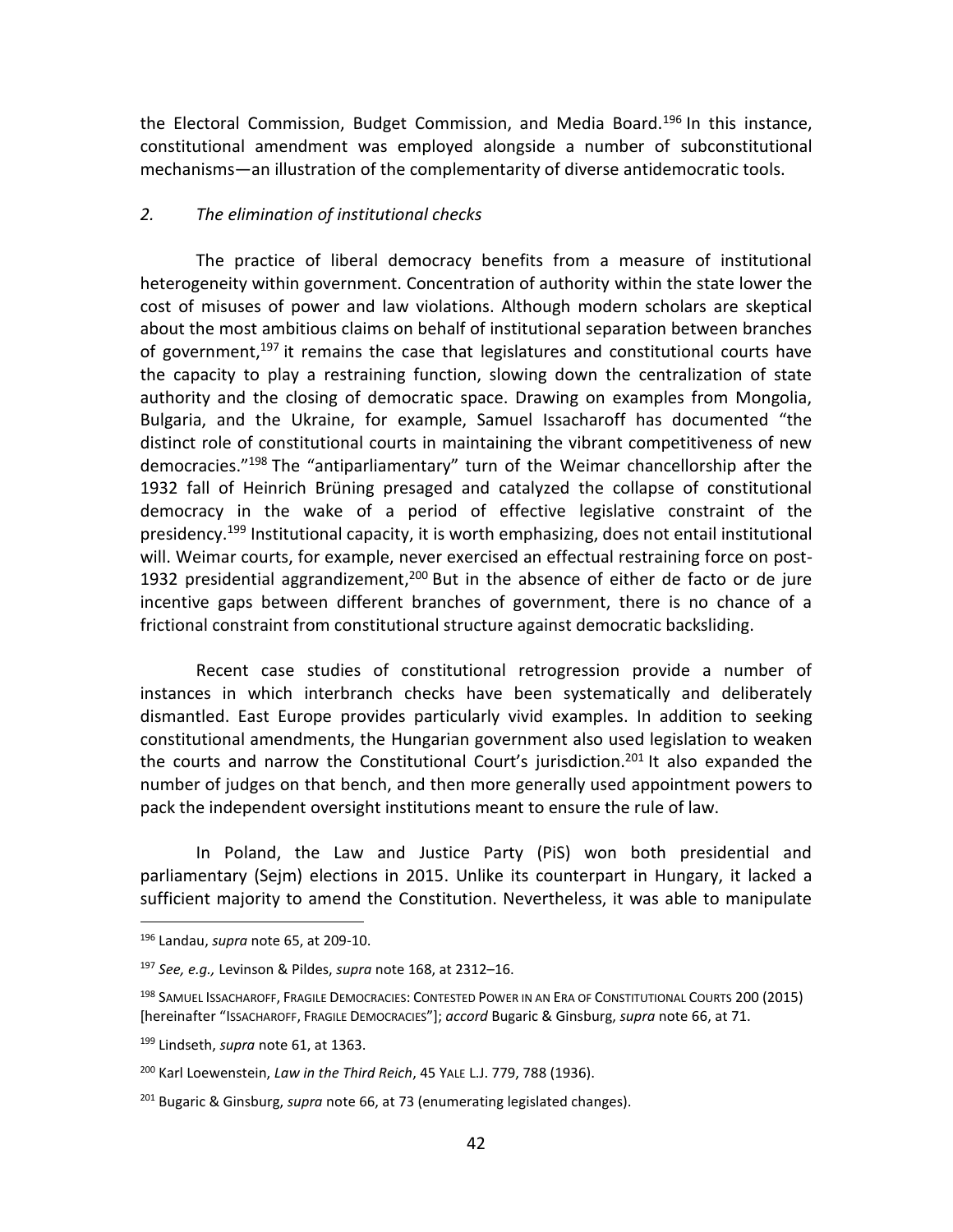<span id="page-42-0"></span>institutions to its benefit, launching "a frontal assault" on the Constitutional Tribunal. 202 It was helped, in part, by the outgoing legislative majority, which in June before the elections passed a new Constitutional Court Act that, *inter alia*, sought to accelerate appointments to five impending vacancies on the Constitutional Court.<sup>203</sup> However, after the elections, the new PiS President refused to seat the newly appointed judges on the grounds that the law was unconstitutional. This created ambiguity about the status and composition of the Court. The PiS then amended the Constitutional Court Act, allowing for the Sejm to appoint new justices, and also declared the prior appointments invalid.<sup>204</sup> Further amendments in December 2015 required that all cases be decided by the plenary bench of the Court, that decisions be taken by a 2/3 vote, and that 13 out of 15 judges be present to form a quorum. Since less than 13 judges had unambiguous appointment status, this meant that the Court would be unable to make any valid decisions. Furthermore the amendments required the Court to hear cases in the sequence they arrived at the Court, so no priority could be given to urgent cases. The Court thus faced a crisis of personnel and procedure: Should it accept the amendments it would be unable to hear a challenge to the very law disabling it.<sup>205</sup> In response, the Court struck the amendments in March 2016.<sup>206</sup> The government, in turn announced that it would ignore this ruling, which it declined to publish in the official gazette.<sup>207</sup> As the honorary speaker of parliament said, "it is the will of the people, not the law that matters, and the will of the people always tramples the law."<sup>208</sup>

The procedural sophistication of the PiS shows how, even operating within normal constitutional rules, a determined actor can paralyze and undermine safeguards of legality. While Europe's institutions expressed concern about the erosion of the rule of law, the PiS's and Fidesz's observance of formal legality allowed both to remain within the broad framework of European governance.<sup>209</sup>

<sup>205</sup> *Id.* at 71-72.

 $207$  *Id.* 

<sup>202</sup> Joanna Fomina & Jacek Kucharczyk, *Populism and Protest in Poland*, 27 J. DEM. 58, 62-63 (2016).

<sup>203</sup> Lech Garlicki, *Die Ausschaltung des Verfassungsgerichtshofes in Polen? (Disabling the Constitutional Court in Poland)* in TRANSFORMATION OF LAW SYSTEMS IN CENTRAL, EASTERN AND SOUTHEASTERN EUROPE: LIBER AMICORUM PROF. DR. DRES. H.C. RAINIER ARNOLD 63, 65 (Andrzej Szmyt and Boguslaw Banaszak, eds. 2016)

<sup>204</sup> *Id.* at 67.

<sup>206</sup> Bugaric & Ginsburg, *supra* note [66,](#page-13-1) at 72-73.

<sup>&</sup>lt;sup>208</sup> Tamas Gyorfi, AGAINST THE NEW CONSTITUTIONALISM 62-63 (2016) (quoting Tomasz Tadeusz Koncewicz, *Polish Constitutional Drama: Of Courts, Democracy, Constitutional Shenanigans and Constitutional Self-Defense*, Int'l J. Const. L. Blog, Dec. 6, 2015, at: [http://www.iconnectblog.com/2015/12/polish-constitutional-drama-of-courts-democracy](http://www.iconnectblog.com/2015/12/polish-constitutional-drama-of-courts-democracy-constitutional-shenanigans-and-constitutional-self-defense)[constitutional-shenanigans-and-constitutional-self-defense](http://www.iconnectblog.com/2015/12/polish-constitutional-drama-of-courts-democracy-constitutional-shenanigans-and-constitutional-self-defense) )

<sup>&</sup>lt;sup>209</sup> Marco Dani, *The "Partisan Constitution" and the Erosion of European Constitutional Culture, in The* PARTISAN CONSTITUTION. THE FUNDAMENTAL LAW OF HUNGARY AND EUROPEAN CONSTITUTIONAL CULTURE (Marco Dani and Roberto Toniatti, eds. 2014).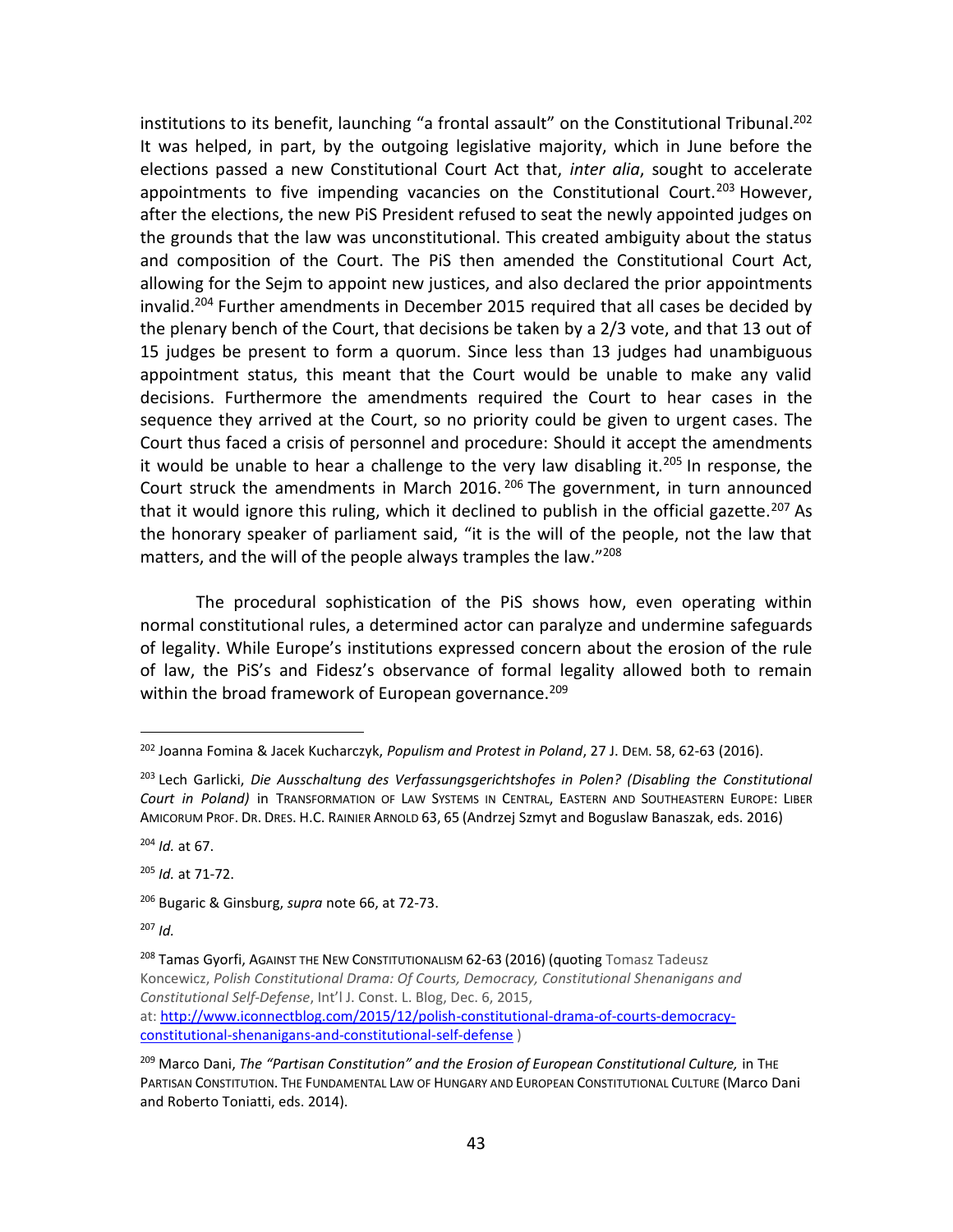## *3. Centralizing and politicizing executive power*

<span id="page-43-0"></span>Effectual constraints on self-dealing by elected officials to entrench themselves in office can emerge from within the executive branch, as much as from outside it. Of necessity, executive branches are plural, and potentially pluralist, institutions.<sup>210</sup> The design of specific subelements or the interaction between those elements can either facilitate constitutional retrogression or retard it. As a result, the internal ecosystem of institutional arrangements within the executive branch provides another site of potential incremental movement toward constitutional retrogression.

A central feature of effective governance is autonomous bureaucratic capacity, insulated from political control at the day-to-day level. Bureaucracies that "operated according to written rules and created stable expectations" have been an essential component of the powerful centralized state since the Chinese Qin dynasty.<sup>211</sup> At first blush, the relationship between bureaucratic capacity and democratic preservation is hard to discern. Indeed, it might be thought instead that effective bureaucratic operation requires a certain measure of insulation from redistributive politics: That is, where bureaucratic positions and favors are allocated on the basis of political connections, there is no particular reason to expect effectual government. In the late nineteenth century, for example, the U.S. federal government was characterized by a high-degree of "party-managed clientism," constantly at risk of evolving into "pre corruption. $"^{212}$  As a result "democracy and state quality were clearly at odds." $^{213}$ 

But bureaucratic autonomy does not only stand in tension with democratic impulses. It also *facilitates* and *preserves* democracy in three distinct ways. *First*, early bureaucracies from the Chinese to the Prussian model evolved formal rules that restricted state power, for example by "clearly establish[ing] the boundary between private and public resources."<sup>214</sup> Even the Chinese emperor, typically depicted as the embodiment of "oriental despotism", was in fact highly constrained by the system of rules in which the state operated.<sup>215</sup> Bureaucracies are thus institutionally pivotal barriers to the misuse of state power either for the private gain of officials or for the

<sup>210</sup> For a discussion of this point in the American context, see Aziz Z. Huq & Jon D. Michaels, *The Cycles of Separation-of-Powers Jurisprudence*, 126 YALE L.J. 346, 352 (2016) ("The three branches of the federal government do not … operate as monoliths. Rather, they are enveloped and infused by a teeming ecosystem of institutional, organizational, and individual actors within as well as outside of government.").

<sup>211</sup> FUKUYAMA, POLITICAL ORDER AND POLITICAL DECAY, *supra* not[e 92,](#page-19-0) at 75.

<sup>212</sup> *Id.* at 144, 148.

<sup>213</sup> Francis Fukuyama, *Why is Democracy Performing so Poorly?*, 26 J. DEM. 11, 17 (2015).

<sup>214</sup> FUKUYAMA, POLITICAL ORDER AND POLITICAL DECAY, *supra* not[e 92,](#page-19-0) at 83-84.

<sup>215</sup> KARL WITTFOGEL, ORIENTAL DESPOTISM: A COMPARATIVE STUDY OF TOTAL POWER (1957)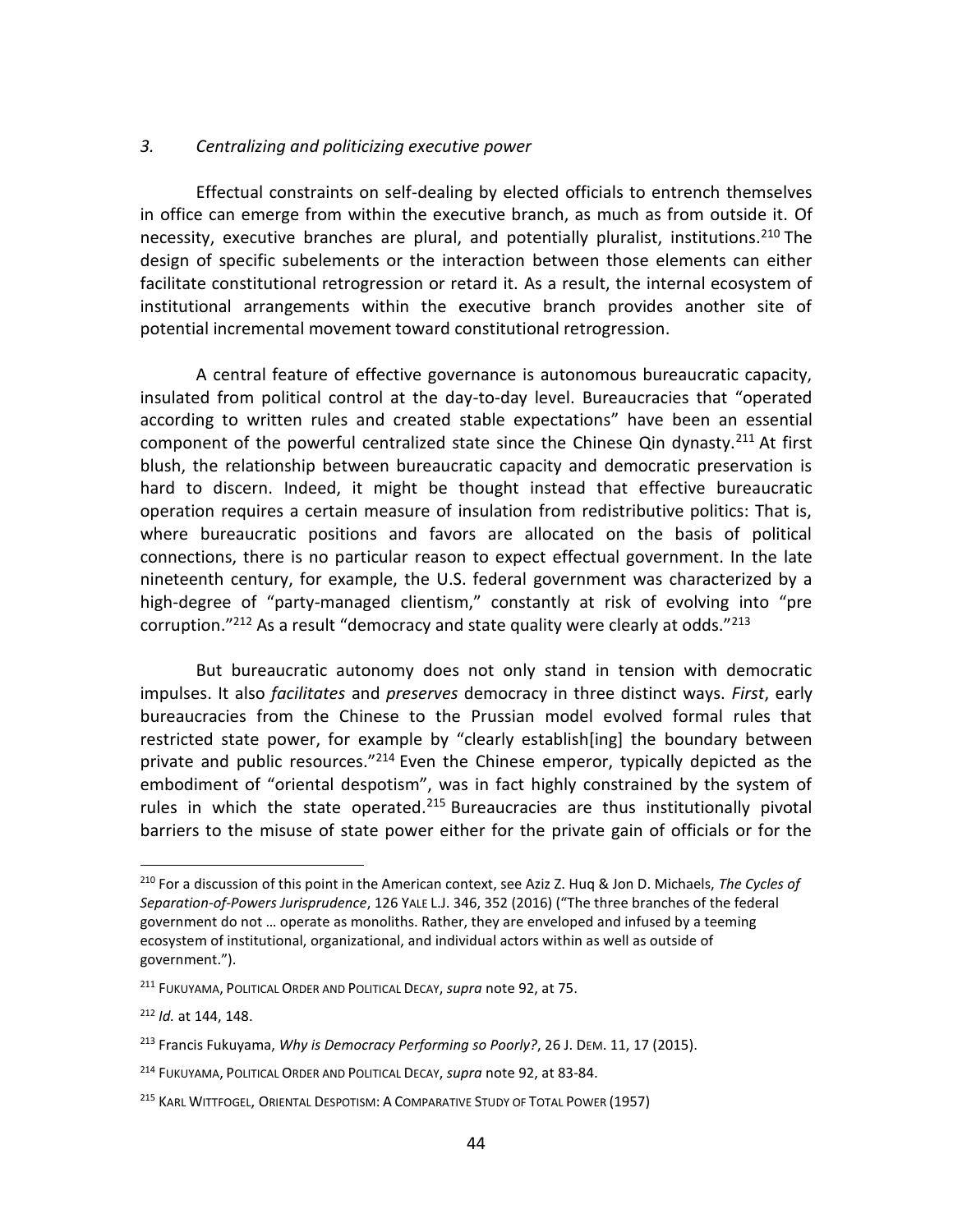electoral gain of a ruling faction. It is this basic insight that underwrites the growing literature on the "internal separation of powers" in American administrative law. Of particular importance in this regard is the role of "various professionals--lawyers, scientists, civil servants, politicians, and others" who are "directly and indirectly" empowered.<sup>216</sup>

*Second,* bureaucracies tend to be conservative, even Burkean institutions. This quality both hinders rapid democratic change and makes democratic decision-making feasible by preserving decisions beyond the life of the enacting coalition. The bias toward the status quo is symmetric: Just as bureaucratism may make progressive reform difficult to achieve, it also slows down rapid shifts away from liberal democratic norms in the face of political movements that seek to challenge them.

<span id="page-44-1"></span>*Third*, in the absence of an effectual bureaucracy, a potential antidemocrat can use a patronage-based state structure to "buy support from political elites and citizens" in ways that undermine the efficacy of electoral mechanisms.  $217$  Distinguishing normatively troubling clientism—the "larger-scale exchange of favors between patrons and clients [via] a hierarchy of intermediaries"  $218$  —and appropriate democratic responsiveness in the form of pork-barreling and mundane interest-group politics presents difficult line-drawing questions. But in the case where state resources have the practical effect or creating high or insuperable hurdles to electoral rotation, then it seems plausible to describe patronage as an instrument of constitutional retrogression. In contrast, it has long been noted that a meritocratically selected bureaucracy is in fact a vehicle for mobility and political representation of groups that might otherwise be shut out of politics.<sup>219</sup> There is little doubt, for example, that the U.S. federal bureaucracy is more representative of the average American than, say, the elected Congress.<sup>220</sup>

<span id="page-44-2"></span><span id="page-44-0"></span>Across the various nations that have experienced constitutional retrogression in recent years, the power to appoint officials has been an instrument used to "neutraliz[e]" potentially resistant elements of government, "particularly the transparency and accountability agencies."  $221$  In Hungary, for example, Fidesz reorganized the Media Council, the Budget Counsel, the National Bank, the Elections Commission, and the Ombudsman Office in moves that were "frequently accompanied

<sup>216</sup> Elizabeth Magill & Adrian Vermeule, *Allocating Power Within Agencies,* 120 YALE L.J. 1032, 1035 (2011).

<sup>217</sup> Dawn Brancati, *Democratic Authoritarianism: Origins and Effects,* 17 ANN. REV. POL. SCI. 313, 317 (2014).

<sup>218</sup> Fukuyama, POLITICAL ORDER AND POLITICAL DECAY, *supra* not[e 92,](#page-19-0) at 86.

<sup>219</sup> Norton Long, *Bureaucracy and Constitutionalism,* 46 AM. POL. SCI. REV. 808 (1952); *see also* Ali Farzamand, *Bureaucracy and Democracy: A Theoretical Analysis*, 10 PUB. ORG. REV. 243 (2010).

<sup>220</sup> Long, *supra* not[e 219,](#page-44-0) at [219.](#page-44-0)

<sup>221</sup> Scheppele, *Worst Practices*, *supra* note [72,](#page-14-1) at 16.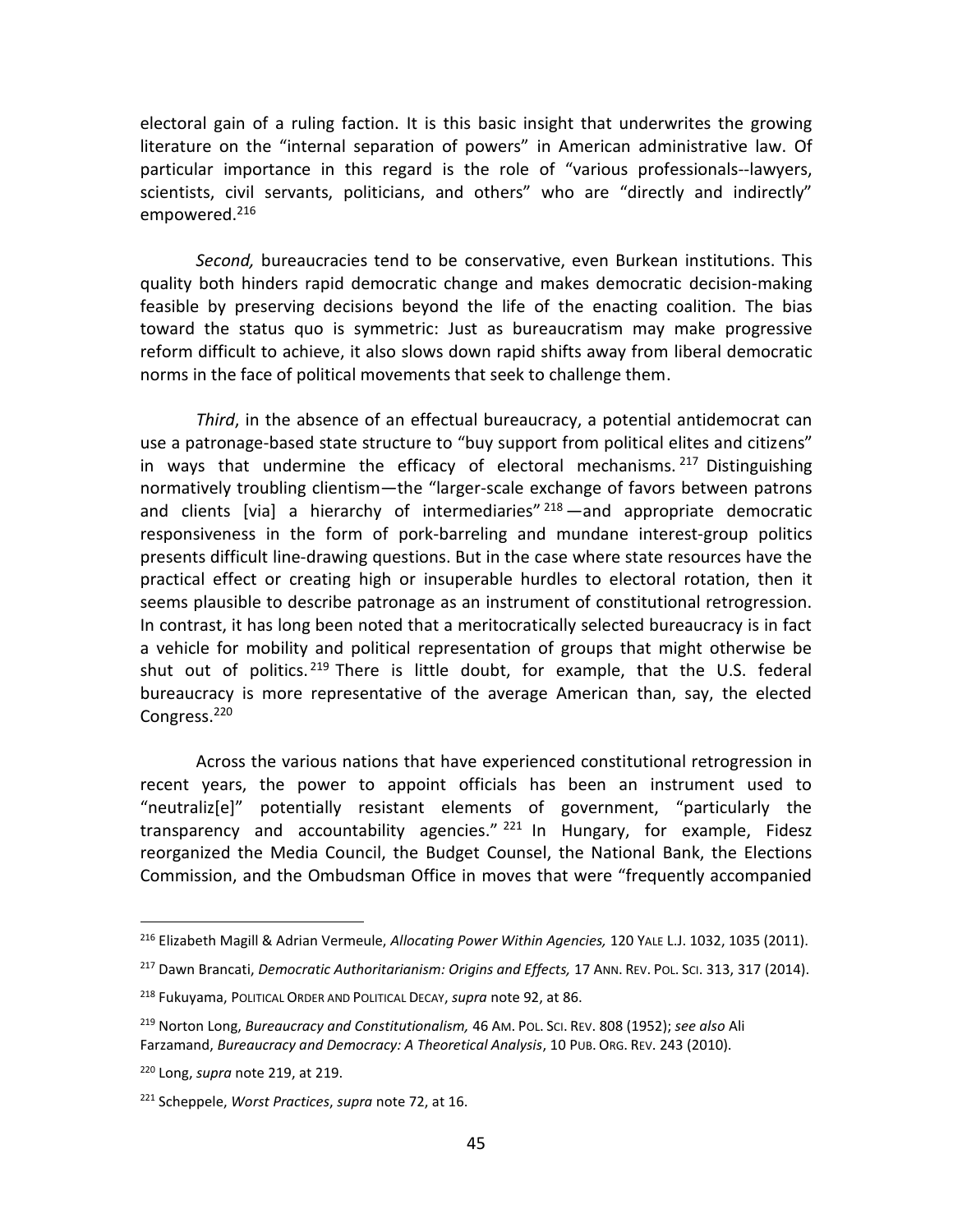by the removal of incumbent officials."<sup>222</sup> In the gaps that remains, Fidesz took "the existing patronage system" to an "extreme" such that only companies and individuals with connections to the ruling party could obtain contracts or support from the state.<sup>223</sup>

Turkey provides another useful example of a country wherein a robust state apparatus is being systematically undermined. The bureaucracy, along with the military and judiciary, have been the central institutions of the modern Turkish state. Judicial reforms in Turkey under Recep Tayyib Erdogan's leadership have vested the president with "more control over those who would select the ordinary judges and prosecutors.<sup>224</sup> In the wake of an alleged coup attempt in July 2016, the Erdogan government purged or detained 9,000 police officers, 21,000 private school teachers, 10,000 soldiers, 2,745 judges, 1,700 university deans, and 21,700 Ministry of Education officials.<sup>225</sup> This is merely the overt form of a measure that tacitly occurs in the context of many constitutional retrogressions.

### <span id="page-45-1"></span>*4. Degrading the public sphere*

<span id="page-45-0"></span>The practical operation of liberal democracy requires a shared epistemic foundation.<sup>226</sup> A central claim of behalf of democracy's comparative advantage as a strategy of governance is the claim, inspired by the Condorcet Jury Theorem, that larger pools of decision-makers are more likely to reach empirically accurate decisions.<sup>227</sup> Where information is systematically withheld or distorted by government so as to engender correlated, population-wide errors, democracy cannot fulfill this epistemic mandate.

One need not rely on Condorcetian premises, however, to posit epistemic minima for effectual constitutional liberal democracy. It suffices that democracy entails

 $222 \, M$ 

<sup>223</sup> Zsolti Enyedi, *Populist Polarization and Party System Institutionalization: The Role of Party Politics in De-Democratization*, 63 PROB. POST-COMMUNISM 210, 214 (2016).

<sup>224</sup> *Id.* at 29. Alternatively, "judicial support networks" can be targeted. *Id.* 

<sup>225</sup> Josh Keller et al., *The Scale of Turkey's Purge is Nearly Unprecedented*, N.Y. TIMES, Aug. 2, 2016, http://www.nytimes.com/interactive/2016/08/02/world/europe/turkey-purge-erdogan-scale.html? r=0.

<sup>226</sup> Elizabeth Anderson, *The Epistemology of Democracy*, 3 EPISTEME 8, 10 (2006). ("Epistemic democrats focus on the question of whether democratic institutions can be relied upon to make the right decisions, according to external criteria.").

<sup>227</sup> For an early formulation of this position, see Bernard Grofman & Scott L. Feld, *Rousseau's General Will: A Condorcetian Perspective*, 82 AM. POL. SCI. REV. 567 (1988); for criticism, see Anderson, *supra* note [226,](#page-45-0)  at 11-13. The best recent defense of democracy as epistemically superior in comparison to oligopoly and dictatorship is Hélène Landemore, *Democratic Reasons: The Mechanisms of Collective Intelligence in Politics*, in COLLECTIVE WISDOM 251, 282 (Hélène Landemore & Jon Elster, eds., 2012) ("[T]he good thing about democracy is that it naturally economizes on individual intelligence, while maximizing through sheer numbers the key factor of cognitive diversity.").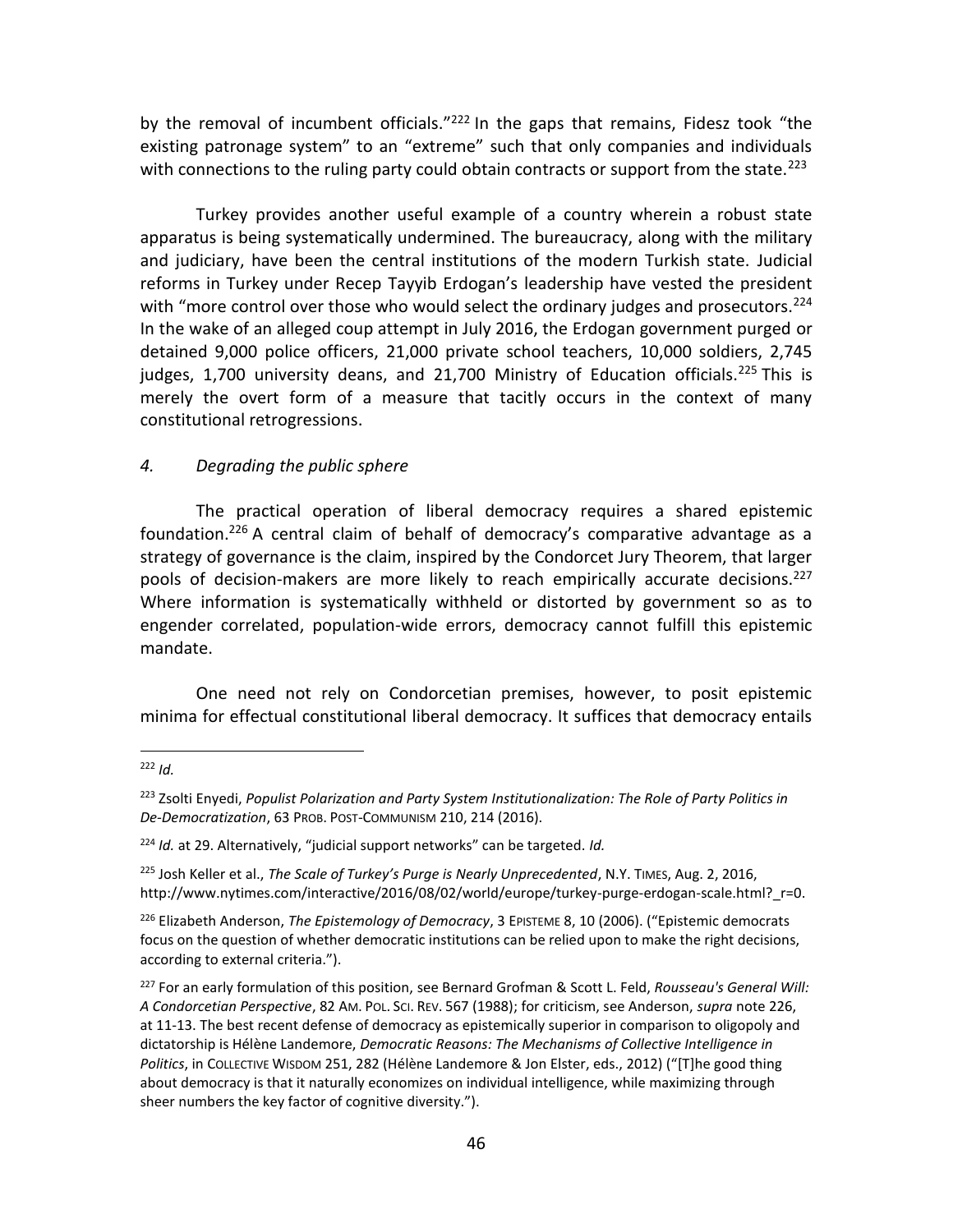periodic electoral choices as to whether a specific coalition or official should maintain state authority. Elections bring coalitions to power, and those coalitions then enact policies with consequences in the world. Subsequent polls at which those coalitions seek renewed democratic authority would seem to be a mere formality in the absence of information about the consequences of enacted measures.<sup>228</sup> Elections must make "the elected an object of control and scrutiny."<sup>229</sup> Hence, a continuous flow of information about the interaction between government policies and external conditions seems to be a minimal prerequisite for democratic judgment. To be sure, this epistemic foundation need not be flawless in coverage or quality.<sup>230</sup> But at some point, epistemological failure can become so extensive and asymmetrically tilted in favor of one coalition or candidate that it starts to render the exercise democratic choice futile.<sup>231</sup>

To render this point more concretely, imagine a government with that purports to produce public security by extensive use of detention powers targeting discrete minority populations. The government fails to disclose that its policy is not based on evidence that the minority in question in fact includes a meaningful number of individuals who pose a security threat. Moreover, it employs a divisive language of identity-based differences to both vindicate its policy and to raise political support among non-minority voters.  $232$  The absence of accurate information about the government's policy not only facilitates grave violations of individual rights, it also allows the government to deploy those grave violations as a means of amplifying public support. Incomplete information thus not only leads voters to erroneous judgments, but allows government to promote exclusionary ideals and also to eliminate dissenting minorities from the electorate.

The recent retrenchment of democracy around the world provides concrete examples of how the shared epistemic foundation of democracy can be corroded. In 2000, the Chávez government enacted a media law that gave the government free rein to suspend or revoke broadcasting licenses as "convenient."<sup>233</sup> Four years later, another stature barred the electronic transmission of material that could "foment anxiety in the

<sup>228</sup> Anderson, *supra* note [226](#page-45-0), at 12 ("Democratic decision-making needs to recognize its own fallibility, and hence needs to institute feedback mechanisms by which it can learn how to devise better solutions and correct its course in light of new information about the consequences of policies.").

<sup>&</sup>lt;sup>229</sup> NADIA URBINATI, DEMOCRACY DISFIGURED: OPINION, TRUTH AND THE PEOPLE 21 (2014).

<sup>&</sup>lt;sup>230</sup> Cf. JASON STANLEY, HOW PROPAGANDA WORKS 50 (2015) ("[L]iberal democratic vocabulary is often used propagandistically, in states whose practices fall too short of its ideals.").

<sup>231</sup> Stanley seems to take the view that the United States has already reached that threshold. *Id.* at 51. We evaluate the situation differently, although we are sympathetic to his identification of existing shortfalls in the American practice of liberal democracy.

 $^{232}$  This hypothetical is based on the internment of Japanese-Americans during World War II. Joel B. Grossman, *The Japanese American Cases and the Vagaries of Constitutional Adjudication in Wartime: An Institutional Perspective*, 19 U. HAW. L. REV. 649, 651-57 (1997).

<sup>233</sup> Corrales, *supra* not[e 67,](#page-14-2) at 39.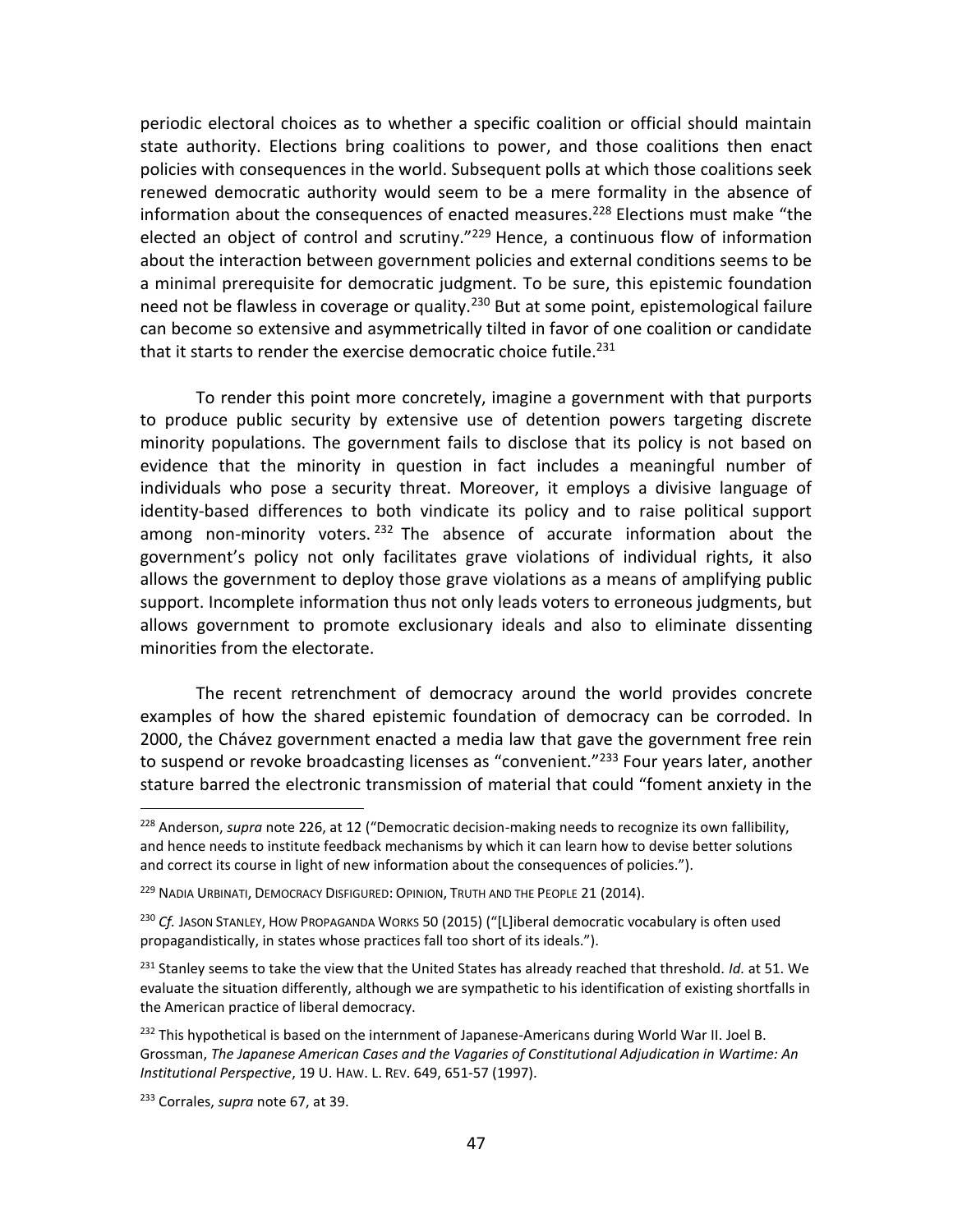public or disturb public order."<sup>234</sup> By 2014, the Chávez regime had undermined press pluralism in favor of a "communicational hegemony … in both print media and television."<sup>235</sup> In Turkey, a long campaign against journalists was accelerated through the post-coup closure of about 100 media outlets in July-August 2016.<sup>236</sup> Indeed, Turkey has become one of the most repressive environments for journalists globally today.<sup>237</sup> And in Sri Lanka, the Rajapaksa government used the broad restrictions of the Official Secrets Act and the 1979 Prevention of Terrorism Act, including a prohibition on bringing the government into "contempt," to suppress and intimidate journalists.<sup>238</sup>

In Poland, the PiS enacted a media law in December 2015 that required all broadcasters to have a board controlled by the government and "sidelined" a constitutional body charged with ensuring media independence.<sup>239</sup> It also "appointed a PiS spin doctor as president of public television" and "purg[ed] journalists and media workers suspected of lacking enthusiasm for the government's political agenda."<sup>240</sup> Similarly, in Hungary, at the same time that the Constitution was amended, the Fideszdominated Parliament enacted legislative measures narrowing the independence of media outlets.<sup>241</sup> Finally, in Russia, the Putin regime has harnessed the media to "gain insight into the fears and needs of particular groups," and to create a simulacra of democratic back-and-forth via call-in sessions chaired by the President himself.<sup>242</sup>

Finally, an antidemocratic coalition or official can directly target the civil society elements—journalists, lawyers, NGOs, and foundations—that might mobilize to rest movement away from liberal democratic ideals.<sup>243</sup> Libel law and non-profit regulation provide instruments to achieve these ends. 244

 $234$  *Id.* 

 $\overline{a}$ 

<sup>235</sup> *Id.* at 39-40.

<sup>236</sup> Keller, et al., *supra* note [225.](#page-45-1)

<sup>237</sup> *Media Freedom in Turkey: Sultanic Verses,* ECONOMIST, Aug. 6, 2016, http://www.economist.com/news/europe/21703375-turkish-governments-crackdown-extendsjournalists-and-poets-sultanic-verses.

<sup>238</sup> Freedom House, *Press Freedom in Sri Lanka,* https://freedomhouse.org/report/freedompress/2015/sri-lanka.

<sup>239</sup> Fomina & Kucharczyk, *supra* note [202,](#page-42-0) at 63.

 $240$  *Id.* 

<sup>241</sup>Judy Dempsey, *Hungary Waves off Criticism Over Media Laws*, N.Y. TIMES, Dec. 25, 2010, http:// www.nytimes.com/2010/12/26/world/europe/26hungary.html?\_r=0

<sup>242</sup> Brancati, *supra* not[e 217,](#page-44-1) at 316.

<sup>243</sup> Tamar Moustafa, *Law and Courts in Authoritarian Regimes*, 10 ANN. REV. L. & SOC. SCI. 281, 292 (2014).

<sup>244</sup> The selective enforcement of tax laws has also been used to control the media. Andrew S. Bowen, *How Putin Uses Money Laundering Charges to Control His Opponents*, THE ATLANTIC (July 17, 2013), http://www.theatlantic.com/international/archive/2013/07/how-putin-uses-money-laundering-chargesto-control-his-opponents/277903*/*; TINA BURRETT, TELEVISION AND PRESIDENTIAL POWER IN PUTIN'S RUSSIA 43-44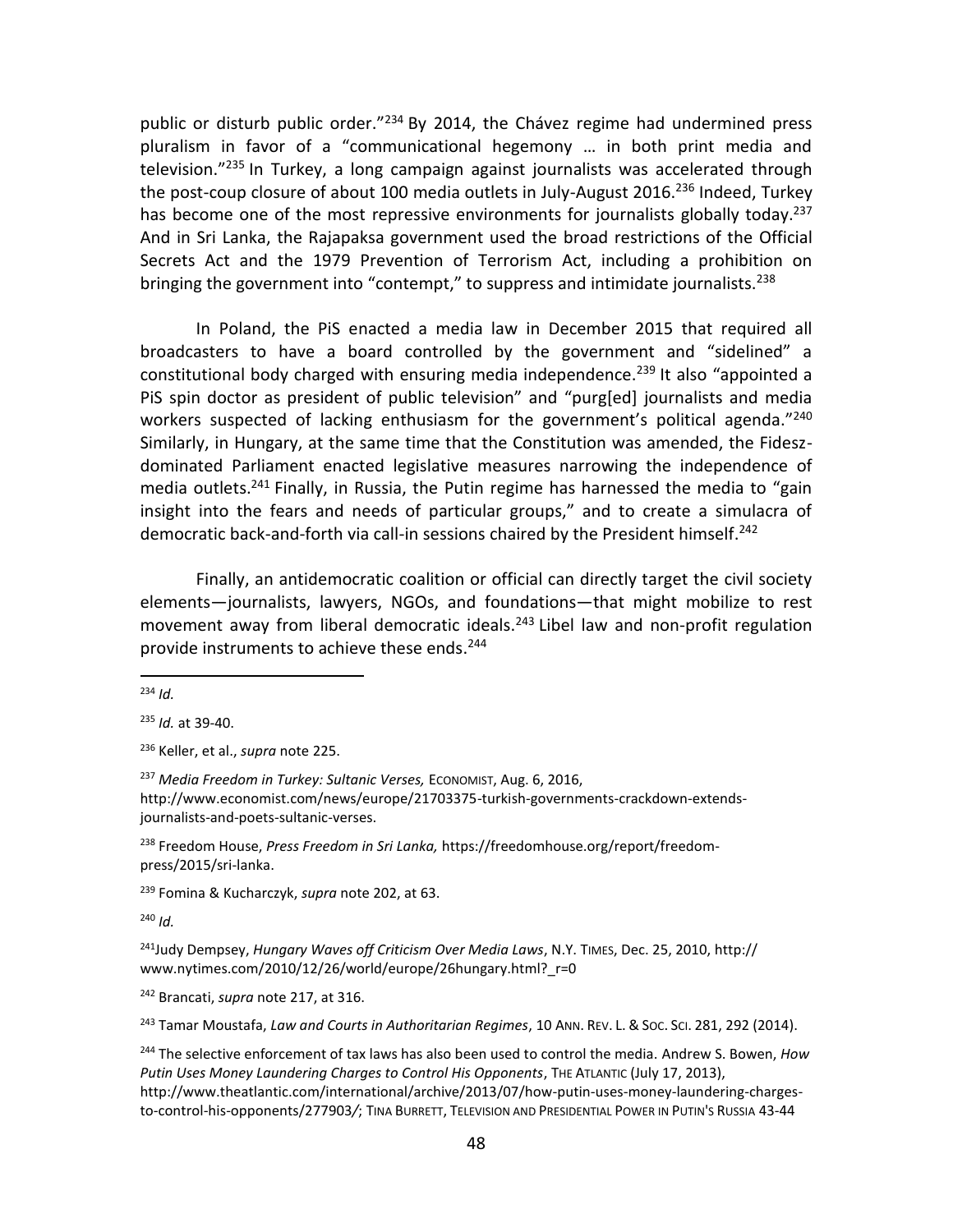A recent suit of Russian legislation, enacted at the beginning of Putin's second term in office in 2012, demonstrates how registration and libel laws can be wielded for antidemocratic ends. Consider first libel law. In May 2012, the Putin government reintroduced criminal liability for libel, which had been repealed by the Medvedev administration.<sup>245</sup> This 2012 measure imposes large fines and sentences of up to 480 hours' forced labor on "the spread of false information discrediting the honor and dignity of another person or undermining his reputation."<sup>246</sup> The law also allowed retroactive reopening of previously suspended or terminated suits.<sup>247</sup> One commentator has described the subsequent use of the law as an "onslaught" of libel suits.<sup>248</sup> Earlier iterations of the same measure had been employed by regional governments to fine and imprison journalists who published stories about waste and abuse. $249$ 

<span id="page-48-0"></span>In the same era, a suite of NGO and "anti-extremist" laws have been enacted under Putin with "deliberately ambiguous language" and wielded in "an unprecedented campaign of reprisals against civil society."<sup>250</sup> Foreign-backed NGOs, in particular, have been subject to harsher scrutiny and restrictions on foreign funding.<sup>251</sup> Under a 2012 law, such NGOs are required to register as a foreign agent; provide quarterly reports on their activity, funding, and expenditures; and submit to surprise inspections.<sup>252</sup> Many prominent NGOs, including Memorial and Transparency International, refused to comply with the measure, which was explicitly framed by its sponsors as an effort to

<sup>245</sup> Varol, *supra* not[e 69,](#page-14-3) at 1696.

 $\overline{a}$ 

<sup>246</sup> Thomas M. Callahan, *The Right to Reputation and the Case for Boris Nemtsov*, 39 FORDHAM INT'L L.J. 1289, 1315 (2016) (quoting and translating 2012 law).

<sup>247</sup> Varol, *supra* not[e 69,](#page-14-3) at 1996.

<sup>248</sup> *Id.* at 1697. Turkey's leadership has used libel law in a similar fashion. Tim Arango, *In Scandal, Turkey's Leaders May Be Losing Their Tight Grip on News Media*, N.Y. TIMES (Jan. 11, 2014), http:// www.nytimes.com/2014/01/12/world/europe/in-scandal-turkeys-leaders-may-be-losing-their-tight-gripon-news-media.html.

<sup>249</sup> *See, e.g.,* Porubova v. Russia, App. No. 8237/03, at 1, 4 (Eur. Ct. H.R. 2010) <http://hudoc.echr.coe.int/sites/eng/pages/search.aspx?i=001-94840> (appeal of 18 month criminal libel sentence levied on a journalist who published an article on corruption in a state railroad company).

<sup>250</sup> Shevtsova, *supra* note **Error! Bookmark not defined.**, at 30.

<sup>251</sup> Darin Christensen & Jeremy M. Weinstein, *Defunding Dissent: Restrictions on Aid to NGOs*, 24 J. DEM. 77 (2014).

<sup>252</sup> Chip Pitts & Anastasia Ovsyannikova, *Russia's New Treason Statute, Anti-Ngo and Other Repressive Laws: "Sovereign Democracy" or Renewed Autocracy?*, 37 HOUS. J. INT'L L. 83, 121 (2015).

<sup>(2011) (</sup>describing criminal prosecution of Vladimir Gusinsky for fraudulently withholding \$10 million from the government in connection with a privatization deal after Gusinsky's television channel criticized Putin over the Chechen war).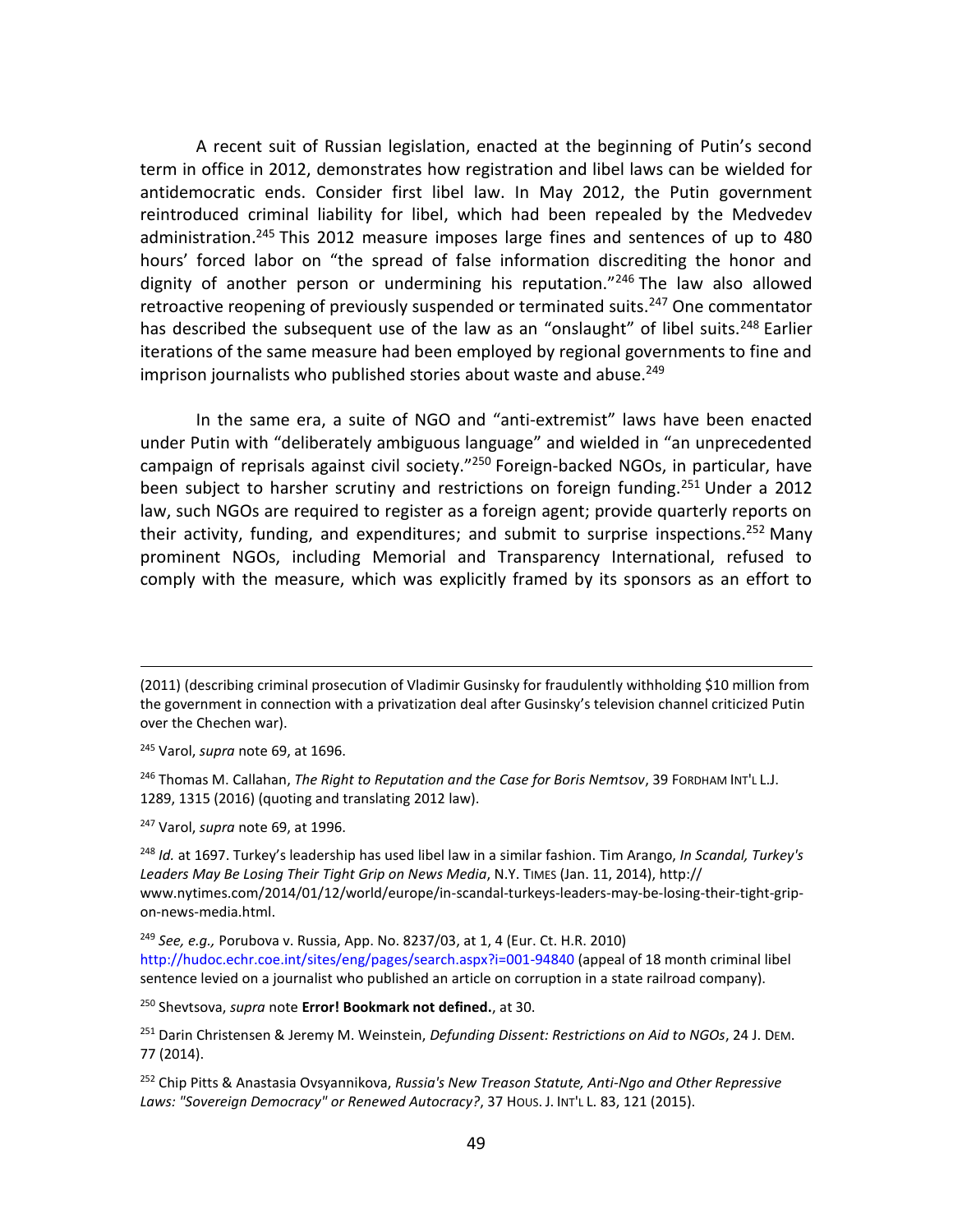undermine their credibility.<sup>253</sup> Registration, though, is not the sole hurdle foreignfunded groups face. Another related measure, an amendment to the treason statute also passed in 2012, treats dissemination of state secrets to foreign or multinational organizations (not just foreign governments) as a serious criminal offense.<sup>254</sup> Such a measure directly impinges on the work of organizations (including both Memorial and Transparency International) that monitor abusive state action and state corruption. Tellingly, the first entity to be charged with failing to register was Golos, a major election monitoring organization that revealed widespread voter fraud in 2011.<sup>255</sup>

The technology of restrictions on NGO funding and activities is diffusing and deepening. In 2013, the UN Special Rapporteur on Freedom of Expression noted that countries were exercising "increased control and undue restrictions" on civil society, in many cases to "silence the voices of dissent and critics."<sup>256</sup> Notwithstanding these concerns, more countries are adopting restrictions: in 2016, China passed a restrictive new NGO Law, and even a democracy like Israel is now requiring disclosure of foreign funding.<sup>257</sup> Critics of the recent Israeli law argue that it is one sided, designed to restrict funding for pro-Palestinian NGOs but not for settlements in the Occupied Territories.<sup>258</sup> Even if not so designed, selective enforcement of such laws allows the state to shape the environment for public discourse. Indeed, it is a common theme of the wave of recent restrictions on NGO that they have particularly targeted human-rights NGOs.<sup>259</sup> This illustrates the interdependence of the various mechanisms we have identified: by restricting the public sphere, governments undermine the liberal rights that are essential for genuine electoral competition to operate.

The measures canvassed in this section narrow the public sphere, and undermine the existence of a shared high-quality epistemic basis available to all citizens for the evaluation of state actors' behavior. Specific tools may include a mix of civil and criminal legislation, administrative rules requiring ex ante registration; and ex post

<sup>258</sup> *Id.*

<sup>253</sup> *Russian NGOs Refuse to Abide by Kremlin Law Ordering Some to Declare Themselves "Foreign Agents"* , CBS News (Sept. 28, 2012), http://www.cbsnews.com/news/russian-ngos-refuse-to-abide-by-kremlin-lawordering-some-to-declare-themselves-foreign-agents.

<sup>254</sup> Pitts & Ovsyannikova, *supra* not[e 252,](#page-48-0) at 114 (quoting text of law and discussing its enactment).

<sup>255</sup> Bellona, *Russian NGOs Undergoing Unprecedented Kremlin Sweeps,* Apr. 2, 2013, http://bellona.org/news/russian-human-rights-issues/russian-ngo-law/2013-04-russianngos-undergoingunprecedented-kremlin-sweeps.

<sup>&</sup>lt;sup>256</sup> Second report [cite]

<sup>257</sup> Peter Beaumont, *Israel Passes Law to Force NGOs to Reveal Foreign Funding,* THE GUARDIAN, July 12, 2016, https://www.theguardian.com/world/2016/jul/12/israel-passes-law-to-force-ngos-to-revealforeign-funding.

<sup>259</sup> Thomas Carothers & Saskia Brechenmacher, *Closing Space: Democracy and Human Rights Support Under Fire*, Carnegie Endowment for International Peace, February 20, 2014.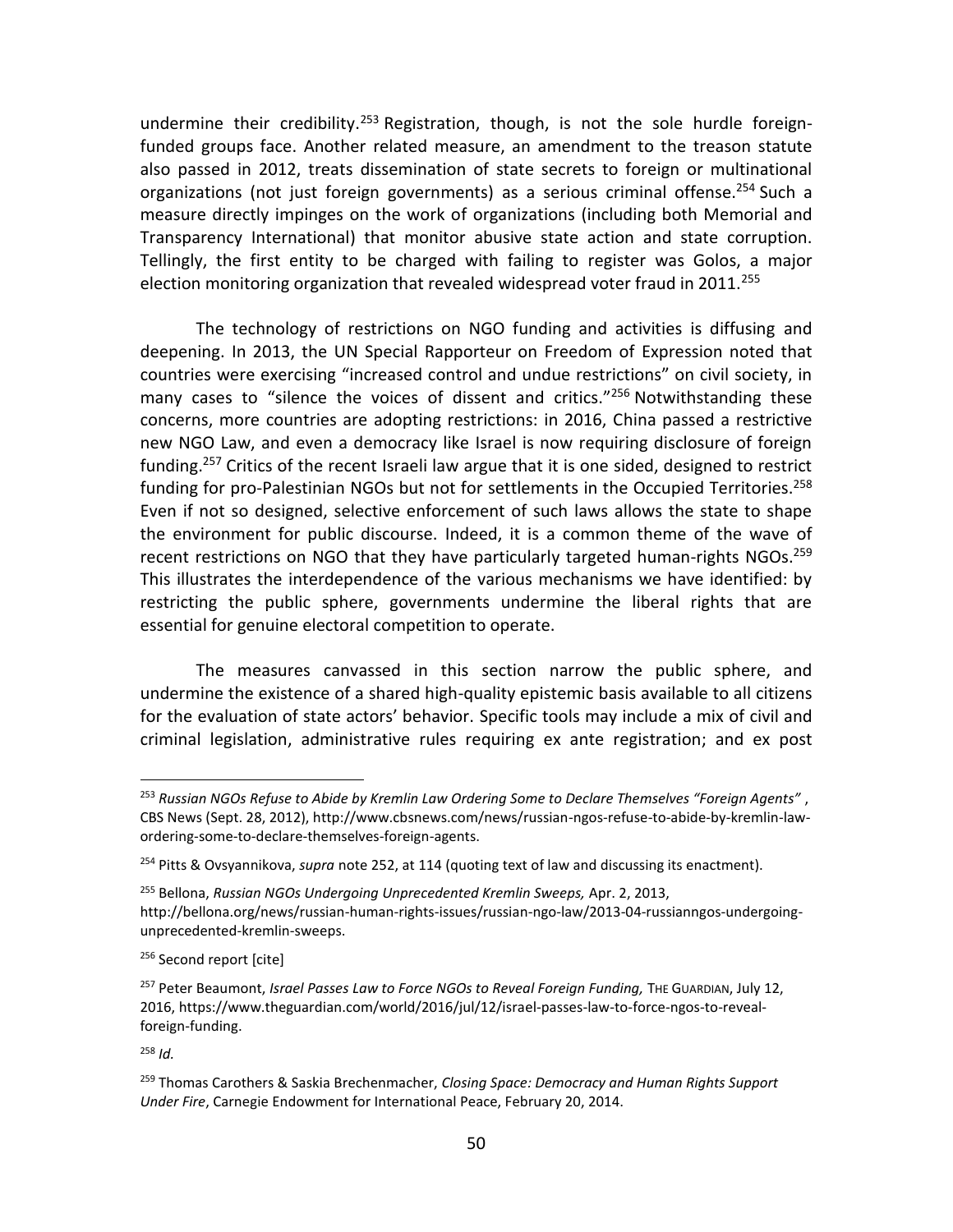penalties through tax and regulatory enforcement. Some steps may simply be designed to demoralize and intimidate. All, however, allow state actors either directly or indirectly to exclude or discredit news and news sources likely to report critically on incumbents' behavior and its consequences. This manipulation of the information environment not only extends political power, but it undermines the very basis on which an open society operates.

### *5. The elimination of political competition*

Finally, and perhaps most obviously, democracy relies on the possibility of alternation in power. At one extreme, entrenched one-party regimes cannot be ranked as proper democracies simply because they lack the electoral alternatives to facilitate a meaningful vote.<sup>260</sup> Where a meaningful opposition exists, though an antidemocratic official or coalition has a range of options that maintain apparent conformity with the law to limits its efficacy. The libel and treason measures identified above form one element of this arsenal.<sup>261</sup> But they hardly exhausted the available means to thwart and weaken democratic competition.

Each of the national contexts we have mentioned has adopted a slightly different array of measure. A mix of legislative measures, politicized law-enforcement discretion, corruption, and (occasionally) outright violence are observed. In Russia under Putin, for example, opposition parties have been legally proscribed for having too few members.<sup>262</sup> Individual opposition activists are arrested for minor offenses such as "[c]rossing the road in an unauthorized place," "[s]moking in a public place," "[i]infringement of road transport regulations by a pedestrian," and "[d]runkenness."<sup>263</sup> Given this extensive array of options, it is rather surprising political assassination is every needed in the Russia context (but it apparently is).<sup>264</sup> In contrast, the Hungarian Fidesz party has used its legislative control over the electoral system to enact measures that increase the majoritarian bias in the electoral system, promoting what a Hungarian Karl Rove might call a "permanent governing majority" for Fidesz. Recent Venezuelan elections, by contrast, transpired in "an electoral environment plagued by irregularities

<sup>260</sup> *See supra* note **Error! Bookmark not defined.**.

<sup>&</sup>lt;sup>261</sup> Political opponents of the Singaporean authorities, for example, have been subject to "substantial monetary penalties" as a consequence of libel judgments; because people with undischarged bankruptcies cannot run for office, libel law in the South-east Asian city-state is doubly efficacious in suppressing political opposition. Tushnet, *supra* note [39,](#page-9-0) at 402.

<sup>262</sup> Luke Harding, *Supreme Court Ban on Liberal Party Wipes Out Opposition to Putin*, THE GUARDIAN (Mar. 24, 2007), https://perma.cc/9SRF-VWN3

<sup>263</sup> Alexandr Litoy, *A Guide to Political Persecution in Russia*, OPEN DEMOCRACY (Mar. 13, 2015), *at* https://perma.cc/VB7T-AQYE

<sup>264</sup> In 2015, leading liberal opposition figure Boris Nemtsov was assassinated. *Uncontrolled Violence*, ECONOMIST (Mar. 7, 2015), http://www.economist.com/news/europe/21645838-assassination-borisnemtsov-leaves-liberal-russians-fear-new-wave-violent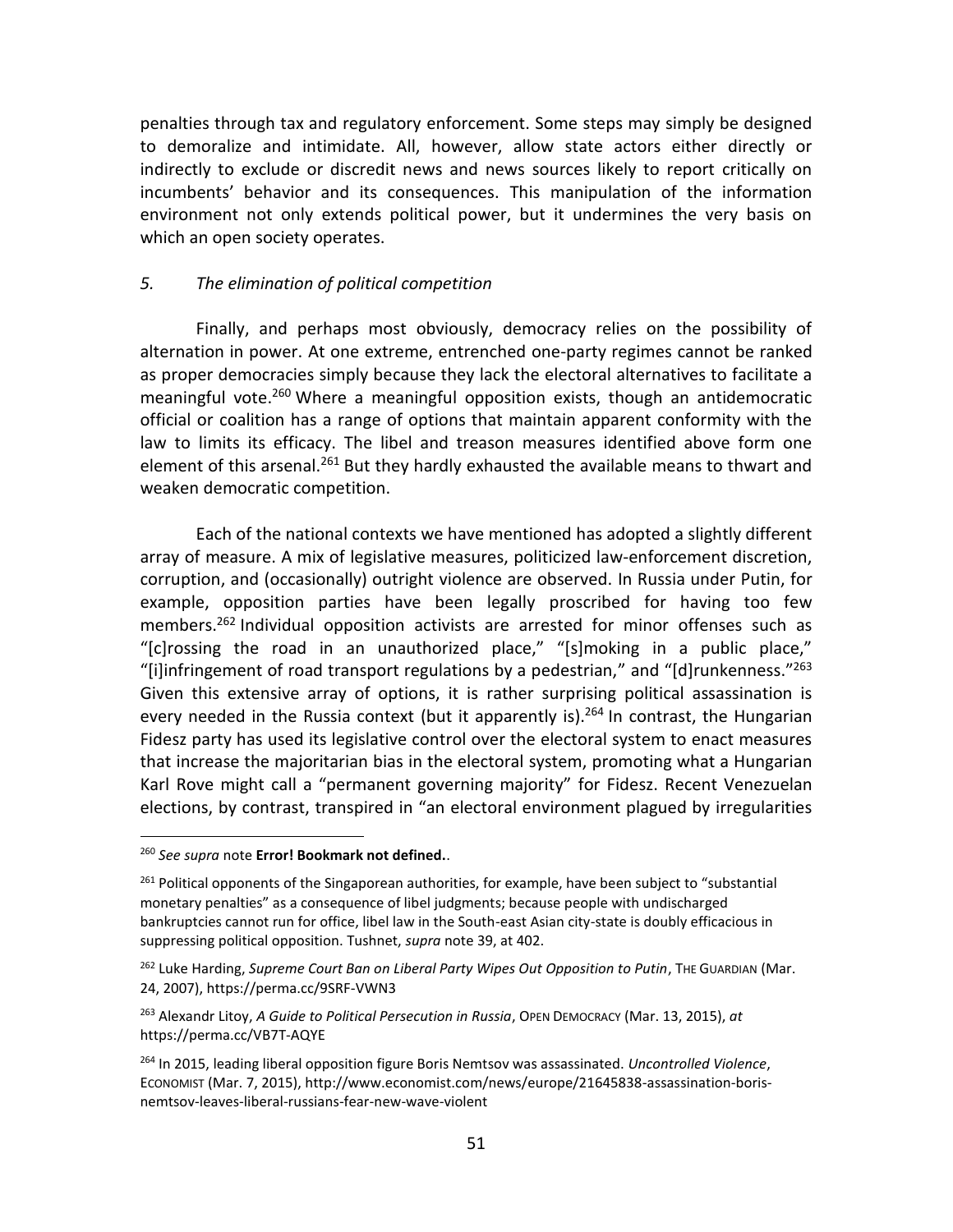and governed by a biased regulatory agency."<sup>265</sup> Over the past decade, the Chávez government has created "Communal Counsels," which are characterized as new forms of grass-roots participatory government, that have served in effect as "local partisan organizations during elections" in favor of the ruling coalition.<sup>266</sup> And in Sri Lanka, the Rajapaksa regime was regularly accused of election fraud, including colluding with the Tamil Tigers to prevent voting in the North and East of the country in 2005.<sup>267</sup>

<span id="page-51-0"></span>Even if the illiberal democrat happens to lose an election, she can find ways to avoid losing power. For example, when an opposition figure Antonio Ledezma won the mayoralty of Caracas in 2008, Chavez' government created a new "capital district" and transferred most of the budget and authority of the mayors office to the new entity.<sup>268</sup> This entity was of course controlled by Chavez' party. (Ledezma was arrested some years later and held without charge for a year; he is currently on trial.) Similarly, when the ruling party lost 2015 elections to the National Assembly, it created a new legislature, the "National Communal Parliament" and sought to give it governing power.<sup>269</sup> Ultimately, the regime's courts made the transfer of power unnecessary, as they constrain the legislature through the exercise of constitutional review.

### *6. Conclusion*

The use of democratic, constitutional forms to achieve antidemocratic ends is nothing new. But the antidemocrat's tool kit has become increasingly sophisticated of late. A careful review of available case studies suggests reveals how the rough playbook for would-be illiberal democrats works in practice. First, run a populist platform, in which the majority is portrayed as victims and the old order elitist. Such was the strategy of, for example, Orbán in Hungary and Erdogan in Turkey. Emphasize threats to national security or the purity of the homeland. Next, find ways to undermine opponents in state institutions, such as the judiciary or military. Perhaps use the courts to repress criticism via libel suits or the like. And don't forget to manipulate the electoral institutions so as to ensure that future competition is limited. Then, attack civil society as foreign-funded elite carriers of foreign ideas. Ensure that the free media is intimidated, or diluted, so as not to provide an independent check. Also, undermine academic authority through underfunding or outright politicization. The effect of these

<sup>265</sup> Corrales, *supra* not[e 67,](#page-14-2) at 43.

<sup>266</sup> Hawkins, *supra* note [67,](#page-14-2) at 316.

<sup>267</sup> *Sri Lanka's Opposition Alleges Electoral Fraud,* Apr. 9 2010[, http://www.cbc.ca/news/world/sri-lankan](http://www.cbc.ca/news/world/sri-lankan-opposition-alleges-election-fraud-1.878438)[opposition-alleges-election-fraud-1.878438](http://www.cbc.ca/news/world/sri-lankan-opposition-alleges-election-fraud-1.878438) [last accessed Dec. 26, 2016]

<sup>268</sup> Tamara Pearson, *Venezuelan President Designates New Caracas Head and Communications Minister*, VENEZUELA ANALYSIS, Apr. 16, 2009, https://venezuelanalysis.com/news/4371

<sup>269</sup> Daniel Lansberg-Rodriguez, *Maduro and his Imaginary Parliament,* FOREIGN POL., Dec. 22, 2015, http://foreignpolicy.com/2015/12/22/president-maduro-and-his-imaginary-parliament-venezuelaelections/.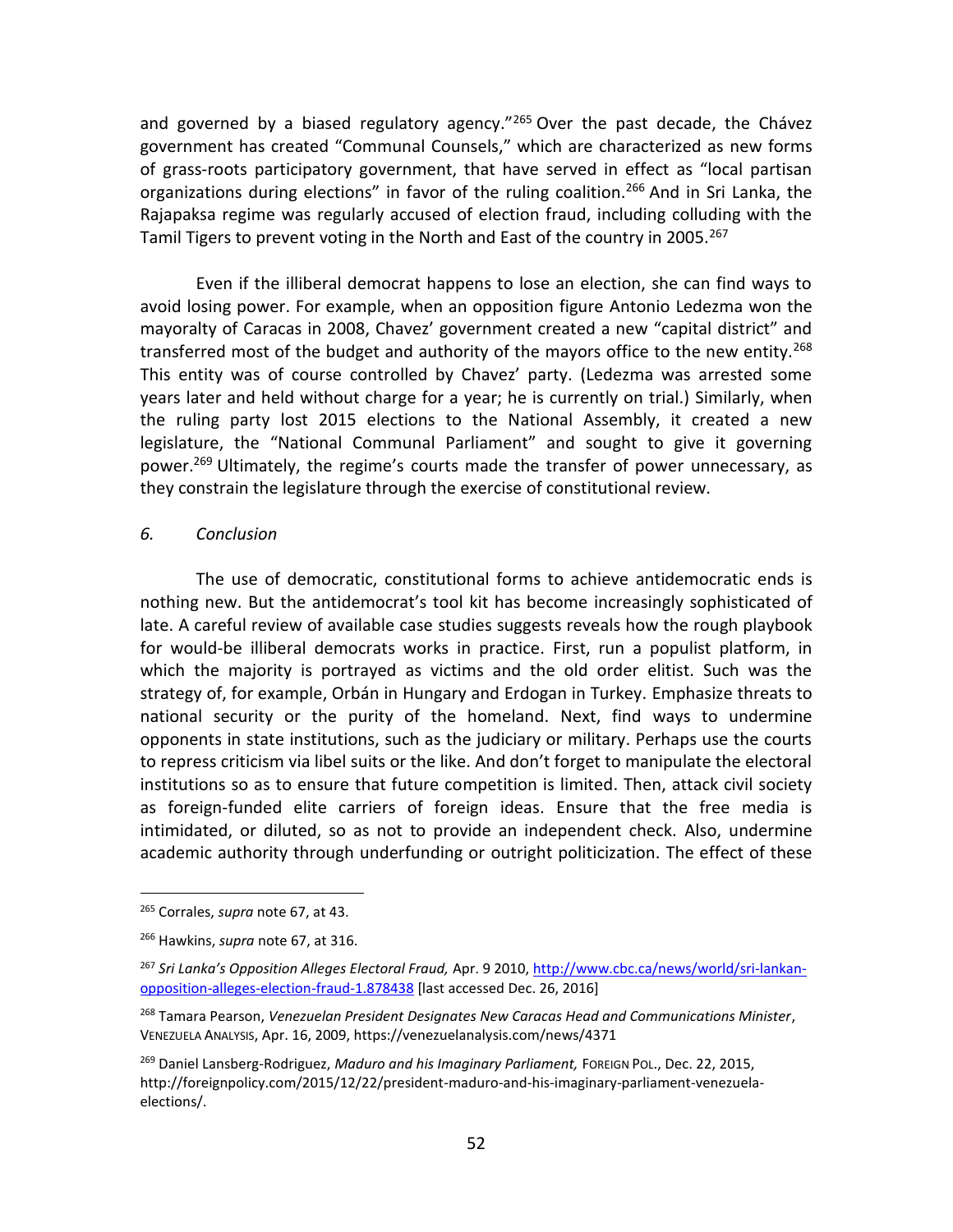measures is cumulative; even if one alone is insufficient to raise concerns about constitutional retrogression, when sufficiently numerous they should be viewed with alarm.

Table 3 below summarizes these strategies for several prominent cases of backsliding. In each case, save Sri Lanka, the program began with a populist election that brought to power hitherto weak interests. Notably, these populists relied heavily on rural support and in some cases on malapportionment schemes that favored the countryside over urban voters. In three of the cases (Venezuela, Hungary, and Sri Lanka), constitutional amendments were pursued that consolidated executive power and eliminated institutional roadblocks. In the others, legislative or executive strategies were pursued to the same ends. And all cases were accompanied by backsliding on rights as well as efforts to shape public discourse through media restrictions or intimidation.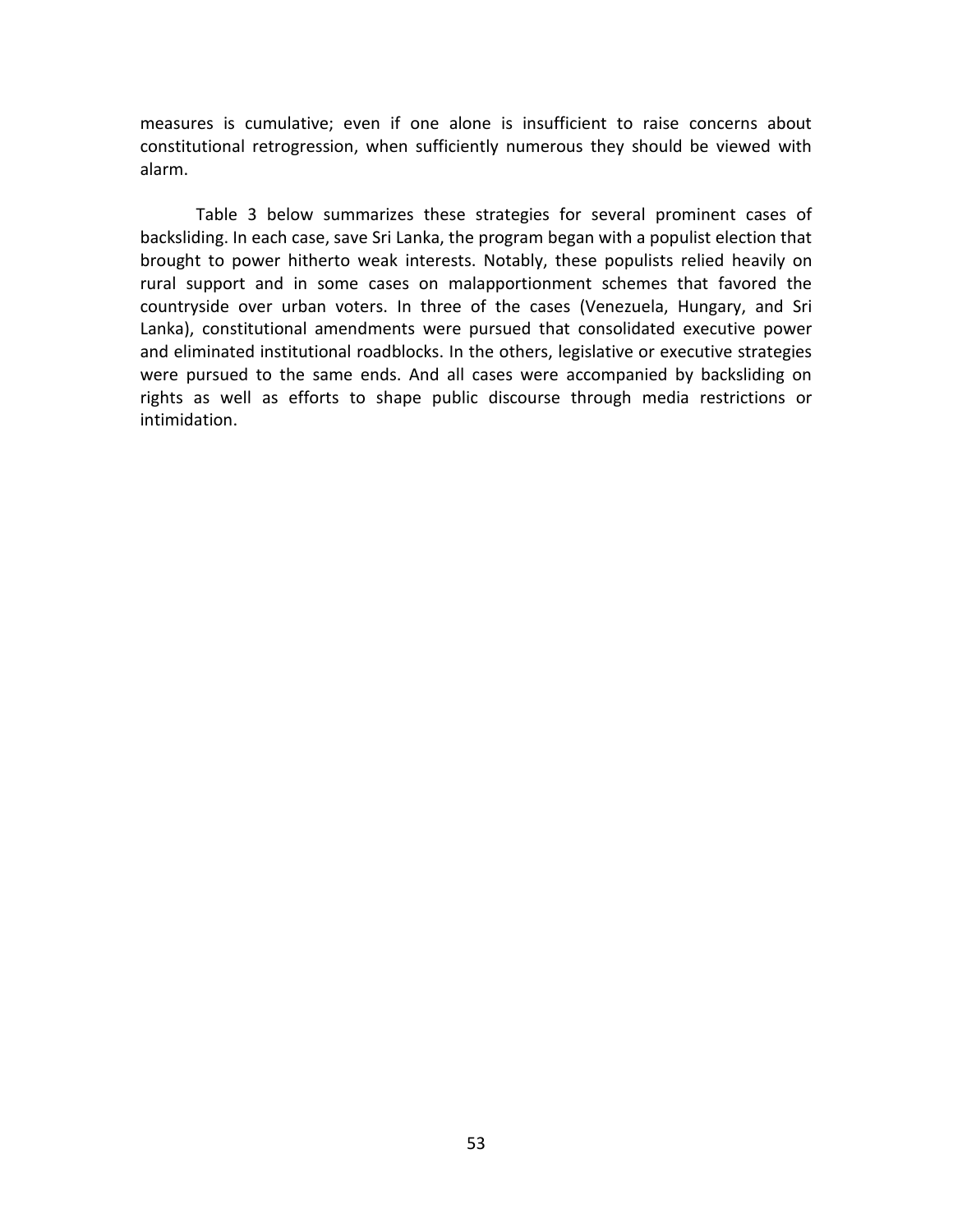# **Table 3: Modalities of Constitutional Backsliding in Comparative Context**

| Country                                            | Prehistory of<br>leader                              | Undermine institutional<br>checks                                                                                                                               | <b>Restrict electoral</b><br>competition                                                                                                      | Limit rights and restrict public<br>sphere                                                                                                                                                                                 |
|----------------------------------------------------|------------------------------------------------------|-----------------------------------------------------------------------------------------------------------------------------------------------------------------|-----------------------------------------------------------------------------------------------------------------------------------------------|----------------------------------------------------------------------------------------------------------------------------------------------------------------------------------------------------------------------------|
| Venezuela<br>1998-2015<br>[Chavez-<br>Maduro]      | Failed coup<br>attempt by<br>Chavez 1992             | *Abolish Congress and<br>Supreme Court, and replace<br>with 1999 Constitution<br>*intimidate and pack<br>judiciary and bureaucracy                              | *Secured 119/125 seats in<br>1999 constituent assembly<br>*abolish term limits 2009<br>*detain opposition leader                              | *significant abuses of criminal<br>process<br>*limit on NGOs<br>*revoke media licenses                                                                                                                                     |
|                                                    |                                                      | *reliance on military<br>personnel and immediate<br>family members                                                                                              | 2013<br>*undermine 2008 Caracas<br>election                                                                                                   | *nationalize television<br>*censorship of press<br>*criminalize "disrespect" of<br>public officials                                                                                                                        |
| <b>Thailand</b><br>2000-2014<br>[Shinawatra<br>x2] | Telecoms<br>monopolist                               | *bribe and pack watchdogs<br>*manipulate tax law for<br>personal gain                                                                                           | *vote-buying<br>*influence over election<br>commission                                                                                        | *Extrajudicial killings campaign<br>*emergency rule in the South<br>*media intimidation                                                                                                                                    |
| <b>Turkey 2003-</b><br>present<br>[Erdogan]        | Jailed<br>political<br>party leader                  | *attempt to pack the Courts<br>2006<br>*purge of government,<br>army, academia and courts<br>in 2016<br>*intimidate constitutional<br>court                     | *local electoral fraud 2009,<br>2014<br>*proposal to extend term<br>limits with new constitution                                              | *mixed record-abolished<br>death penalty and expanded<br>voting rights; poor record on<br>Kurdish issue<br>*arrests of opponents<br>*arrests & firing of journalists<br>*seizure of newspapers &<br>revocation of licenses |
| Sri Lanka<br>2005-2015<br>[Rajapaksa]              | <b>MP</b>                                            | *governing through<br>relatives<br>*centralized appointments,<br>undermined civil service,<br>and weakened independent<br>bodies<br>*impeach chief justice 2013 | *collusion with LTTE to<br>block polls in Northeast<br>*jailed opponent in 2010<br>election<br>*abolished term limits in<br>Constitution 2010 | *war crimes and impunity<br>*takings of property in<br>Northeast<br>*abduction and murder of<br>journalists<br>*manipulation of GDP data                                                                                   |
| Hungary<br>2010-present<br>[Orban]                 | <b>MP</b>                                            | *constitutional reform 2011<br>*lowered retirement age for<br>judges 2011<br>*In 2013 annulled all<br>constitutional court rulings<br>before 2011               | *2014 election won 67%<br>seats with 44% of votes                                                                                             | *NGO restrictions<br>*revisionist history curriculum<br>*criminalized "imbalanced<br>news coverage" and "insulting<br>the majority"                                                                                        |
| <b>Poland 2015</b><br>[Kaczyński]                  | Prime<br>Minister                                    | *undermine constitutional<br>court 2015<br>*civil service                                                                                                       |                                                                                                                                               | *take over state media from<br>independent commission                                                                                                                                                                      |
| <b>India 1971-77</b><br>[Gandhi]                   | Scion; war<br>with<br>Pakistan<br>over<br>Bangladesh | *abuse emergency power &<br>rule by decree<br>*manipulate courts after<br>Kesavananda                                                                           | *imprison political<br>opponents<br>*interfere with electoral<br>machinery 1975                                                               | *mass arrests<br>*repression of strikes<br>*censorship                                                                                                                                                                     |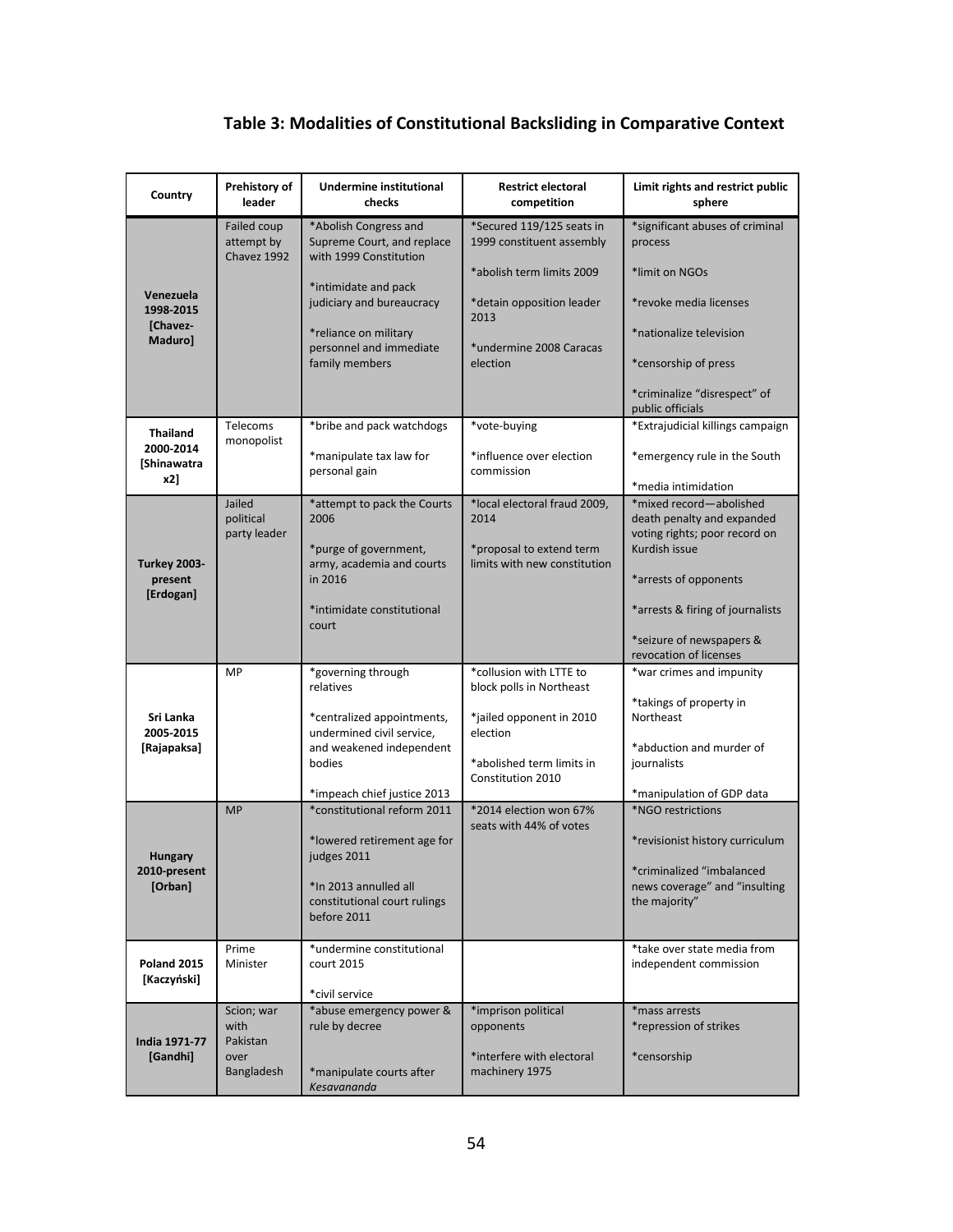It is worth emphasizing that not all of these efforts were completely successful in entrenching their proponents forever. Thailand's Thaksin was ousted in a coup in 2006, and has not been able to return to the country; although his sister Yingluck established a government in 2011, she two was overthrown after proposing an amnesty that many suspected would have led to the return of her brother.<sup>270</sup> Thailand is thus a case where constitutional retrogression led to an autocratic reversion. In Venezuela, the electoral machinery has continued to function, and allowed the opposition a victory in the National Assembly elections of 2015, though this has not hindered the regime much yet. This itself is a sign of the agglomeration of power in the executive under Chavez and Maduro. In a remarkable development in Sri Lanka in 2015, a member of Rajapaksa's own party, Maithripala Srisena, won the presidency, largely out of disdain for the corrupt and autocratic rule of his predecessor. Srisena then kept a campaign promise to push through a constitutional amendment effectively diluting his own power, and reverting toward a parliament-centered system such as the country had had until 1978. $271$  In a symbolic move, he reinstated a Chief Justice that had been impeached by the Rajapaksa clique.<sup>272</sup>

We do not, thus, assert that shifts in the quality of constitutional democracy are unidirectional or permanent. Nevertheless, they do prove in many cases to be remarkably resilient, allowing some space for the opposition but not too much. The resulting style of authoritarian legality thus allows some genuine space for contestation, especially about issues which do not go to core regime interests. This in turn provides the regime with valuable information that may in fact extend its ability to govern, rather than undermine it. We observe, for example, that authoritarians that adopt constitutions endure longer than those that do not.<sup>273</sup> Those that "rule by law" are more stable than those that use purer forms of revolutionary action. Legal rules may also facilitate making credible commitments in the economic sphere, and help the regime to coordinate its behavior internally. Whatever its consequences, the spread of "illiberal democracy" around the world, a constitutionalized mode of government in which the forms of democratic institutions are preserved but the substance undermined, invites the question of whether the United States is indeed exceptional on this dimension.

<sup>270</sup> Sopranzetti, *supra* not[e 105,](#page-21-1) at 299-300.

<sup>271</sup> Asanga Welikala, *The Rajapaksa Regime and the Constitutionalization of Authoritarian Politics in Sri Lanka,* ConstitutionUnit Blog, Feb 2, 2015, [https://constitution-unit.com/2015/02/02/the-rajapaksa](https://constitution-unit.com/2015/02/02/the-rajapaksa-regime-and-the-constitutionalisation-of-populist-authoritarianism-in-sri-lanka/)[regime-and-the-constitutionalisation-of-populist-authoritarianism-in-sri-lanka/](https://constitution-unit.com/2015/02/02/the-rajapaksa-regime-and-the-constitutionalisation-of-populist-authoritarianism-in-sri-lanka/)

<sup>272</sup> *Id.*

<sup>273</sup> Michael Albertus & Victor Menaldo, *The Political Economy of Autocratic Constitutions*, *in* CONSTITUTIONS IN AUTHORITARIAN REGIMES 53-82 (2014).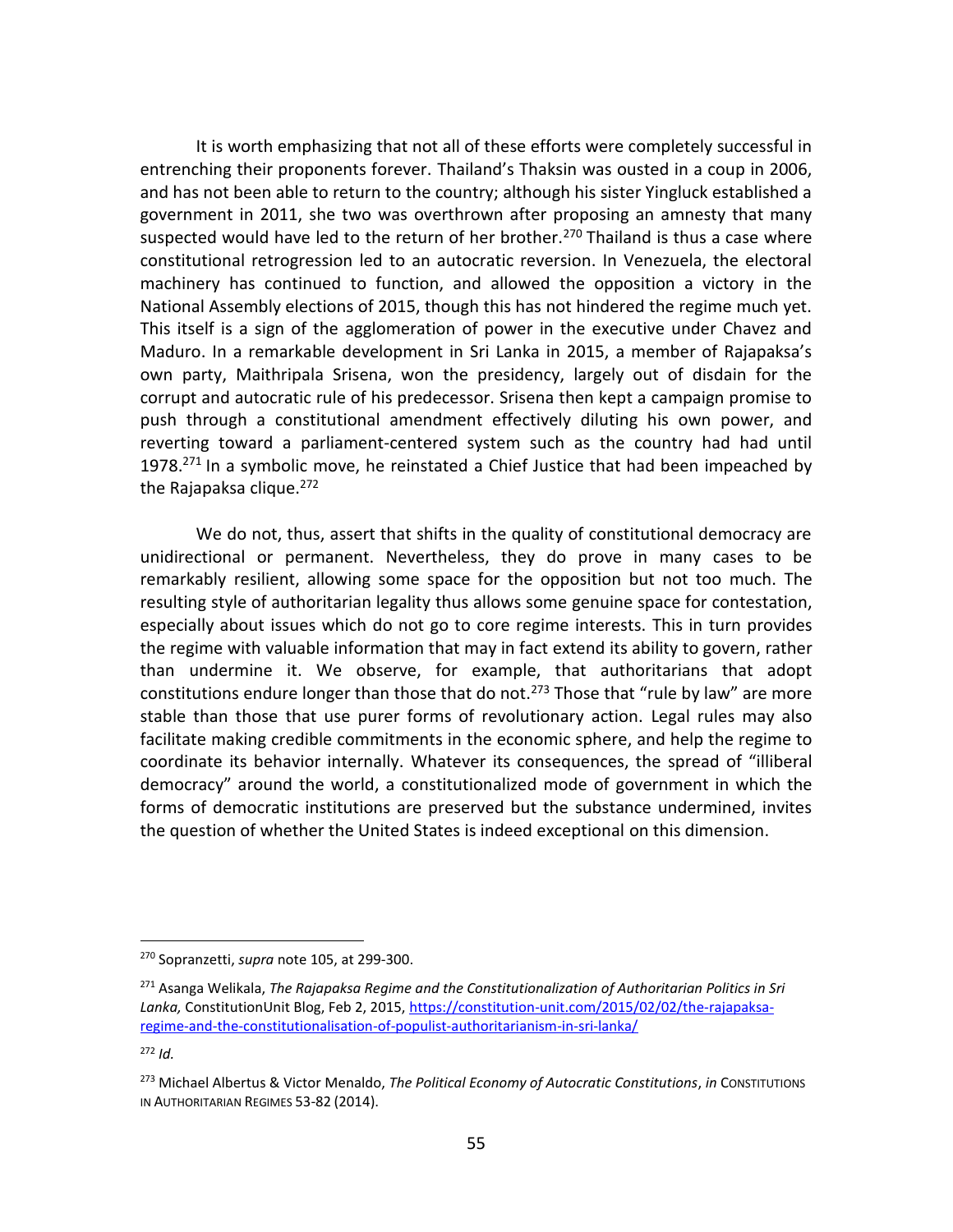## **C. Bringing Constitutional Retrogression Home**

Our analysis of the risk of constitutional retrogression in the current U.S. context tracks the pathways we have just identified. We consider whether any of the five mechanisms of constitutional retrogression detailed in the previous section might have traction in the U.S. context. Our focus here is upon the durable institutional structures, seemingly entrenched rights, and textual gaps, and not the steps taken or proposed by the incumbent U.S. president: It is useful, in our view, to set forth crisply the interaction between extant constitutional rules and the threat of constitutional retrogression, without introducing potentially more contentious inquiries into a particular political figure.

#### *1. Constitutional amendment*

Imagine that a political party had disciplined majorities in both houses of Congress and the 38 states necessary to utilize Article V. Or alternatively, suppose that the growing number of calls for a constitutional convention yield fruit.<sup>274</sup> It would then be feasible to amend the Constitution to reform core elements of the American Constitution. The content of such reforms is not hard to imagine. Perhaps, following patterns in other illiberal democracies, the target might be the twenty-second amendment, which constitutionalized term limits in the wake of Franklin Roosevelt's presidency. Or simply examine the various liberty-restricting constitutional amendments that have been proposed in Congress in recent years, mainly to overturn court decisions,<sup>275</sup> To be sure, there are other amendments that have been proposed that would enhance liberty. But the point is that there is nothing *structural* in Article V that prevents this disciplined majority with sufficient support from using constitutional amendment to entrench its power and restrict liberty.

Still, we do not think that constitutional amendment will play a significant role in promoting the retrogression of constitutional liberal democracy for two reasons. First, American political parties have historically lacked discipline relative to their counterparts in other democracies—a complex result of history, geography and our electoral system. And the very veneration of the Constitution suggests that amendments are likely to received a good deal of attention, working as focal points for constitutional resistance by regime opponents.<sup>276</sup> As a strategic matter, more subtle mechanisms are likely to be more effective and hence more likely to be deployed.

<sup>274</sup> Michael B. Rappaport, *Reforming Article V: The Problems Created by the National Convention Amendment Method and How to Fix Them*, 96 VA. L. REV. 1509, 1513 (2010).

<sup>275</sup> *See, e.g.,* S.J. Res. 180, 101st Cong., 1st Sess. (1989 (flag burning).

<sup>276</sup> Carey, *supra* note [173;](#page-35-0) Weingast, *supra* note [173.](#page-35-0)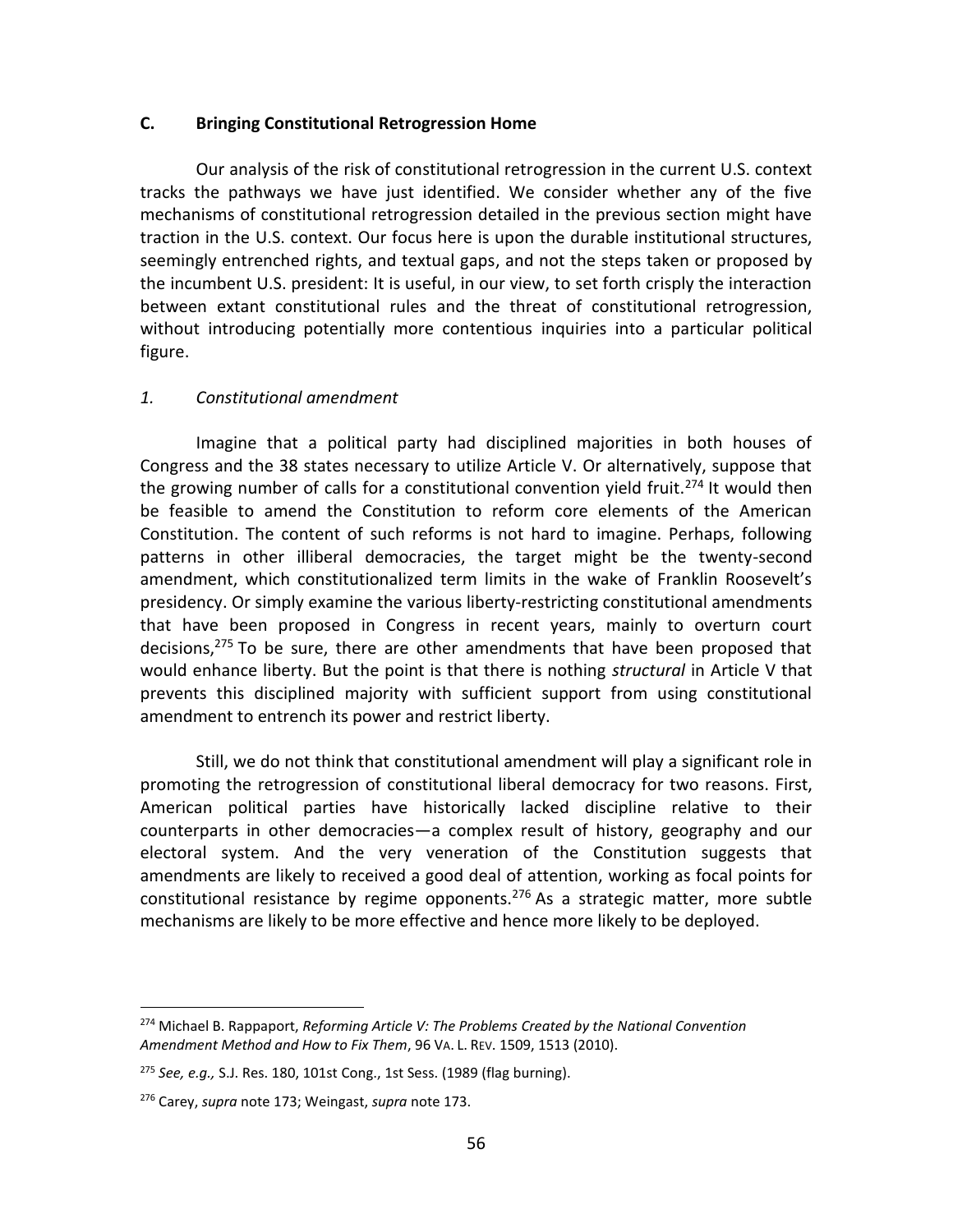Second, Article V of the Constitution establishes "some of the most onerous hurdles in the world for the ratification of amendments."<sup>277</sup> Indeed, it has been so rarely used that some scholars have argued that it has fallen into desuetude.<sup>278</sup> In most other contexts in which amendment has played a large role in enacting backsliding from democratic practices, by contrast, the amendment rule has been less demanding.<sup>279</sup>

There is an irony here: Article V has been condemned roundly by commentators, especially on the political left.<sup>280</sup> Yet the obduracy of the formal constitutional text takes off the table at least one potent instrument of constitutional retrogression at a moment when liberal commentators might well feel their priorities most imperiled.

#### *2. The elimination of institutional checks*

The most likely motor of antidemocratic dynamics in the American political system is the presidency, acting with the acquiescence of a co-partisan Congress. Neither legislative chamber nor the courts possess the presidency's "comparative institutional advantages in secrecy, force, and unity."<sup>281</sup> As in Hungary, Venezuela, and Russia, it is the executive, supported by an adjunct partisan formation in the legislature and the public sphere, that must be the focus of analysis. The strength of interbranch checks, and in particular judicial frictions upon presidential authority, is a matter that has occasioned considerable debate, albeit often in the distinct contexts of war and national security.<sup>282</sup> The question whether interbranch dynamics might generate frictions against a president's antidemocratic policy agenda has not received the same level of attention. But we think that a measure of skepticism about the effectual force of such constraints is warranted.

<sup>277</sup> Rosalind Dixon, *Partial Constitutional Amendments*, 13 U. PA. J. CONST. L. 643, 645–46 (2011); *accord* ELKINS et al., *supra* not[e 133](#page-27-0) , at 65; Donald S. Lutz, *Toward a Theory of Constitutional Amendment*, 88 AM. POL. SCI. REV. 355, 362 (1994).

<sup>278</sup> Richard Albert, *Constitutional Disuse or Desuetude: The Case of Article V*, 94 BOSTON U. L. REV. 1029 (2014).

<sup>279</sup> Landau, *supra* not[e 65](#page-13-0), at 192 ("In countries outside of the United States, amendment thresholds are often set fairly low, allowing incumbents to round up sufficient support for sweeping changes with relative ease. Even where amendment thresholds are set higher, incumbent regimes can reach requisite legislative supermajorities with surprising frequency.").

<sup>280</sup> *See, e.g.,* Rosalind Dixon, *Updating Constitutional Rules*, 2009 SUP. CT. REV. 319, 321; John Ferejohn & Lawrence Sager, *Commitment and Constitutionalism*, 81 TEX. L. REV., 1929, 1954 (2003); Stephen M. Griffin, *The Nominee Is … Article V*, 12 CONST. COMMENT. 171, 173 (1995). *But see* Huq, ARTICLE V, *supra* note [22,](#page-6-0) at 1168 (offering a qualified defense of Article V).

<sup>281</sup> POSNER & VERMEULE, *supra* note [42,](#page-10-0) at 31.

<sup>&</sup>lt;sup>282</sup> The leading works include Posner and Vermeule's monograph, *id.*; STEVEN G. CALABRESI & CHRISTOPHER S. YOO, THE UNITARY EXECUTIVE: PRESIDENTIAL POWER FROM WASHINGTON TO BUSH (2008); Martin S. Flaherty, *The Most Dangerous Branch*, 105 YALE L. J. 1725 (1996).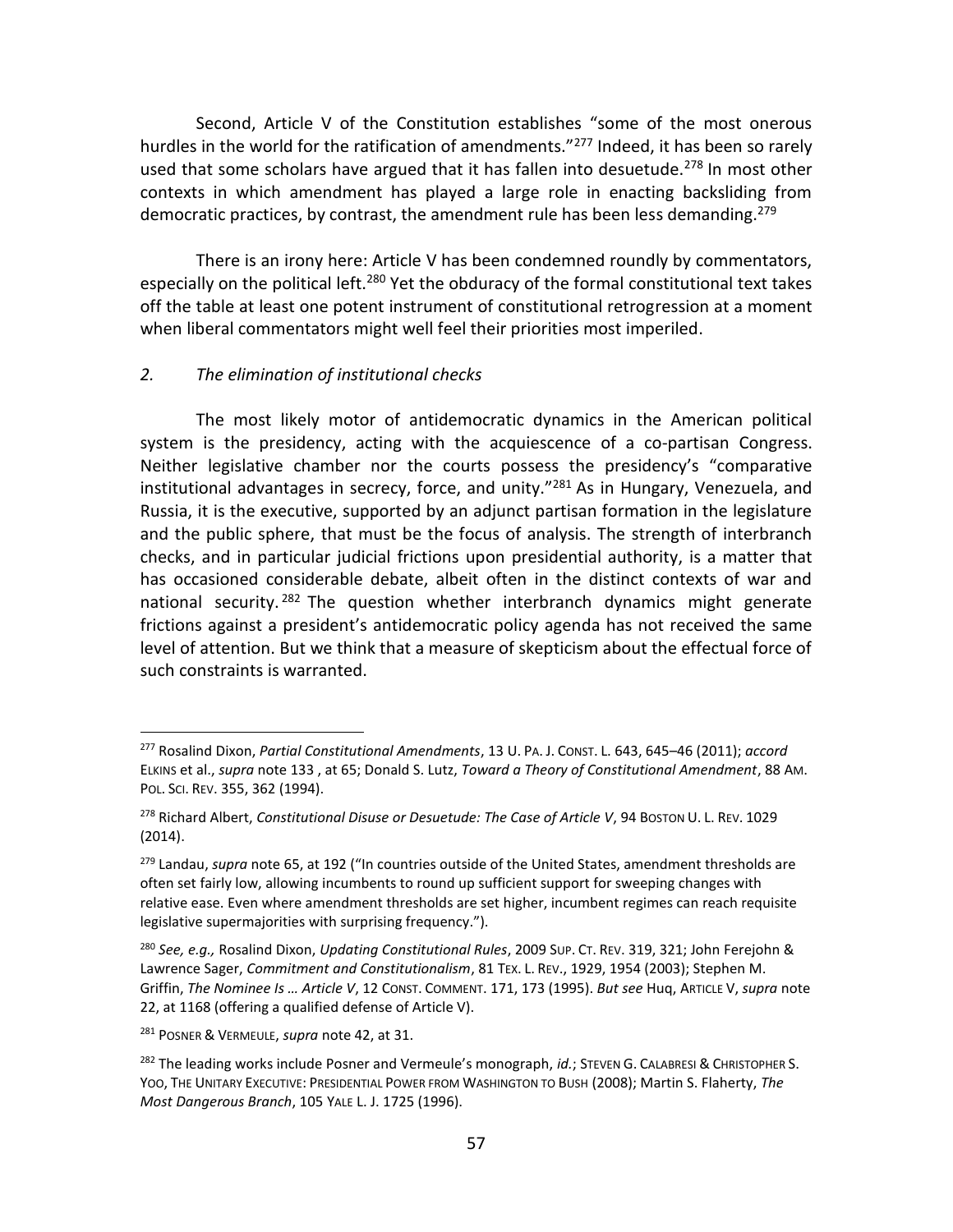There are two reasons for skepticism of the efficacy of Congress as a constraint. *First*, James Madison's account of the federal government's threshold design famously identified the distinct institutional "ambitions" of each branch as the engines of constraint.<sup>283</sup> But modern developments have "tied the power and political fortunes of government officials to issues and elections," a dynamic that has fostered "a set of incentives that rendered these officials largely indifferent to the powers and interests of the branches per se."<sup>284</sup> Absent partisan division between the branches, Congress as currently constituted is more likely to enable than restrain presidential agendas.

*Second*, Congress's formal authorities to seek information and sue to enjoin ultra vires actions require a cameral majority.<sup>285</sup> Unlike other democratic legislatures, the federal model lacks for mechanisms whereby minorities or opposition parties can contest executive action by hearings<sup>286</sup> or by soliciting judicial intervention.<sup>287</sup> The disabling of legislative minorities is exacerbated by an odd asymmetry in the Supreme Court's separation of powers jurisprudence. In superintending interactions between the branches, the Court has oscillated between a rigid formalism and a permissive functionalist approach.<sup>288</sup> Whereas the Court has taken a latitudinarian approach to the delegation of regulatory authority to the executive,<sup>289</sup> it has taken a pinched and prohibitory view of legislative efforts to counterbalance such delegations with a measure of post hoc oversight.<sup>290</sup>

<sup>285</sup> *See, e.g.,* U.S. House of Reps. v. Burwell*,* 130 F.Supp.3d 53, 81 (D.D.C. 2015) (holding that the House as an entity "has standing to pursue its allegations that the Secretaries of Health and Human Services and of the Treasury violated Article I, § 9, cl. 7 of the Constitution when they spent public monies that were not appropriated by the Congress"); Comm. on the Judiciary v. Miers, 558 F. Supp. 2d 53, 89-90 (D.D.C. 2008) (recognizing House of Representative's power to seek information from the executive under Article I).

<sup>286</sup> In the German Bundestag, sufficiently large minority parties receive a certain number of committee chairs. In the British Parliament, there is an informal norm of granting losing political coalitions committee chair positions. Fontana, *supra* note [61,](#page-12-0) at 571-72.

<sup>287</sup> *Id.* at 580 ("Losing political coalitions are not only sometimes given, informally, the power to appoint judges, but also sometimes given special power to command the resources of a court by being given standing to bring lawsuits through generally applicable rules that permit losing groups to bring lawsuits."). A common configuration is to allow a legislative minority of between ten and twenty percent an opportunity to challenge legislation in the Constitutional Court.

<sup>288</sup> *See* Huq & Michaels, *supra* not[e 210,](#page-43-0) at 357-80 (documenting oscillation across multiple doctrinal strands).

<sup>289</sup> *Id.* at 358-59 (summarizing doctrinal development).

<sup>290</sup>*See, e.g.,* INS v. Chadha, 462 U.S. 919, 944 (1983).

<sup>&</sup>lt;sup>283</sup> THE FEDERALIST NO. 51, at 319-20 (James Madison) (Isaac Kramnick, ed., 1987) (advocating "giving to those who administer each department the necessary constitutional means and personal motives to resist encroachments of the others").

<sup>284</sup> Levinson & Pildes, *supra* note [168,](#page-33-0) at 2323; Daryl J. Levinson, *Parchment and Politics: The Positive Puzzle of Constitutional Commitment*, 124 HARV. L. REV. 657, 670 (2011) ("Madison never explained why the branches of government, or the state and federal governments, would reliably have political incentives at odds with one another ….").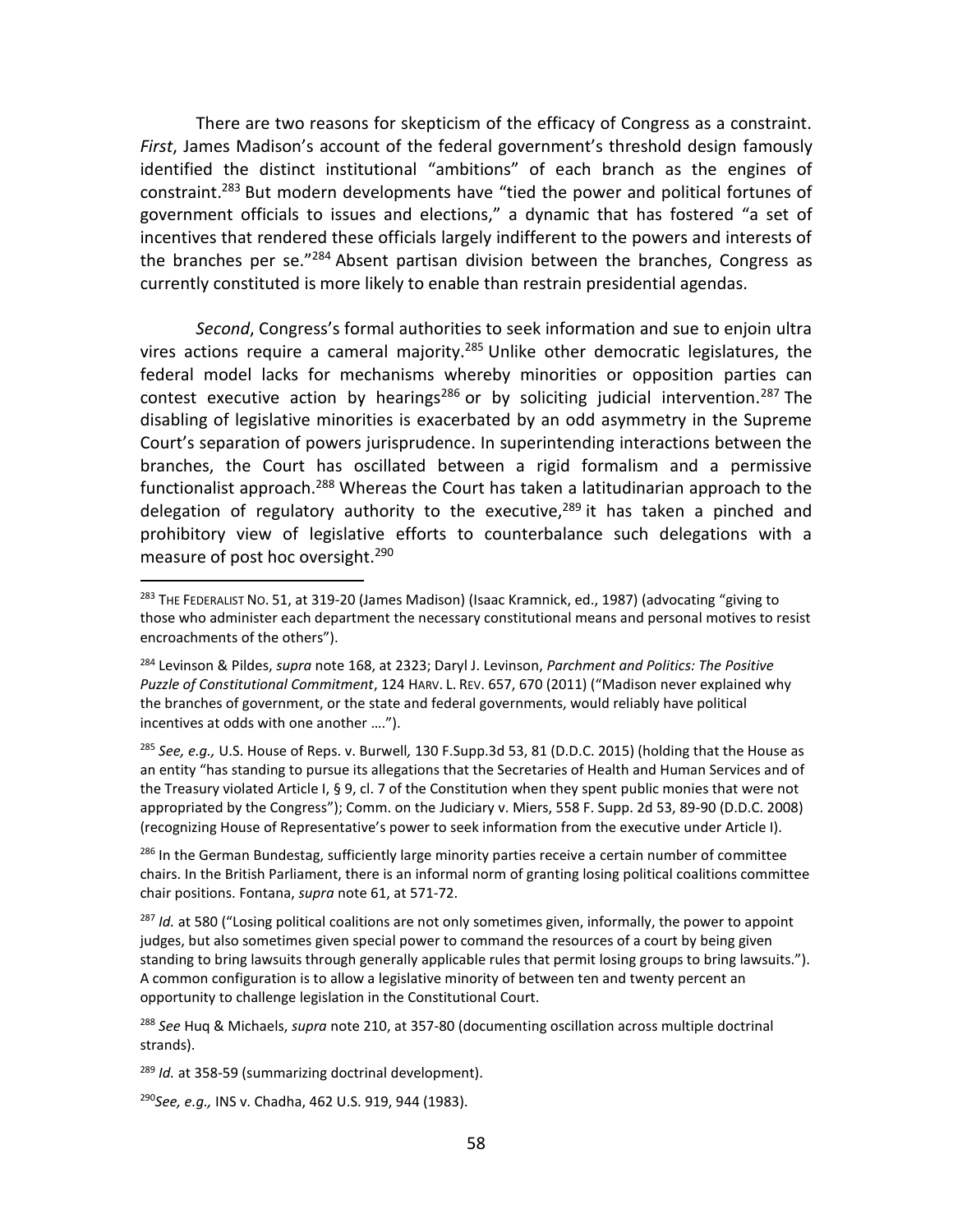Perhaps the most important legislative constraint emerges intertemporally. Statutes enacted under prior presidents impose positive obligations and negative prohibitions that may hinder antidemocratic agendas. In the current configuration, therefore, it is not without irony (once more) that arguments for executive flexibility in construing statutes' force have blossomed in the context of a Democratic White House facing a recalcitrantly Republican Congress,  $291$  whereas Republican arguments against implementation-related discretion have effloresced.<sup>292</sup>

In contrast to legislatures, federal courts as a whole are not aligned with discrete partisan formations, at least as a formal matter. It may instead be more accurate to say that the judiciary tends to be aligned with one of several successive "constitutional regimes" that "organize all of a society's fundamental political institutions," and that tend to be inflected with (but not wholly arranged around) partisan priorities.<sup>293</sup> Of course, over the medium term, a party with sustained control over the other two branches can reshape the judiciary in its image. But if partisanship is less of a concern in respect to the judiciary in the short term, there is still no reason to expect that the American courts will align closer to the Polish judiciary as a robust defender of democratic norms, rather than the subservient Weimar courts.

The federal judiciary has secured over the twentieth century a large measure of administrative and operational autonomy.<sup>294</sup> But its deployment of this discretionary autonomy has reflected above all its institutional interests in maximizing its jurisdiction over prestigious policy questions, while minimizing its obligation to engage in highvolume, retail vindication of individual constitutional rights.<sup>295</sup> Institutional self-interest has catalyzed a network of constitutional common-law doctrines regulating the availability of remedies. These impose exceedingly burdensome requirements on complainants alleging past constitutional harms. For instance, damages for

<sup>291</sup> *See, e.g.,* Daniel T. Deacon, *Administrative Forbearance*, 125 YALE L.J. 1548, 1552 (2016) (making "a normative case for forbearance as a particular form of delegation"); David J. Barron & Todd D. Rakoff, *In Defense of Big Waiver*, 113 COLUM. L. REV. 265, 267 (2013) (describing and endorsing "the delegation … of the power to waive Congress's rules").

<sup>&</sup>lt;sup>292</sup> For criticisms of Democratic presidents' exercises of enforcement-based secretion based on statutory and constitutional grounds respectively, see Josh Blackman, *Gridlock*, 130 HARV. L. REV. 241 (2016), and Patricia L. Bellia, *Faithful Execution and Enforcement Discretion*, 164 U. PA. L. REV. 1753, 1756-57 (2016).

<sup>293</sup> Mark Tushnet, *Foreword: The New Constitutional Order and the Chastening of Constitutional Aspiration*, 113 HARV. L. REV. 29, 34 (1999); *see also* Karen Orren & Stephen Skowronek, *Regimes and Regime Building in American Government: A Review of Literature on the 1940s*, 113 POL. SCI. Q. 689, 698- 99 (1998-99) (defining the relevant conception of a regime, and discussing their partisan construction).

<sup>294</sup> For synoptic historical accounts, see JUSTIN CROWE, BUILDING THE JUDICIARY: LAW, COURTS, AND THE POLITICS OF INSTITUTIONAL DEVELOPMENT (2012); Kevin McGuire, *The Institutionalization of the U.S. Supreme Court*, 12 POL. ANALYSIS 128 (2004).

<sup>295</sup> Huq, Judicial Independence, *supra* not[e 51,](#page-11-0) at 1-40.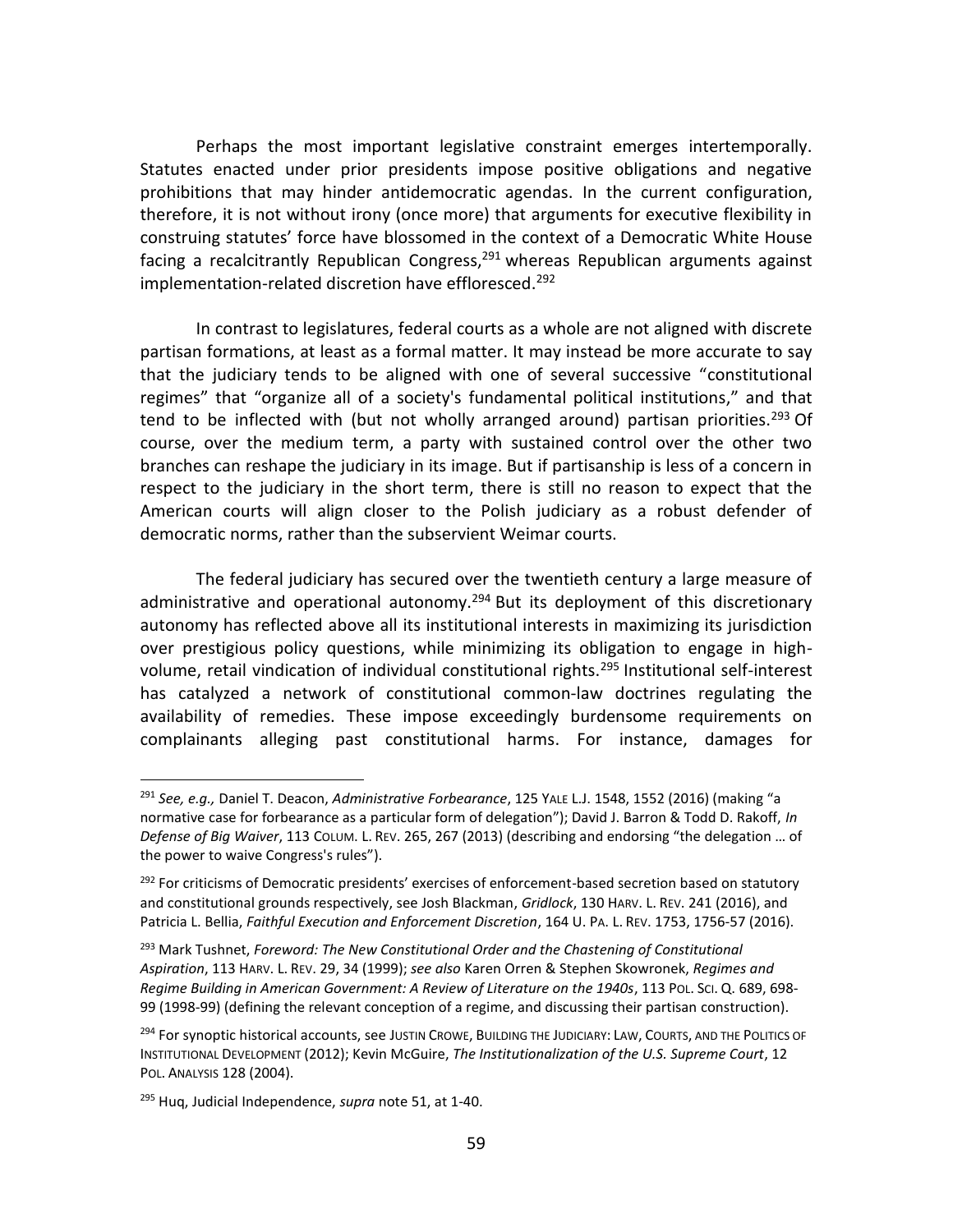constitutional torts are often unavailable when federal officials violate constitutional norms, given a plethora of doctrinal carve-outs.<sup>296</sup> Even absent a carve out, the threshold defense of qualified immunity means "all but the plainly incompetent or those who knowingly violate the law" need not face the cost of trial, let alone any penalty.<sup>297</sup> Where anticipatory challenge is unavailable—for instance, because a policy is not crisply publicized in advance, or because Article III standing is lacking because the policy's targets are *ex ante* uncertain<sup>298</sup>—then judicial intervention on constitutional grounds will have only a weak deterrent effect. And even where early judicial intervention is obtained, state actors have ample resources and opportunities to engage in footdragging, noncompliance, or obstruction.<sup>299</sup>

Unlike the new constitutional courts of Eastern Europe celebrated by Issacharoff and other comparativists,<sup>300</sup> therefore, the well-established federal judiciary lacks the institutional incentive to impede retrogression away from constitutional, democratic norms. The language of deference to political branches exercises a powerful sway. Much like the supinely partisan Congress, the path of institutional development observed over the twentieth century, coupled with now-entrenched doctrinal resistance to effectual constitutional remedies, delimit and define its role. The judiciary should not, then, be hailed as a substantial impediment to the prospect of constitutional retrogression.

### *3. Centralizing and politicizing executive power*

Comparative experience suggests that antidemocratic officials and coalitions view professionalized bureaucracies as impediments to their agendas. $301$  A parallel bureaucratic state has grown at the national level in the United States since the late 1800s. A quasi-constitutional body of administrative law aligns legality with the application of expert knowledge. Recent constructions of Article II of the federal

<sup>296</sup> *See, e.g.*, Corr. Servs. Corp. v. Malesko, 534 U.S. 61, 74 (2001) (private corporate defendants); Meshal v. Higgenbotham, 804 F.3d 417, 418 (D.C. Cir. 2015) (national security and extraterritoriality);Vance v. Rumsfeld, 701 F.3d 193, 199 (7th Cir. 2012) (en banc) (same); Doe v. Rumsfeld, 683 F.3d 390, 394-96 (D.C. Cir. 2012) (national security); Lebron v. Rumsfeld, 670 F.3d 540, 547-52 (4th Cir. 2012) (same). But see *Turkmen v. Hasty*, 789 F.3d 218, 234 (2d Cir. 2015), cert granted 137 S. Ct. 292 (Oct. 11, 2016).

<sup>&</sup>lt;sup>297</sup> Ashcroft v. al-Kidd, 131 S. Ct. 2074, 2085 (2011) (quoting Malloy v. Riggs, 475 U.S. 335, 341 (1985)).

<sup>&</sup>lt;sup>298</sup> City of Los Angeles v. Lyons, 461 U.S. 95, 97 (1983) (denying standing in a suit for injunctive relief on this ground).

<sup>299</sup> This is true even in high-profile matters such as detention policy, see Huq, *President and the Detainees*, *supra* note [115,](#page-24-0) and school desegregation, see PETER IRONS, THE COURAGE OF THEIR CONVICTIONS 109-10 (1988) ("The Supreme Court's refusal to set deadlines for desegregation invited Southern officials to invent footdragging tactics, and frustrated the NAACP lawyers who had struggled for years with cautious and often hostile federal judges, most of them closely tied to [the] local power structures.").

<sup>300</sup> *See* ISSACHAROFF, FRAGILE DEMOCRACIES, *supra* not[e 198,](#page-41-0) at 200-02; *accord* Bugaric & Ginsburg, *supra* note [66,](#page-13-1) at 71.

<sup>301</sup> *See supra* text accompanying note[s 221](#page-44-2) to [225.](#page-45-1)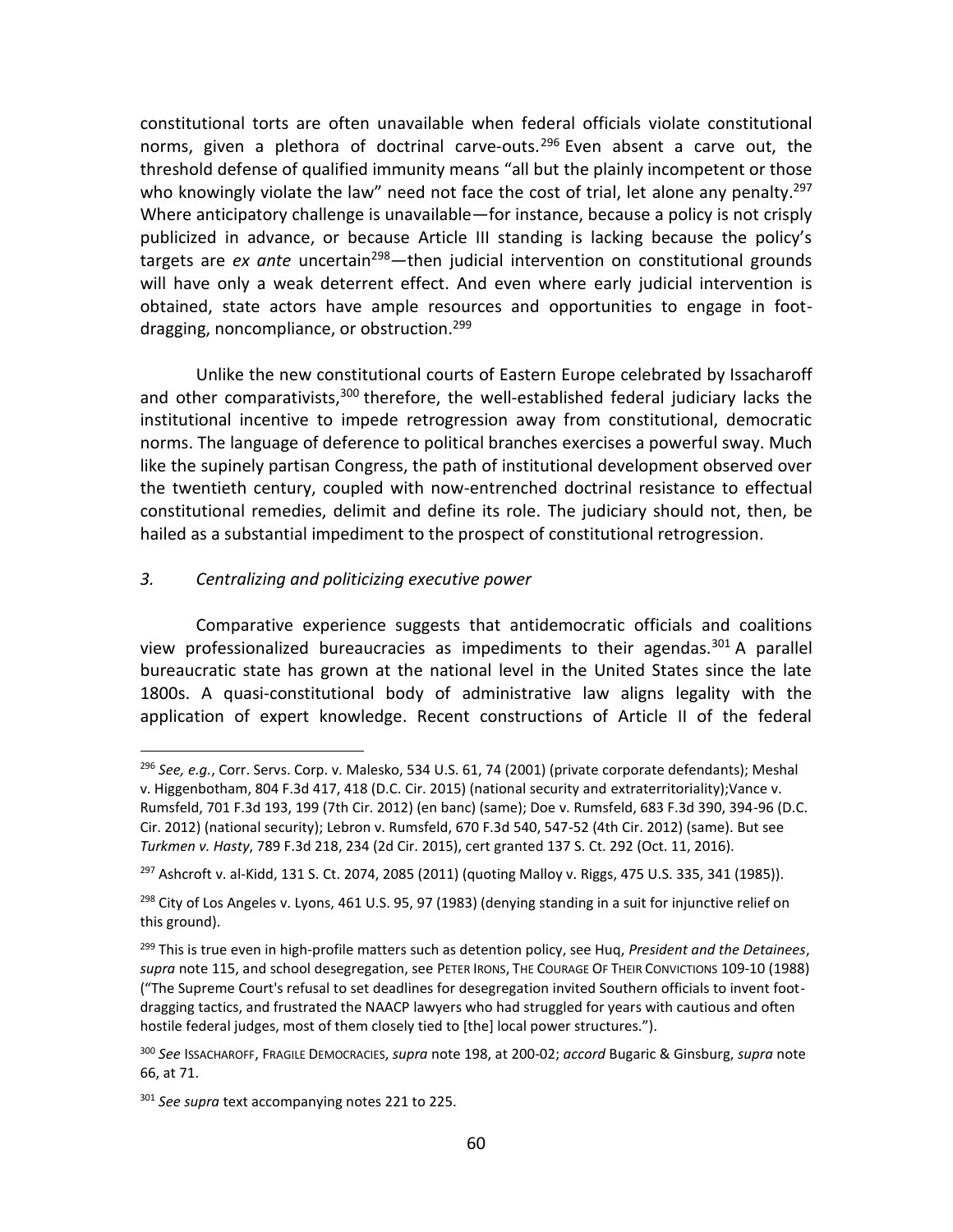constitution, however, undermine bureaucratic autonomy for the sake of democratic control. To the extent these decisions facilitate antidemocratic mobilization, their legacy is precisely the inverse of their purported rationale.

The starting point for legal analysis must be a gap, rather than a positive element of constitutional law: The U.S. Constitution lacks formal, textual protection of bureaucratic autonomy. By contrast, many other constitutions provide for public service or civil service commissions to govern public employment and the operation of the bureaucracy, precisely because of the risk of partisan patronage.<sup>302</sup> This is an accelerating trend—but our eighteenth-century document, drafted before the rise of the administrative state, could not have contemplated the need for constitutional regulation.<sup>303</sup>

In the absence of constitutional protection, bureaucratic autonomy in the federal government takes root in Progressive era statutes. Reform was spurred in reaction to a Jacksonian "spoils system" in which presidents had a pivotal role in distributing government jobs as political favors.<sup>304</sup> Starting with the Pendleton Act of 1883, Congress fashioned by increments a civil-service system designed to promote meritocratic government and professional governance.<sup>305</sup> Most recently, the Civil Service Reform Act of 1978 prohibited agencies from taking personnel actions that undermine an emphasis on merit and installs an independent agency, the Merit Systems Protection Board, to hear appeals of personnel actions.<sup>306</sup> Since then, the Court has grafted a measure of First Amendment protection into the public employment context by prohibiting certain adverse employment decisions on the basis of party affiliation.<sup>307</sup>

<sup>&</sup>lt;sup>302</sup> Some 85 out of a historical sample of 822 constitutions have such commissions; of constitutions drafted after 1989, 23 out of 215 have such commissions. Data on file with authors.

<sup>303</sup> *See* EDWARD RUBIN, BEYOND CAMELOT: RETHINKING POLITICS AND LAW FOR THE MODERN STATE (2015).

<sup>304</sup> Gillian E. Metzger, *The Constitutional Duty to Supervise*, 124 YALE L.J. 1836, 1185 (2015) ("Under th[e] "spoils system," control over government employment lay with the political party of the President.").

<sup>305</sup> Act of Jan. 16, 1883, ch. 27, 22 Stat. 403; *see also* ZEPHYR TEACHOUT, CORRUPTION IN AMERICA: FROM BENJAMIN FRANKLIN'S SNUFF BOX TO CITIZENS UNITED 192-226 *(*2014) (describing Progressive-era reform movements). The Pendleton Act was initially of limited effect insofar as it vested civil servants with no protection from termination, and did not mandate merit-based exams. STEPHEN SKOWRONEK, BUILDING A NEW ADMINISTRATIVE STATE: THE EXPANSION OF NATIONAL ADMINISTRATIVE CAPACITIES, 1877-1920, at 64-80 (1982). Civil service protections strengthened incrementally from the 1880s through to the 1930s. RONALD N. JOHNSON & GARY D. LIBECAP, THE FEDERAL CIVIL SERVICE SYSTEM AND THE PROBLEM OF BUREAUCRACY: THE ECONOMICS AND POLITICS OF INSTITUTIONAL CHANGE 48-73 (1994).

<sup>306</sup> 5 U.S.C. §§ 1201-1209, 2301-2305 (2000). Non-discrimination clauses in departmental hiring policies often disallow discrimination based on political affiliation as well. 28 CFR § 42.1(a).

<sup>307</sup> Rutan v. Republican Party of Illinois, 497 U.S. 62, 74 (1990); *see also* O'Hare Truck Serv. Inc. v. City of Northlake, 518 U.S. 712, 720 (1996) (extending *Rutan* to independent contractors).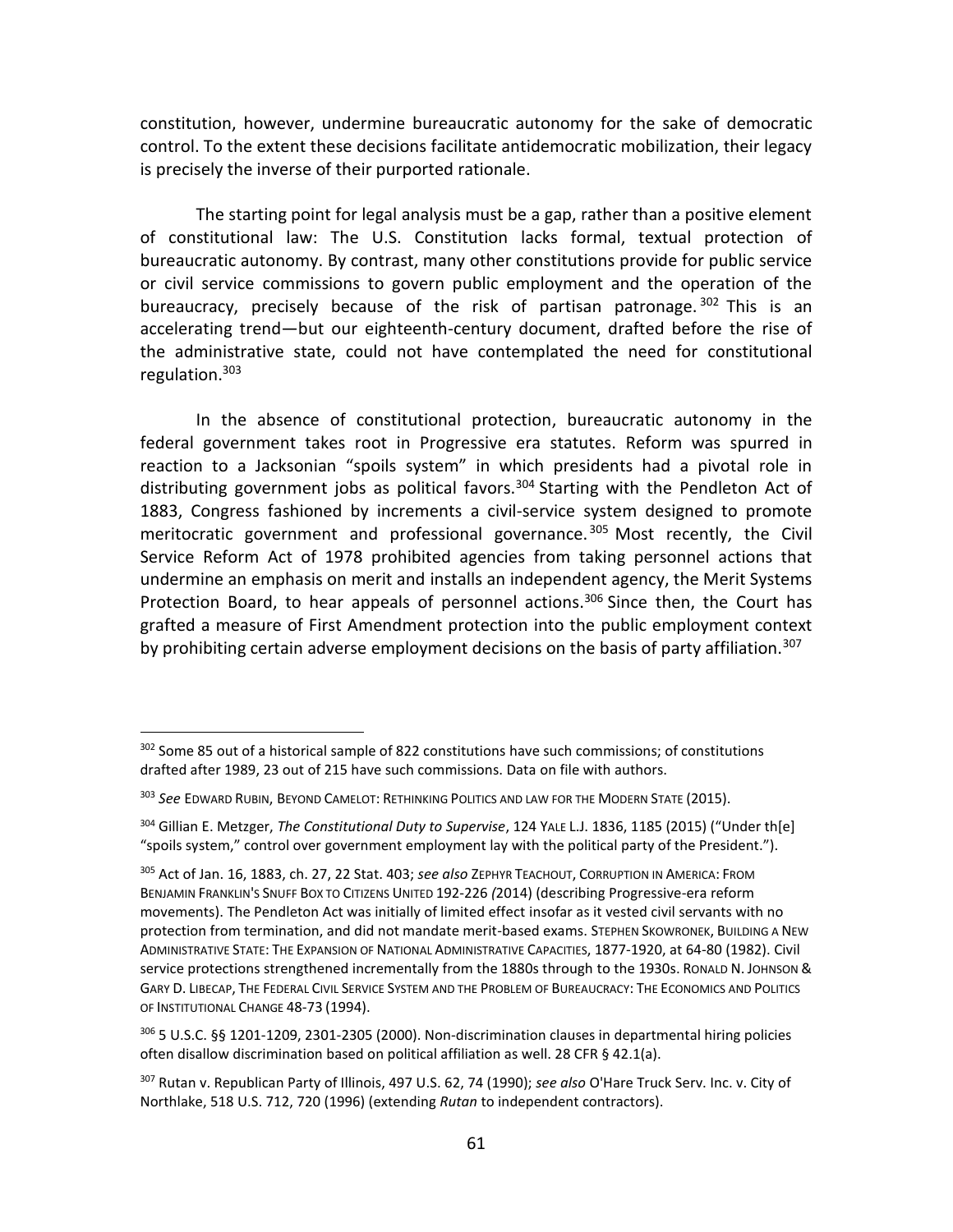<span id="page-61-0"></span>The strength of these protections and the success of the professionalization project, however, should not be overstated. Even in highly salient domains such as monetary policy, political insulation from presidential control remains is a function of "conventions" rather than written law. $308$  And, as Francis Fukuyama has noted, recent bureaucratic failures are strong evidence that "the US federal bureaucracy has fallen from the standard of a professional, impersonal, merit-based Weberian organization."<sup>309</sup> Nevertheless, some 2.8 million federal employees in this system rely on these tenure protections, creating a formidable wall of potential resistance to quick changes in government programs.

Jennifer Nou has suggested that the resulting federal bureaucracy may be a significant source of resistance to novel presidential initiatives. <sup>310</sup> Bureaucrats, Nou explains, possess a range of tools, including the slowing down the implementation of programs; building an administrative record which compels particular outcomes, limiting the discretion of political appointees; manipulating information; leaking actions to the press; relying on inspectors-generals and other internal oversight bodies; and in the extreme seeking judicial recourse to avoid being compelled to violate the law.<sup>311</sup> Nou further identifies recent precedent for bureaucratic resistance to attempted politicization. When President George W. Bush's administration sought to hire career staff on the basis of political affiliation, the Office of the Inspector General released a damning report, referring its findings to the U.S. Attorney's Office.<sup>312</sup> It found that an administration official had not only violated the relevant rules but had given false testimony to the Judiciary Committee of the Senate. While the U.S. Attorney declined to prosecute the official in question, legal rules provided appropriate protection as a consequence of the "distinctive law-internalizing practices" of lawyers within the executive branch.<sup>313</sup>

<sup>308</sup> Adrian Vermeule, *Conventions of Agency Independence*, 113 COLUM. L. REV. 1163, 1167 (2013) [hereinafter "Vermeule, *Agency Independence*"] ("The lens of convention … explains the disparity between the written law of independence and the operating rules of independence in the administrative state.").

<sup>309</sup> Francis Fukuyama, *Why We Need a New Pendleton Act*, AM. INTEREST (Nov. 3, 2013), http://www.theamerican-interest.com/2013/11/03/why-we-need-a-new-pendleton-act/ [[https://perma.cc/5F7F-JFB9].

<sup>310</sup> Jennifer Nou, *Bureaucratic Resistance from Below,* NOTICE AND COMMENT, November 16, 2016, available a[t http://yalejreg.com/nc/bureaucratic-resistance-from-below-by-jennifer-nou/](http://yalejreg.com/nc/bureaucratic-resistance-from-below-by-jennifer-nou/)

<sup>311</sup> *Id.*

<sup>312</sup> Office of the Inspector General, Department of Justice, *An Investigation of Allegations of Politicized Hiring and Other Improper Personnel Actions in the Civil Rights Division*, [https://oig.justice.gov/special/s0901/final.pdf.](https://oig.justice.gov/special/s0901/final.pdf)

<sup>313</sup> Curtis A. Bradley & Trevor W. Morrison, Pr*esidential Power, Historical Practice, and Legal Constraint*, 113 COLUM. L. REV. 1097, 1133 (2013); Aziz Z. Huq, *Binding the Executive (by Law or by Politics)*, 79 U. CHI. L. REV. 777, 827 (2012) ("[L]awyers trained in this [legal] tradition currently staff the length and breadth of the executive branch.").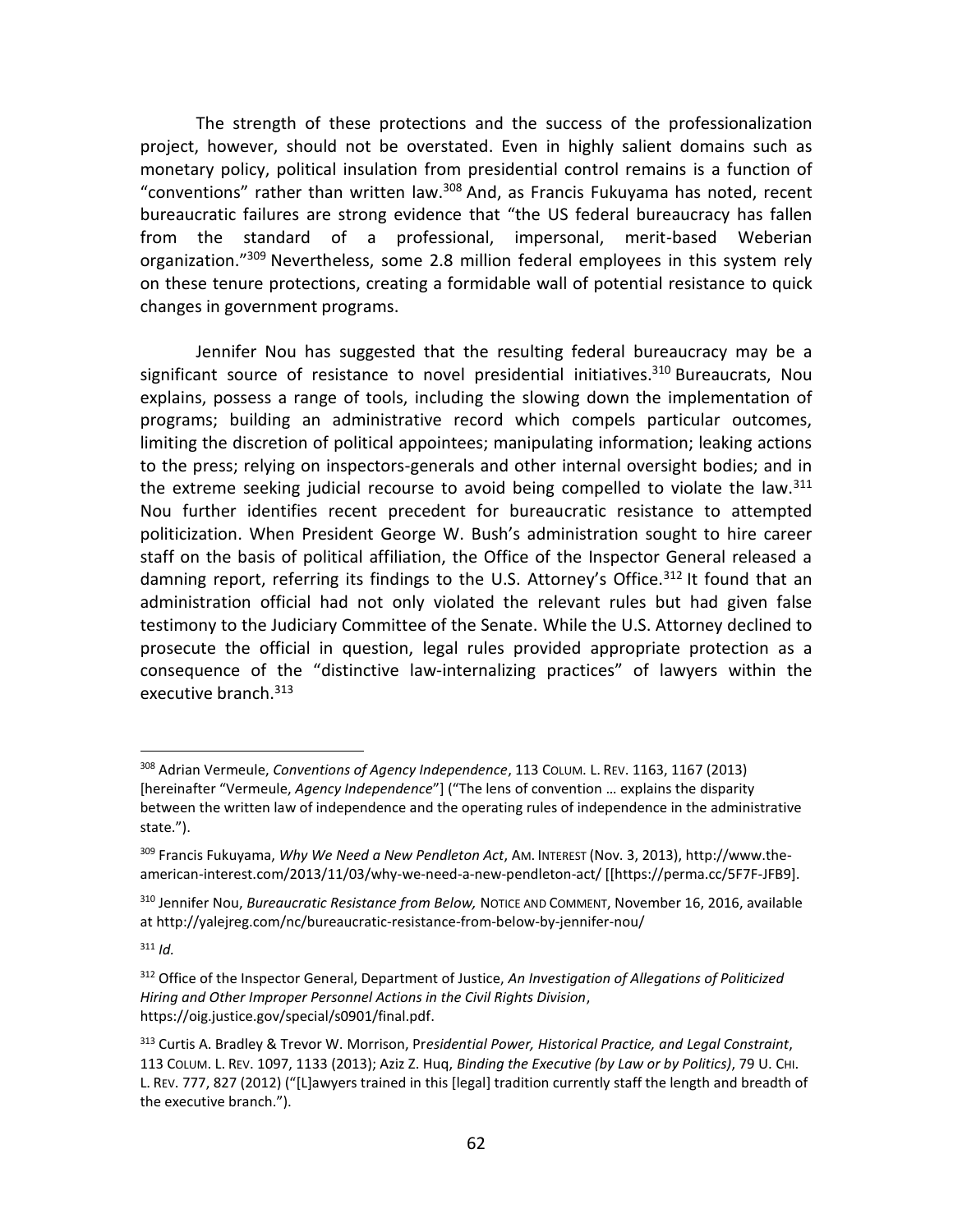The expertise enabled by civil service protection has its legal entailments. Agency actions receive judicial deference under the *Chevron* doctrine when they have emerged from certain relatively standardized and formal processes such as notice-and-comment rulemaking. <sup>314</sup> Many commentators argue that the resulting *Chevron* deference reflects judicial reliance on intra-agency expertise. $315$  The failure to evince necessary expertise can result in a judicial halt (at least temporarily) of a policy initiative.<sup>316</sup> To the extent that an antidemocratic leader has a policy agenda that entails regulation likely to confront judicial review for its rationality and legality, therefore, there is an incentive to preserve the expertise-related capacity of the federal bureaucracy.

Notwithstanding these institutional predicates of bureaucratic autonomy, there are reasons why we should not be confident in the federal bureaucracy's role in resisting constitutional retrogression. *First*, as we have noted already, bureaucratic autonomy is not constitutional in nature. $317$  Conventions are not "ironclad" and may be overcome in the face of "political contingencies,"<sup>318</sup> with what we believe will be greater ease than formal constitutional rules enshrined in text or precedent. *Second*, although the law provides potent resistance to attempts to politicize the bureaucracy, there are also significant tools available to political appointees to undermine it. At the most basic level, presidential appointment of a head of agency openly opposed to its mission signals a prospect of significant barriers for staff who wish to actively advance that mission. Staff cannot promulgate rules, conduct enforcement actions, or take any of the other routine steps without at least the acquiescence of the head of the agency. Those who wish to advance an agenda, or have been working on solutions to regulatory problems for some time, may find themselves unable to take affirmative steps in the absence of a cooperative head. In this fashion, an agency head opposed to an agency mission can preserve the status quo by resisting staff initiatives and derailing novel regulatory efforts.

<sup>314</sup> *See* Chevron U.S.A. Inc. v. Natural Res. Def. Council, Inc., 467 U.S. 837 (1984).

<sup>315</sup> See, e.g., Colin S. Diver, *Statutory Interpretation in the Administrative State*, 133 U. PA. L. REV. 549, 596 (1985); Cass R. Sunstein, *Law and Administration After* Chevron, 90 COLUM. L. REV. 2071, 2084 (1990); Frank B. Cross, *Shattering the Fragile Case for Judicial Review of Rulemaking*, 85 VA. L. REV. 1243, 1264 (1999).

<sup>316</sup> For descriptive accounts of expertise-forcing judicial review, see Aziz Huq, *The Institution Matching Canon*, 106 NW. U. L. REV. 417, 419 (2012) (arguing that when a government actor makes a decision "that may impinge upon a liberty or equality interest[,]... a court should determine whether the component of government that made the decision has actual competence in or responsibility for the policy justifications invoked to curtail the interest," and providing examples); Jody Freeman & Adrian Vermeule, Massachusetts v. EPA *: From Politics to Expertise*, 2007 SUP. CT. REV. 51, 52 (2007) (identifying "*expertise forcing*" Supreme Court cases that sought to combat "the politicization of expertise").

<sup>&</sup>lt;sup>317</sup> One exception is the protection available under the Bill of Attainder Clause to bureaucrats who are targeted for hostile employment action by Congress. *See* Lovett v. United States, 66 F. Supp. 142 (1945), *aff'd*, United States v. Lovett, 328 U.S. 303 (1946).

<sup>318</sup> Vermeule, *Agency Independence*, *supra* note [308,](#page-61-0) at 1199.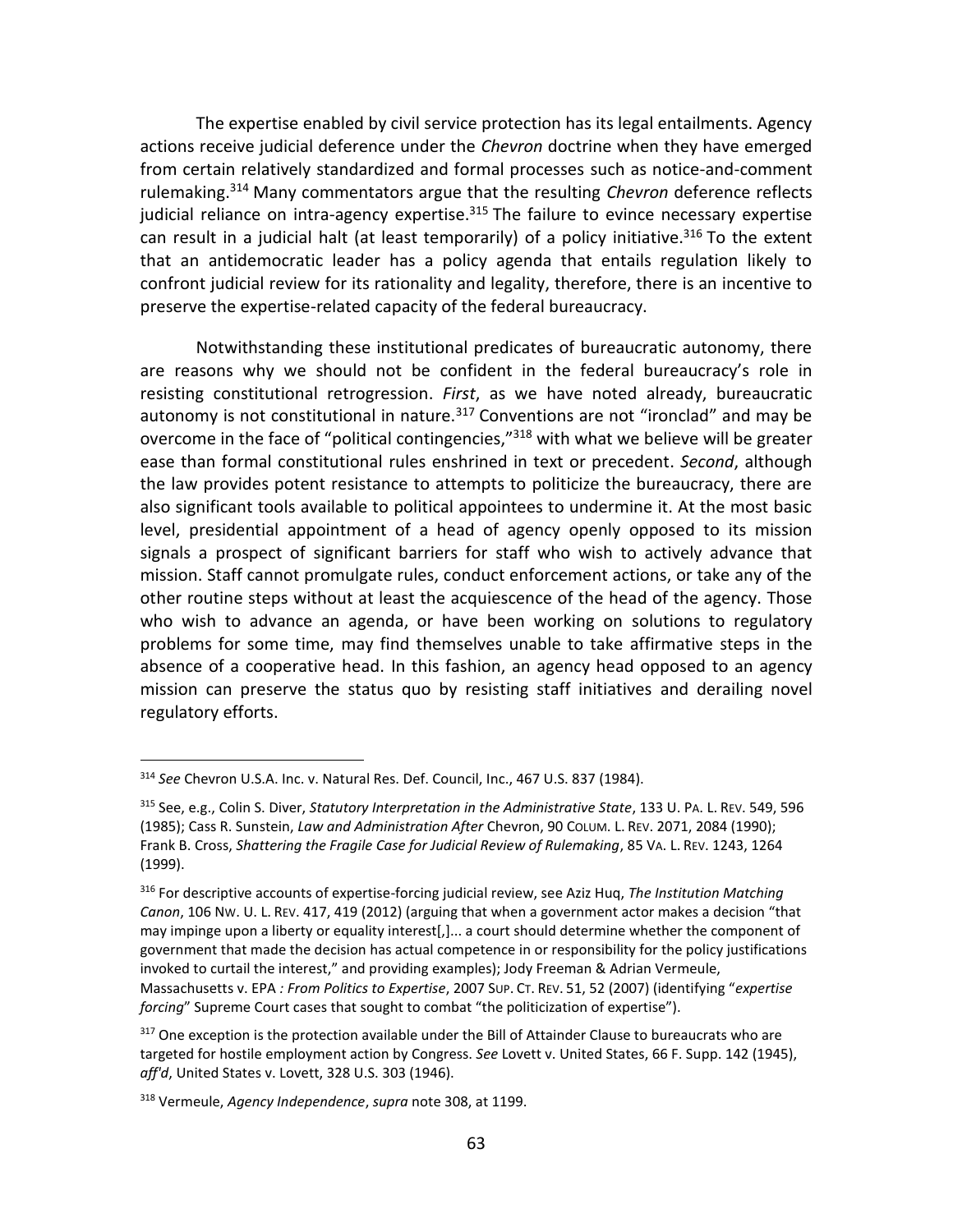*Third*, and most strikingly, a convergence of liberal and conservative Justices have argued for and installed into doctrine more robust presidential control over both appointments and removals of officials from the federal bureaucracy. In terms of appointments, a liberal coalition of Justices has recently vested the president with authority to make recess appointments even when the vacancy does not occur within a recess, and when the recess occurs during a congressional session.<sup>319</sup> A majority of conservative Justices, on the other hand, has reinvigorated the previously emasculated presidential claim under Article II of the Constitution to have exclusive authority to remove certain federal officials.<sup>320</sup> The marginal effect on presidential control of either of these decisions is difficult to estimate with precision.<sup>321</sup> Nevertheless, they exemplify a bipartisan drift toward greater presidential control over the bureaucracy that is at odds with the functional autonomy necessary for bureaucratic resistance to the antidemocratic project of constitutional retrogression.

In summary, to the extent that bureaucratic autonomy is available as brake on the gradual movement away from democratic practices, it is predicated on a statutory rather than a constitutional foundation. Indeed, to the extent that the available constitutional doctrine bears on the matter, it supports presidents' ability to set the bureaucracy aside.

#### *4. Degrading the public sphere*

 $\overline{a}$ 

Democracy requires a shared epistemic foundation. Where the state exercises either direct or indirect veto power over the voices aired in the public sphere or the factual material therein available, antidemocratic actors and coalitions face lower barriers to the consolidation of authority. Analyzing the Constitution's ability to impede the democratic deconsolidation along this margin therefore requires inquiry in respect to several distinct mechanisms whereby the public sphere can be corroded: Can the government use formal means, such as libel and registration laws, to sanction critics by law? Are informal substitutes for formal prohibitions available? Alternatively, can the government selectively titrate information in ways that systematically undermine public understanding of the consequences of electoral choices? And where allies of the antidemocratic regime pollute the informational marketplace with false information with the aim of discrediting political opponents, are remedial responses available?

<sup>319</sup> *See* NLRB v. Noel Canning, 134 S. Ct. 2550, 2600-06, 2610-17 (2014). In addition, the academic work of liberal Justices evinces the same commitment. *See* Elena Kagan, *Presidential Administration*, 114 HARV. L. REV. 2245 (2001).

<sup>320</sup> Free Enter. Fund v. PCAOB, 561 U.S. 477, 484-86 (2010); *see also* Huq & Michaels, *supra* not[e 210,](#page-43-0) at 364-67 (describing pattern of removal related cases in greater detail).

<sup>321</sup> See, e.g., Aziz Z. Huq, *Removal as a Political Question*, 65 STAN. L. REV. 1, 24-52 (2013) (analyzing the uncertainty around the effect of *Free Enterprise Fund*).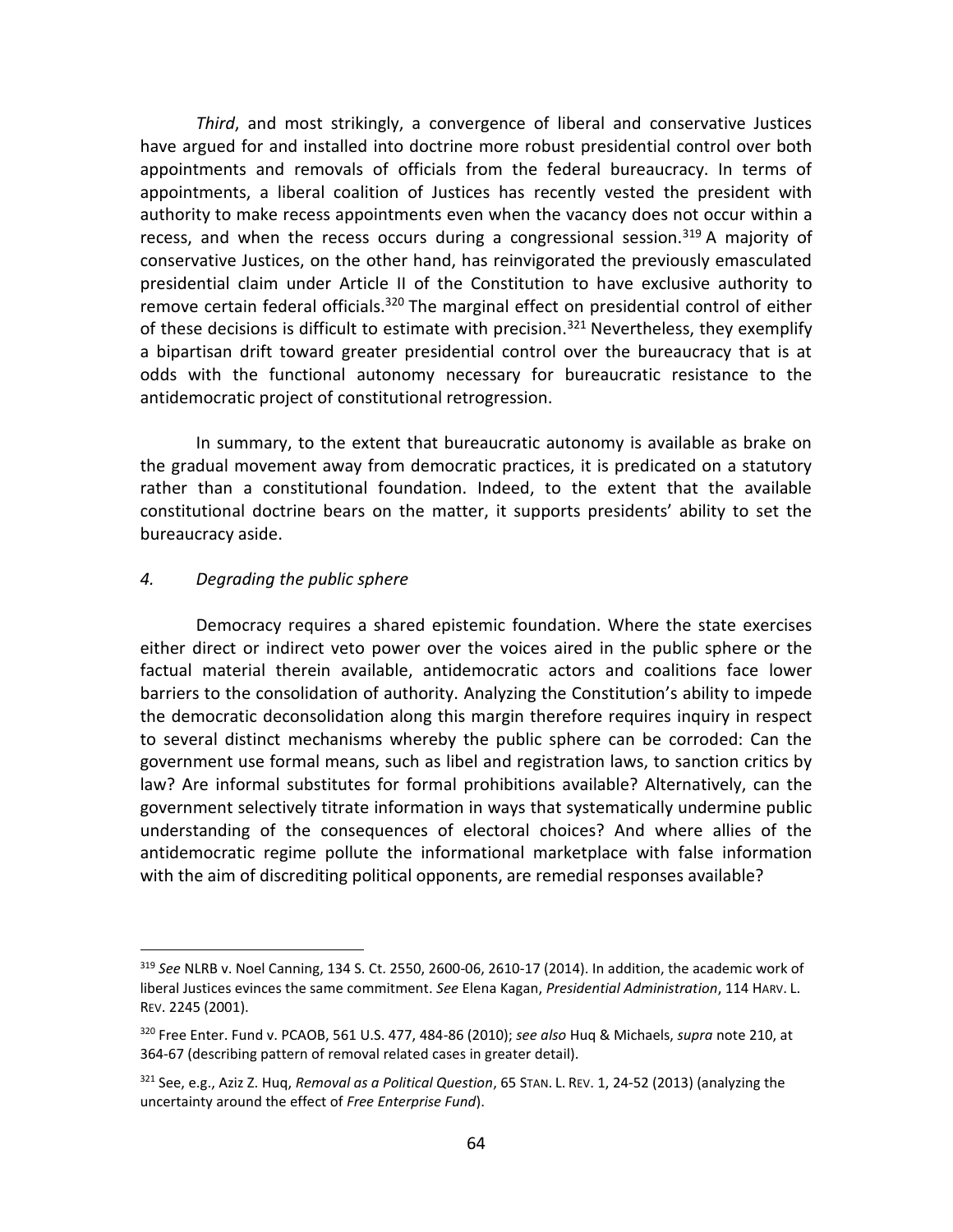The U.S. Constitution performs well along some of these margins, but falls severely short in other respects. Certain pathways of democratic defenestration are shut. Others remain wide open.

To begin with, the Speech and Debate Clause<sup>322</sup> enables legislators to protest executive branch policies and disclose waste and abuse without fear of retaliation, hence enhancing the quality of public debate *if* legislators prove to have special incentives to speak or share information.<sup>323</sup> The Free Speech Clause of the First Amendment directly constrains the use of libel and associational regulation as overt instruments of viewpoint suppression.<sup>324</sup> Doctrinal protection of speech acts, on the one hand, is at its acme when the speech "deals with matters of public concern … relating to any matter of political, social, or other concern to the community."<sup>325</sup> On the other hand, as in many jurisprudential domains, associational claims tend toward fragility when the government invokes a national-security justification.<sup>326</sup>

In other ways, the First Amendment is not quite the loyal amanuensis of the democratic will that some have discerned.<sup>327</sup> Nothing in the Constitution or federal law otherwise prevents high officials from launching personalized attacks on the honesty and integrity of otherwise respected news sources as a means of prophylactically disabling sources of future discrediting information. Or consider the possibility that either a regnant regime or its allies (whether domestic or international) strategically propagate false news stories about political opponents that are effective in defaming or discrediting them. Relatedly, they can dilute the power of information by casting doubt on mainstream media sources.<sup>328</sup> The German Social Democratic government of Angel

 $\overline{a}$ 

325 Snyder v. Phelps, 562 U.S. 443, 453 (2011).

<sup>322</sup> U.S. CONST. art I, § 6, cl. 1.

<sup>&</sup>lt;sup>323</sup> AKHIL REED AMAR, THE BILL OF RIGHTS 24-25 (1998) (noting a connection between the Speech and Debate Clause and the First Amendment's protection of freedom of speech).

<sup>324</sup> On libel, see *New York, Times Co. v. Sullivan*, 376 U.S. 254 (1964) (holding that to obtain a libel recovery, public officials and public figures must prove statements were false, and made intentionally or with reckless disregard of their falsity, where the speech at issue deals with a matter of public concern); *Gertz v. Robert Welch, Inc.*, 418 U.S. 323, 347 (1974) (requiring falsity and negligence when the plaintiff is a private figure. On associational freedoms, see *NAACP v. Alabama ex rel. Patterson*, 357 U.S. 449 (1958) (invalidating state court order to NAACP to produce membership lists).

<sup>326</sup> *See, e.g.,* Communist Party of the United States v. Subversive Activities Control Board (SACB), 367 U.S. 1, 115 (1961) (upholding the Subversive Activities Control Act, which imposed registration and disclosure requirements on "subversive" organizations). The modern iteration of SACB is the process of designating organizations as "foreign terrorist organizations," which received the Court's imprimatur in Holder v. Humanitarian Law Project, 561 U.S. 1, 40 (2010).

<sup>327</sup> For a collection of sources, see Bhagwat, *supra* note [19](#page-4-0), at 1103 ("[T]he fundamental reason why the Constitution protects free speech [is] to advance democratic self-governance.").

<sup>&</sup>lt;sup>328</sup> Jeremy W. Peters, Wielding Claims of "Fake News", Conservatives Take Aim at Mainstream Media. N.Y. TIMES, Dec. 26, 2016.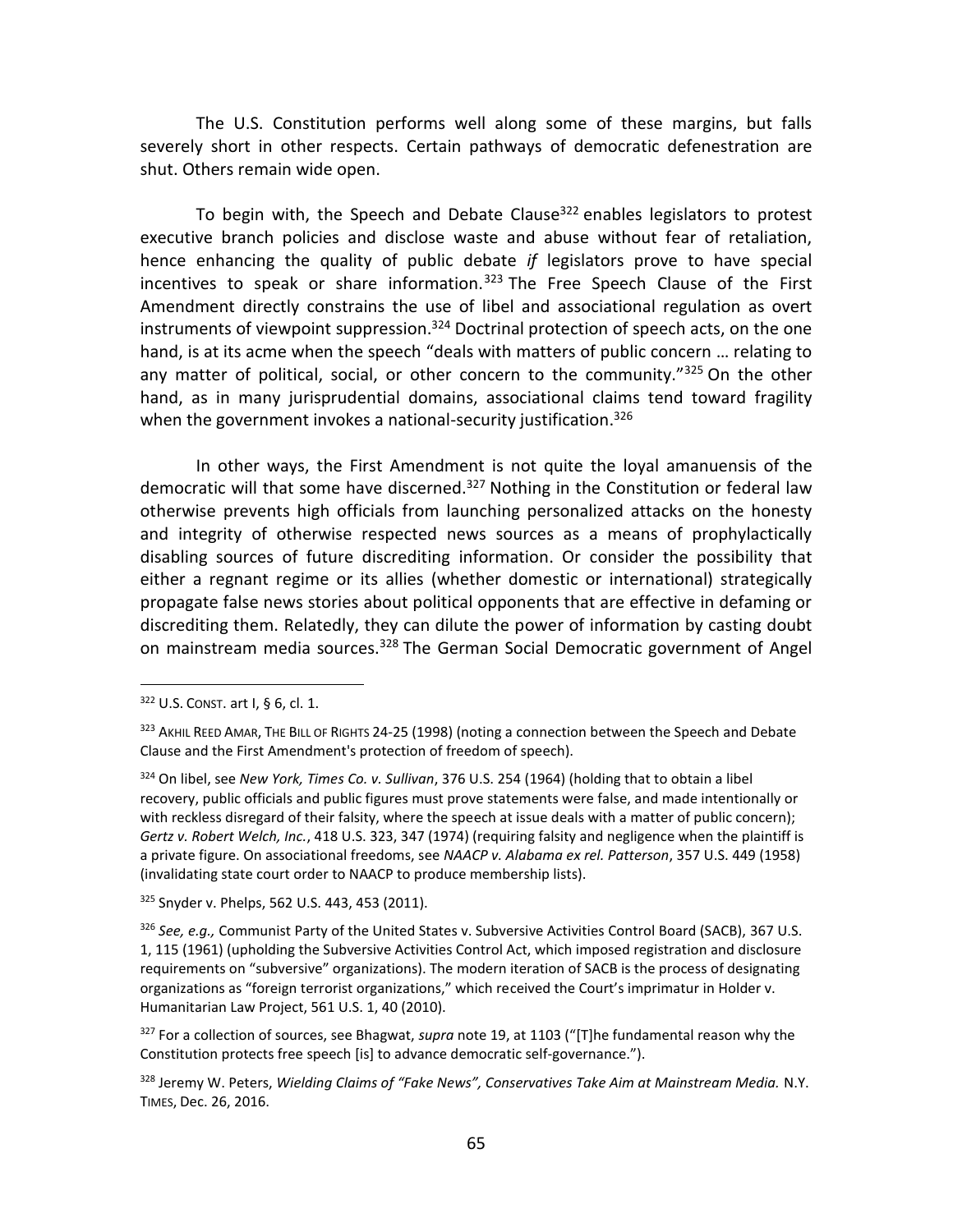Merkel has recently mooted legislation that would require social media sites to remove fake news.<sup>329</sup>

Whether such a measure would be effective depends on institutional conditions, and in particular, the availability of an independent arbiter resistant to state capture.<sup>330</sup> But the First Amendment likely forecloses even any experimentation of such institutional possibilities. In particular, consider the Supreme Court's recent decision in *United States v. Alvarez*, invalidating a conviction under the Stolen Valor Act for falsely claiming military honors.<sup>331</sup> The plurality opinion in *Alvarez* is animated by bromidic nostrums to the effect that "[t]he remedy for speech that is false is speech that is true," and that as a general matter "suppression of speech by the government can make exposure of falsity more difficult, not less so." <sup>332</sup> After *Alvarez*, "broad laws targeting false speech stand little chance of being upheld regardless of topic."<sup>333</sup>

Further, the Constitution imposes little constraint on the selective disclosure (or nondisclosure) of information by the state in ways that can shunt public debate away from questions that would embarrass or undermine political leaders. Proposals that the First Amendment be glossed to include a "right to know" rest in desuetude.<sup>334</sup> At least three state constitutions, by contrast, contain rights to know.<sup>335</sup> And some 40 percent of

<sup>331</sup> *United States v. Alvarez*, 132 S. Ct. 2537, 2552 (2012) (plurality opinion).

<sup>332</sup> *Id.* at 2550.

 $\overline{a}$ 

<sup>333</sup> Richard Hasen, *A Constitutional Right to Lie in Campaigns and Elections?*, 74 MONTANA L. REV. 73, 69 (2013); Alan K. Chen & Justin Marceau, *High Value Lies, Ugly Truths, and the First Amendment*, 68 VAND. L. REV. 1435, 1453 (2015) ("Both the plurality and concurring decisions share the view that punishing 'falsity alone' is not permissible; instead, the government may only regulate false speech when there is some 'intent to injure,' or more precisely, some intent to cause a "legally cognizable harm." (footnotes omitted)).

<sup>334</sup> *See, e.g.,* Vincent Blasi, *The Pathological Perspective and the First Amendment*, 85 COLUM. L. REV. 449, 489-93 (1985) (arguing that the "right to know" is a logical extension of the right to free speech, protected by the First Amendment to the Constitution).

<sup>335</sup> *See* MONT. CONST. art. II, § 9 ("No person shall be deprived of the right to examine documents or to observe the deliberations of all public bodies or agencies of state government and its subdivisions, except in cases in which the demand of individual privacy clearly exceeds the merits of public disclosure"); N.H. CONST. pt. 1, art. 8 ("Government ... should be open, accessible, accountable and responsive. To that end, the public's right of access to governmental proceedings and records shall not be unreasonably restricted."); FLA. CONST. art. I, § 24 (designating all public information from all three branches of government as open unless the legislature by a two-thirds vote determines otherwise).

<sup>329</sup> Horand Knaup & Marcel Rosenbach, *Fake News im Internet: Koalition will Facebook Meldestelle gesetzlich vorschreiben*, DER SPIEGEL, Dec. 16, 2016, http://www.spiegel.de/netzwelt/netzpolitik/thomasoppermann-plant-gesetz-gegen-fake-news-a-1126182.html

<sup>330</sup> Indian courts regulate election speech for appeals to communal violence that might spark violence, and seem to err on the side of excessive caution. ISSACHAROFF, FRAGILE DEMOCRACIES, *supra* note [198,](#page-41-0) at 86- 91. This seems that there is no categorical reason to think such speech regulation mechanisms will be distorted. Of course, once a substantial risk of constitutional retrogression is on the cards, adoption of an insulated institutional setting may simply no longer be on the cards.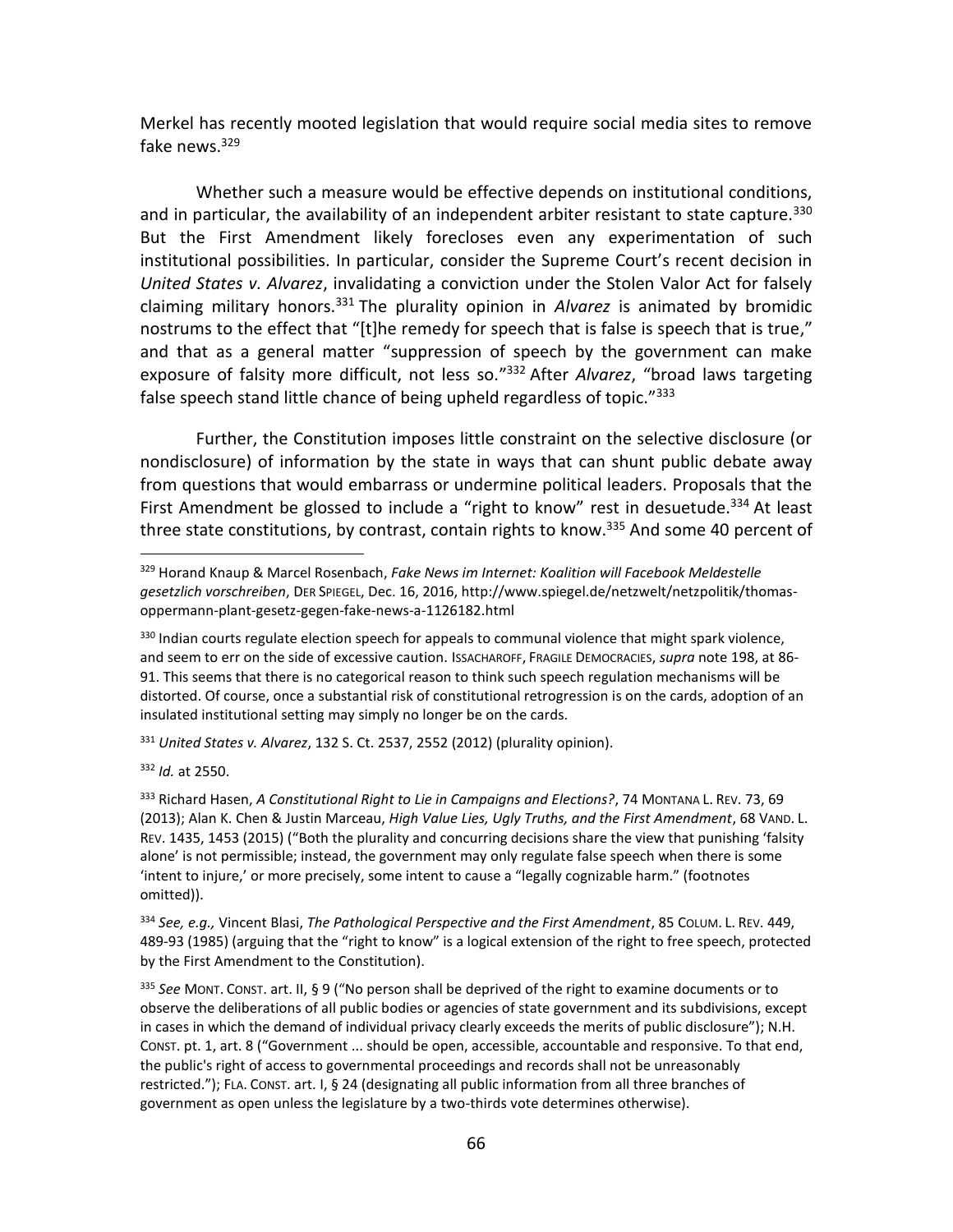national constitutions in force currently mandate access to government information.<sup>336</sup> In some countries, courts have created a constitutional "right to know" that provides a robust tool for policing information disclosure regimes.<sup>337</sup>

In the United States however, transparency mandates are like civil service protections. They are a fragile, non-constitutional function of post-ratification reform efforts, this time dating from the 1940s and culminating in the 1966 Freedom of Information Act. <sup>338</sup> The Act provides robust support even now for investigative journalism.<sup>339</sup> Of course, it is asymmetrical insofar as it does not preclude government from partial, misleading disclosures and leaks.<sup>340</sup> And in its enforcement, it has proved to be quite weak in the face of executive branch invocations of national security,  $341$  a feature it shares in common with many other features of American law and government.

Readily available state instrumentalities for epistemic defalcation to antidemocratic ends include the manipulation of government secrecy classifications; erosions in the perceived or actual quality of government data; and outright manipulation. There has been a secular increase in classification in recent years, and a growing consensus that rampant overclassification and pseudo-classification exist. 342 This has prompted various reactions, including the passage of the Freedom of Information Act itself, but the problem persists. Because classification schemes are passed pursuant to Executive Order, there is ample room for government manipulation

 $\overline{a}$ 

<sup>339</sup> *See* JAMES T. HAMILTON, DEMOCRACY'S DETECTIVES: THE ECONOMICS OF INVESTIGATIVE JOURNALISM 153-60 (2016) (finding that forty percent of the stories that prompt policy reviews are based at least in part on documents obtained via records requests).

<sup>340</sup> On the use of leaks as an instrument of policy control, see David E. Pozen, *The Leaky Leviathan: Why the Government Condemns and Condones Unlawful Disclosures of Information*, 127 HARV. L. REV. 512, 574 (2013).

<sup>341</sup> Susan Nevelow Mart, et al., *Dis-Informing the People's Discretion: Judicial Deference Under the National Security Exemption of the Freedom of Information Act*, 66 ADMIN. L. REV. 725 (2014) (showing great judicial deference to executive branch invocation of Exemption One under the Freedom of Information Act.)

<sup>342</sup>*See* Dubin v. United States, 363 F.2d 938, 942 (Ct. Cl. 1966) (defining overclassification as excessive classification pursuant to a classification scheme laid out by statute or Executive Order); *see also* Reducing Overclassification Act, Pub. L. No. 111-258 (2010) (requiring the Department of Homeland Security to develop a strategy to prevent overclassification). Pseudo-classification refers to schemes generated by agencies for dealing with sensitive information, even when not authorized to do so by statute

<sup>336</sup> Data on file with authors.

<sup>337</sup> *See., e.g., Kaneko v. Japan (Hakata Station Film Case)* Sup.Ct. 1969.11.26 Keishu 23-11-l490 [Japan] (finding that the constitutional right to information includes a right to know.)

<sup>338</sup> 5 U.S.C. *§* 552 (2012). On the post-World War II political mobilization that culminated in the Freedom of Information Act, see MICHAEL SCHUDSON, THE RISE OF THE RIGHT TO KNOW: POLITICS AND THE CULTURE OF TRANSPARENCY 1945-1975, at 28-63 (2015).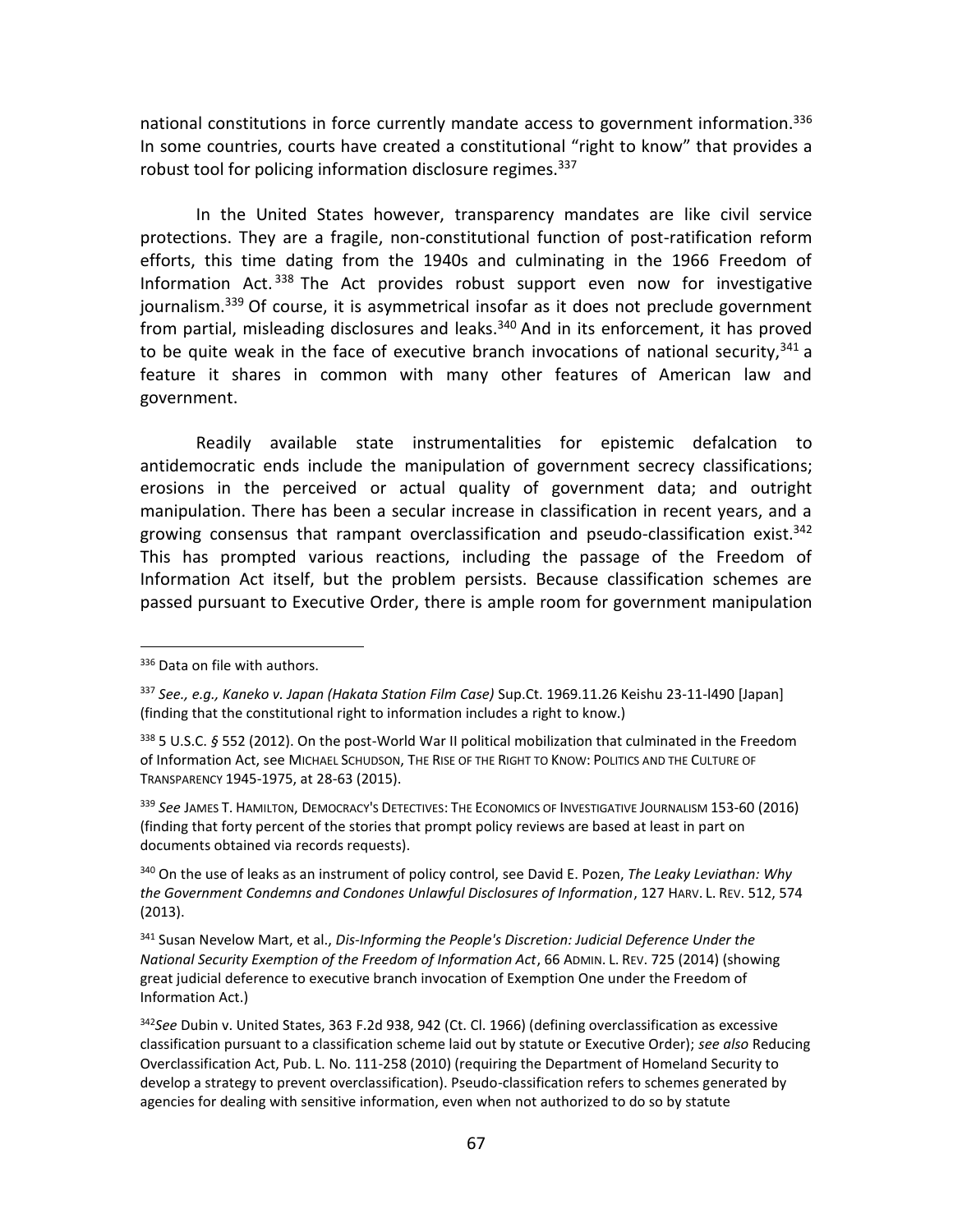of the information environment. The President, at the extreme, could simply deem by fiat much of the information produced by government to be classified. If accompanied by a compliant Congress, such a scheme could reduce the availability of even routine government data. When accompanied by willful manipulation of the *private* news environment, the undermining of government data is a way of ensuring there is no authoritative source of information.

Given this embarrassment of deceptive riches it is perhaps unsurprising that presidents have on occasion sought to manipulate information produced by government agencies. In 2003, for example, the Bush White House reworked an EPA report to replace language about global warming with misleading information.<sup>343</sup> We know very little about the extent to which reworking occurs; in that particular case the facts only came out through government whistleblowing.<sup>344</sup> In another instance, secret memoranda between the National Archives and Records Administration and the CIA led to reclassification of over 25,000 documents. <sup>345</sup> There is no reason now to expect an antidemocratic movement to resist the allure of selective disclosure as an instrument of minimizing the risk of electoral loss.

### *5. The elimination of political competition*

 $\overline{a}$ 

The prospect of official proscriptions of either political parties or individual candidates of the kind observed in Russia seems outlandish in the American context. We are skeptical that the forms of overt exclusion of political parties and candidates observed in other contexts of constitutional retrogression would arise in the U.S. context. But that is not to say that the Constitution cannot accommodate legal measures that would have the effect of stifling political competition. To the contrary, the current election regulation landscape is quite propitious for the antidemocrat seeking instruments that secure constitutional retrogression by inches rather than leaps.

It is a truism among election-law scholars that "politicians, parties, and political coalitions have always sought to design or manipulate democratic institutions and electoral rules in such a way as to augment or entrench their hold on power."<sup>346</sup> Judicial

<sup>&</sup>lt;sup>343</sup> House Committee on Government Reform, Subcommittee on National Security, Emerging Threats, and International Relations, *Too Many Secrets: Overclassification as a Barrier to Critical Information Sharing,* 108th Cong. 2nd sess, Aug. 24, 2005 (statement of John F. Tierney).

<sup>344</sup> Susan Nevelow Mart, *Documents, Leaks and the Boundaries of Expression: Government [Whistleblowing](http://www.llrx.com/features/whistleblowing.htm) in an [Over-Classified](http://www.llrx.com/features/whistleblowing.htm) Age*, 35 DTTP: DOCUMENTS TO THE PEOPLE 30 (2007),

<sup>345</sup> *Id.*; *see* National Archives and Records Administration. Information Security Oversight Office, *Audit Report: Withdrawal of Records from Pubic Access at the National Archives and Records Administration for Classification Purposes*, Apr. 26, 2006

<sup>346</sup> Daryl J. Levinson, *Foreword: Looking for Power in Public Law*, 130 HARV. L. REV. 31, 119-20 (2016); *see also* Nathaniel Persily, *In Defense of Foxes Guarding Henhouses: The Case for Judicial Acquiescence to Incumbent-Protecting Gerrymanders*, 116 HARV. L. REV. 649, 668-69 (2002) (showing how incumbent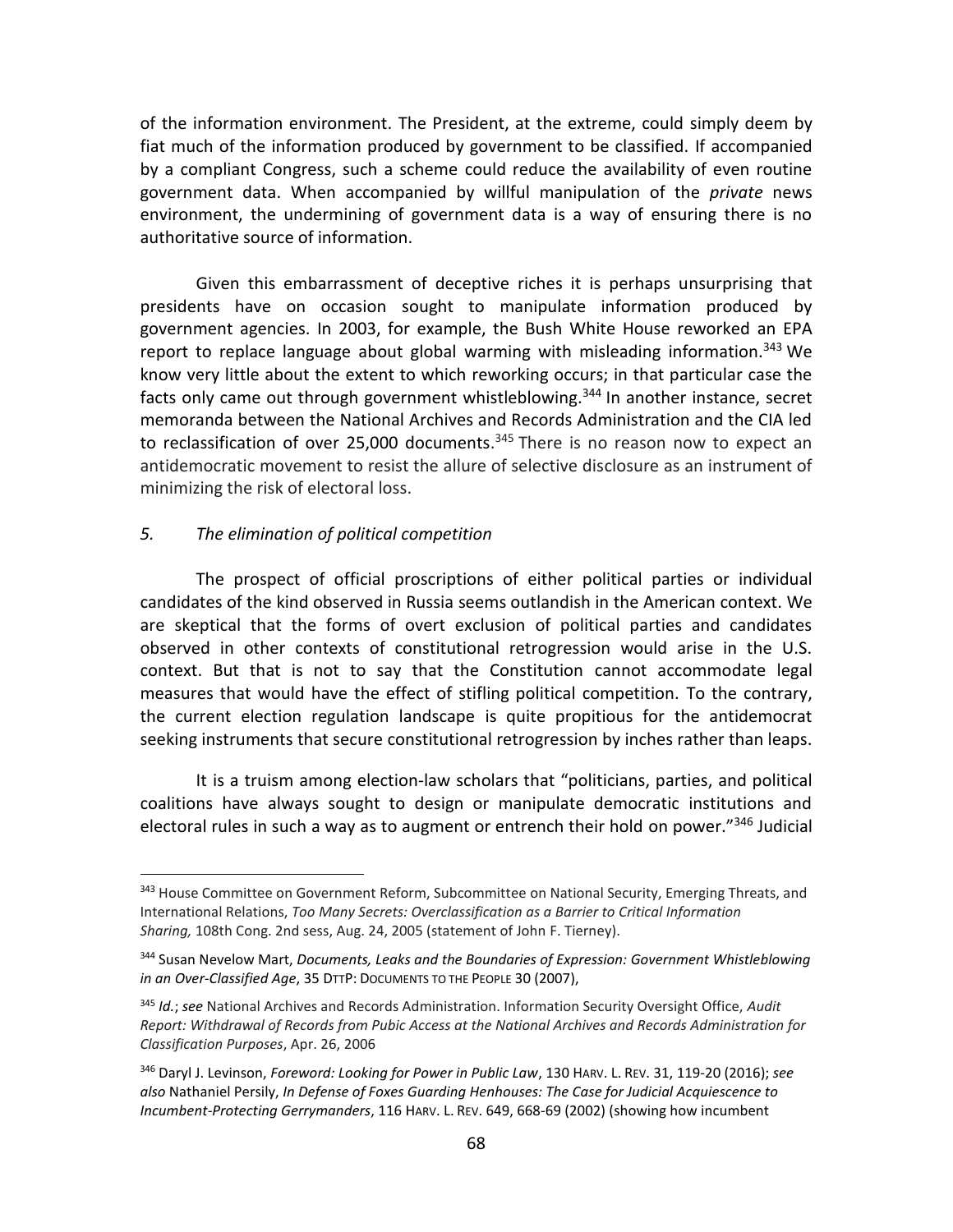scrutiny of the electoral thicket has not changed this dynamic, or blunted (much) the efficacy of political self-dealing. While federal courts occasionally balk at especially egregious forms of self-dealing through election law, especially when tainted by racial entanglements,<sup>347</sup> in many instances they blink when confronted with anti-competitive, incumbency-enhancing effects.<sup>348</sup> In some instances, the anticompetitive effects of election arrangements are even embraced as a positive good. For example, the Court has endorsed the concentration of political authority in the two dominant political parties by permitting electoral regulations expressly aimed at ousting third parties and third-party candidates from effectual participation in balloting or electioneering in the public eye.<sup>349</sup> Compounding the weakness of judicial oversight, the United States is one of a handful of countries to want for a professionalized election administration.<sup>350</sup>

In this context of constant innovation in the manufacture of new forms of anticompetitive, exclusionary election devices—all falling short of proscription or overt violence—there is no shortage of ways in which constitutional retrogression might be pursued. Gerrymandering, the manipulation of registration and voting times, ballotaccess rules, and the regulation of party primaries—all of these are ripe with antidemocratic possibility. By combining otherwise lawful measures, it is also possible that a substantial one-party "lockup" $351$  might be achieved at the national level.

Even when a party loses elections, it can undermine its opponents. Consider an example from the state, rather than the federal government context. In a move eerily reminiscent of Hugo Chavez,  $352$  the North Carolina legislature recently sought to

<sup>348</sup> *See* Crawford v. Marion Cty. Election Bd., 553 U.S. 181, 203 (2008). For a comprehensive listing of franchise restrictions and their partisan consequences, see Nicholas O. Stephanopoulos, *Elections and Alignment*, 114 COLUM. L. REV. 283, 324-30 (2014).

<sup>349</sup> *See* Timmons v. Twin Cities Area New Party, 520 U.S. 351 (1997) (upholding Minnesota's antifusion law, which prohibited candidates from appearing on ballot as candidate of more than one political party); Richard L. Hasen, *Entrenching the Duopoly: Why the Supreme Court Should Not Allow the States to Protect the Democrats and Republicans From Political Competition*, 1997 SUP. CT. REV. 331, 331 (reading *Timmons*  as a constitutional endorsement of a party duopoly); Ark. Educ. Television Comm'n v. Forbes, 523 U.S. 666, 679-83 (1998) (upholding public broadcaster's exclusion of third-party candidate from a debate among House candidates). There are other instances in which the Court rails against incumbencyprotection measures. *See, e.g.,* McConnell v. Fed. Election Comm'n, 540 U.S. 93, 306 (2003) (Kennedy, J, concurring). How these various judicial pronouncements are reconciled (if at all) is unclear.

<sup>350</sup> *See* sources cited in *supra* note [40.](#page-9-1)

 $\overline{a}$ 

<sup>351</sup> Samuel Issacharoff & Richard H. Pildes, *Politics As Markets: Partisan Lockups of the Democratic Process*, 50 STAN. L. REV. 643, 673 (1998).

<sup>352</sup> *See supra* text accompanying not[e 268](#page-51-0)*.*

control of redistricting can further a "state's interest in accurate or proportional representation could also be reformulated as an interest in diversity").

<sup>347</sup> *See, e.g.,* N.C. State Conf. of NAACP v. McCrory, 831 F.3d 204, 214 (4th Cir. 2016) (invalidating several provisions of North Carolina's Session Law 2013–381 as racially discriminatory).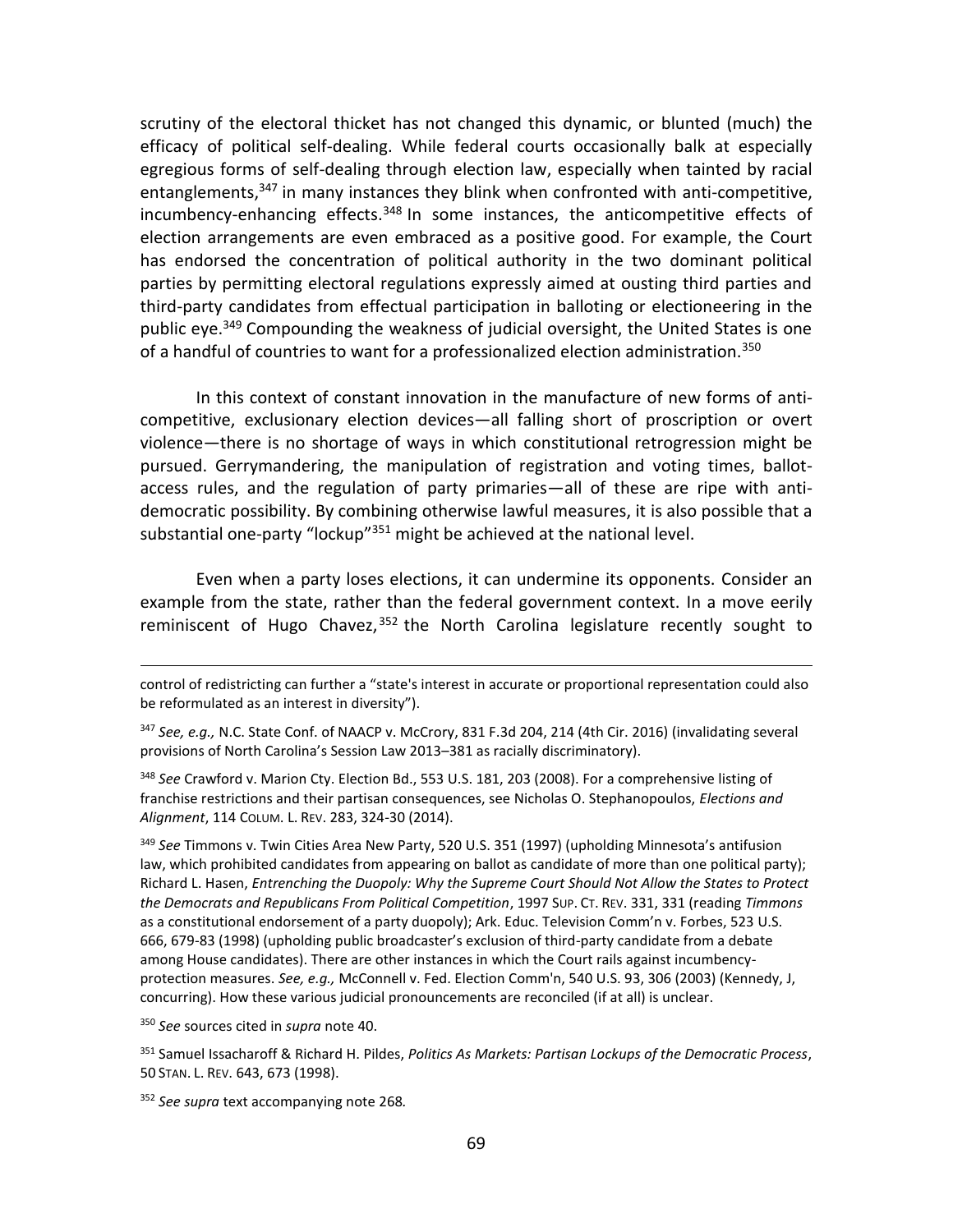<span id="page-69-0"></span>redefine the powers of the governorship after Democrat Roy Cooper won the election in a close vote. The bill, currently under challenge in court, would remove the governor's powers to appoint trustees of the state university, would eliminate 80% of the governor's staff, and would require cabinet appointments to be approved by the state Senate.<sup>353</sup> It would also revamp election administration and require that the supervisory body be evenly divided between Republicans and Democrats—but with Republicans holding the chair in even years, when all state-wide elections are held. At a very minimum, such retroactive manipulation of the powers of office implies a kind of constitutional bad faith, but as David Pozen has recently noted, there is no doctrine in American constitutional law that proscribes such partisan interpretation of the text.<sup>354</sup>

<span id="page-69-1"></span>Finally, should all these measures fail, a political leader intent on derailing an election might instead seek to deploy the prosecutorial might of the U.S. government to taint or despoil another candidate's reputation. Although U.S. Attorneys formally serve "at the pleasure" of the President, a historically strong informal convention precludes dismissal for reasons other than misconduct.<sup>355</sup> In December 2006, however, seven U.S. Attorneys were dismissed without obvious good cause. Subsequent inquiries strongly suggested (without confirming) the seven had been singled out by the White House for declining to pursue partisan agendas in their choice of indictments. <sup>356</sup> Whatever the facts of the 2006 events, it is quite possible to imagine today a fresh wave of politically motivated firings of federal prosecutors, followed by indictments targeting political opponents. Evidence of partisan motives in the removal of prosecutors has proved very difficult to find given the difficulty of extracting information from the White House. And evidence of improper motives in the context of individual prosecutions would be equally beyond reach given the Supreme Court's refusal to allow discovery about improper prosecutorial motive except in exceptional cases. $357$  In sum, there is little beyond the thin tissue of convention to prevent the tremendous powers of the federal prosecutorial apparatus to be swung against selective political contestants on partisan grounds.

<sup>353</sup> Richard Fauset, *North Carolina Governor Signs Law Limiting Successor's Power*, N.Y. TIMES, Dec. 16, 2016, http://www.nytimes.com/2016/12/16/us/pat-mccrory-roy-cooper-north-carolina.html.

<sup>354</sup> David Pozen, *Constitutional Bad Faith,* 129 HARV. L. REV. 885, 907 (2016) (describing nonenforcement of good faith requirement in the separation-of-powers context).

<sup>355</sup> John McKay, *Train Wreck at the Justice Department: An Eyewitness Account*, 31 SEATTLE U. L. REV. 265 (2008).

<sup>356</sup> *Id.* at 275-76.

<sup>357</sup> *United States v. Armstrong*, 517 U.S. 456, 459, 470 (1996) (limiting discovery of improper prosecutorial motive); *see also Reno v. Am.-Arab Anti-Discrimination Comm*., 525 U.S. 471, 491 (1999) (same in immigration context).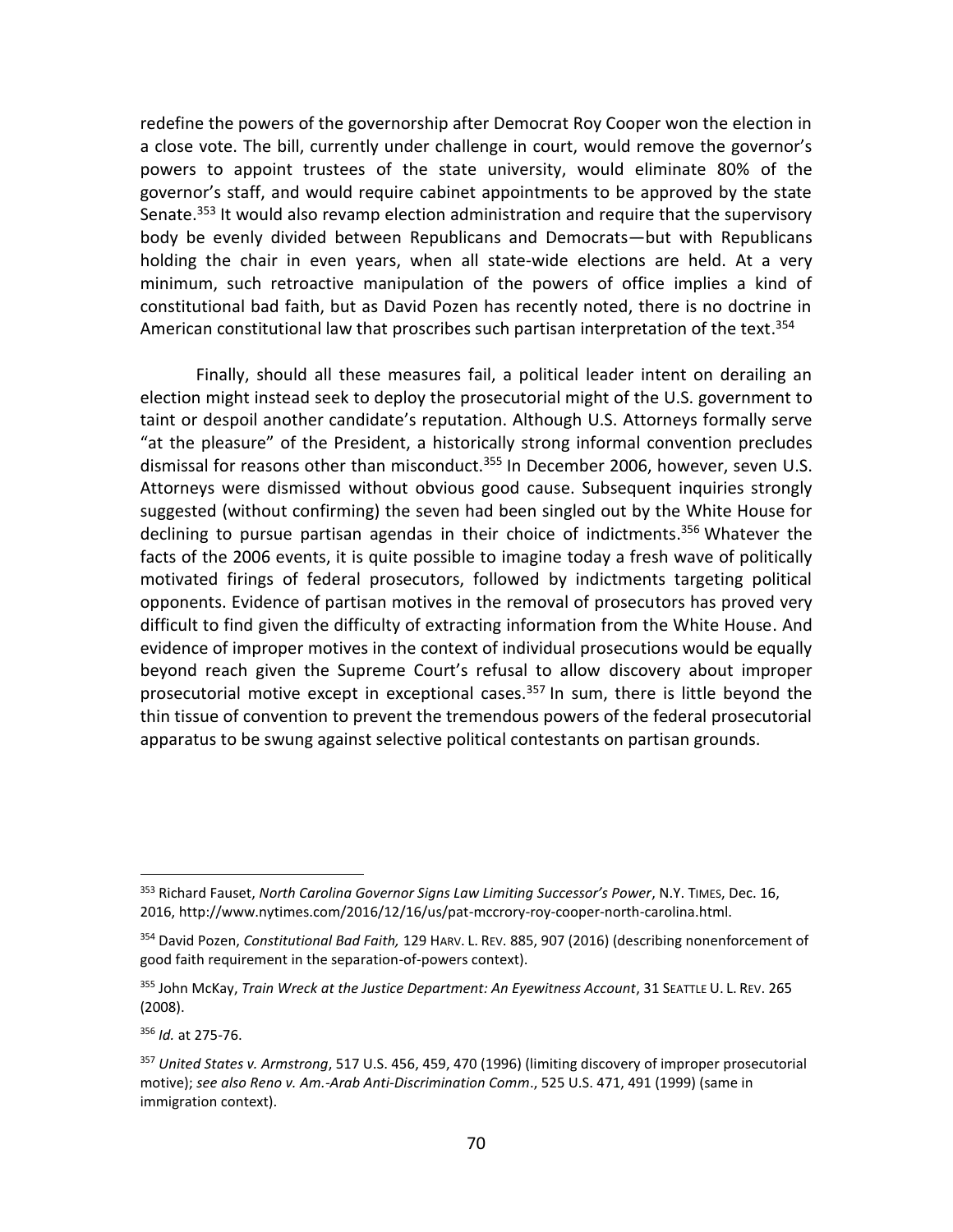#### *6. Federalism*

 $\overline{a}$ 

The United States has one institutional characteristic that is sometimes thought to be a distinctive safeguard against centralizing tyranny—the constitutional diffusion of governmental authority between the national government and the several states, or federalism. <sup>358</sup> Federalism is both anointed as democracy's savior, <sup>359</sup> and also condemned as a handmaiden of local tyrannies. $360$  The North Carolina election law, for example, provides some cause for the latter concern.<sup>361</sup>

The existence of subnational entities wielding substantial regulatory authority and possessing considerable regulatory capacity means that states and certain localities will play a necessary role in any process of constitutional retrogression—or in the narrative of a failed attempt at such backsliding—at least in terms of the negotiations they force from the federal government.<sup>362</sup> But we think it is uncertain ex ante how federalism (or localism) will influence the trajectory of retrogression. It is possible that states serve either as salutary platforms for alternative, anti-authoritarian politicians and coalitions in the manner that Heather Gerken has suggested.<sup>363</sup> For many policy areas, states and cities have the power to slow implementation and even nullify federal  $law.<sup>364</sup>$ 

Alternatively, it is also possible that a concatenation of state electoral results and policy actions in the voting rights domain in particular will entrench an antidemocratic coalition, and render it nationally unassailable. Patterns of diffusion, whereby policies and institutions adopted in one state can spread to others, need not differentiate between pro- and anti-democratic content. One can imagine institutional innovations such as those adopted in North Carolina spreading around the country, creating a series

<sup>358</sup> Herbert Wechsler, *The Political Safeguards of Federalism: The rôle of the States in the Composition and Selection of the National Government*, 54 COLUM. L. REV. 543, 544 (1954) (noting that "federalism must appear to many peoples as the sole alternative to tyranny").

<sup>359</sup> Jeffrey Rosen, Op-Ed, *States' Rights for the Left*, N.Y. TIMES, Dec. 3, 2016, http://www.nytimes.com/2016/12/03/opinion/sunday/states-rights-for-the-left.html.

<sup>360</sup> Kathleen M. Sullivan, *From States' Rights Blues to Blue States' Rights: Federalism After the Rehnquist Court*, 75 FORDHAM L. REV. 799, 800-01 (2006) ("States' rights have been associated historically with conservative causes ….); *see also* Gibson, *supra* note [49](#page-10-1) (subnational authoritarianism).

<sup>361</sup> *See supra* text accompanying note[s 353](#page-69-0) to [355.](#page-69-1)

<sup>362</sup> For an account of such negotiation, see Aziz Huq, *The Negotiated Structural Constitution*, 114 COLUM. L. REV. 1595, 1635 (2014).

<sup>363</sup> Heather K. Gerken, *Second-Order Diversity*, 118 HARV. L. REV. 1099, 1102 (2005); Heather Gerken, *We're About To See States' Rights Used Defensively Against Trump*, VOX, Dec. 12, 2016, http://www.vox.com/the-big-idea/2016/12/12/13915990/federalism-trump-progressive-uncooperative.

<sup>364</sup> KYLE SCOTT, FEDERALISM: A NORMATIVE THEORY AND ITS POLITICAL RELEVANCE 94-115 (2011) (discussing nullification).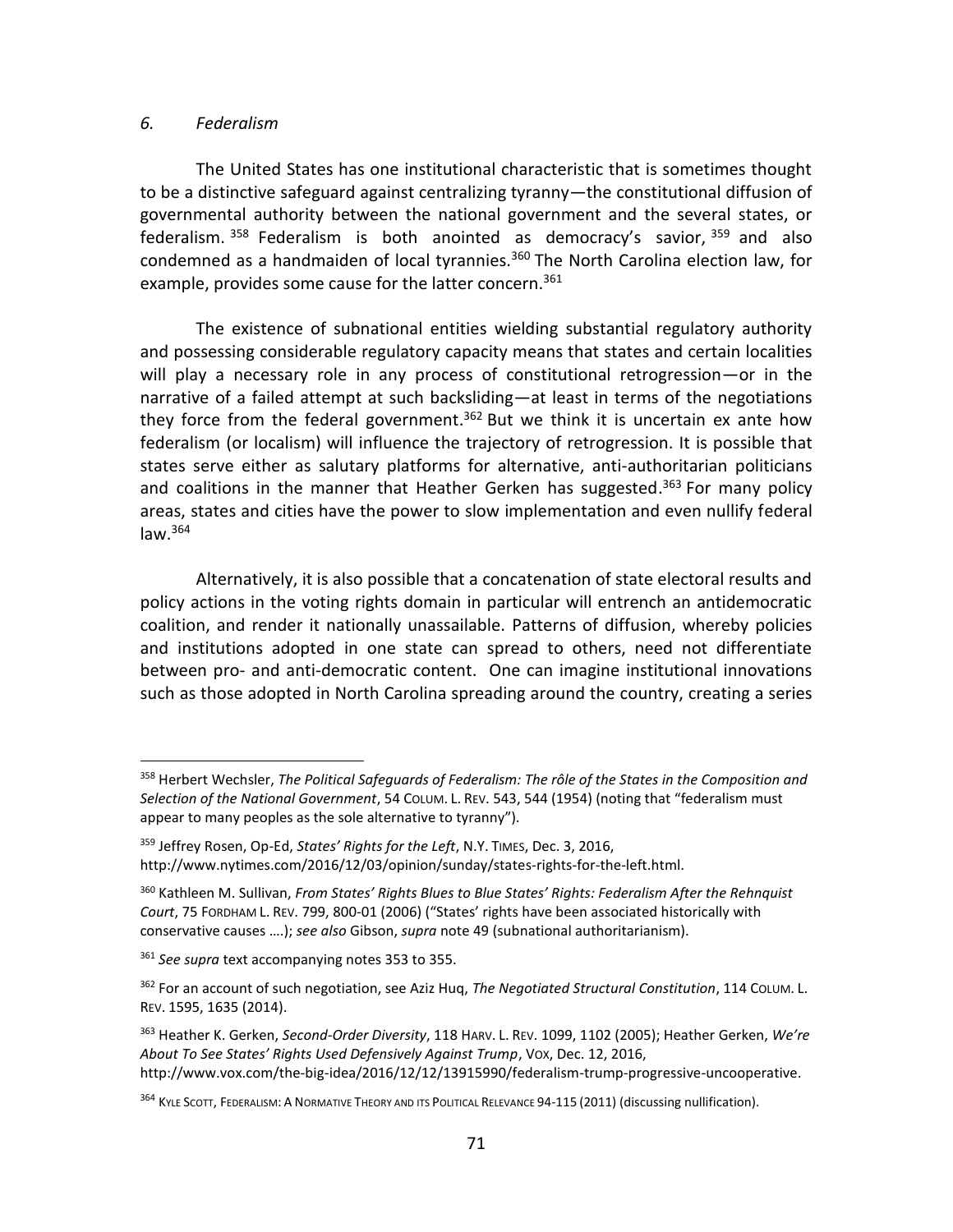of one-party states. If a sufficient number of states fall into that category, national electoral competition would be severely limited.

It is not, in short, that federalism is irrelevant. Far from it. It is rather than before the fact it is very hard to know whether devolution will accelerate or retard the advent of an authoritarian or quasi-authoritarian regime at the national level. As in so many other areas, the Constitution provides less protection than one might have expected.

# *7. Conclusion*

Contrary to what might one might assume given the robust celebration of the U.S. Constitution, that document and its common-law glosses have an ambiguous and uncertain relationship to the risk of constitutional retrogression. Many of the key features of constitutional doctrine are not found in the text, which is replete with gaps and ambiguities. This invites selective formalist reinterpretation of the Constitution to advance particular partisan goals. Constitutional rights, usually thought to provide the paradigm set of protections from tyrannical rule, work only at the margin, and are dependent on courts asserting their institutional heft in variable ways across American history. And structural protections, such as federalism or bureaucratic autonomy, may not be robust in the face of steps taken the undermine them.

\* \* \*

To reiterate, our claim is not that observation of *only one* of these mechanisms amounts to constitutional retrogression. Our definition demands substantial backsliding in the quality of electoral competition, rights, *and* the rule-of-law simultaneously. Some degree of institutional calcification, partisan entrenchment and manipulation, and exclusionary public-sphere management are likely discernable in most democracies. But it is a mistake to reason that just because some slippage from an (unrealizable) ideal of democratic governance under the rule of law is inevitable, that *any* amount of slippage is conceptually homologous, or normatively untroubling. Sometimes, a large number of even small quantitative differences add up to qualitative change.

# **IV. Is American Constitutional Democracy Exceptional?**

A survey of comparative experience, set against the legal and institutional resources of U.S. constitutional law suggests that the latter provides a tolerably good safeguard against authoritarian reversion, but not constitutional retrogression. This Part takes up the contemporary implications of this analysis. We ask first whether recent events indicate a substantial risk of retrogression. Second, we consider what might be done if that risk exists.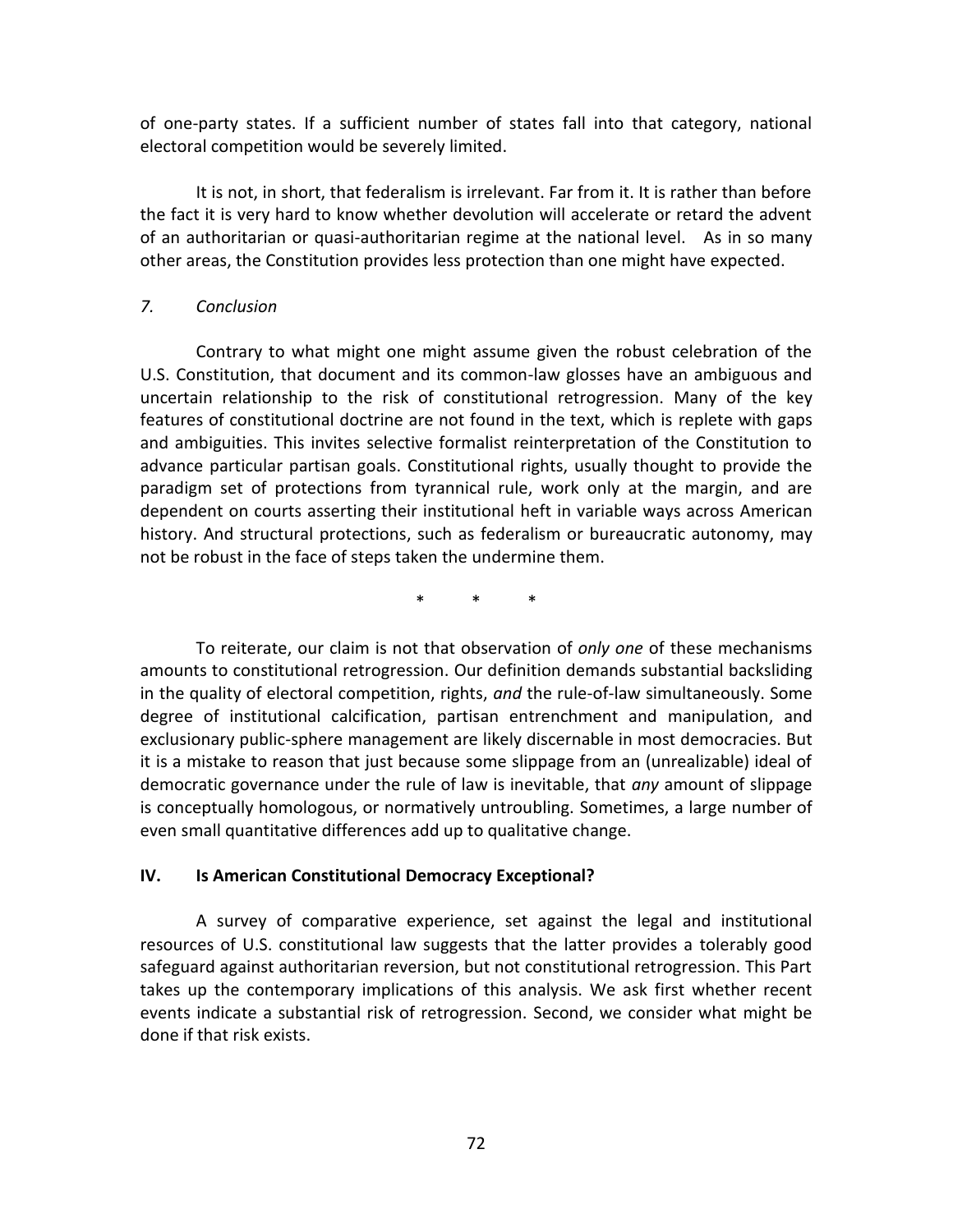## **A. Evaluating the Risks**

 $\overline{a}$ 

We have defined constitutional retrogression as a substantial negative movement that happens simultaneously across three margins: electoral competition, rights of speech and association, and the rule of law. To ask whether there is a risk of such retrogression today is not to idealize contemporary American democracy. We recognize, of course, that this has been no golden age. The quality of our constitutional democracy has risen and fallen across time. Broadly speaking, however, the trend over the course of the twentieth century has been toward expansion of the franchise, the deepening of the constitutional rights required for the effective exercise of political choice, and the institutionalization of the rule-of-law in the administrative state, along with the expansion of judicial power. Yet, just as some have recently speculated the long era of American growth has run its course, it is possible that we have reached not just the limit of available marginal improvements in democratic quality, but an inflexion point at which movement shifts toward the other direction.<sup>365</sup>

How grave is the concern now? Consider the current array of warning signs . For the first time, for example, one of the two major party candidates attacked a sitting federal judge's integrity on the basis of his national origin; refused to disclose tax documents showing his financial interests and potential conflicts of interest; threatened to prosecute and imprison his opponent; and explicit refused to commit to accepting a loss at the polls.<sup>366</sup> His campaign staff harassed and threatened press perceived as hostile; some journalists received a barrage of violent, sometimes anti-Semitic threats, from the candidates' supporters.  $367$  And once that candidate prevailed at the polls, he continued to threaten to denaturalize or imprison those who protested his victory, even as he complained of (non-existent) voter fraud against him. Against a background a surge in popular abuse, vandalism, and violence targeting racial minorities, ethnic minorities, gay, and transgender individuals, his surrogates warned they would investigate social movements committed to advancing the interests of ethnic and religious minorities, and his allies in the House of Representatives have started to install measures that would radically undercut bureaucratic autonomy.<sup>368</sup>

<sup>365</sup> *Cf,* Gordon, *supra* note [11,](#page-3-0) at 1-4 (documenting the end of high-growth era for United States).

<sup>366</sup> *See* Steven Levitsky & Daniel Ziblatt, *Is Donald Trump a Threat to Our Democracy?*, N.Y. TIMES. Dec. 16, 2016, at SR5, http://www.nytimes.com/2016/12/16/opinion/sunday/is-donald-trump-a-threat-todemocracy.html.

<sup>367</sup> Erik Wemple, *Megyn Kelly's Personal Horror Stories*, WASH. POST, Nov, 13, 2016, https://www.washingtonpost.com/opinions/megyn-kelly-divulges-her-own-private-horrors-of-donaldtrump/2016/11/11/01f2da30-a82f-11e6-8042-f4d111c862d1\_story.html?utm\_term=.27f348778af2

<sup>368</sup> Jenna Portnoy & Lisa Rein, *House Republicans revive obscure rule that allows them to slash the pay of individual federal workers to \$1*, WASH. POST, Jan 5, 2017,

https://www.washingtonpost.com/local/virginia-politics/house-republicans-revive-obscure-rule-thatcould-allow-them-to-slash-the-pay-of-individual-federal-workers-to-1/2017/01/04/4e80c990-d2b2-11e6- 945a-76f69a399dd5\_story.html?utm\_term=.533a84e426f6.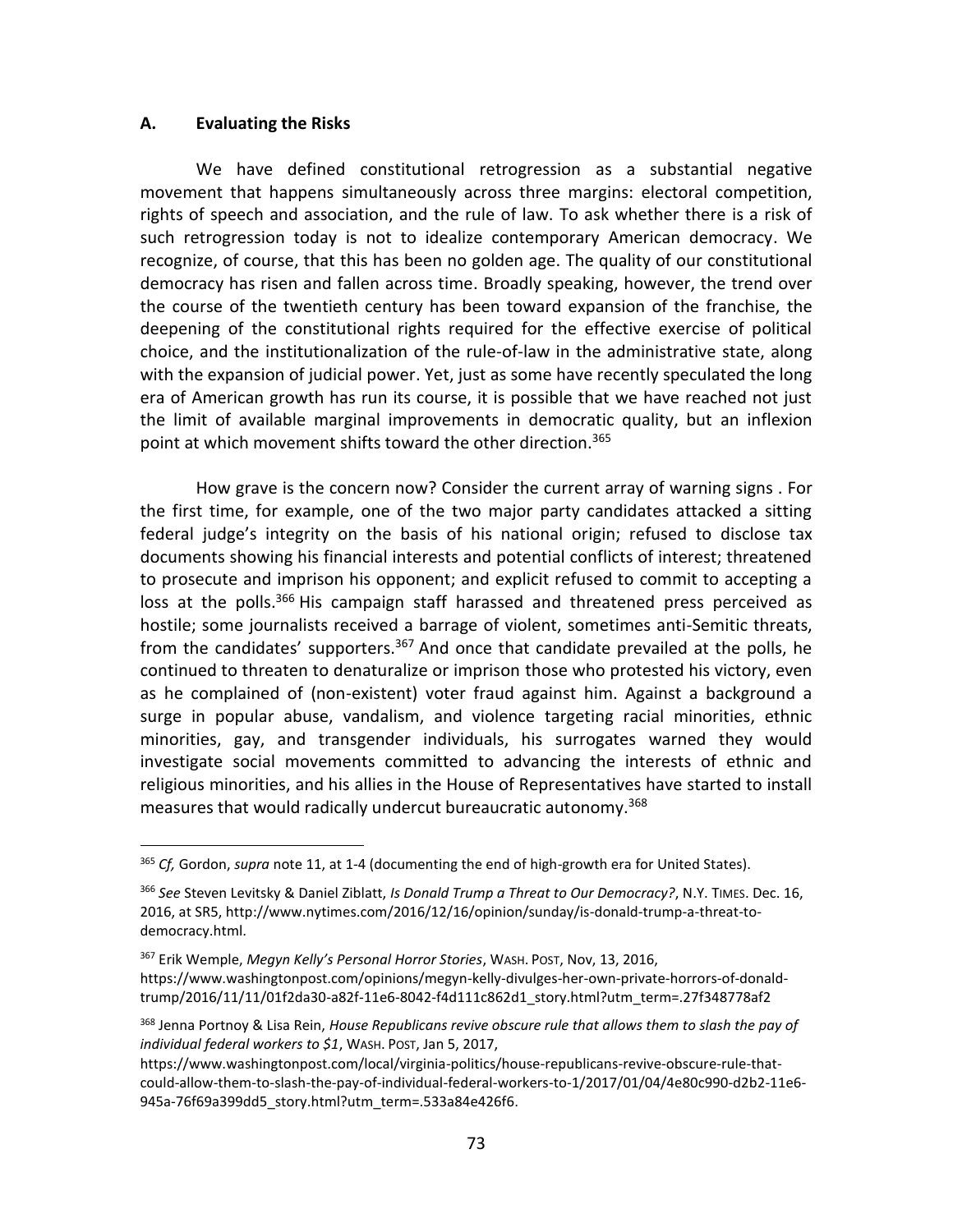We think these indicia of hostility to the institutional predicates of democracy are sufficient to raise the specter of retrogression. What would this look like in operation? We do not see constitutional amendment to formally entrench retrogressive policies as being likely. But a president with authoritarian impulses, acting with an acquiescent Congress, could easily disable other branches' institutional checks. A new president with an aligned Congress is unlikely to face inquiries or demands for information. Federal courts, to the extent they are not indifferent to that president's agenda, may lack incentives or confidence to intervene in any but incremental ways. We are also less sanguine than others about the possibility of bureaucratic resistance posing a sustained form of drag, especially given that many of the existing civil service protections are merely statutory or customary in nature. It is not inconceivable that an authoritarian administration might go substantially further than earlier ones in aggressively politicizing the prosecutorial arm of the Department of Justice and the Internal Revenue Service in ways that compromise effective democratic competition. Threats and intimidation against journalists seeking to follow basic canons of journalistic ethics, as well aggressive efforts at misinformation by the White House on matters of signal national concern, would constitute further evidence of retrogression. The resurgence of hate speech targeting dissenting voices and minorities (or proposals to single out such people) also contract the public sphere (and are objectionable on their own terms). Finally, retrogression would be quite plain if administrative, prosecutorial, or epistemic capacities of the federal government were turned against a White House's political competitors, supplementing existing efforts to rewrite the rules of partisan competition in ways that undermine prior norms of reciprocity.<sup>369</sup>

Given the absence of strong institutional safeguards against retrogression, much depends on the idiosyncratic disposition and intentions of a particular president and her political coalition. Accordingly, our analysis points toward a need to pay close attention to the specific winning candidate in presidential elections, their incentives, and their beliefs. In this regard, we note that some have called President-elect Trump's approach to governance "aconstitutional."<sup>370</sup> Others have said that he "either disdains the principles enshrined in the United States Constitution or pretends the document does not exist altogether."<sup>371</sup> If proved true in practice, these would be grounds for grave concern.

In summary, we think these various steps, in the aggregate, *do* suggest that there is a present danger of constitutional retrogression. The quality of democratic

<sup>369</sup> *See supra* text accompanying note[s 352](#page-68-0) to [354.](#page-69-0)

<sup>370</sup> Daly, *supra* note [7;](#page-3-1) *see also* Orin Kerr, *Trump Wants to defend Article XII of the Constitution, Volokh Conspiracy* WASH. POST, July 7, 2016 (reporting on meeting with House Republicans).

<sup>371</sup> T. Conerty, *Donald Trump's Constitutional Ignorance*, OUTSET, June 27, 2016, [http://outsetmagazine.com/2016/06/27/donald-trumps-constitutional-ignorance/.](http://outsetmagazine.com/2016/06/27/donald-trumps-constitutional-ignorance/)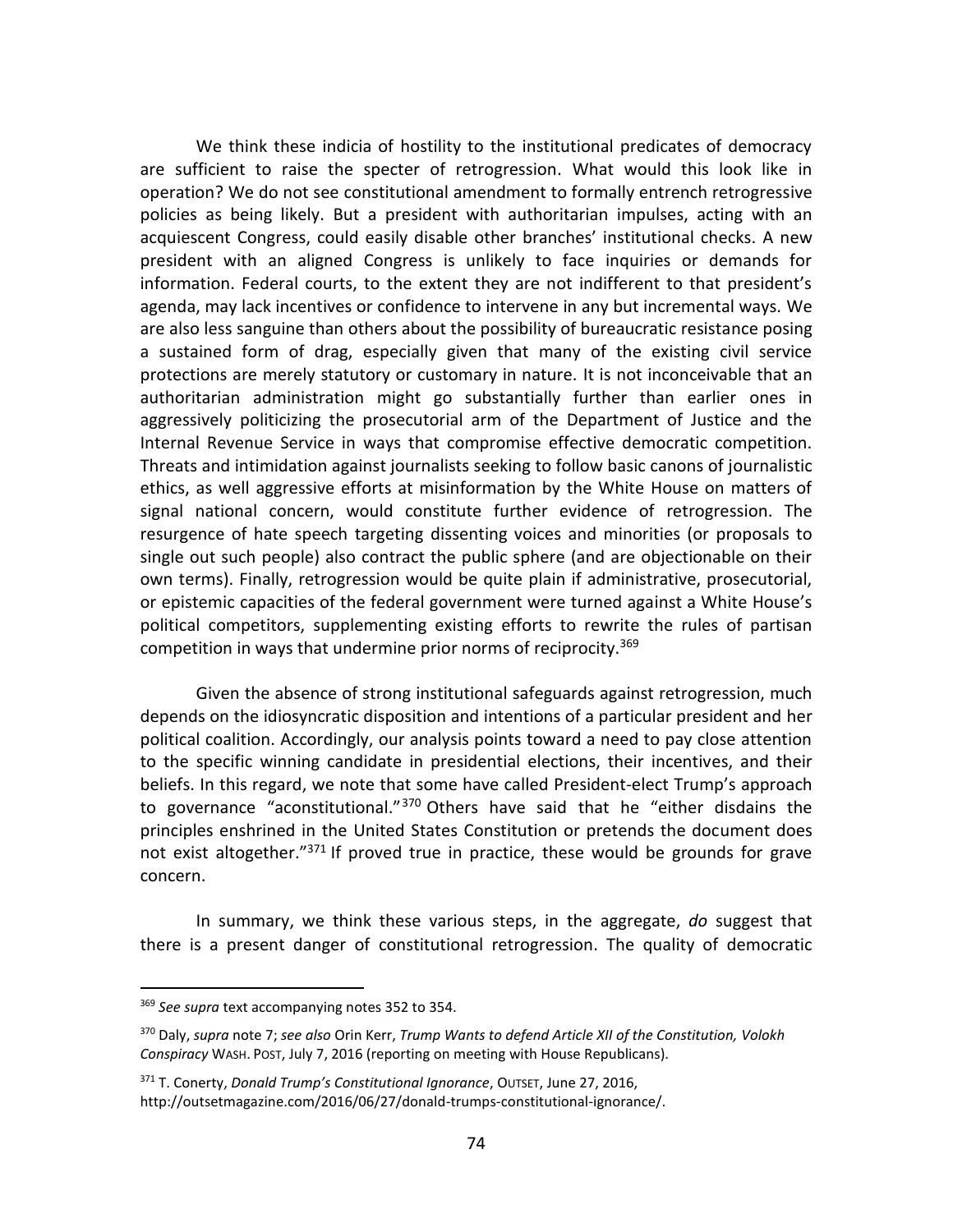contestation has already suffered; while liberal rights that are central to democratic practice have survived, they operate in a public sphere that is under threat. And the institutions of the rule of law, while holding for the moment, are vulnerable to politicization much as they have been elsewhere. A handful of judicial appointments, combined with an aggressive uptick in the activity levels of the Supreme Court, could produce a judiciary which decidedly part of the governing coalition, rather than a distinct check upon it. Should the rule of law begin to be undermined, the risk will materialize. Democratic elections will continue in the United States; but they may be serving a constitutional liberal democracy that is qualitatively weakened. And this, in turn, has important consequences for American soft power and the global pursuit of the national interest.

## **B. Navigating Constitutional Retrogression**

If our analysis is correct, what is to be done? A central problem is that many of the institutional choices that create vulnerabilities to constitutional retrogression in the U.S. are long-standing. They are baked into the constitutional design at the outset of our nation's history or fashioned by a Court that was focused on different political realities. Had other choices been made then, the risk of retrogression today might be different. But should the risks inherent in our particular constitutional design materialize, attempts at institutional recalibration will be too late, as proposals will likely not be incentive-compatible with the interests of national leaders who are already well lodged in place.

Perhaps the most useful implication, therefore, concerns attitudes rather than institutions. Posner and Vermeule have argued that the American people are excessively fearful of "tyranny", and the present article might be read as an exercise in tyrannophobia.<sup>372</sup> They argue that presidents will not abuse their authority because of a concern to maintain their credibility through costly signaling of their sound motives. 373 Our analysis points in a different direction. It suggests that the constitutional and legal safeguards of democracy are, in fact, exceedingly thin, and would prove to be fairly easy to manipulate in the face of a truly antidemocratic leader. Strategies that have availed antidemocratic leaders in other nations are readily at hand here, but countervailing checks are not in place. Credibility, which Posner and Vermeule emphasize, provides weak restraint given a sufficiently weak public sphere, sufficient partisan venality, or a reasonable modicum of presidential *sang froid* about the weakness of forthcoming democratic contests. Popular mobilization against even incremental evidence of retrogression, on the other hand, is hindered by the fact that there will never be a

<sup>372</sup> Posner & Vermeule, *supra* note [123,](#page-25-0) at 321.

<sup>373</sup> Eric A. Posner & Adrian Vermeule, *The Credible Executive*, 74 U. CHI. L. REV. 865, 867-68 (2007) ("By tying policies to institutional mechanisms that impose heavier costs on ill-motivated actors than on wellmotivated ones, the well-motivated executive can credibly signal his good intentions and thus persuade voters that his policies are those that voters would want if fully informed.")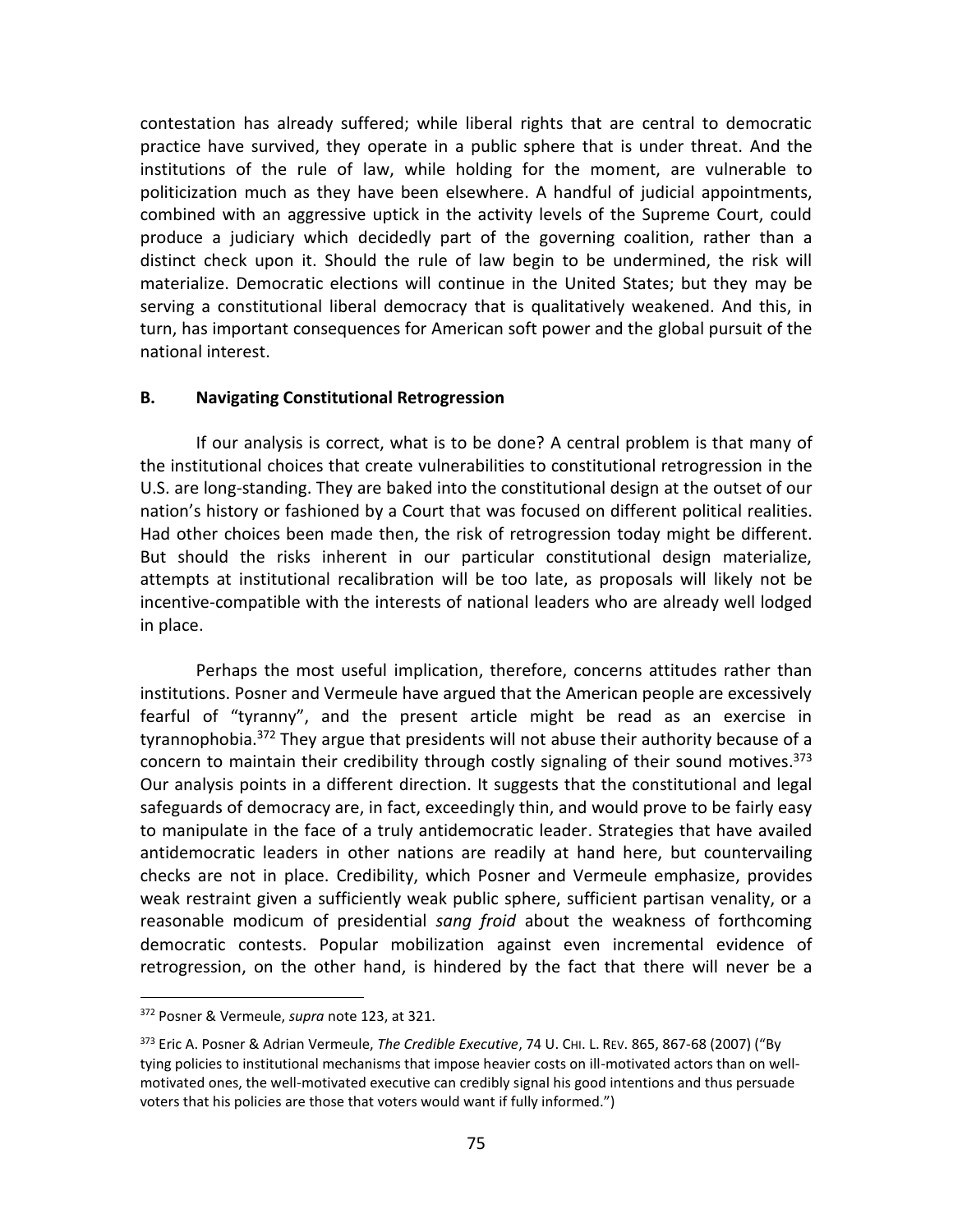singular moment when the United States tips over from robust democracy into a quasiauthoritarian state.

Institutional pluralism, we think, has an important role to play. The United States still has a vigorous press, and a judiciary that generally seems inclined to stand up to direct attacks upon the press. The more immediate threat to a robust public sphere based on a shared epistemic ground is the delegitimation and marginalization of news sources that (by and large) hew to norms of empirical verification and nonpartisanship.<sup>374</sup> The willingness of socioeconomic elites to demand high-quality news, and to decry exogenous efforts to distort the informational environment either by official or unofficial means, will be of much importance.

The United States has two political parties that (by and large) remain committed to democratic politics, rather than to the securing of permanent, entrenched governmental power. But there is no guarantee that either party will remain committed to the democratic game. The decisions of party leaders and activists *on both sides* to prioritize the continuance of democracy as an ongoing concern, and their willingness to allow transient policy triumphs to offset concerns about antidemocratic behavior, will be of dispositive importance. When partisan agendas overwhelm commitment to the institutional predicates of democratic competition—where, in effect, one party becomes an *anti-system* formation—retrogression becomes substantially more likely. This suggests that to the extent the new President presents a threat of retrogression, the pivotal choices will not be taken by his opponents—but by his putative partisan allies.

Under what circumstances do political actors maintain fidelity to democratic politics, rather than seek to try to entrench themselves into permanent power? Norms of reciprocity are likely to do some work, but their persistence must also be explained. One story is that the political actors fear that they will be punished should they violate the constitutional norms of democracy. Arguments of this kind about the robustness of constitutional protections ultimately fall back upon claims about the people themselves.<sup>375</sup> Constitutions, after all, just pieces of paper that take their force from the intersubjective understandings of elites and citizens. It is this quality that leads us to suggest that the current moment may be a dangerous one, and to identify public support for the norms and conventions of democratic politics as the critical factor. Whether this is a cause for optimism is a matter of legitimate debate. Constitutional veneration may be high in the United States, but popular constitutional knowledge

<sup>374</sup> Again, we think there is a qualitative difference between the partisan skew of a *New York Times* or the *Wall Street Journal*, and the fact-free partisanship of some online sources.

<sup>&</sup>lt;sup>375</sup> LARRY KRAMER, THE PEOPLE THEMSELVES: POPULAR CONSTITUTIONALISM AND JUDICIAL REVIEW (2006).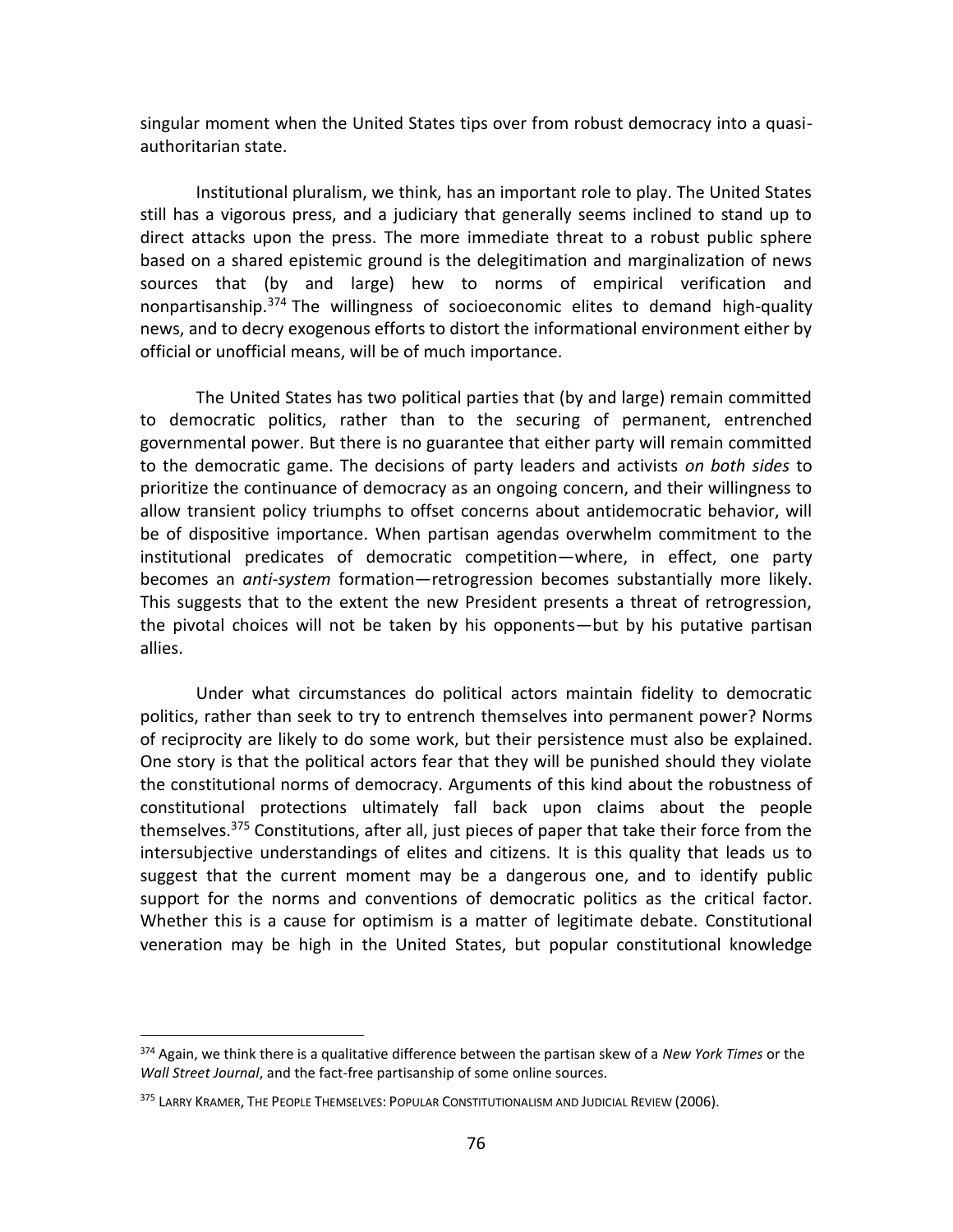remains exceedingly poor.<sup>376</sup> In a recent poll, for example, only a quarter of Americans could name all three branches of government; a third could name none at all.<sup>377</sup>

Even if popular knowledge of the Constitution were better, constitutional enforcement requires the kind of intersubjective agreement on violations that is difficult to obtain, especially under mutative and precarious political conditions. Given the availability of piecemeal, incrementalist pathways to weakened democratic structures, the public will lack for obvious threshold moments or focal points around which to mobilize. This absence of legal safeguards, coupled with the difficulty of pro-democracy mobilization, suggests that seemingly excessive concern about retrogression away from democratic practices may well be quite sensible at the current moment. To the effect it persuades, moreover, it may be the only effectual friction on an antidemocratic agenda.

Yet shifts in the quality of constitutional liberal democracy are not unidirectional or permanent. The history of post-reconstruction "Redemption" in the South, an earlier instance of retrogression, shows that what falls can also rise. But the mobilization required to effectuate reversals in the direction of change is costly, and especially challenging in an era of epistemic fractionalization. It is as easy today to imagine sustained retrogression as it is a more contested period of give and take.

## **Conclusion**

The threat to constitutional liberal democracy in the U.S. context is not well understood. Scholarship in law and politics has focused on threats from the military or emergency powers, and the possibility of autocratic reversions. But we have argued that this focus is misplaced. There is a low risk, in our view, of either military coup or the institutionalization of permanent emergency rule, at least assuming a strategic wouldbe authoritarian. The threat of constitutional retrogression is more substantial, we think, and more insidious. Perhaps the most important immediate contribution in this Article has been to isolate and define this threat, and to describe its mechanisms. This cartographic exercise provides clarity, we hope, on the nature of the current shadow over democracy.

But we are under no illusion that such a mapping exercise itself provides a remedy. The coming years, we conclude, will be ones of stress and turmoil for American liberal democracy. Whether it survives depends less on the robustness of our formal, institutional defenses—which, we conclude, are not particularly strong—but on the decisions of discrete political elites, and the contingent and elusive dynamics of popular

<sup>376</sup> Mila Versteeg and Nicholas Stephanopolous, *The Contours of Constitutional Approval*, 94 WASH U. L.Q. 1 (2015).

<sup>377</sup> Annenberg Public Policy Center, *Americans' Knowledge of the Constitution is Declining*, September 13, 2016, available at http://historynewsnetwork.org/article/163845